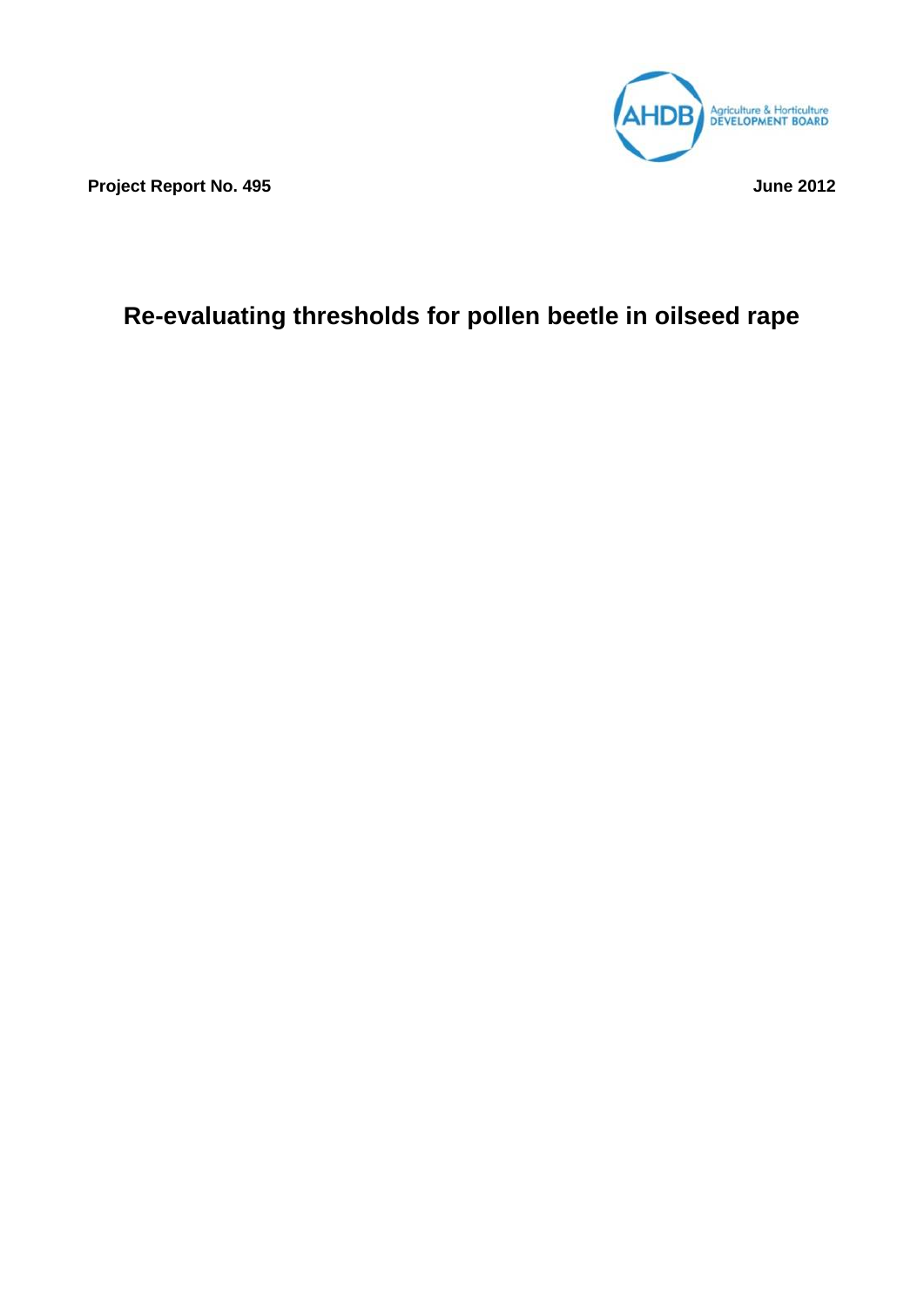June 2012



# **Project Report No. 495**

# Re-evaluating thresholds for pollen beetle in oilseed rape

by

Stephen Ellis and Peter Berry

### ADAS, High Mowthorpe, Duggleby, Malton, North Yorkshire YO17 8BP

### This is the final report of a 36 month project (RD-2005-3242) which started in April 2008. The work was funded by a contract for £112,386 from HGCA.

While the Agriculture and Horticulture Development Board, operating through its HGCA division, seeks to ensure that the information contained within this document is accurate at the time of printing, no warranty is given in respect thereof and, to the maximum extent permitted by law, the Agriculture and Horticulture Development Board accepts no liability for loss, damage or injury howsoever caused (including that caused by negligence) or suffered directly or indirectly in relation to information and opinions contained in or omitted from this document.

Reference herein to trade names and proprietary products without stating that they are protected does not imply that they may be regarded as unprotected and thus free for general use. No endorsement of named products is intended, nor is any criticism implied of other alternative, but unnamed, products.

HGCA is the cereals and oilseeds division of the Agriculture and Horticulture Development Board.

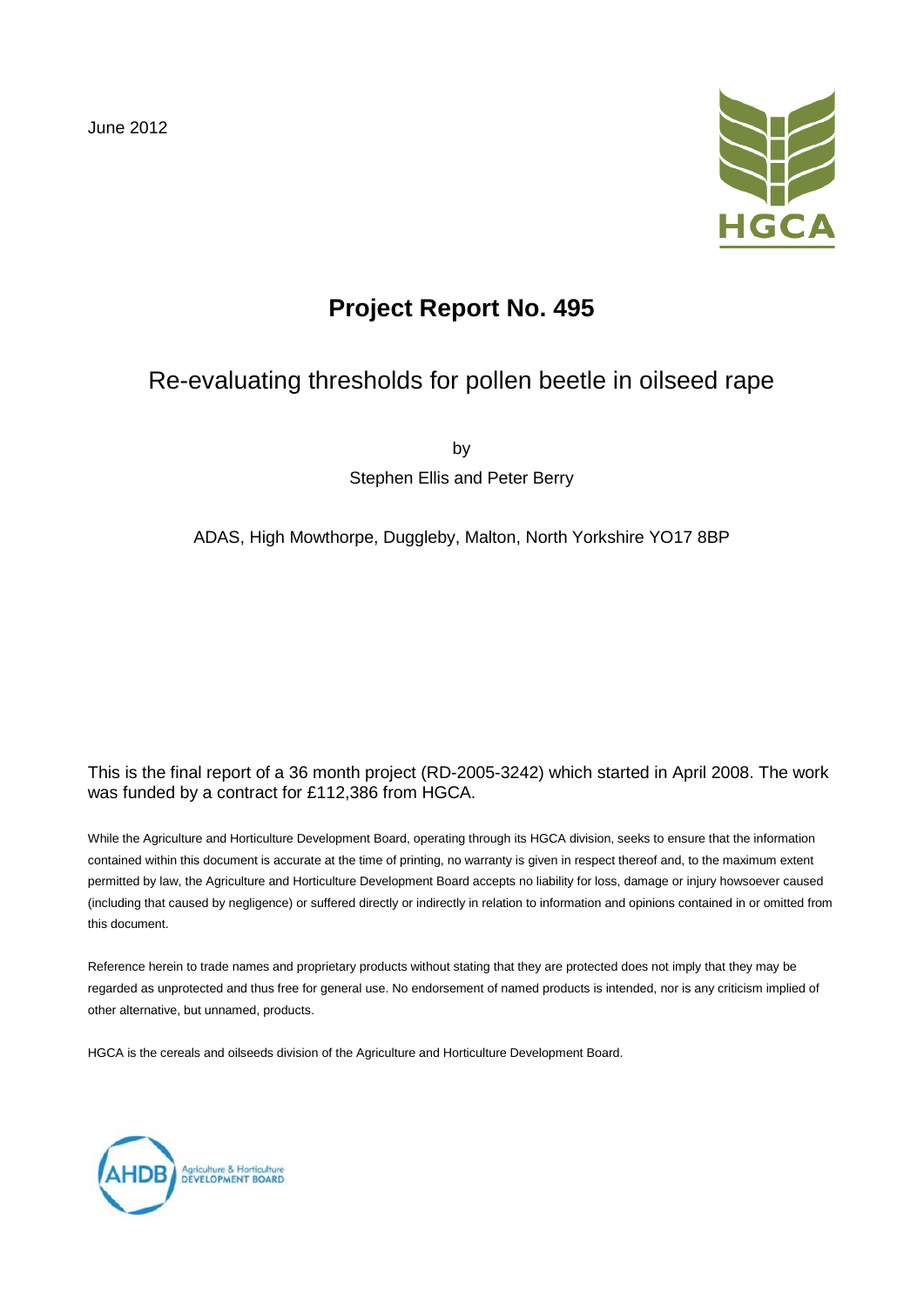# **CONTENTS**

| 2.1.   |                                                                                                                                                               |
|--------|---------------------------------------------------------------------------------------------------------------------------------------------------------------|
| 2.2.   |                                                                                                                                                               |
| 2.2.1. | Objective 1. To quantify bud loss resulting from pollen beetle attack  9                                                                                      |
| 2.2.2. | Objective 2. To quantify the relationship between early canopy size, flower<br>number and the number of viable pods set in conventional varieties, restored   |
| 2.2.3. | Objective 3. Use information from 1 and 2 to develop methods for predicting<br>the risk of yield loss from pollen beetle damage based on variety type and the |
| 2.2.4. | Objective 4. Validate risk predictions by comparing actual yield losses with                                                                                  |
| 2.2.5. | Objective 5. Investigate pollen beetle distribution in the field as an aid to                                                                                 |
| 2.3.   |                                                                                                                                                               |
| 2.3.1. | Objective 1. To quantify bud loss resulting from pollen beetle attack  12                                                                                     |
| 2.3.2. | Objective 2. To quantify the relationship between early canopy size, flower<br>number and the number of viable pods set in conventional varieties, restored   |
| 2.3.3  | Objective 3. Use information from objectives 1 and 2 to develop methods for<br>predicting the risk of yield loss from pollen beetle damage based on variety   |
| 2.3.4. | Objective 5. Investigate pollen beetle distribution in the field as an aid to                                                                                 |
| 2.4.   |                                                                                                                                                               |
|        |                                                                                                                                                               |
| 3.1.   |                                                                                                                                                               |
| 3.2.   |                                                                                                                                                               |
| 3.2.1. | Objective 1. To quantify bud loss resulting from pollen beetle attack  24                                                                                     |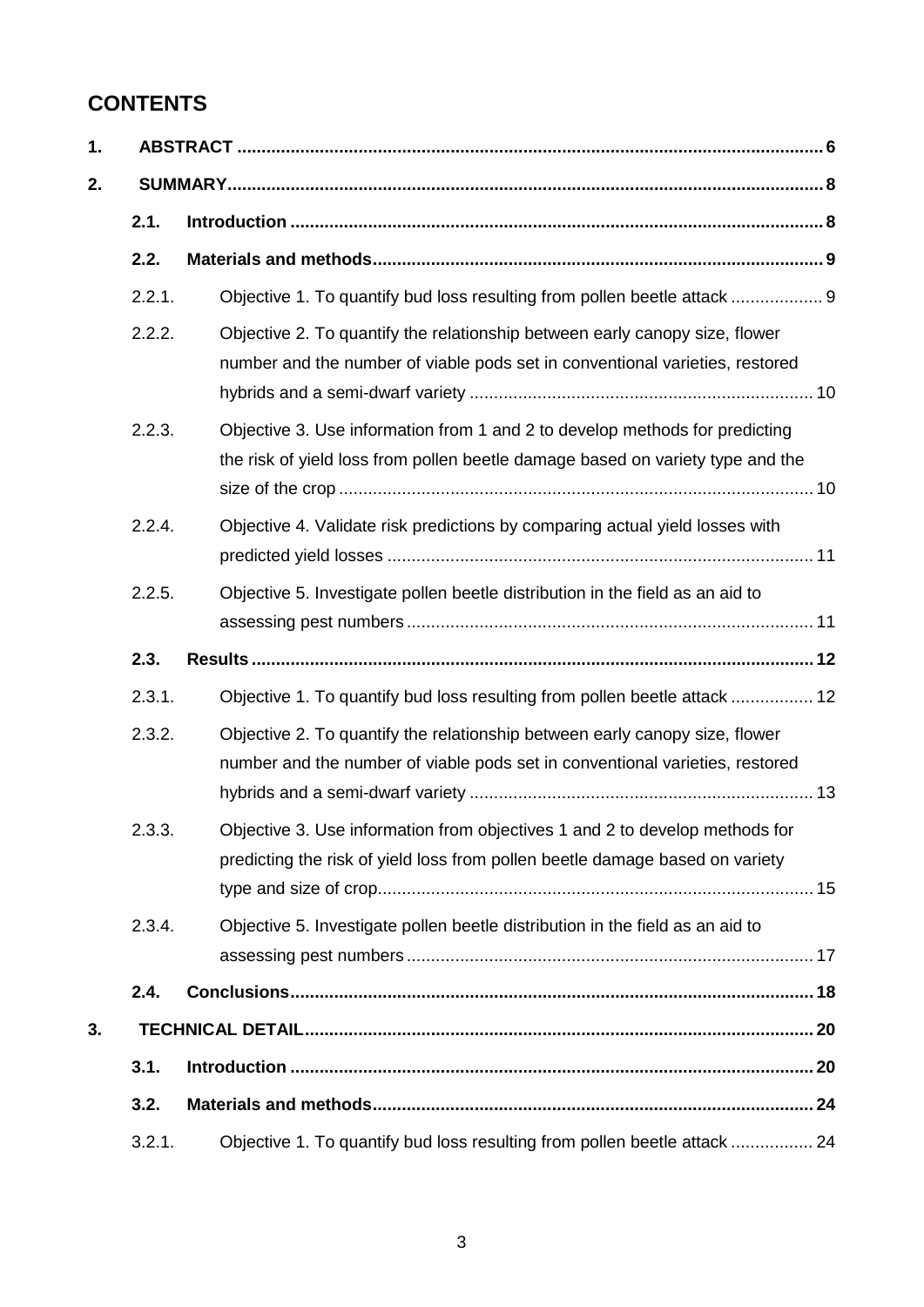| 3.2.2. | Objective 2. To quantify the relationship between early canopy size, flower<br>number and the number of viable pods set in conventional varieties, restored   |
|--------|---------------------------------------------------------------------------------------------------------------------------------------------------------------|
| 3.2.3. | Objective 3. Use information from 1 and 2 to develop methods for predicting<br>the risk of yield loss from pollen beetle damage based on variety type and the |
| 3.2.4. | Objective 4. Validate risk predictions by comparing actual yield losses with                                                                                  |
| 3.2.5. | Objective 5. Investigate pollen beetle distribution in the field as an aid to                                                                                 |
| 3.3.   |                                                                                                                                                               |
| 3.3.1. | Objective 1. To quantify bud loss resulting from pollen beetle attack  30                                                                                     |
| 3.3.2. | Objective 2. To quantify the relationship between early canopy size, flower<br>number and the number of viable pods set in conventional varieties, restored   |
| 3.3.3. | Objective 3. Use information from objectives 1 and 2 to develop methods for<br>predicting the risk of yield loss from pollen beetle damage based on variety   |
| 3.3.4. | Objective 4. Validate risk predictions by comparing actual yield losses with                                                                                  |
| 3.3.5. | Objective 5. Investigate pollen beetle distribution in the field as an aid to                                                                                 |
| 3.4.   |                                                                                                                                                               |
| 3.4.1. | Objective 1 To quantify bud loss resulting from pollen beetle attack  70                                                                                      |
| 3.4.2. | Objective 2 To quantify the relationship between early canopy size, flower<br>number and the number of viable pods set in conventional varieties, restored    |
| 3.4.3. | Objective 3 Use information from objectives 1 and 2 to develop methods for<br>predicting the risk of yield loss from pollen beetle damage based on variety    |
| 3.4.4. | Objective 4 Validate risk predictions by comparing actual yield losses with                                                                                   |
| 3.4.5. | Objective 5 Investigate pollen beetle distribution in the field as an aid to                                                                                  |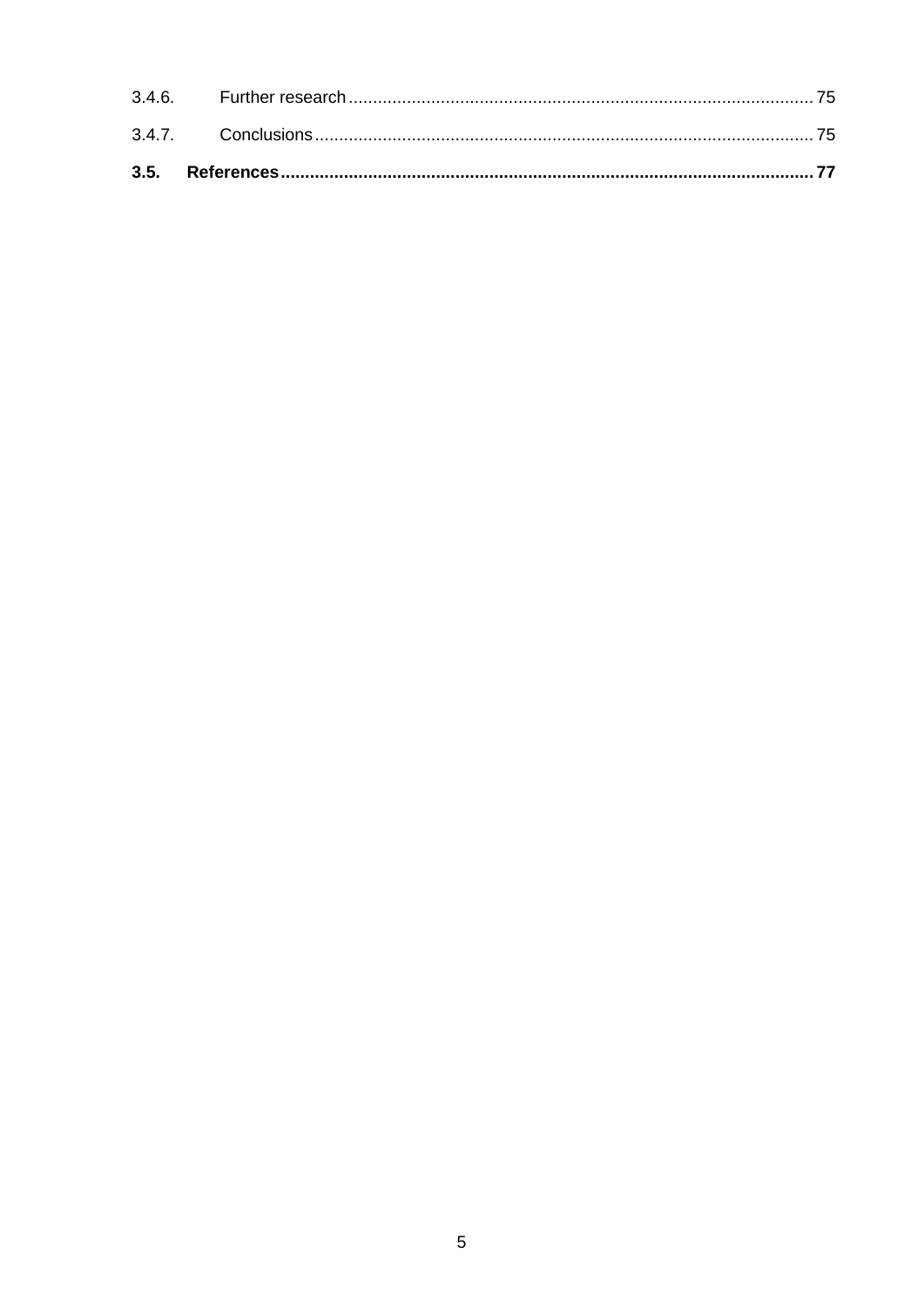# **1. ABSTRACT**

The aim of this project was to produce up-to-date thresholds for pollen beetle control by relating the potential for pest damage to the inherent tolerance of the crop to pest damage. The arrival of insecticide resistant pollen beetle in the UK makes it imperative that treatments are not applied unless really necessary to protect yield. The project hypothesises that oilseed rape crops produce significantly more flowers than required to produce the optimum pod number to maximise yield so there are excess flowers, which could be sacrificed to pollen beetle attack before yield is lost.

The research has resulted in a number of conclusions which have a significant impact on our understanding of the pest/host relationship between pollen beetle and oilseed rape:

- A single pollen beetle is capable of destroying an average of nine buds. This information was previously unknown and is pivotal in determining thresholds for the pest.
- Winter and spring rape crops produce a similar number of excess flowers suggesting no inherent difference in their tolerance to pollen beetle attack. This contradicts current understanding.
- There is no difference in the number of excess flowers between hybrid and conventional varieties contradicting the perceived wisdom that hybrid varieties are potentially more susceptible to pollen beetle damage
- Sparse crops have a greater tolerance to pollen beetle attack than more dense plantings. This result appears counter-intuitive but is supported by the fact that crops with fewer plants/m2 had more excess flowers per plant
- Plant number and GAI (green area index) are potentially good indicators of excess flower number
- A dynamic threshold scheme is suggested in which the treatment threshold is no longer a single value for all crops. Instead it varies in relation to the number of excess flowers produced by different varieties in different seasons. This is an important change in the developmental approach to thresholds which has potential for application to other pest/crop interactions.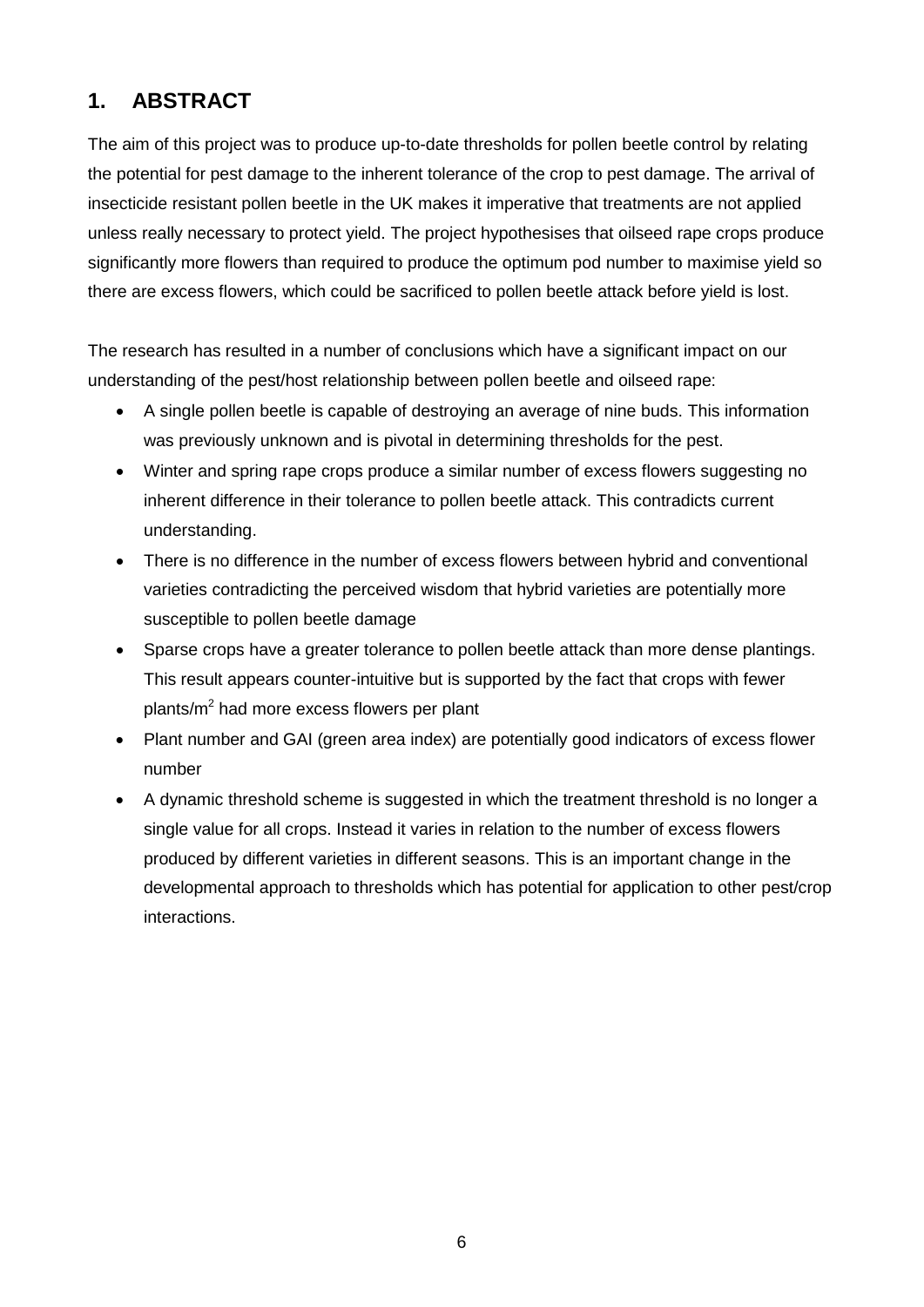An experiment in which a range of beetle populations (0, 5, 10, 15, 20 and 50/plant) were confined on rape plants suggested that a single beetle on average is capable of destroying nine buds. Excess flower numbers (flower numbers minus pod numbers at harvest) were assessed in a range of hybrid and conventional spring and winter rape varieties sown at a range of seed rates (10 to 200 seeds/ $m^2$ ). Spring oilseed rape crops produced a similar number of excess flowers to winter oilseed rape crops, which indicates that they are potentially equally tolerant of pollen beetle attack. This is a significant change from current advice that suggests that spring crops are inherently more susceptible to pollen beetles than winter crops. Hybrid, open pollinated and semi-dwarf varieties produced a similar number of excess flowers suggesting they are also potentially equally tolerant of pollen beetle attack, although there were significant differences between specific varieties e.g. Castille had relatively few excess flowers. Again this result contradicts the perceived wisdom which suggests that hybrid crops are more susceptible to pollen beetle because they are sown at lower seed rates than conventional varieties. Crops with fewer plants/ $m<sup>2</sup>$  had more excess flowers per plant than more dense crops, suggesting that thin or 'backward' crops may not be as susceptible to pollen beetle attack as initially thought. The project has demonstrated that it is possible to predict variation in the number of excess flowers per plant within a season from measurements of plants/ $m<sup>2</sup>$  or GAI (green area index) at green bud. Both parameters showed strong negative relationships with excess flowers per plant. However, there were large seasonal differences in excess flower number and further work is required to predict seasonal variation over a number of years. A conceptual pollen beetle threshold scheme has been proposed in which the pollen beetle control threshold is negatively related to plants/ $m^2$ . This implies that the threshold will change dependent upon the number of excess flowers which may be influenced by both variety and season. To move away from the concept of the threshold being a single value applicable to all cropping situations represents an important development in the evolution of pest control strategies.

Further work is required to validate the prediction scheme, particularly whether crops are less tolerant to losing buds from the main raceme compared with later formed buds.

Only small differences were detected between pollen beetle numbers measured in the field margins compared with the field centre. There was a weak trend for more pollen beetles along the southern side of a field, but the effect was not consistent.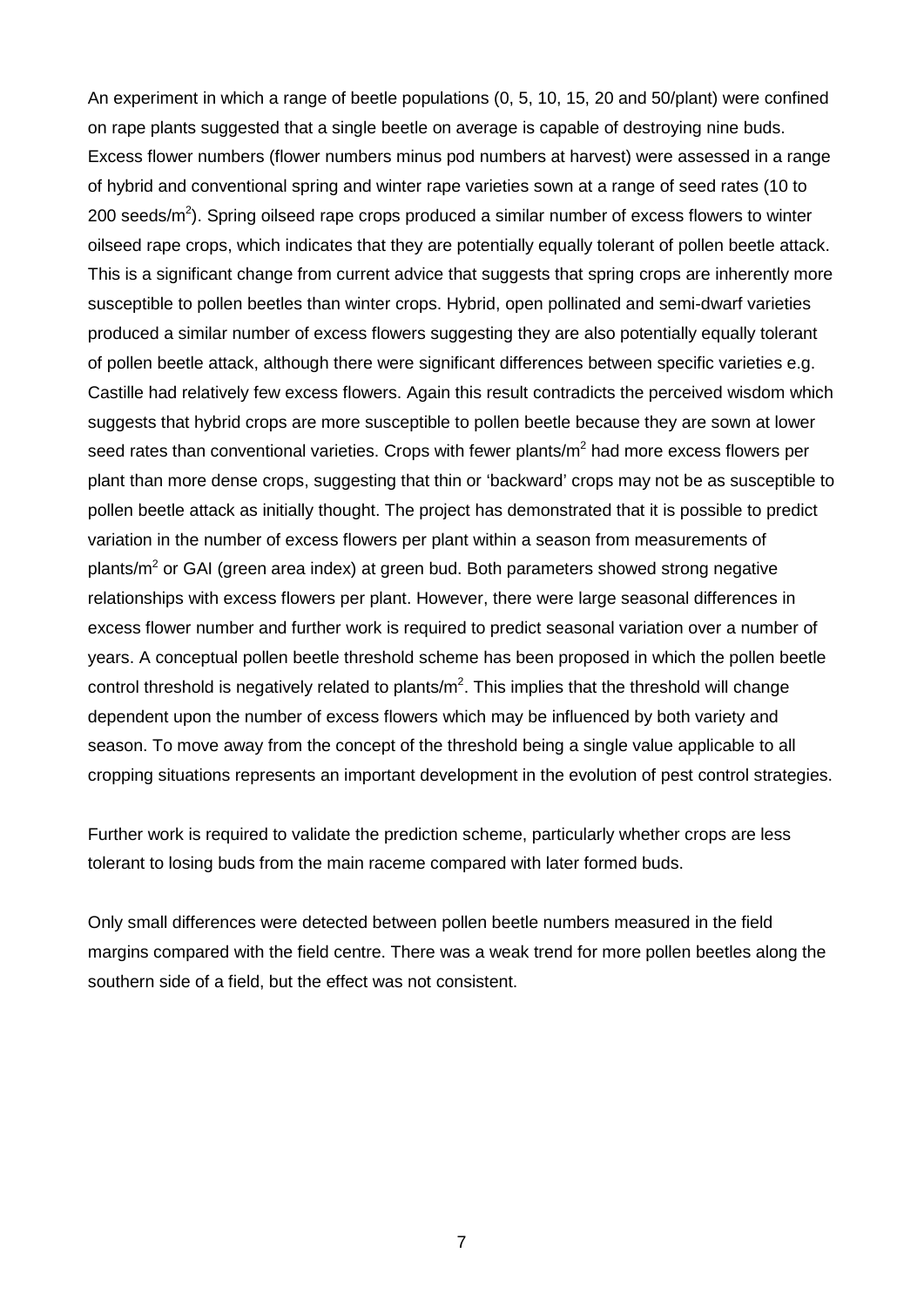## **2. SUMMARY**

## **2.1. Introduction**

Problems with pyrethroid-resistant pollen beetles have developed rapidly in Europe where they have a significant impact on the yield of oilseed rape. For example, in 2006, Northern Germany experienced 100% crop loss in many fields (> 30,000 ha) and serious losses in a further 20,0000 ha (Slater *et al*, 2011). The first infestation of resistant pollen beetles in the UK was recorded in Kent in 2006. By 2007 resistance had spread as far as Dorset and North Yorkshire affecting most populations tested and, in 2010, resistant beetles were found right across Britain as far north as Scotland.

One way of restricting the spread of resistant pollen beetles in the UK would be to limit insecticide usage only to those crops where the threshold was exceeded. Current thresholds for pollen beetle in oilseed rape are 15 beetles per plant for winter rape, five beetles per plant for backward winter rape crops and three beetles per plant for spring rape. Data from the annual Fera oilseed rape pest and disease survey suggests that the majority of treatments against pollen beetle are applied to crops with pest numbers below the current UK thresholds (Summary Figure 1). Average pollen beetle counts per year rarely exceed 5 per plant and have never approached the current winter rape threshold of 15 beetles per plant. Although it is likely that a few crops exceeded threshold the mean values suggest that this was the exception rather than the norm.





Recent research has demonstrated that the optimum pod number for potential yield is 6,000 to 8,000 pods/m<sup>2</sup>. The majority of crops produce significantly more flowers than the optimum pod number and therefore may be able to tolerate losing some to pollen beetle damage before yield is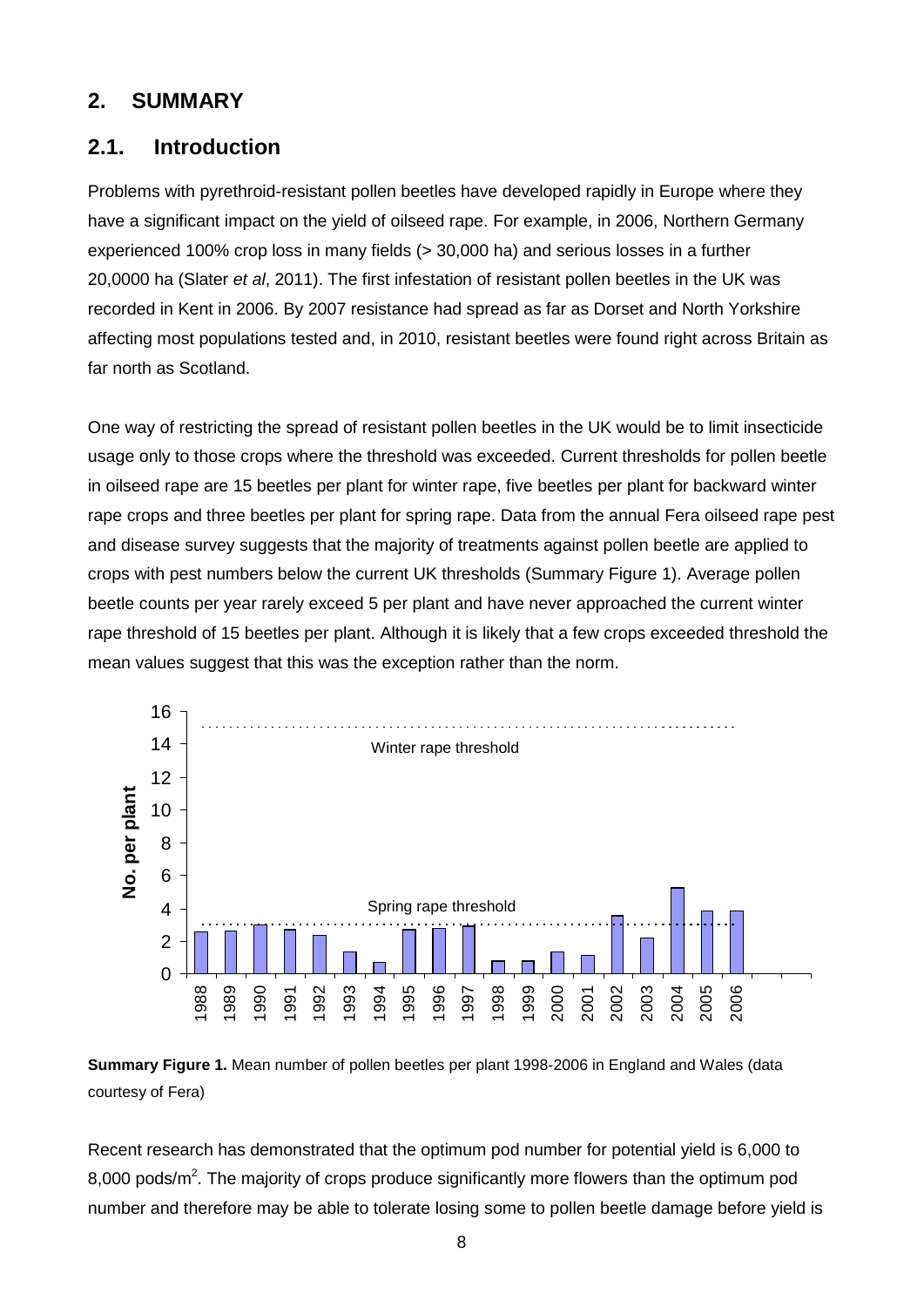reduced. Current thresholds originated in the 1970s and provide no way of accounting for differences in tolerance to pest damage between current crop types. Farmers and agronomists have little confidence in current thresholds in relation to modern crops, particularly restored hybrids, which are alleged to be more susceptible to damage. If the levels of incidence of pollen beetle in the UK rarely cause economic damage and this is accepted by the industry, then the resulting reduced use of insecticides will restrict the spread of resistance.

The aim of this project is to produce up-to-date thresholds for pollen beetle control by relating the potential for pest damage to the inherent tolerance of the crop. The arrival of insecticide resistant pollen beetle in the UK makes it imperative that treatments are not applied unless really necessary to protect yield.

The specific objectives are given below:

- 1. To quantify flower bud loss resulting from pollen beetle attack.
- 2. To quantify the relationship between early canopy size, flower number and the number of viable pods set in conventional varieties, restored hybrids and a semi-dwarf variety.
- 3. Use information from 1 and 2 to develop methods for predicting the risk of yield loss from pollen beetle damage based on variety type and the size of the crop.
- 4. Validate risk predictions by comparing actual yield losses with predicted yield losses.
- 5. Investigate pollen beetle distribution in the field as an aid to assessing pest numbers.

## **2.2. Materials and methods**

### **2.2.1. Objective 1. To quantify bud loss resulting from pollen beetle attack**

In both 2008 and 2009 pot experiments were done to quantify the bud loss in oilseed rape as a result of pollen beetle attack. The impact of a range of beetle populations (0, 1, 5, 10, 15, 20 and 50/plant) confined on rape plants at the green bud stage was assessed.

Pots were sown with spring oilseed rape seeds (cv Delight), maintained in a polythene tunnel and watered as necessary. There were three plants per pot in 2008 and one per pot in 2009. At the green bud stage each plant was inoculated with a number of beetles collected from a nearby crop of oilseed rape. There were 6 replicates of each population density in 2008 and 18 replicates in 2009. A perforated polythene bag was placed over the top of each plant to confine the beetles, and the open end gathered and secured around the stem base using a twist grip. Beetles were introduced to the bags in small open containers placed at the bottom of the bag. The bags were left in place until the plants had started to flower after which they were removed. The number of surviving beetles was recorded and these then released.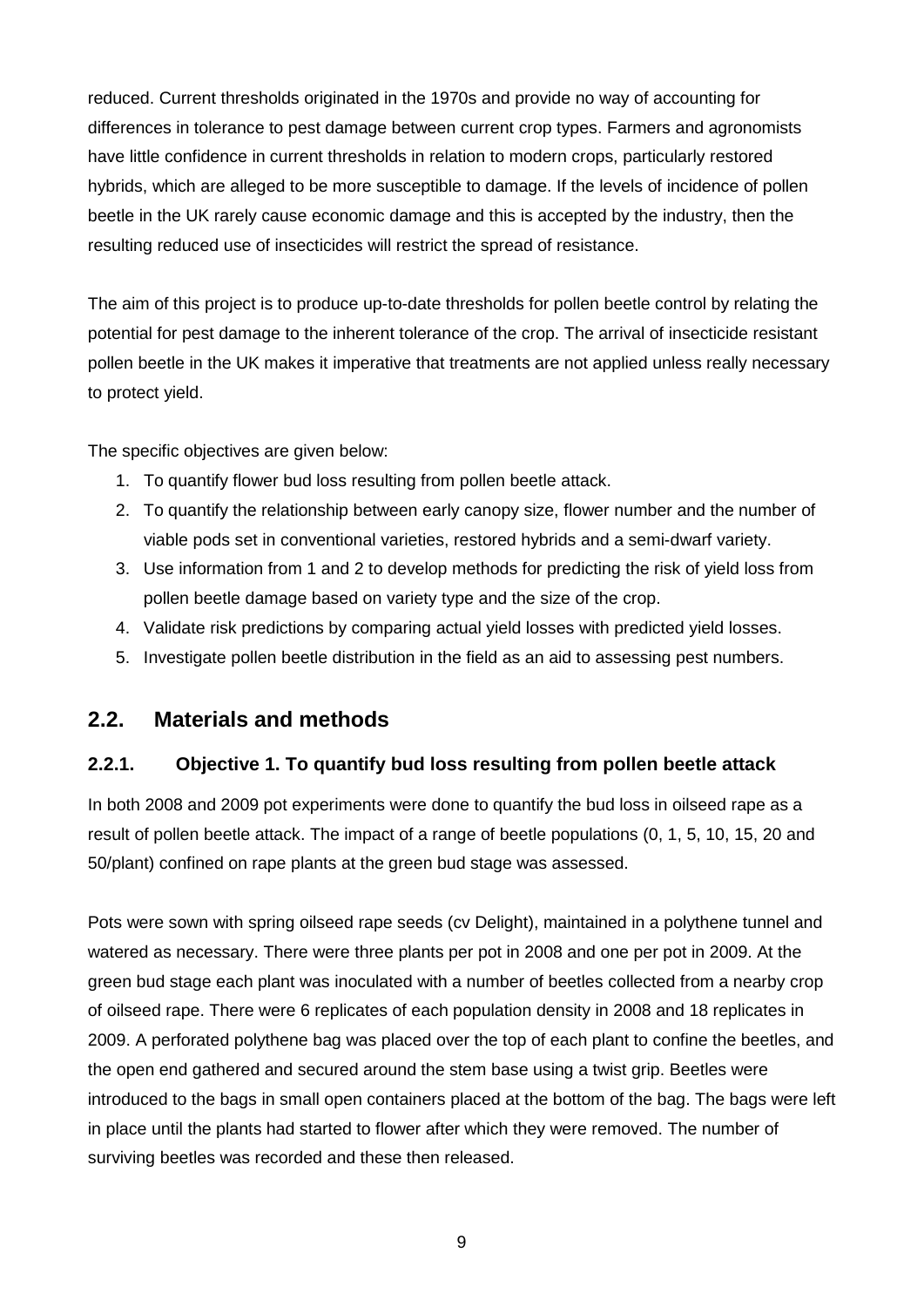At full flower the number of buds, flowers, pods and blind stalks on each plant in each pot was assessed. Once the pods were fully formed (GS 6.1 or above) the number of pods on each plant in each pot was assessed, as were the number of blind stalks.

# **2.2.2. Objective 2. To quantify the relationship between early canopy size, flower number and the number of viable pods set in conventional varieties, restored hybrids and a semi-dwarf variety**

This objective was addressed by analysing existing datasets (LINK study OS49), carrying out measurements on existing variety experiments in 2007/08 and setting up specific experiments at High Mowthorpe and Rosemaund in 2008/09 and 2009/10. In the 2008 harvest year, differences in flower and pod number in the hybrid varieties Royal and PR45D01 (semi-dwarf), and open pollinated varieties Lioness, NK Bravour, Winner and Grizzly were investigated. The hybrid varieties were sown at 70 seeds/m<sup>2</sup> and the open pollinated varieties were grown at 100 seeds/m<sup>2</sup>; these rates were the same as used in the HGCA Recommended List trials when the experiments were conducted.

In both 2009 and 2010, field experiments were established to compare the effect of seed rate and variety on the numbers of flowers, pods and excess flowers in both winter and spring sown oilseed rape. The winter rape experiments used three varieties: Castille (open pollinated), Excalibur (hybrid) and PR45D03 (semi dwarf hybrid) at five seed rates:  $(20, 40, 80, 120, 160$  seeds/m<sup>2</sup> in 2009 and 10, 20 40, 80 and 160 seeds/ $m^2$  in 2010). The spring rape experiments used two varieties - Heros (open pollinated) and Delight (hybrid) - at five seed rates (20, 40, 80, 120, 200 seeds/ $m^2$  in both 2009 and 2010). The seed rates for both winter and spring crops were varied to simulate crops at variable stages of development. Low plant populations simulated backward/sparse crops and provided a test of whether these were less tolerant to pollen beetle damage than more dense or advanced crops. Spring plant establishment and canopy size were assessed as were the numbers of buds, flowers, blind stalks and pods at mid-flowering. At crop maturity pod number and seed yield were assessed.

# **2.2.3. Objective 3. Use information from 1 and 2 to develop methods for predicting the risk of yield loss from pollen beetle damage based on variety type and the size of the crop**

Data generated in objectives 1 and 2 were used in a desk study to revise pollen beetle thresholds for both winter and spring crops.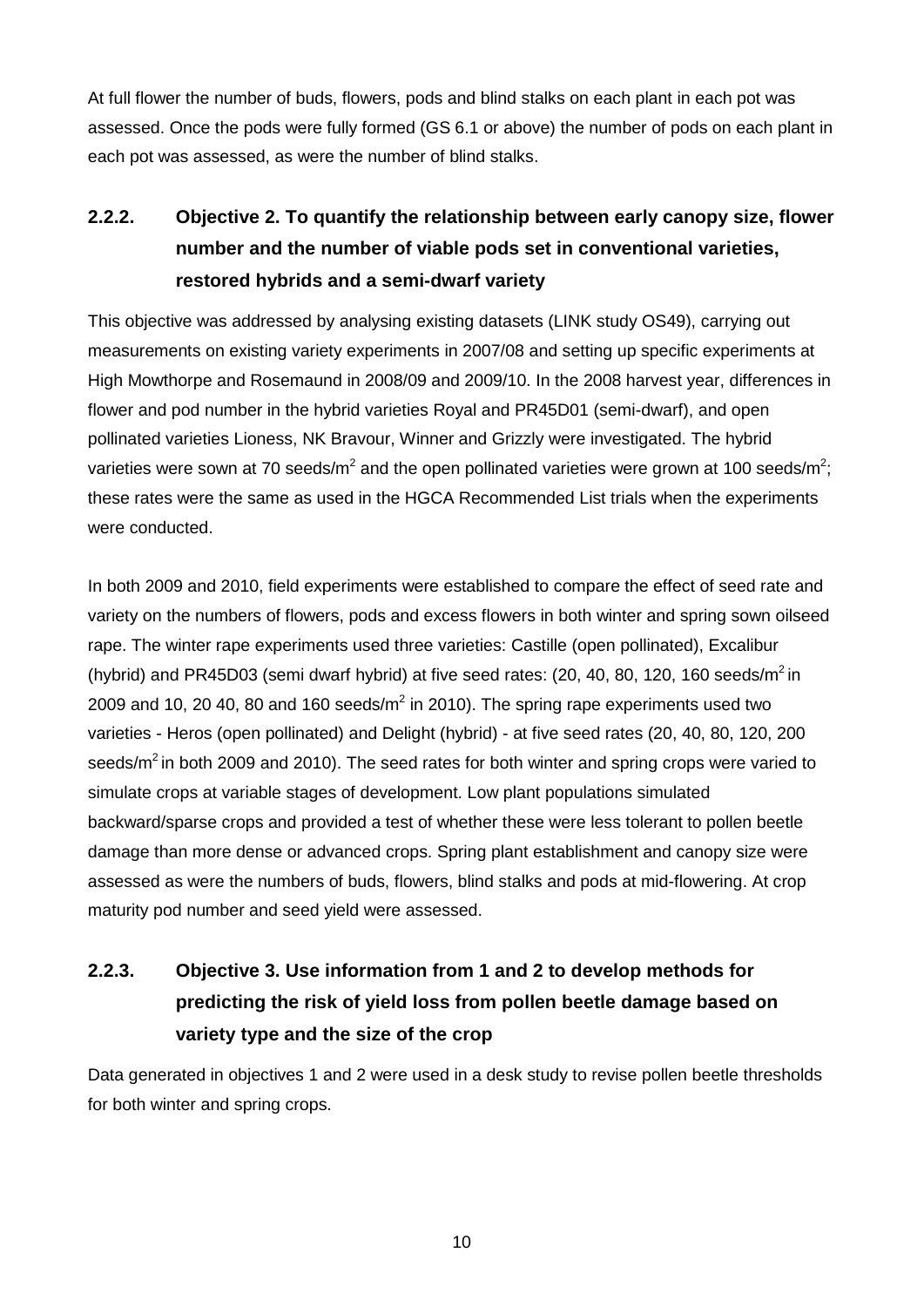## **2.2.4. Objective 4. Validate risk predictions by comparing actual yield losses with predicted yield losses**

### *Field experiments to compare yield in pyrethroid treated and untreated strips*

A total of five replicated treated and untreated plots were marked out in two crops each of winter and spring oilseed rape infested with pollen beetle. Pollen beetle numbers were assessed. A single spray of Hallmark (lamda-cyhalothrin) at 75ml/ha in 200 l water/ha was applied at late green/yellow bud (GS3,6 to GS3,7) (Sylvester-Bradley and Makepeace, 1984).

Pollen beetle numbers were assessed in each plot pre- and post spray and crop yield was recorded at the standard 91% dry matter.

### *Pruning experiments to simulate pollen beetle damage (2010 only)*

In 2010 an additional experiment was done to determine the impact on yield if pollen beetle damage was confined to buds on the terminal raceme, compared with yield loss if buds were lost uniformly over all racemes. Three treatments were compared: removal of 100% of the buds on the terminal raceme, removal of 50% of the buds on the terminal raceme and no removal of buds. Pollen beetle damage was simulated by pruning off these buds with scissors at the late green bud to yellow bud stage (GS3, 6 to 3, 7). In winter rape buds were pruned in plots of all varieties sown at 20, 80 and 160 seeds/ $m^2$  while in spring rape plots of all varieties sown at 20, 80 and 200 seeds/ $m<sup>2</sup>$  were pruned. Pod number and seed yield were assessed to determine the capacity of oilseed rape to compensate for damage to flower buds.

## **2.2.5. Objective 5. Investigate pollen beetle distribution in the field as an aid to assessing pest numbers**

Pollen beetle numbers were assessed in total at 26 sites at green/yellow bud (GS 3.6/3.7) and at yellow bud (GS 3.9) in 2008 and 2009. At each visit, pollen beetle numbers were assessed along four transects (north, east, south and west) one from each edge of the field, assuming it to be approximately square. A total of 20 plants was assessed on each transect with one every 5 metres. Assessments were made by beating a plant over a white tray and counting the number of pollen beetles that were dislodged.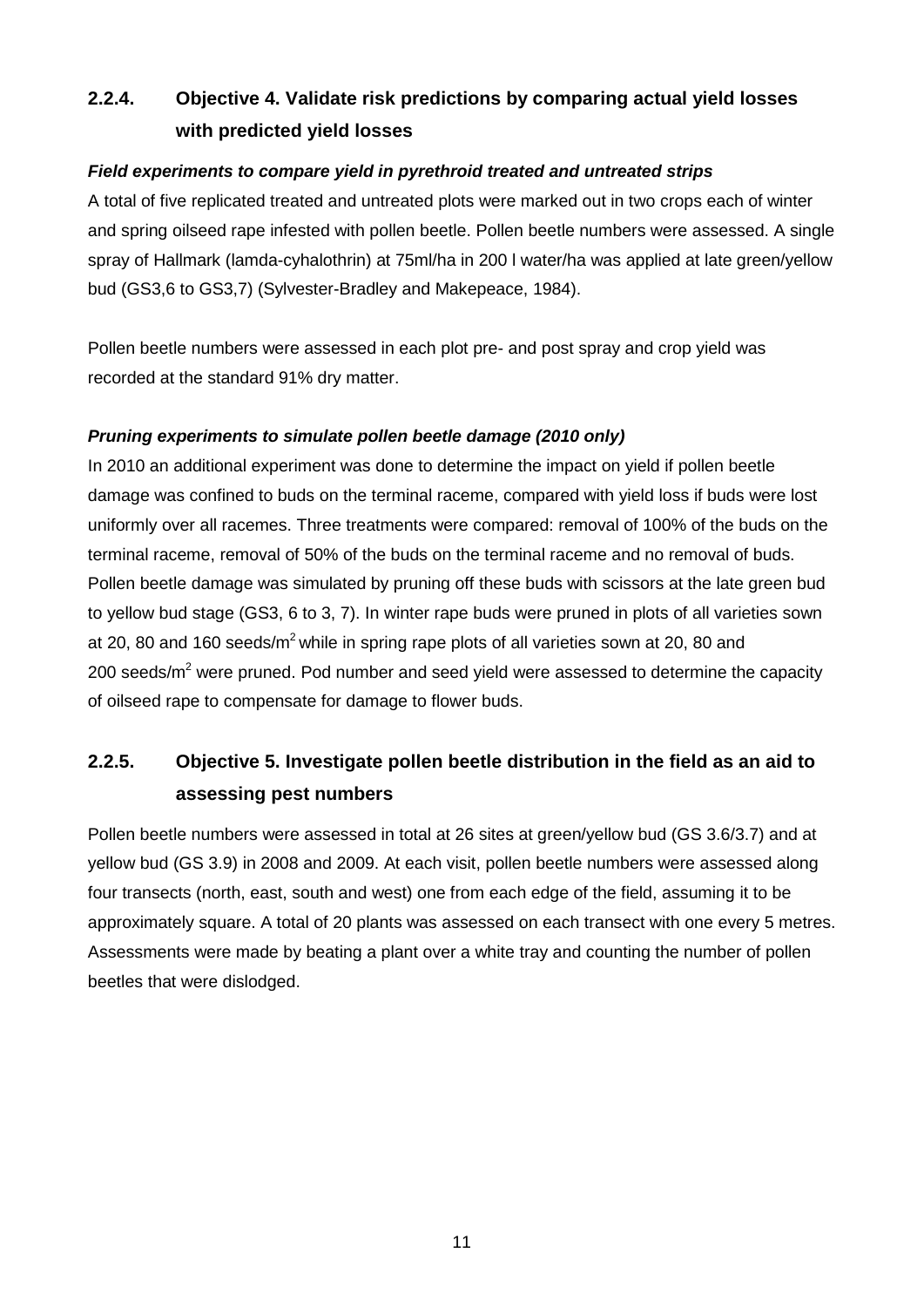## **2.3. Results**

### **2.3.1. Objective 1. To quantify bud loss resulting from pollen beetle attack**

In 2008, increasing the number of beetles inoculated onto the plants increased the number of buds lost per plant up to 15 beetles per plant (Summary Table 1). In 2008 88% of pollen beetles survived being confined on plants until mid-flowering compared with 34% in 2009. This suggested that beetles were able to feed normally in 2008 whereas in 2009 the population appeared to be less fit. This was possibly because beetles were collected later in 2009 than in 2008. Therefore they were closer to the end of their life cycle in 2009 than in 2008. Nonetheless the number of buds destroyed by one beetle was similar in both experiments with 9.3 buds destroyed per beetle estimated in 2008 (Summary Figure 2) and 7.5 estimated in 2009. This indicates that most of the bud damage occurred soon after inoculation. It is assumed that one beetle may destroy nine buds for the purposes of threshold determination in order to minimise the chance of underestimating the chance of yield losses.

| buds lost per plant due to beetle damage compared with the un-inoculated treatment: 2008 only. |                            |                |      |       |               |             |  |
|------------------------------------------------------------------------------------------------|----------------------------|----------------|------|-------|---------------|-------------|--|
| Number of inoculated                                                                           | Mean plant parts per plant |                |      |       | Buds lost per | <b>Buds</b> |  |
| beetles per plant                                                                              | <b>Buds</b>                | <b>Flowers</b> | Pods | Total | plant         | lost/beetle |  |
| $\Omega$                                                                                       | 29.2                       | 26.8           | 43.2 | 99.2  | 0             | O           |  |
| 5                                                                                              | 15.8                       | 11.3           | 27.5 | 54.6  | 44.6          | 8.9         |  |
| 10                                                                                             | 11.7                       | 5.5            | 19.9 | 37.1  | 62.1          | 6.2         |  |
| 15                                                                                             | 5.2                        | 2.7            | 13.1 | 21.0  | 78.2          | 5.2         |  |
| 20                                                                                             | 6.4                        | 2.4            | 14.0 | 22.8  | 76.4          | 3.8         |  |

**Summary Table 1.** Mean numbers of buds, flowers, and pods per plant at mid-flowering and the number of



50 7.0 3.6 19.6 30.2 69.0 1.4

**Summary Figure 2.** Relationship between number of inoculated pollen beetles/plant and buds lost/beetle in 2008 experiment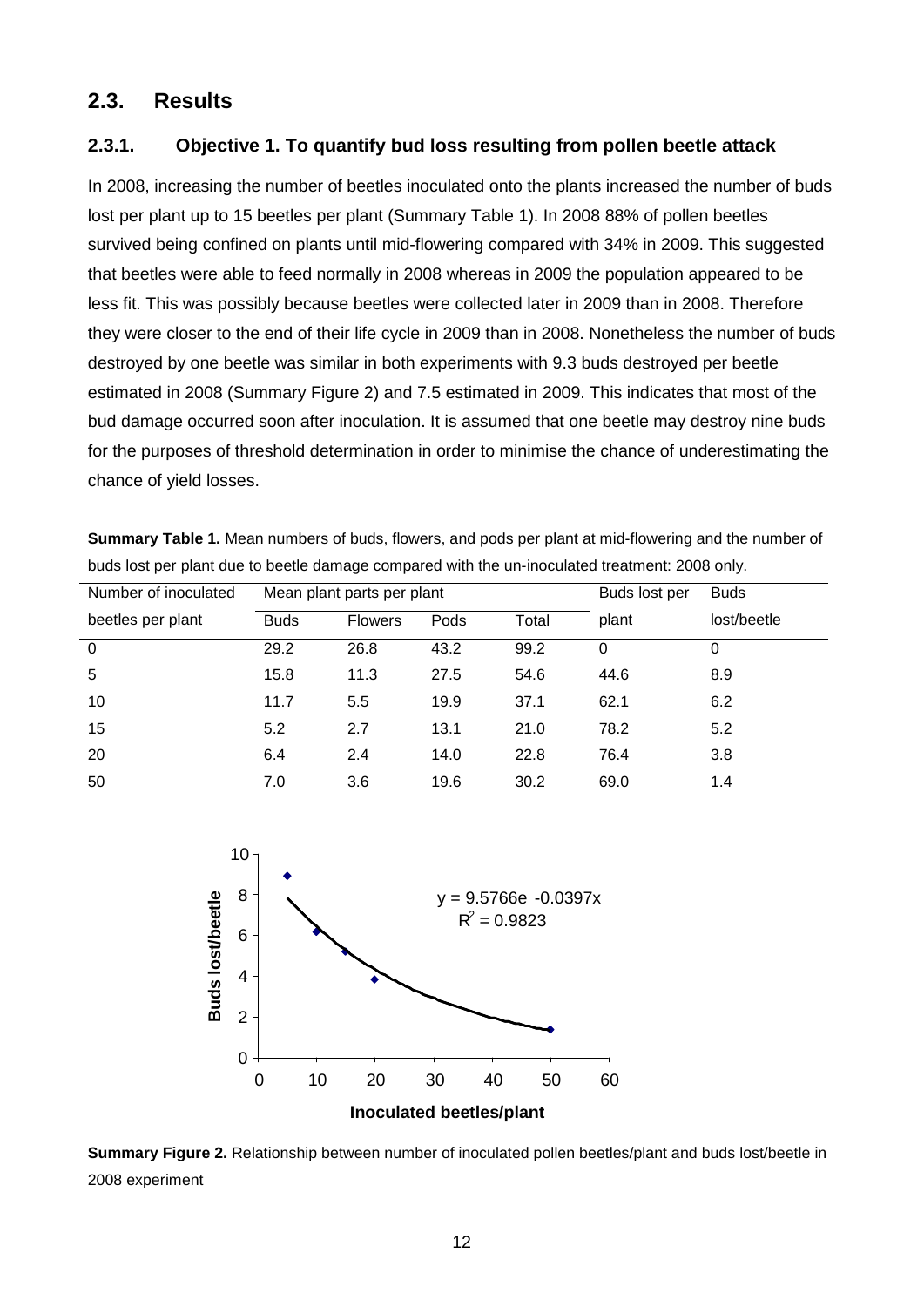# **2.3.2. Objective 2. To quantify the relationship between early canopy size, flower number and the number of viable pods set in conventional varieties, restored hybrids and a semi-dwarf variety**

The hypothesis underpinning this objective was that oilseed rape produces more buds and flowers (excess flowers) than are required to achieve optimum pod number for maximum yield. Therefore, data were analysed to test this hypothesis and also to quantify the potential impact of a range of variables on excess flower number. Analysis of existing data sets from LINK project OS49 "Canopy management in oilseed rape" showed that in 1996 and 1997 neither early (last week August to first week September) nor late sowing (last week September) nor seed rates of 60 or 120 seeds/m<sup>2</sup> had any significant effect on excess flower number. Also excess flower number did not differ significantly between three rates of N fertiliser application (0, 100 and 200 kg N/ha). Across these experiments the number of excess flowers ranged from 2,200/ $m^2$  to over 10,000/ $m^2$ , with an average of more than 7,000/m<sup>2</sup>, relating to between 100 and 200 excess flowers per plant.

Comparison of excess flower numbers between varieties in 2007/08 showed there was no consistent trend for hybrid, semi-dwarf or late developing varieties to produce significantly less excess flowers than open pollinated varieties. Any differences in excess flower number were due to the specific variety and not variety type (i.e. hybrid vs open pollinated). The average number of excess flowers in these trials averaged just over  $4000/m^2$ , relating to between 60 and 80 excess flowers per plant.

In 2008/09, excess flower number in winter oilseed rape differed significantly between variety with Castille averaging 3747/m<sup>2</sup>, Excalibur 7019/m<sup>2</sup> and PR45D03 7107/m<sup>2</sup>. Increasing seed rate from 20 seeds/m<sup>2</sup> (25 plants/m<sup>2</sup>) to 160 seeds/m<sup>2</sup> (98 plants/m<sup>2</sup>) had no effect on the number of excess flowers for any variety. The higher number of plants than expected produced at the low seed rate was due to the presence of volunteer oilseed rape plants from previous oilseed rape crops. In 2009/10, excess flower number did not vary significantly between varieties, although Castille tended to be lower than Excalibur with an average of 8816 /m<sup>2</sup>compared with 10760/m<sup>2</sup> respectively. Increasing seed rate from 10 seeds/m<sup>2</sup> (20 plants/m<sup>2</sup>) to 160 seeds/m<sup>2</sup> (92 plants/m<sup>2</sup>) significantly increased excess flowers from  $6274/m^2$  to  $12131/m^2$  respectively.

In the spring oilseed rape experiment of 2008/09, Delight produced 8,627 flowers/ $m^2$  which was significantly less than Heros at 12,953/ $m^2$ . Seed rate did not significantly affect the number of flowers, although increasing seed rate from 20 seeds/m<sup>2</sup> (15 plants/m<sup>2</sup>) to 200 seeds/m<sup>2</sup> (74 plants/m<sup>2</sup>) increased the number of flowers from 9,569 flowers/m<sup>2</sup> to 12,088 flowers/m<sup>2</sup>. In 2009/10, the seed rate treatment at 40 seeds/m<sup>2</sup> had significantly fewer excess flowers (2753/m<sup>2</sup>) than the other seed rates (6233 to 7454/m<sup>2</sup>), including 20 seeds/m<sup>2</sup>. However, there was no apparent trend in excess flowers/m<sup>2</sup> between seed rates of 20 seeds/m<sup>2</sup> (25 plants/m<sup>2</sup>) and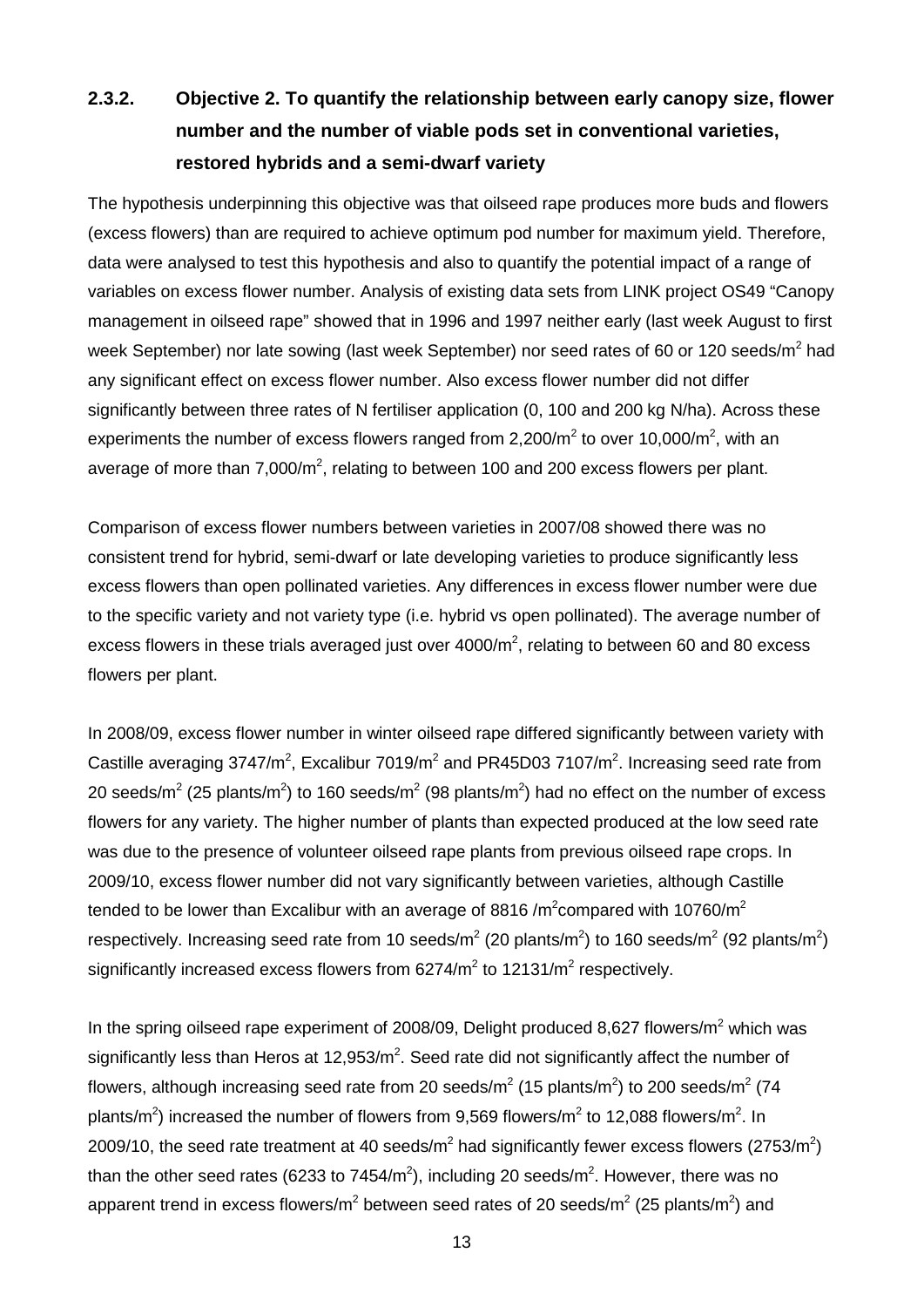200 seeds/m<sup>2</sup> (67 plants/m<sup>2</sup>). There was also no difference in excess flower number between Delight and Heros with both averaging just over  $6,000/m^2$ .

In both the winter and spring oilseed rape experiments there were strong negative relationships between excess flowers per plant and plants/ $m^2$  (Summary Figures 3 and 4). There were also strong negative relationships between excess flowers with GAI measured at green bud for the winter oilseed rape experiments with a weaker association in the spring oilseed rape experiments. This indicates that plants in low plant population crops may actually tolerate greater numbers of pollen beetles per plant than plants in high plant population crops. On average in the winter oilseed rape crops each additional plant/ $m^2$  reduced the number of excess flowers per plant by 2.20. However, there were varietal differences in the number of excess flowers per plant which were consistent between the two seasons. For any given plant population, Castille produced 53-58 fewer excess flowers per plant than Excalibur and 31-49 fewer excess flowers compared with PR45D03. The average number of excess flowers per plant in 2009 was 127 compared with 239 in 2010. It therefore appears that seasonal variation in excess flowers per plant may be as large, or larger, than varietal differences in excess flower number. It was also shown that the spring crops produced a similar number of excess flowers per plant as the winter crops.



**Summary Figure 3.** Relationship between plants/m<sup>2</sup> measured in spring and the number of excess flowers (flower number minus final pod number) per plant for Castille 2009 ( $y=-2.20x + 217$ ), Excalibur 2009 ( $y=-$ 2.20x + 275), PR45D03 2009 (y=-2.20x + 266), Castille 2010 (y=-2.20x + 316), Excalibur 2010 (y= -2.20x + 369), PR45D03 2010 (y=-2.20x + 347). Fitting parallel best-fit lines using multiple regression analysis accounted for 84% of the variation.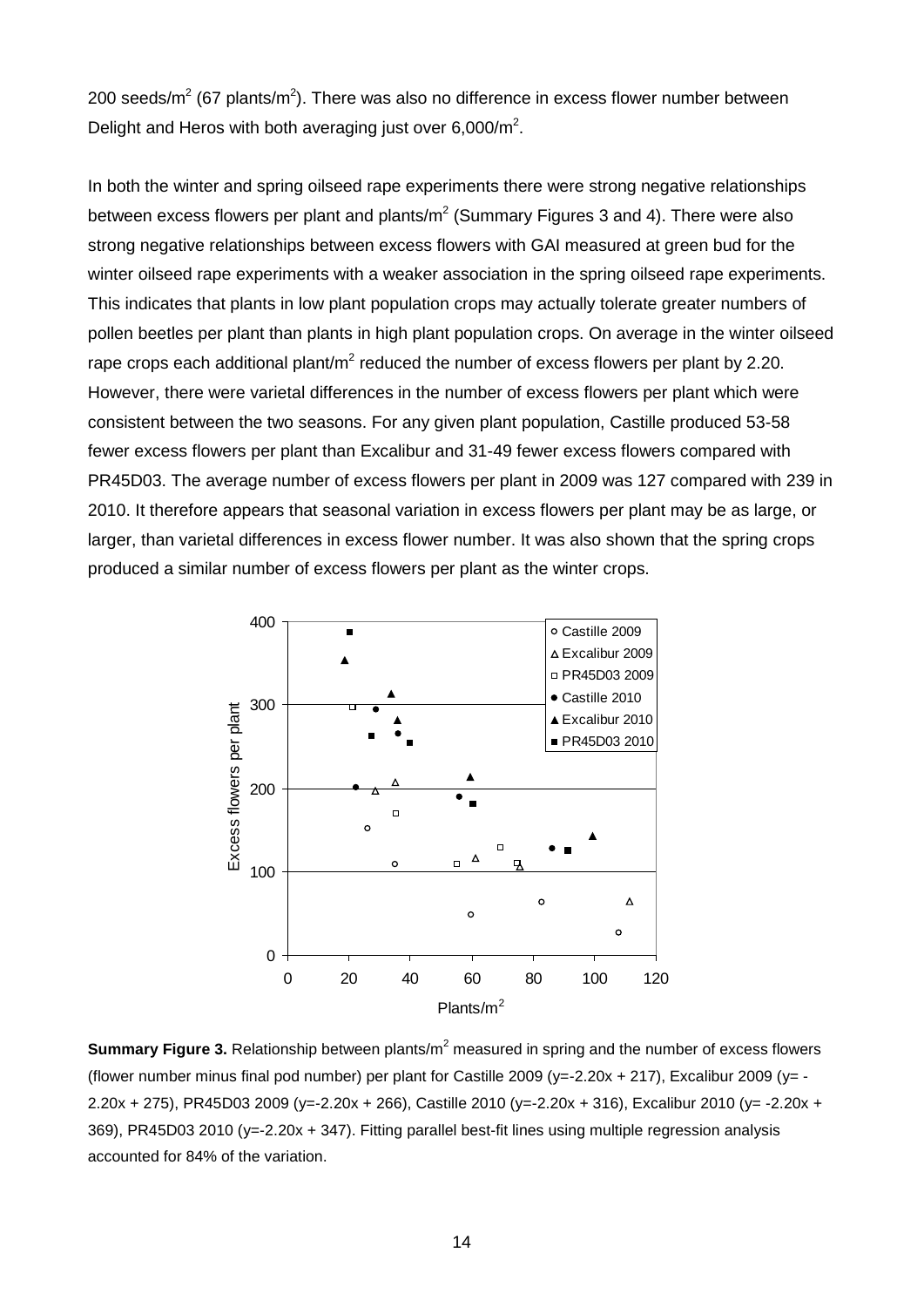

**Summary Figure 4.** Relationship between plants/m<sup>2</sup> measured in spring and the number of excess flowers (flower number minus final pod number) per plant for a) 2008/09; Heros (y=-6.93x + 581;  $R^2$  = 0.76), Delight (no significant relationship), b) 2009/10; both varieties (y=-3.21x + 297;  $R^2$  = 0.49).

# **2.3.3. Objective 3. Use information from objectives 1 and 2 to develop methods for predicting the risk of yield loss from pollen beetle damage based on variety type and size of crop**

The following conclusions may be drawn from objectives 1 and 2;

- 1. An individual pollen beetle may damage an average of nine buds.
- 2. Oilseed rape crops produce significantly more flowers than pods and that there is therefore an excess number of flowers relative the final pod number. It is therefore hypothesised that plants could lose these excess flowers to pollen beetle attack without losing yield.
- 3. Spring oilseed rape crops produced a similar number of excess flowers to winter oilseed rape crops
- 4. Crops with fewer plants/ $m<sup>2</sup>$  had more excess flowers per plant.
- 5. There was no evidence that hybrid varieties had fewer excess flowers per plant than conventional open pollinated varieties.
- 6. The hybrid semi-dwarf had a similar number of excess flowers to standard height hybrid Excalibur.
- 7. There were large seasonal differences in the number of excess flower numbers which were as large, or larger, than the variety differences.
- 8. There is potential to predict the number of excess flowers per plant from measurements of plants/ $m<sup>2</sup>$  or GAI at green bud. There were no consistent varietal differences for excess flowers per plant and seasonal differences were large.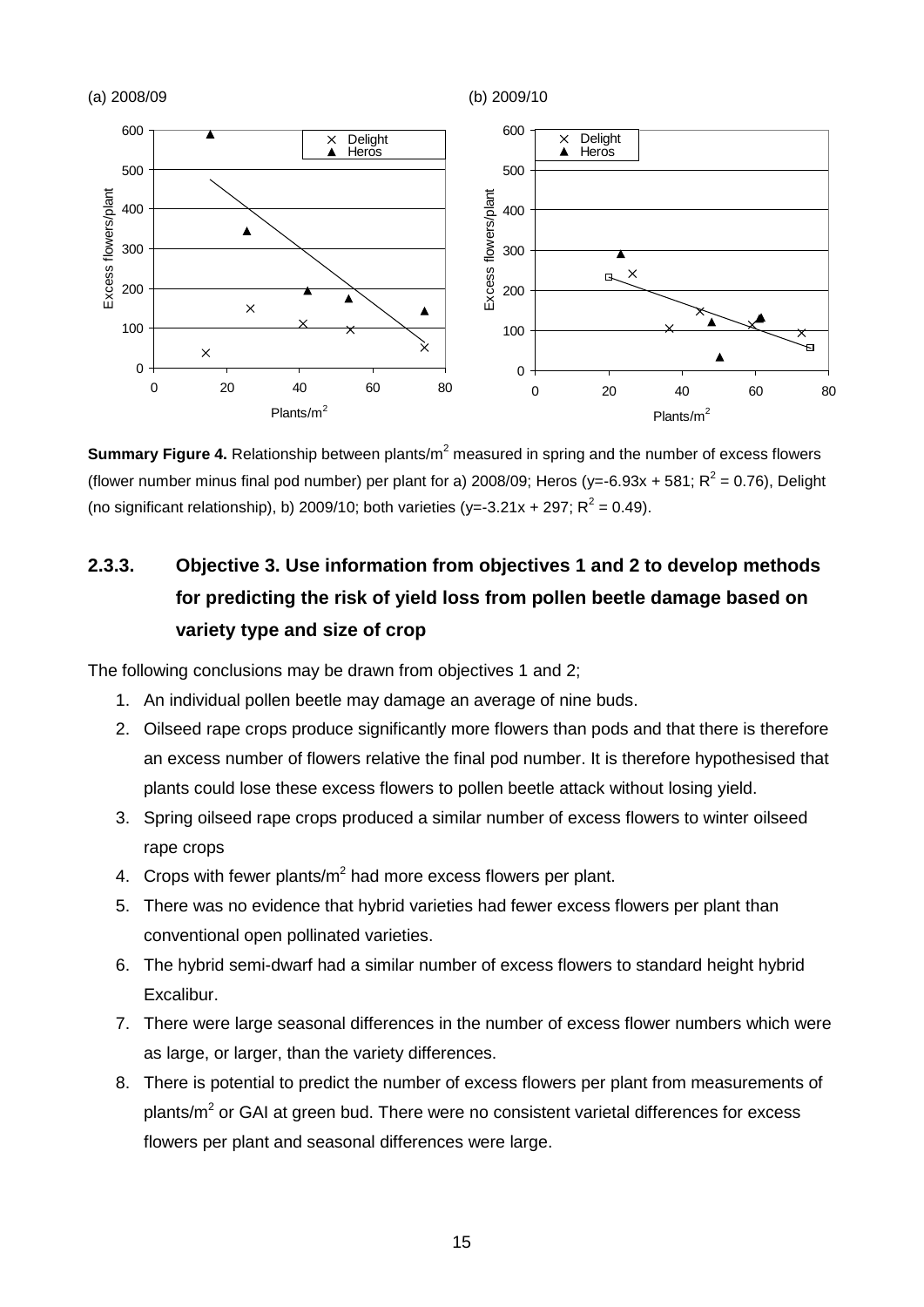If it is assumed that oilseed rape can tolerate the loss of all excess flowers per plant and the number of buds likely to be damaged by an individual pollen beetle is nine then the threshold number of beetles per plant that would be required to destroy all the excess flowers can be calculated. These calculations show that the threshold number varies significantly (3-43 beetles/plant for winter rape, mean 20, 4-66 beetles/plant for spring rape, mean 18) depending on plant population, but that variety and season also have strong effects. Therefore there will be a significant proportion of crops which can tolerate a greater number of beetles than the current threshold of 15 per plant. In particular, crops with low plant populations of 25 plants/ $m^2$  or less, which some growers/agronomists may define as backward, despite their high yield potential, should certainly have a threshold of more than five beetles per plant and probably should have a threshold equal to or greater than crops with higher plant populations. For spring oilseed rape the average threshold across all treatments was 18 beetles per plant, with none below the current threshold of three beetles per plant. It therefore appears that this threshold should be increased.

There is a strong relationship between the number of plants/ $m^2$  and the threshold for treatment: crops with fewer plants are able to tolerate more beetles. This may seem counter-intuitive, but plants from low plant population crops have more excess flowers than plants from high plant population crops. Any pollen beetle threshold should therefore take account of plant population. Variety has an effect on the number of excess flowers as does season. Variety trials could be used to indicate variation between varieties in tolerance. On the basis of two seasons of research it was not possible to predict seasonal variation in tolerance at the time when pollen beetle control takes place. In the absence of prior knowledge about varietal tolerance and a reliable scheme for predicting seasonal variation it is proposed that a pollen beetle threshold scheme could be based on the variety and season with the fewest excess flowers, in order to minimise the risk of failing to identify crops for which it would be cost effective to control pollen beetles.

For winter oilseed rape the threshold is based on Castille in 2009. For spring oilseed rape it is based on Delight and Heros in 2010, and Delight in 2009 as these crops had similarly low tolerance to pollen beetle (Summary Figure 5)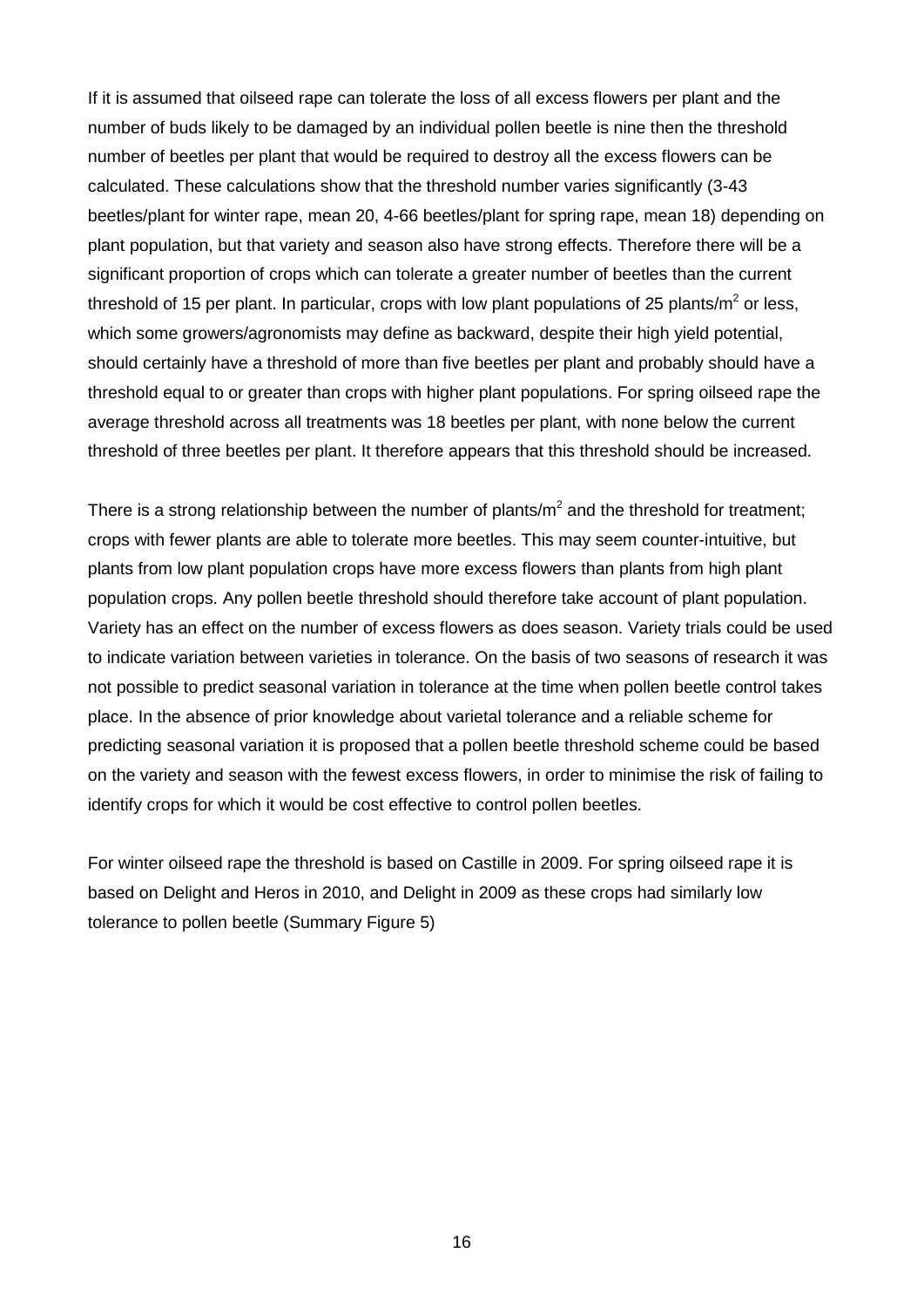

**Summary Figure 5.** Suggested pollen beetle threshold estimates based on the variety and season with the fewest excess flowers per plant. Winter oilseed rape: Castille in 2010. Spring oilseed rape: Heros and Delight

## **2.3.4. Objective 5. Investigate pollen beetle distribution in the field as an aid to assessing pest numbers**

A total of 28 sites at a range of locations in England and Wales, were assessed over the life of the study to investigate the distribution of pollen beetles in the field.

There was little difference in the numbers of beetles recovered either at 0-25, 26-50, 51-75 and 76- 100 m from the edge of the field at both green and yellow bud. In a second series of analyses undertaken on beetle numbers 0-50 m and 51-100 m from the edge of the field, there were more beetles from 0-50 m than from 51-100 m in 35 of 51 assessments although differences between the counts were often small. At green bud there was an average of 3.03 beetles per plant in the 0 to 50 m region compared with 2.38 in the 51 to 100 m region. At yellow bud there was an average of 2.52 beetles per plant in the 0 to 50 m region compared with 2.22 in the 51 to 100 m region. These differences were statistically significant (paired two-tailed 'T-test').

Beetle numbers differed significantly between compass points at eight sites at green bud and seven sites at yellow bud. However, there was no consistent trend to find most beetles at a particular compass point. Over all sites a paired two-tailed 'T test' showed that significantly more beetles were found on the southern compared to the northern or eastern transects (P<0.05).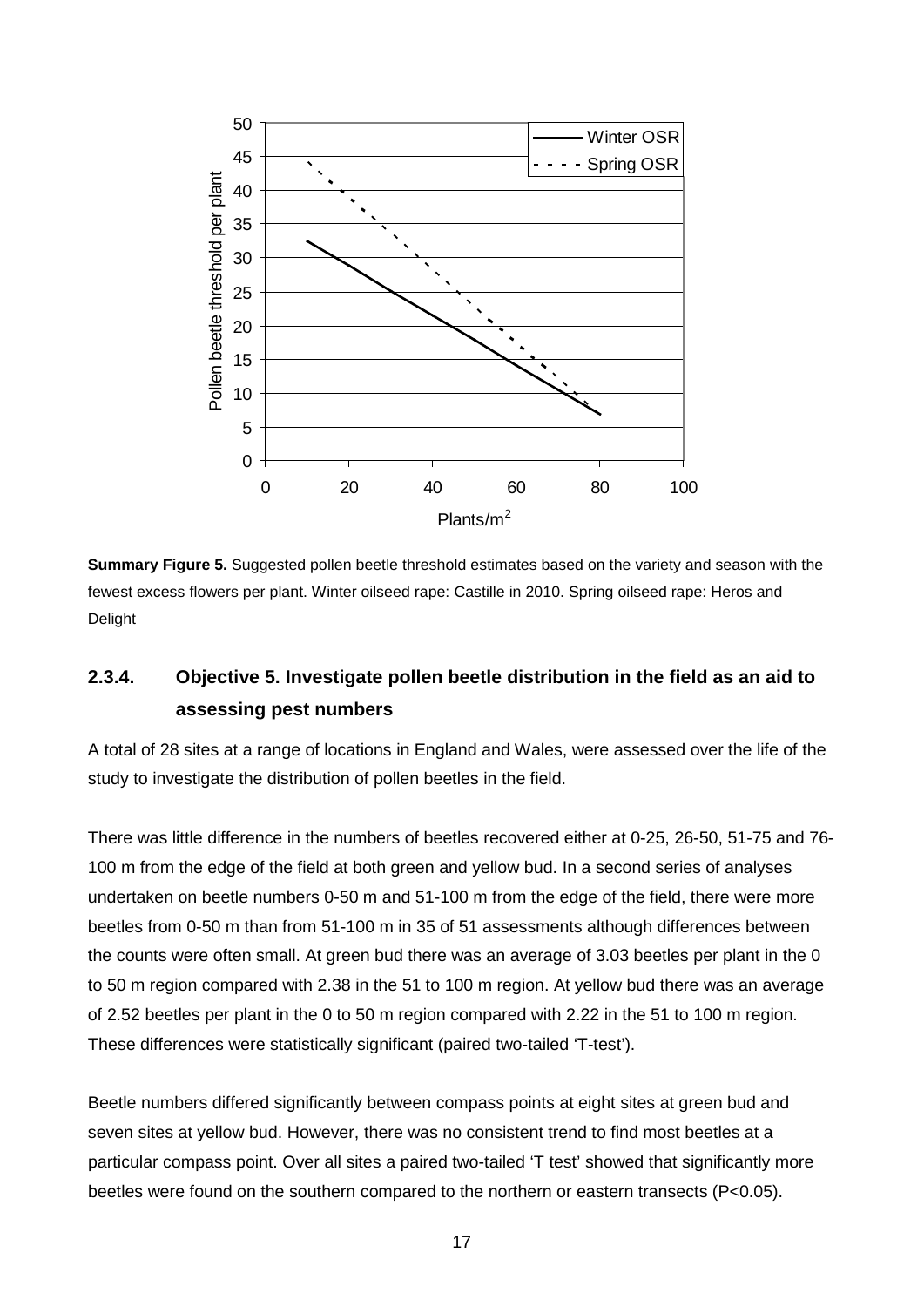| Site       | North | East | South | West | Probability  |
|------------|-------|------|-------|------|--------------|
| Green bud  | 2.5   | 1.9  | 3.4   | 3.2  | $P < 0.05^*$ |
| Yellow bud | 2.4   | 2.0  | 2.5   | 2.2  | NS           |

**Summary Table 2.** Mean numbers of pollen beetles recovered at north, east, south and west transects at both green and yellow bud

In summary, assessments made closer to the headland were shown generally to recover higher numbers of pollen beetle than those further from the headland. At green bud there was a trend to find most beetles on the southern transect but not at yellow bud.

## **2.4. Conclusions**

- A pollen beetle threshold scheme has been proposed based on an understanding of the number of buds that pollen beetles may damage and the number of buds that crops may lose without losing yield. In the proposed scheme the pollen beetle threshold is negatively related to plants/m<sup>2</sup>. It is proposed that winter or spring crops with 20 plants/m<sup>2</sup> have a threshold of at least 29 beetles per plant and crops with more than 80 plants/ $m^2$  have a threshold of less than 7 beetles per plant. Therefore the threshold is no longer a single value applicable to all crops. It varies in relation to the number of excess flowers produced by different varieties in different seasons. This is an important change in the development of thresholds which has potential for use in other pest/crop interactions. Further work is required to validate the prediction scheme, particularly whether crops are less tolerant to losing buds from the main raceme compared with later formed buds.
- An individual pollen beetle may damage an average of nine buds. This information was previously unknown and is pivotal in determining thresholds for the pest.
- Oilseed rape yields are maximised by achieving an optimum number of pods/ $m^2$ .
- Oilseed rape crops produce significantly more flowers than the optimum pod number so there is an excess number of flowers which could be sacrificed to pollen beetle attack before yield is lost.
- Spring oilseed rape crops produce a similar number of excess flowers to winter oilseed rape crops, which indicates that they are equally tolerant to pollen beetle attack. This is a significant change from current advice that suggests spring crops are inherently more susceptible to pollen beetles than winter crops.
- Hybrid, open pollinated and semi-dwarf varieties produce a similar number of excess flowers. This finding contradicts the perceived wisdom that hybrid varieties are potentially most susceptible to pollen beetle damage. However, there were significant differences between specific varieties for excess flower number, e.g. Castille had less than Excalibur.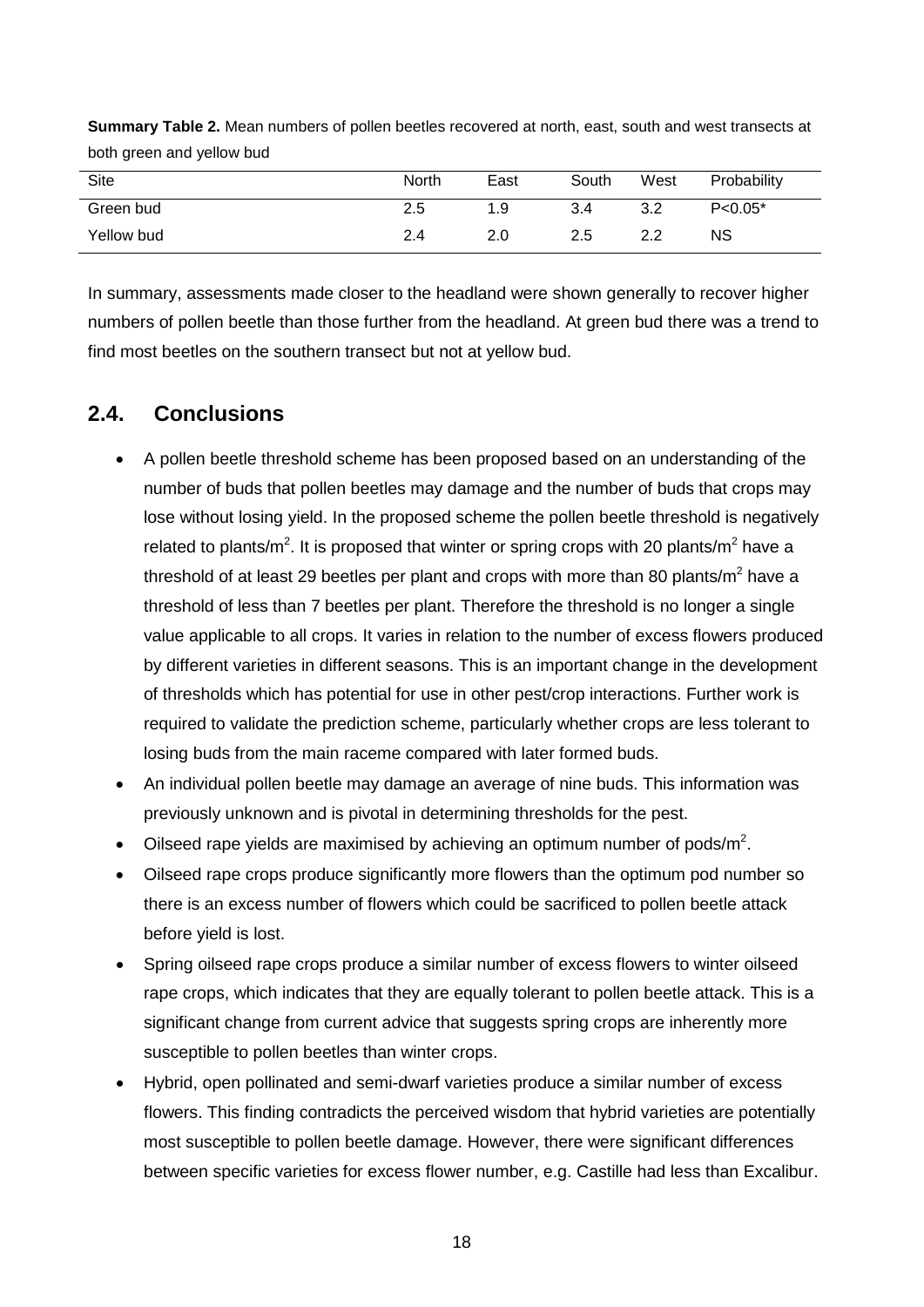- Crops with fewer plants/ $m^2$  had more excess flowers per plant. Previous work indicates that sowing crops in late September or applying sub-optimal amounts of N does not affect the number of excess flowers. This suggests that small or 'backward' crops may not be as susceptible to pollen beetle attack as initially thought. This appears counter-intuitive but is supported by the fact that sparse crops have a greater ability for compensatory branching than those that are more densely planted. Further work is required to understand how pigeon grazing affects tolerance to pollen beetles.
- There were large seasonal differences in the number of excess flower numbers which were as large, or larger, than the variety differences. No way was found to predict these seasonal differences.
- There is potential to predict the number of excess flowers per plant from measurements of plants/ $m<sup>2</sup>$  or GAI at green bud. Both showed strong negative relationships with excess flowers per plant, although GAI was a less useful predictor for spring oilseed rape.
- Only small differences were detected between pollen beetle numbers measured in the field margins compared with the field centre, with less than one beetle per plant more (27% more) in the outer 50 m of the field.
- There was a weak trend for more pollen beetles along the southern side of a field, but the effect was not consistent.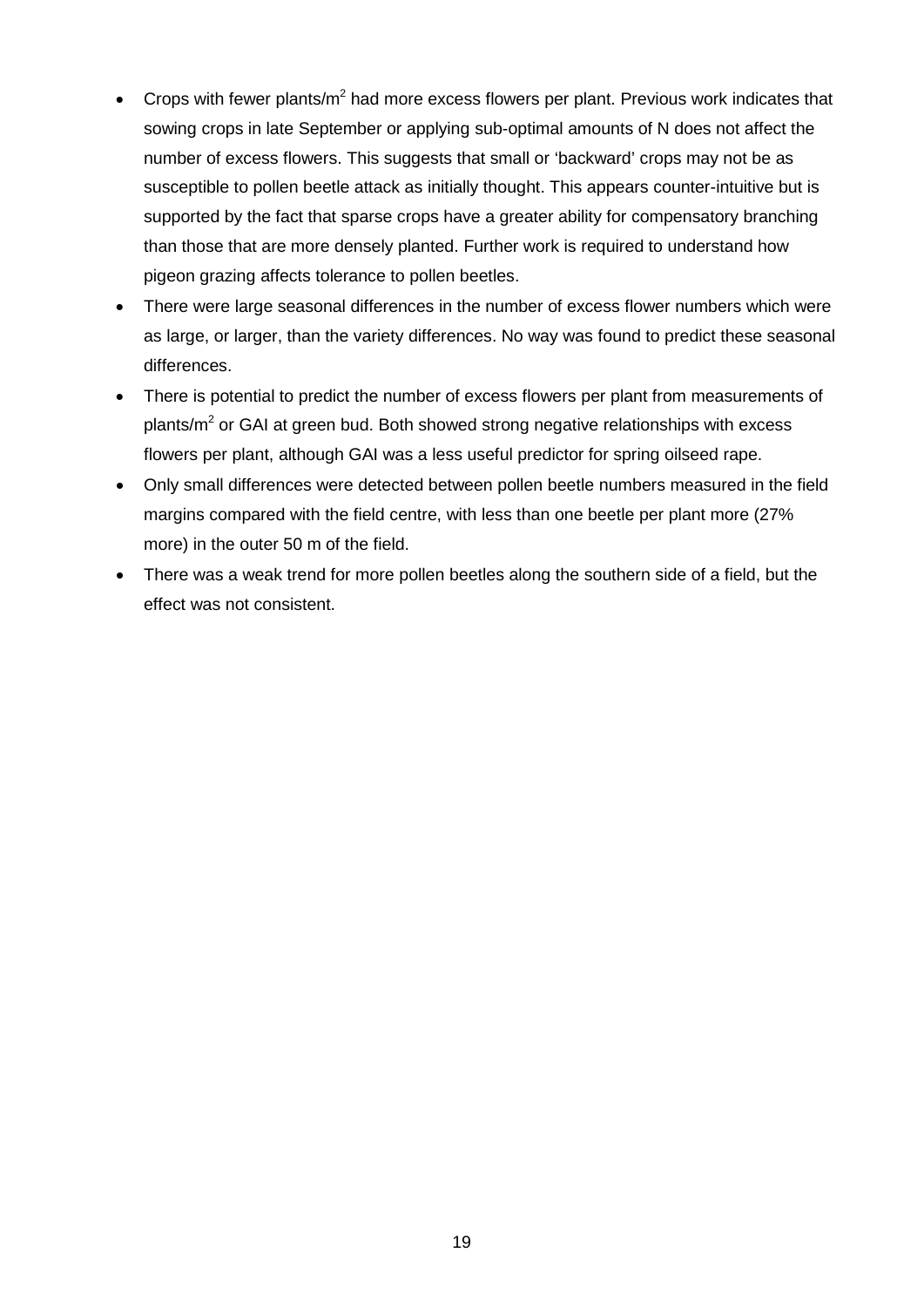## **3. TECHNICAL DETAIL**

## **3.1. Introduction**

Problems with insecticide-resistant pollen beetles have developed rapidly in Europe where they have a significant impact on the yield of oilseed rape. For example, in 2006, Northern Germany experienced 100% crop loss in many fields (> 30,000 ha) and serious losses in a further 20,0000 ha (Slater *et al*, 2011). The first infestation of resistant pollen beetles in the UK was recorded in Kent in 2006, by 2007 resistance had spread as far as Dorset and North Yorkshire affecting most populations tested and in 2010 resistant beetles were found right across Britain as far north as Scotland. Potentially these pests, if present in sufficient numbers, could have a serious effect on the yield of the UK oilseed rape crop. Pollen beetle treatments are usually applied when the beetles first arrive in the crop, insecticide treatment at this time could leave only resistant male and female beetles to mate, potentially increasing the level of resistance in the population. Where insecticide resistance develops there can be an increase in crop damage as the pests survive, but their natural enemies are killed.

One way of restricting the spread of resistant pollen beetles in the UK would be to limit insecticide usage only to those crops where the threshold was exceeded. The area of oilseed rape sprayed with pyrethroids is summarised in Figure 1. The pyrethroid treated area has increased steadily between 1998 and 2008 with 183% of the crop area treated in 2008 compared with 134% in 1998. In 2010 the treated area decreased slightly with 156% of the crop area sprayed. Not all these applications will have been against pollen beetles but 36%, 20%, 16% and 34% were targeted against these pests in 2004, 2006, 2008 and 2010 respectively. All of these figures are likely to be well above the proportion of crops that exceeded threshold in each of these years.



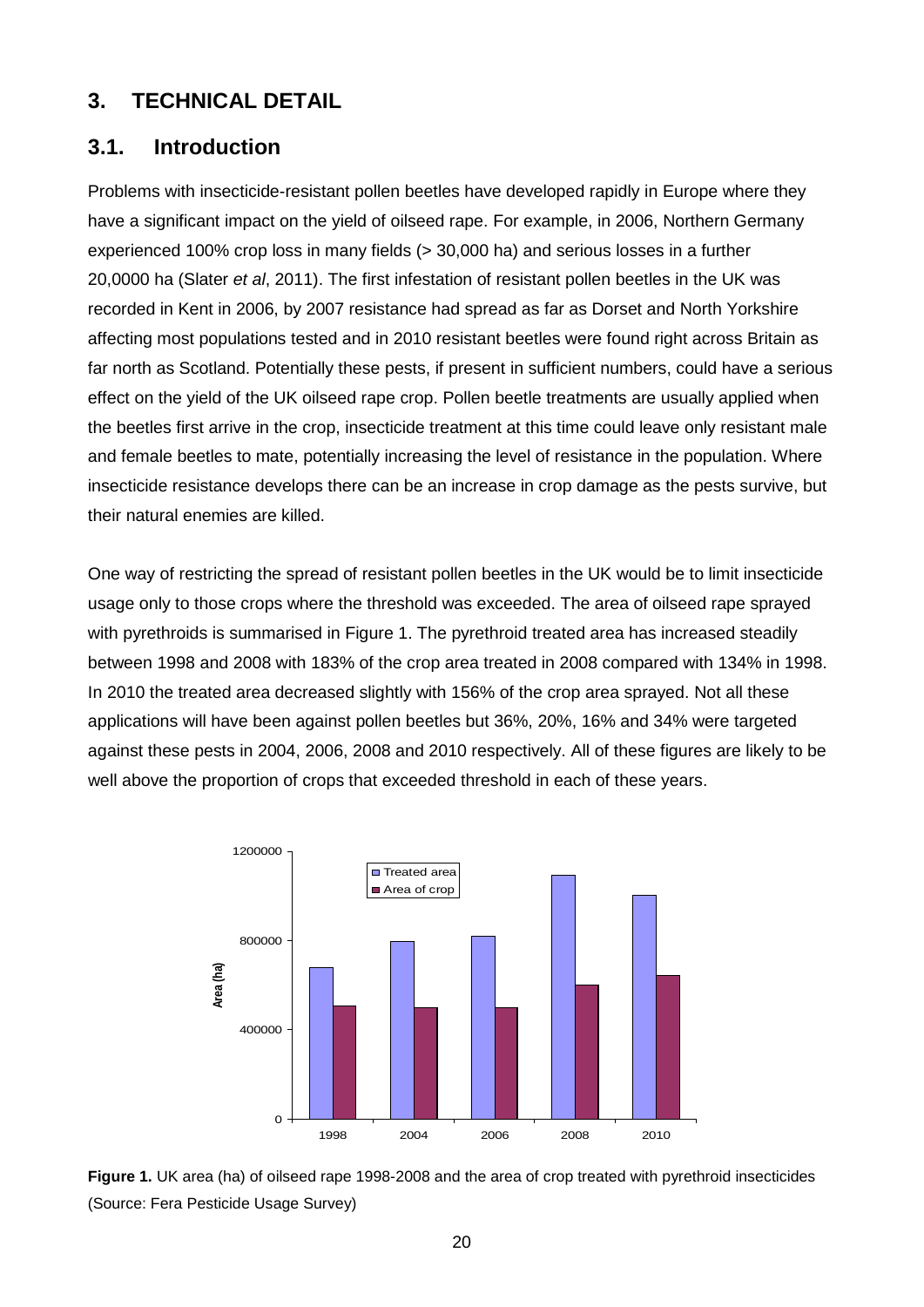Current thresholds for pollen beetle in oilseed rape are 15 beetles per plant for winter rape, five beetles per plant for backward winter rape crops and three beetles per plant for spring rape (Anon, 2003). It has also been suggested that hybrids are more susceptible than conventional varieties because they are sown at a lower seed rate. These thresholds apply when the crop is at the susceptible green/yellow bud stage. Once in flower crops are no longer at risk as beetles will seek out the open flowers (Sam Cook, personal communication) in preference to the buds. It is unclear where the current thresholds originated and there is no published literature detailing their derivation. However, it is likely that the reason for the large difference in threshold between winter and spring crops is due to the coincidence between beetle migration and the susceptible stage of the crop. In winter crops the susceptible stage is often past before beetles migrate into the crop. In contrast, in spring crops there is a much greater chance of beetles being present at the susceptible stage. Spring crops may also be perceived as having less tolerance to pollen beetle damage than winter crops. Data from the Fera oilseed rape pest and disease survey suggests that the majority of treatments against pollen beetle are applied to crops with pest numbers below the current UK thresholds (Figure 2). Average pollen beetle counts per year rarely exceed five per plant and have never approached the current winter rape threshold of 15 beetles per plant. These are mean counts so it is possible that some crops have had threshold counts. However, as the mean counts are so low it is very unlikely that a significant number of sites would have been above threshold.



**Figure 2.** Mean number of pollen beetles per plant 1998-2006 in England and Wales (data courtesy of Fera)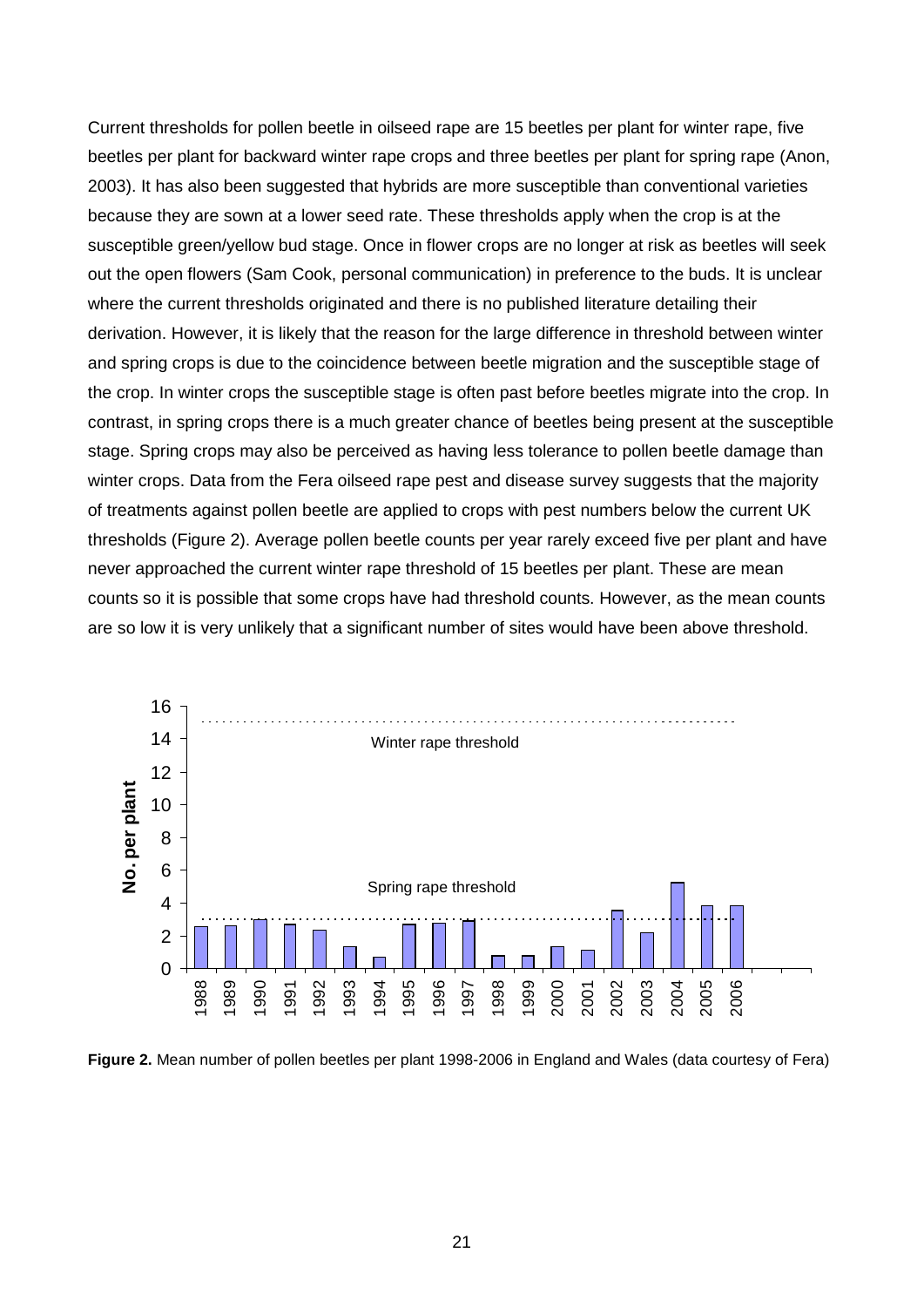Current thresholds originated in the 1970's and provide no way of accounting for differences in tolerance to pest damage between current crop types (Tatchell, 1983; Williams *et al.* 1979). Farmers and agronomists have little confidence in current thresholds in relation to modern crops, particularly restored hybrids, which are alleged to be more susceptible to damage. The HGCA 'Insect Pests on Oilseed Rape' review (OS1, 1991; Alford *et al*, 1991) highlighted the problem of treatment thresholds for pollen beetle and suggested that the first high priority research need for inflorescence pests should be 'To assess pollen beetle damage and to establish reliable threshold levels on new cultivars of oilseed rape'. In addition, the recent *Ad hoc* EPPO workshop on insecticide resistance of *Melegethes* spp (pollen beetles) on oilseed rape (Berlin, 3-5 September, 2007) highlighted the need for fresh work on thresholds and the need for practical thresholds that take account of varieties. If the levels of incidence of pollen beetle in the UK rarely cause economic damage and this is accepted by the industry, then the resulting lower use of insecticides will restrict the spread of resistance.

This project investigates whether new thresholds can be developed by understanding and taking account of the inherent tolerance of rape to pest attack.

Thresholds for pollen beetle in OSR vary throughout Europe (Richardson, 2007). In spring rape they range from 0.5 – 5/plant. In winter rape they are expressed as numbers per terminal raceme (range 0.8-3/terminal raceme) or more commonly numbers per plant (range 1-15/plant). Austria is unique in having two thresholds; one for the edge of the field (4-5 beetles/main shoot) and one for the middle (1-3 beetles/plant), indicating that pest numbers will vary depending upon where in the field they are assessed. In general, an understanding of the distribution of pollen beetles in the field is important for determining how to assess pest numbers and whether the threshold has been exceeded. Some farmers and/or agronomists may only assess the edge of the field when deciding on the need to treat and this could result in unnecessary spray application. The project will also investigate pest distribution within field to help formulate thresholds.

Most rape crops have a degree of tolerance to pest attack because they produce more flowers than are required to achieve the optimum pod number for maximum yield. For example, crops sown in late August/early September can produce more than 20,000 flowers/m<sup>2</sup>. Only about 10,000 of these form fertile pods. Even crops sown as late as October can produce 10,000 flowers/m<sup>2</sup>. This is significantly more than the optimum 6,000-8,000 pods/m<sup>2</sup> required to achieve maximum yields (Berry and Spink, 2006; HGCA Report OS49). It is therefore possible that many treatments against pollen beetle are applied unnecessarily, and will potentially reduce populations of non-target beneficial species and increase the risk of development of insecticide resistance. For example, pollen beetle larvae are attacked by three species of parasitoid wasps (Anon, 2010). Generally, 25-50% of larvae are killed by parasitoids in unsprayed crops in the UK. These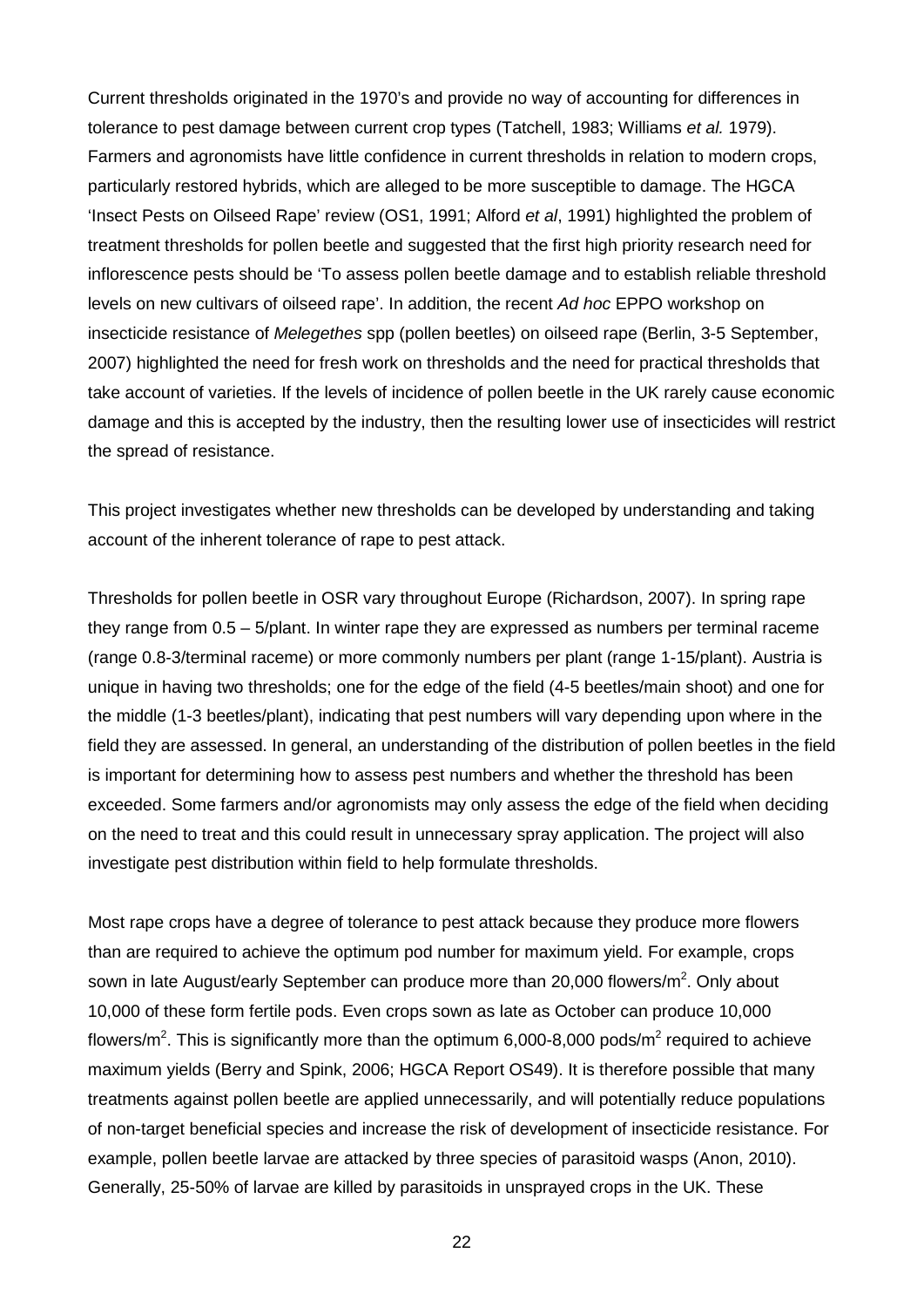parasitoids may not be affected by sprays applied against pollen beetle at green/yellow bud as they arrive in crops during flowering. However, they are vulnerable to sprays applied against seed weevil and pod midge so these treatments should only be used when absolutely necessary.

At present 45% of recommended list varieties and 40% of candidate varieties are restored hybrids. These are usually sown at 50 to 70% of the seed rate of conventional open pollinated varieties due to a combination of greater seed costs and the perception that they are better able to compensate for low plant populations. This means a lower plant stand and a perception of a reduced capacity to tolerate pest damage. Canopy management guidelines for oilseed rape advocate the production of optimum sized canopies with a green area index ( $m<sup>2</sup>$  of green tissue per  $m<sup>2</sup>$  of ground) at flowering of 3.5. Canopy managed crops often have smaller canopies than commonly achieved. This also increases the perceived threat from pollen beetle. The tolerance of new semi-dwarf varieties to pollen beetle is unknown.

It has been observed that crops with larger canopies in late winter/ early spring produce more flowers and pods/ $m^2$  than crops with small canopies (Berry and Spink, 2006; HGCA Report OS49). This means that early canopy size could be a useful indicator of a crop's tolerance of pest attack. Early canopy size is also easy to assess quickly using visual aids or simple crop assessments. However, it is possible that the relationship between early canopy size and tolerance to pollen beetle attack will vary for different varietal types (conventional, hybrid and semi-dwarf).

The aim of this project is to produce up-to-date thresholds for pollen beetle control by relating the potential for pest damage to the inherent tolerance of the crop. The arrival of insecticide resistant pollen beetle in the UK makes it imperative that treatments are not applied unless really necessary to protect yield.

The specific objectives are given below:

- 1. To quantify flower bud loss resulting from pollen beetle attack.
- 2. To quantify the relationship between early canopy size, flower number and the number of viable pods set in conventional varieties, restored hybrids and a semi-dwarf variety.
- 3. Use information from 1 and 2 to develop methods for predicting the risk of yield loss from pollen beetle damage based on variety type and the size of the crop.
- 4. Validate risk predictions by comparing actual yield losses with predicted yield losses.
- 5. Investigate pollen beetle distribution in the field as an aid to assessing pest numbers.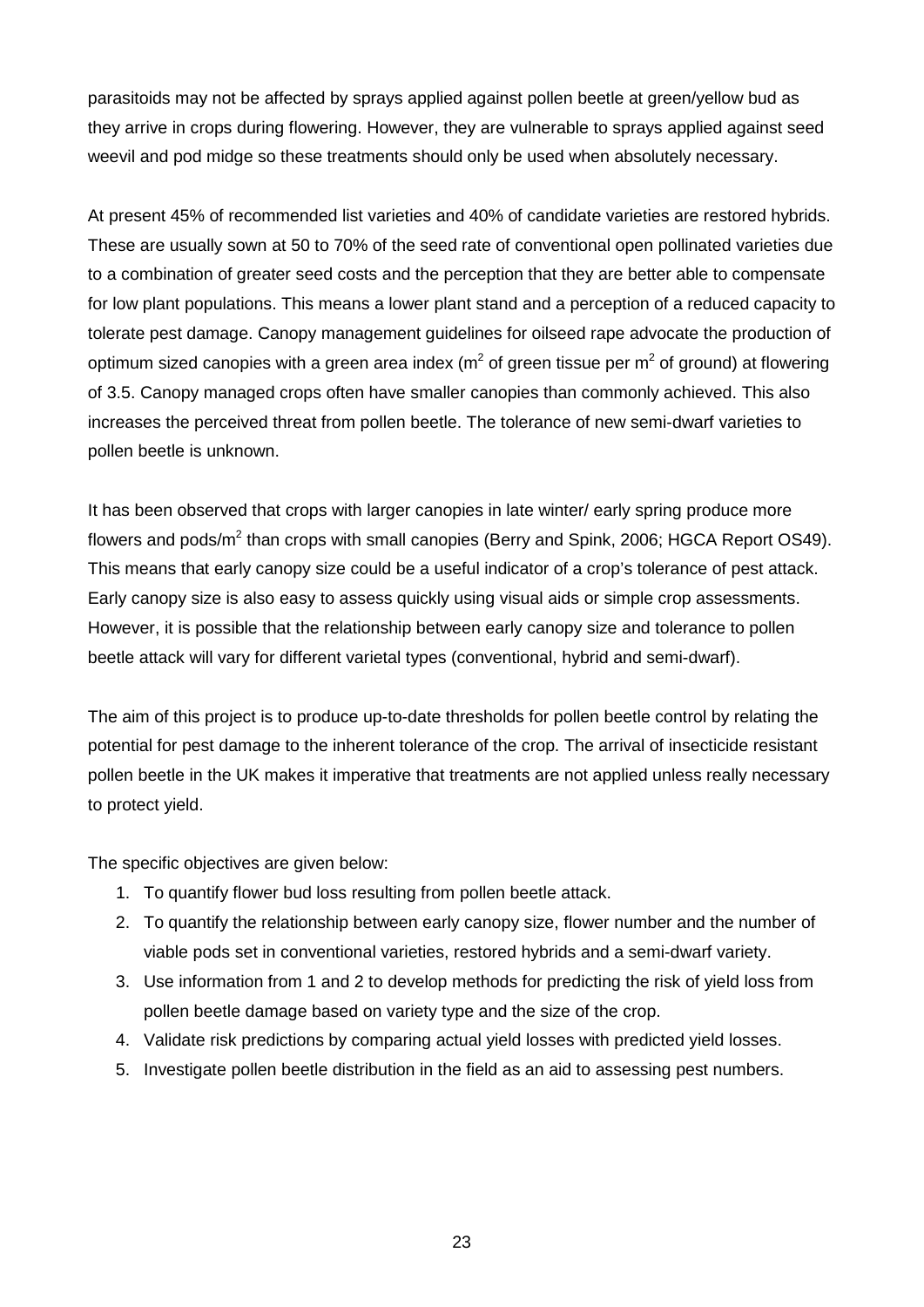## **3.2. Materials and methods**

## **3.2.1. Objective 1. To quantify bud loss resulting from pollen beetle attack**

In both 2008 and 2009 a pot experiment was done to quantify the bud loss in oilseed rape as a result of pollen beetle attack. The impact of a range of beetle populations confined on rape plants at the green bud stage was assessed.

In spring 2008, 72, 25cm diameter pots were filled with multipurpose compost, and in spring 2009, 252, 25 cm diameter pots were filled. In both years half of these pots were sown with spring oilseed rape seeds (cv Delight) and the process repeated with the remaining pots two weeks later. The two sowing dates were used to increase the chances of having plants at the susceptible growth stage when pollen beetles were present in the field and could be collected for inoculation purposes. Pots were maintained in a polythene tunnel and watered as necessary. Once the plants were well established each pot was thinned to give three evenly-spaced plants per pot in 2008, but only one plant per pot in 2009. In total there were 126 plants in each year, but in 2008 these were distributed between 36 pots (three plants per pot) and in 2009 each plant had its own pot. This was done to facilitate better plant growth and to make it easy to differentiate between individual plants.

When plants were approaching the green bud stage approximately 2000 pollen beetles were collected from a nearby crop of oilseed rape. This was done by shaking infested rape heads over a plastic bag. A few rape heads were added as a food source and the bag sealed to prevent the beetles from escaping. The beetles were added to individual pots to achieve the populations per plant as shown in Table 1.

| Treatment number | Number of pollen beetles per plant |      |  |  |
|------------------|------------------------------------|------|--|--|
|                  | 2008                               | 2009 |  |  |
|                  | $\Omega$                           | 0    |  |  |
| 2                | 5                                  |      |  |  |
| 3                | 10                                 | 5    |  |  |
| 4                | 15                                 | 10   |  |  |
| 5                | 20                                 | 15   |  |  |
| 6                | 50                                 | 20   |  |  |
|                  | N/A                                | 50   |  |  |

**Table 1.** Number of pollen beetles confined on oilseed rape plants grown in pots.

A pooter was used to prepare inocula to minimise damage to the beetles. A single sheet of tissue paper and a few rape flowers were placed in each tube (3cm diameter x 7cm deep). The tissue paper absorbed any excess moisture and the flowers provided a food source. The beetles were not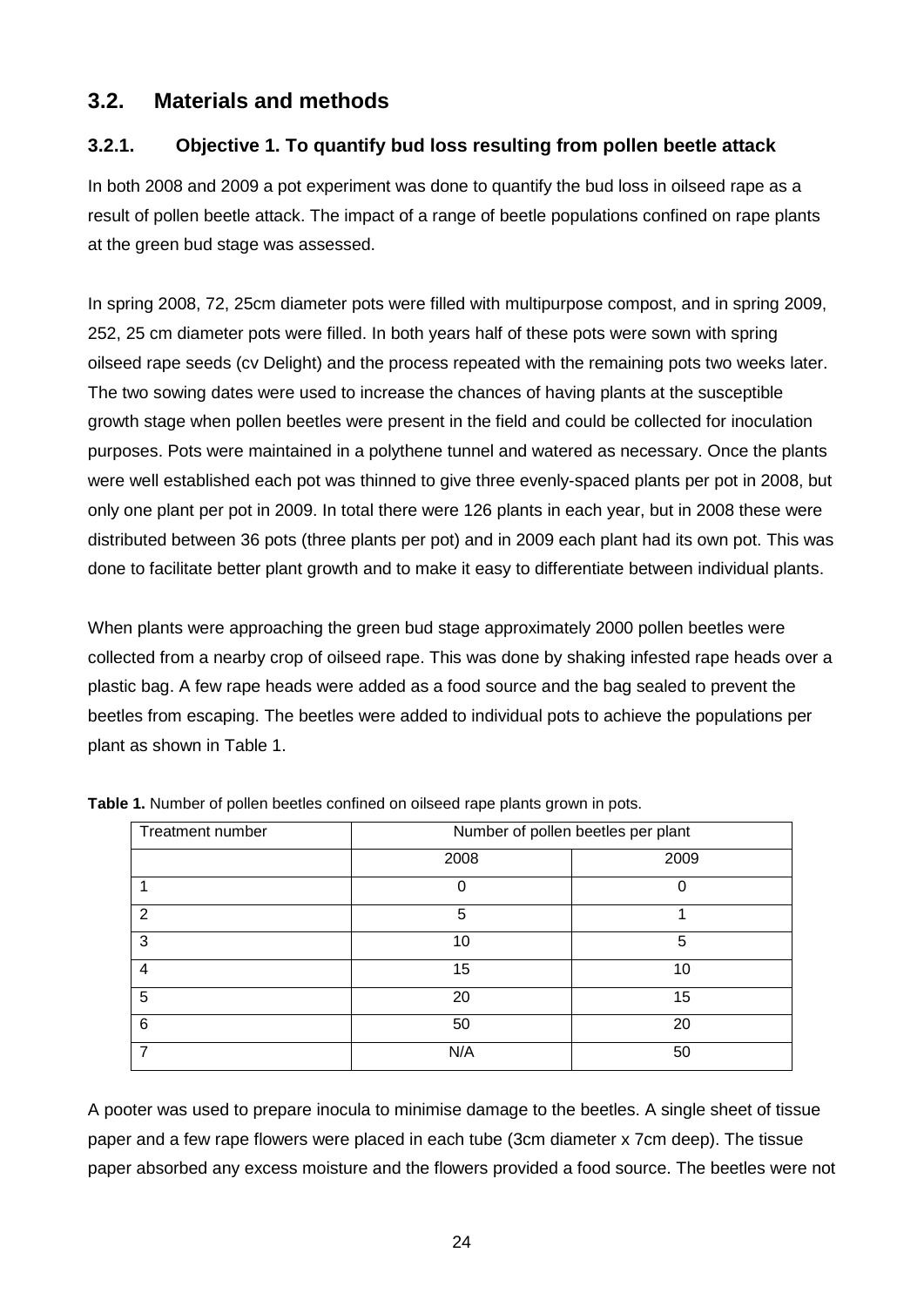kept in the tubes for any longer than 24 hours. There were six replicates of each population density in 2008 and eighteen replicate plants of each level of beetle inoculation in 2009.

At the green bud stage each plant was inoculated with a known number of beetles. A perforated polythene bag (33 cm wide x 83 cm deep) was placed over the top of each plant and the open end gathered and secured around the stem base using a twist grip. The top was then removed from a tube of beetles and the open tube placed inside the gathered end of the bag after loosening the twist grip. The open end of the bag was then re-secured to the stem so that the tube of beetles was trapped inside and none could escape. The bags were left in place until the plants had started to flower after which they were removed. At this stage it was assumed that open flowers were more attractive to beetles than buds so further damage to the latter was unlikely. The number of beetles surviving on each inoculated plant was also assessed to give an indication of beetle viability. The surviving beetles were then released

#### *Assessments*

At full flower the number of buds, flowers, pods and blind stalks on each on each plant in each pot was assessed. Once the pods were fully formed (GS 6.1 or above) the number of pods on each plant in each pot was assessed, as were the number of blind stalks.

#### *Statistical analysis*

The number of damaged buds and blind stalks was calculated for each pot. Using these data it was possible to calculate the numbers of pods lost per beetle and this was plotted against number of inoculated beetles. Using this relationship the number of pods that could be damaged by a single beetle was calculated.

## **3.2.2. Objective 2. To quantify the relationship between early canopy size, flower number and the number of viable pods set in conventional varieties, restored hybrids and a semi-dwarf variety**

This objective was investigated by analysing existing datasets, carrying out measurements on existing variety experiments in 2007/08 and setting up specific experiments in 2008/09 and 2009/10. In the 2008 harvest year, two existing variety trials which had been set up for LINK project LK0979 (Berry *et al*., 2011) were assessed to investigate variety differences in flower and pod number. The experiments were grown near ADAS High Mowthorpe and ADAS Rosemaund and included cvs Royal (Hybrid), PR45D01 (Hybrid semi-dwarf), Lioness (open pollinated), NK Bravour (open pollinated), Winner (open pollinated) and Grizzly (open pollinated).Grizzly is a particularly late developing variety and was chosen in order to test whether lateness of maturity affected flower and pod production. The hybrid varieties were sown at 70 seeds/ $m<sup>2</sup>$  and the open pollinated varieties were sown at 100 seeds/m<sup>2</sup>consistent with seed rates used in Recommended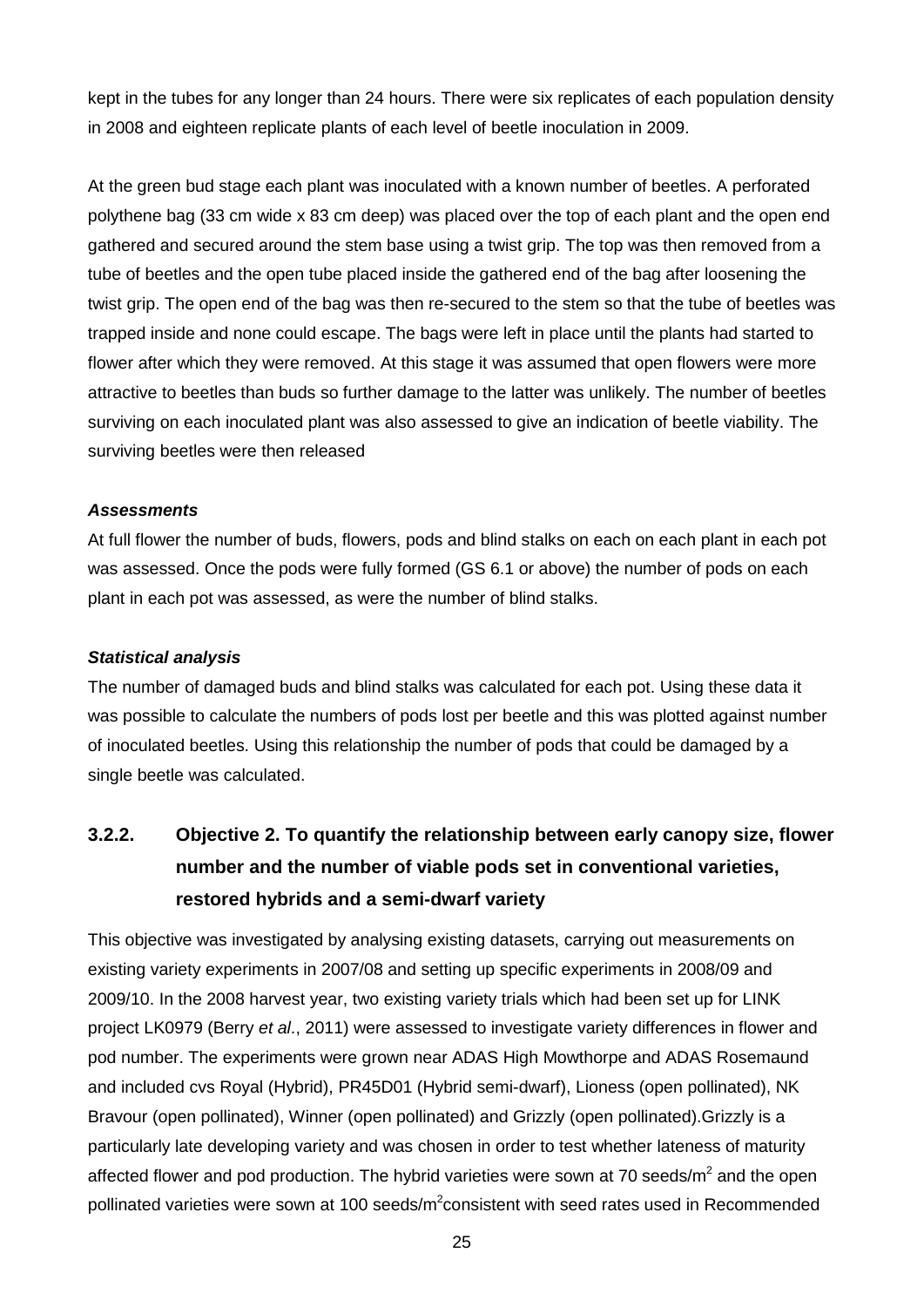List trials when the experiments were conducted. These experiments received fertiliser rates recommended by the RB209 fertiliser manual (Anon., 2011) and disease and pests were minimised by using a pesticide programme. At High Mowthorpe the insecticide treatments were two sprays of cypermethrin at 0.25 l/ha on 8 October 2010 and 14 November 2011 and a single spray of Mavrik at 0.2 l/ha omn 19 May 2008. The fungicide treatments were a single spray of Prosaro at 0.37 l/ha on 14 November 2007 and a tank mix of Amistar and Prosaro both at 0.5 l/ha on 19 May 2008. At Rosemaund.

In both 2009 and 2010, field experiments were established to compare the effect of seed rate and variety on the numbers of flowers, pods and excess flowers in both winter and spring sown oilseed rape.

There were two sites in 2009 and 2010, with the winter rape sown near to ADAS High Mowthorpe and spring rape near to ADAS Rosemaund. The same varieties were used in each year but the seed rates for the winter rape experiment were modified in 2010 to include a lower minimum seed rate of 10 seeds/ $m^2$  to ensure that at least one treatment had a sub-optimal plant population. The winter rape experiments used three varieties - Castille (open pollinated), Excalibur (hybrid) PR45D03 (semi dwarf hybrid) - and five seed rates (20, 40, 80, 120, 160 seeds/ $m^2$  in 2009 and 10, 20 40, 80 and 160 seeds/ $m^2$  in 2010). The spring rape experiments used two varieties - Heros (open pollinated), Delight (hybrid) - and five seed rates (20, 40, 80, 120, 200 seeds/ $m^2$ ) in both 2009 and 2010.

For the winter oilseed rape experiments, a split plot design was used, with variety as the main plot and seed rate as the sub-plot; each treatment was replicated four times. For the spring oilseed rape experiments, all treatments were arranged in a fully randomised block design and replicated four times. The main plot size in all experiments was 3.5m x 24m.

### *Assessments*

### *Crop growth stage*

Crop growth stage was determined at each assessment using the growth stage guide described in Sylvester-Bradley and Makepeace (1984).

### *Spring plant establishment and canopy size (2009 and 2010 experiments only)*

Before the start of stem extension the number of plants in five 0.5m x 0.5m quadrats per plot was counted. An overhead photo of a typical area of each plot was taken. Each photo covered an area of approximately 1m x 1m. This photo was uploaded onto a web tool at [www.totaloilseedcare.co.uk](http://www.totaloilseedcare.co.uk/) to estimate the green area index. In replicate 2, the photographed area was sampled by cutting the

26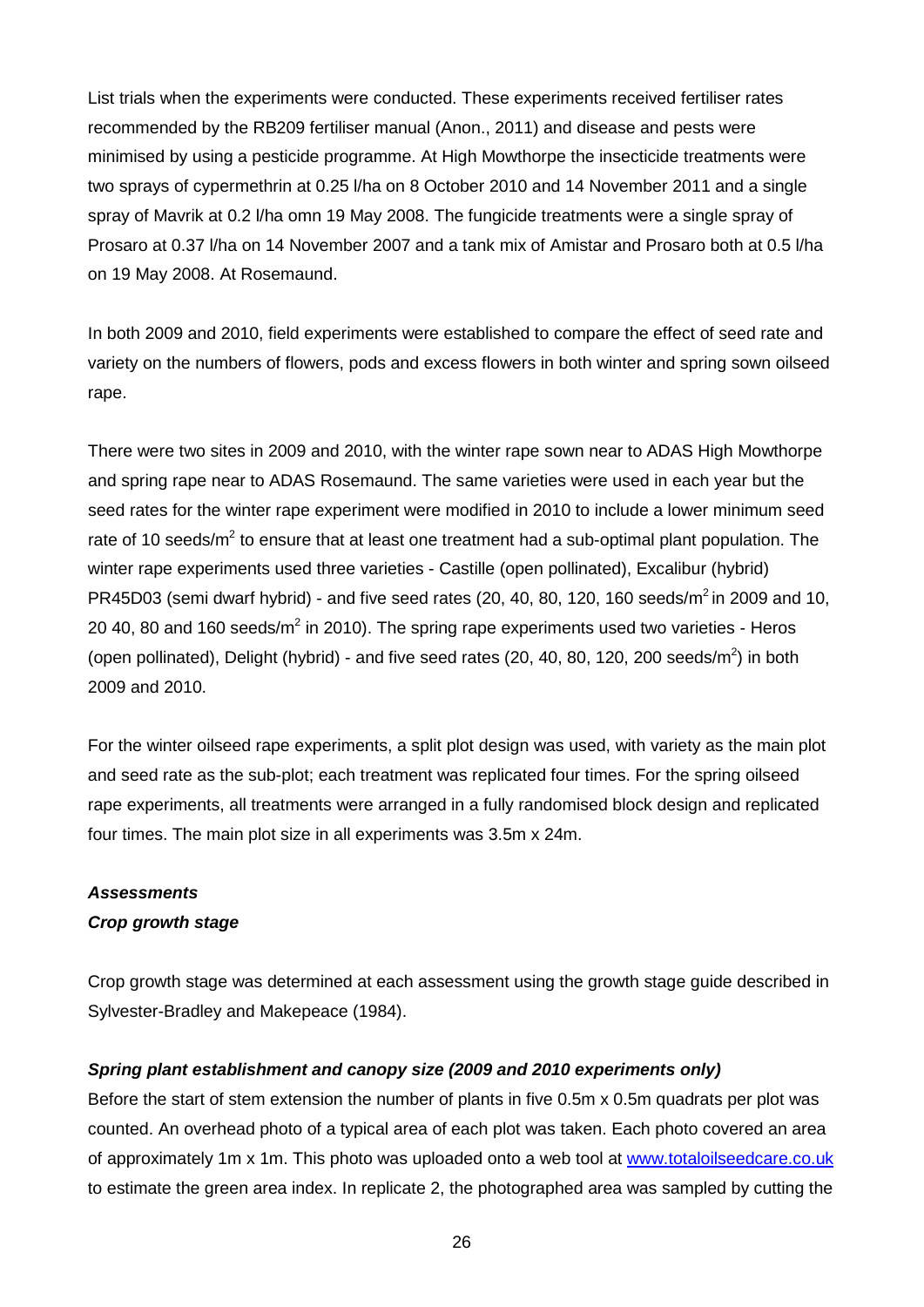plants from a 1m x 1m patch of crop at ground level. The same number of rows was included in each quadrat. The whole sample was then weighed. An approximate 25% representative subsample was taken, any dead leaves removed and the green area index of the leaves and stems in the sub-sample measured using a moving belt leaf area meter (Li-Cor Model 3100, Delta-T Devices, Burwell, Cambridge, UK). The destructive measurement of green area index was used to provide a check of the non-destructive estimate of green area index provided by the web tool, and a close correlation between the two estimates was confirmed.

### *Mid-flowering – Number of buds, flowers, blind stalks and pods (all experiments)*

At around the middle of flowering, a  $1m^2$  sample of crop was taken from all plots. Four 1 m long rods were placed along the ground within the plot to define the area and the 1m x 1m square was positioned diagonally to the direction of drilling with a row running through opposite corners of the quadrat to ensure quadrats did not include different numbers of rows. The stems within the quadrat were cut at ground level and all flowers, pods and branches belonging to each plant were removed even if the foliage overhung the 1m x 1m area. The fresh weight of the whole sample was recorded. A 20-25% sub-sample of plants by weight was taken and the fresh weight recorded. The plants were kept whole during this process. In the sub-sample, the number of pods, flowers, blind stalks and flower buds were counted

### *Crop maturity – Determination of pod number and seed yield*

Approximately three weeks before harvest another  $1m^2$  sample of crop was taken and analysed as described in the mid-flower assessment. The number of pods in the sub-sample was counted. The seed yield of all plots was measured using a small plot combine (Sampo 2025, with 2.34m cut width) and corrected to 91% dry matter. This was used to determine the yield effect of both variety and seed rate treatments.

# **3.2.3. Objective 3. Use information from 1 and 2 to develop methods for predicting the risk of yield loss from pollen beetle damage based on variety type and the size of the crop**

This objective was a desk study and used data generated in objectives 1 and 2 to develop pollen beetle thresholds for both winter and spring crops.

## **3.2.4. Objective 4. Validate risk predictions by comparing actual yield losses with predicted yield losses.**

### *Field experiments to compare yield in pyrethroid treated and untreated strips*

In 2009 and 2010 experiments were planned to validate the pollen beetle thresholds derived in pot experiments in replicated treated and untreated plots in the field.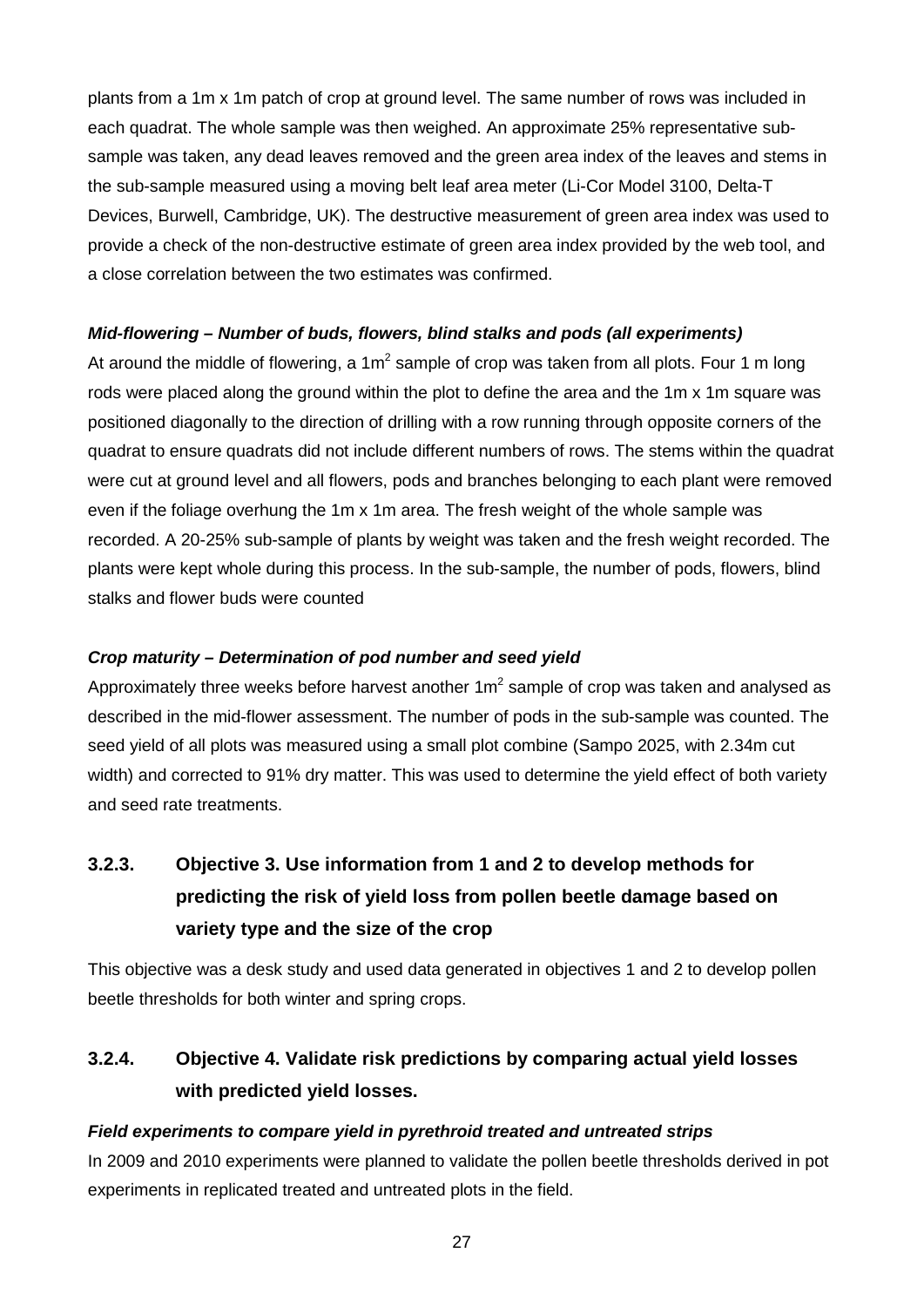A total of four sites infested with pollen beetles were selected and pest numbers assessed. This was done by beating 25 plants selected randomly down a wheeling over a white tray (Xcm x Ycm) and counting the number of beetles dislodged. A mean count of beetles/plant was then calculated. These were managed from ADAS Boxworth, High Mowthorpe, Rosemaund and Terrington. There were two winter rape sites (Boxworth and Terrington) and two spring rape sites (High Mowthorpe and Rosemaund). If possible sites were selected where pest numbers were approaching the threshold of 15 beetles/plant in winter rape and 3 beetles/plant in spring rape, although such populations in winter rape are very rare.

Five replicate treated and untreated plots were marked out. This was done by creating two strips of crop each of about 12m x 60m which was sub-divided into five plots each of 12 x 12m. Where possible one of each pair of plots was randomly selected to be insecticide treated and the other untreated. If this was impractical the insecticide treatment was randomly allocated to one of the strips of five plots with the other strip remaining untreated. This created five replicate plots of both treatments. The preferred treatment was a spray of Hallmark (lambda-cyhalothrin) at 75ml/ha in 200 l water/ha. Where the spray was applied by the host farmer any approved pyrethroid insecticide was acceptable. Sprays were repeated if necessary to keep the treated plots clear of pollen beetle throughout the susceptible green/yellow bud period. In practice only one spray was required at each site. Where the host farmer sprayed the farm crop the spray boom was shut off over the untreated area to create the untreated plots.

#### *Assessments*

Pollen beetle numbers were assessed in each plot pre and 24 hours post spray application by beating 20 plants per plot over a white tray.

Crop yield at 91% dry matter was assessed in each of the five treated and untreated plots at each site using a small plot combine (Sampo 2025, with 2.34m cut width).

#### *Statistical analysis*

Yield data was subjected to analysis of variance.

#### *Pruning experiments to simulate pollen beetle damage (2010 only)*

In 2010 an additional experiment was superimposed on the seed rate and variety study to investigate if crops are able to compensate for loss of buds specifically from the terminal raceme. In other words, if pollen beetle damage were confined to buds on the terminal raceme, would the impact on yield be greater than if buds were lost uniformly over all racemes. In particular, the impact on flower number, pod number and yield of removing different proportions of buds from the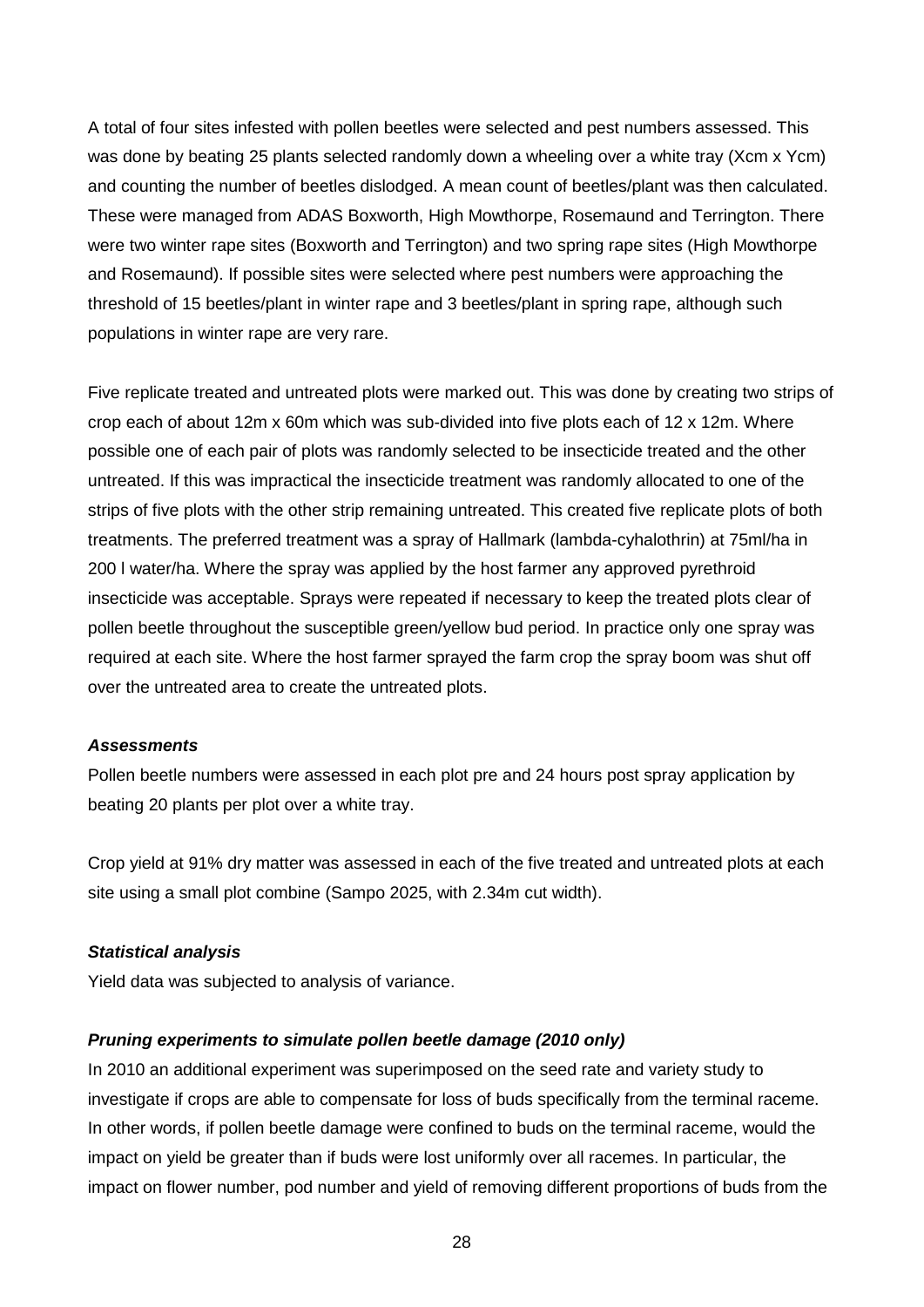terminal raceme was studied. Treatment 1 removed 100% of the buds on the terminal raceme and Treatment 2 removed 50% of the buds on the terminal raceme. Severe pollen beetle damage was simulated by pruning off these buds with scissors at the late green bud to yellow bud stage (GS3.6 to 3.7).

Bud pruning was done between late green bud (GS3.6) and yellow bud (GS3.7). At the winter rape site all varieties of plots sown at 20, 80 and 160 seeds/ $m^2$  were pruned. At the spring rape site all varieties of plots sown at 20, 80 and 200 seeds/ $m^2$  were pruned.

At the end of each plot, two areas were marked out each measuring 2m wide (across the plot) by 1m deep. There was approximately 0.3m between these areas. In the first area all the green or yellow buds on the main shoots from all plants were removed. This was done by trimming the buds with a pair of scissors. Care was taken to remove only the buds and to cut off as little of the stem as possible. The number of plants from which the main stem buds were removed was counted. In the second area the main stem buds were removed from half of the plants from which buds were removed in the first area. As far as was practical the buds were removed uniformly from the whole area. Again the number of plants from which the main stem buds were removed was recorded. Both of these pruned areas were clearly marked so that their yield could be assessed at harvest.

#### *Assessments*

#### *Crop maturity – Determination of pod number and seed yield*

Between three weeks before harvest and harvest a  $1m<sup>2</sup>$  sample of crop was taken and analysed as described in the mid-flower assessment. The number of pods in the sub-sample was counted. Seed yield was also determined from the quadrat samples for the pruned and un-pruned areas.

## **3.2.5. Objective 5. Investigate pollen beetle distribution in the field as an aid to assessing pest numbers**

In each year of the project 10 oilseed rape crops were visited to assess pollen beetle numbers. A total of two visits were made to each field, one at green/yellow (GS 3.6/3.7) and another at yellow bud (GS 3.9). At each visit, pollen beetle numbers were assessed along four transects (north, east, south and west) one from each edge of the field, assuming it to be approximately square. If the field was triangular, a transect was walked from each edge. Ideally, each transect was 100m long starting from the field edge and leading towards the centre of the crop. One plant was assessed every 5m. If walking 100m into the crop was beyond the centre a note was made of which plant assessment corresponded to the centre of the field.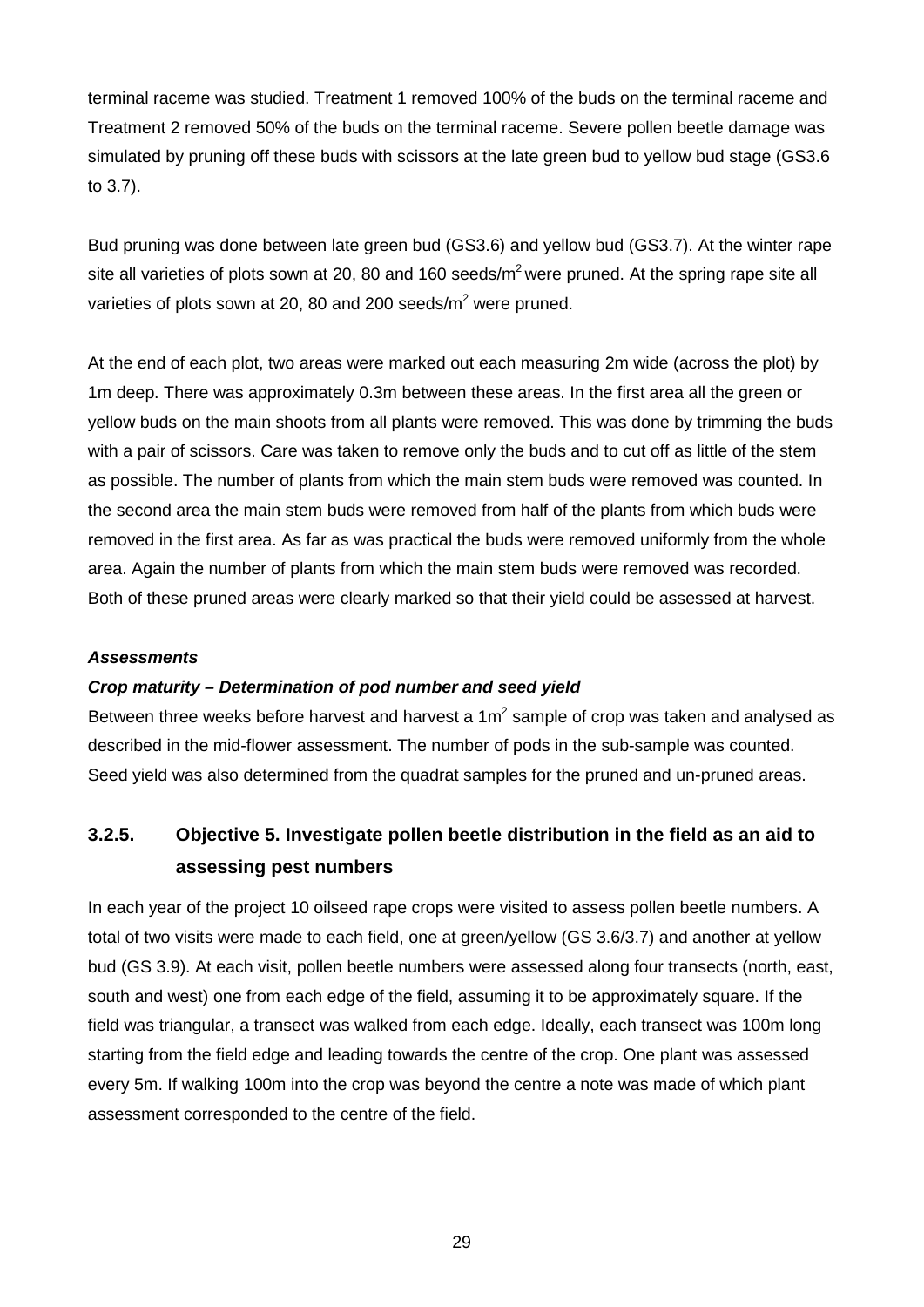#### *Assessments*

Assessments were made by beating a plant over a white tray and counting the number of pollen beetles that were dislodged. Ideally pollen beetle numbers were assessed on a warm, dry day at a time when beetles were most active after early morning. The temperature and weather conditions on the day of sampling were noted as was the approximate dimensions of the field so it was possible to locate where each sample was taken and indicate which transect was north, east, south or west. The type of field boundary (hedge, fence etc) was also noted together with and any notable boundary features

#### *Statistical analysis*

The numbers of pollen beetles recovered from different distances along each transect were compared using the analysis of variance. Initially the numbers recovered from 0-25m, 26-50m, 51- 75m and 76-100m were compared. In a second analysis numbers recovered between 0-50m and 51-100m were compared. Numbers of beetles recovered on each of the north, east, south and west transect were compared within the block stratum of the analysis.

Due to the large variability in pollen beetle numbers within transects another non-parametric analysis was used to compare beetle numbers. This involved ranking the number of occasions across all sites that pollen beetle numbers were greatest at either 0-25m, 26-50m, 51-75m or 76- 100m into the crop. The same analysis was used to rank how many times the north, east, west or southern transects had most pollen beetles.

## **3.3. Results**

## **3.3.1. Objective 1. To quantify bud loss resulting from pollen beetle attack**

The number of pollen beetles that survived until mid-flowering following inoculation to plants at late green bud/yellow bud was assessed in both years (Table 2). In 2008 the percentage of beetles that survived when 10 were inoculated was lower than for the other inoculation rates. This was due to plant 2 in pot 13 where all inoculated beetles were dead. Also on plant 3 in pot 27 no live beetles were recorded and only two dead beetles, suggesting that a number had escaped. In 2009 the overall level of beetle survival was lower than in 2009. It seems likely that these beetles were collected from a less fit population in 2009 than was the case in 2008 possibly because they were collected later in the season than in 2008.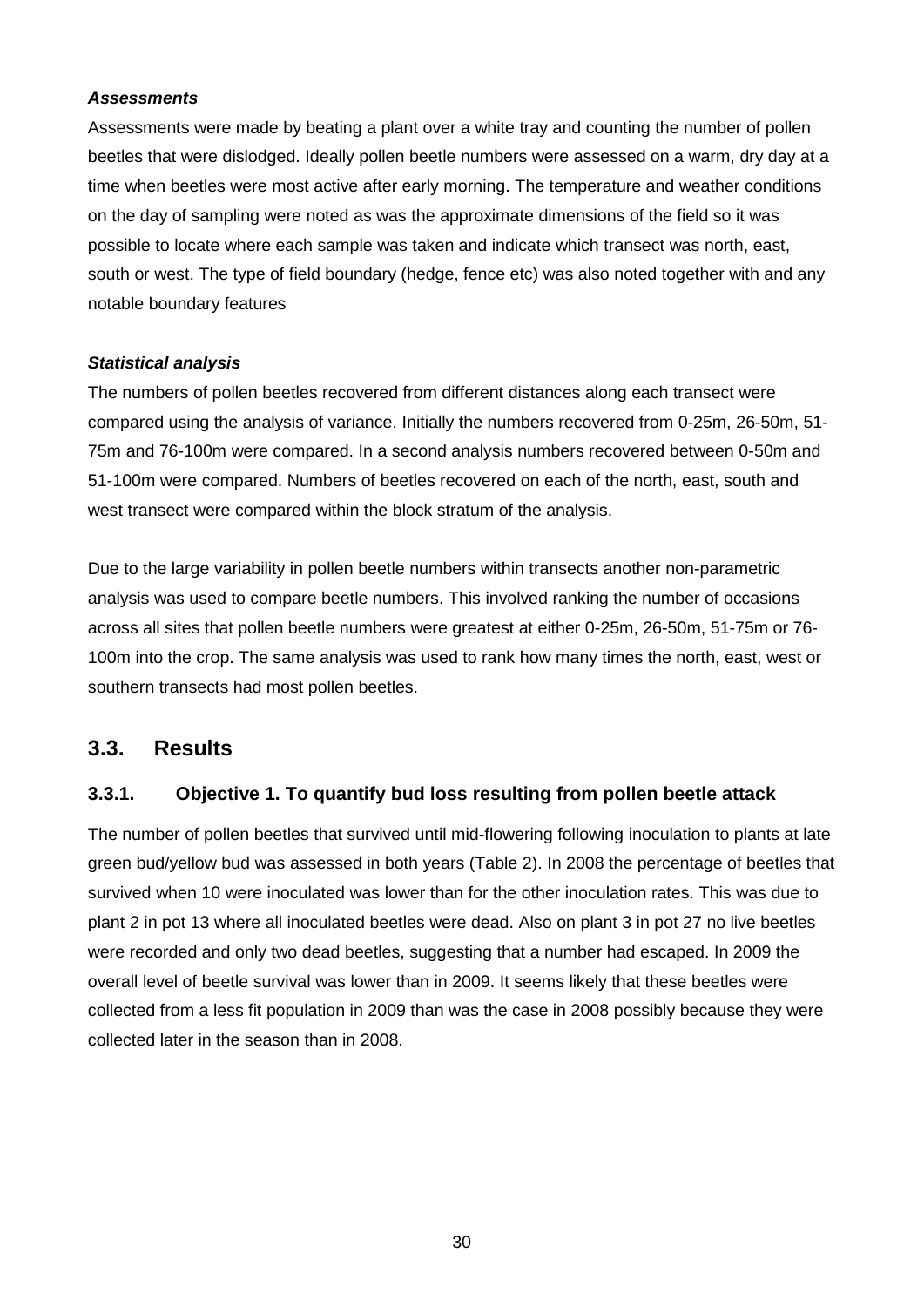| Number of          | 2008             |            | 2009             |            |  |
|--------------------|------------------|------------|------------------|------------|--|
| inoculated beetles | Number surviving | % survival | Number surviving | % survival |  |
|                    | N/A              | N/A        | 0.4              | 44.4       |  |
| 5                  | 4.3              | 86.3       | 2.8              | 31.1       |  |
| 10                 | 7.7              | 76.9       | 6.4              | 31.7       |  |
| 15                 | 11.5             | 91.8       | 8.3              | 27.8       |  |
| 20                 | 18.8             | 94.2       | 10.0             | 26.1       |  |
| 50                 | 43.3             | 89.6       | 26.6             | 40.1       |  |
| Mean               | ۰                | 87.8       | -                | 33.5       |  |

**Table 2.** Mean pollen beetle survival in pots in 2008 and 2009

The total pods lost per beetle were calculated in both 2008 and 2009 and these data appear in Table 3.

**Table 3.** Mean numbers of buds, flowers, and pods per plant at mid-flowering and the number of buds lost per plant due to beetle damage compared with the uninoculated treatment. (Figures in brackets are the actual number of beetles recovered from plants in 2009)

| Number of inoculated |           | Mean plant parts per plant |                |       |       | <b>Buds</b>      | <b>Buds</b> |
|----------------------|-----------|----------------------------|----------------|-------|-------|------------------|-------------|
| beetles              |           | <b>Buds</b>                | <b>Flowers</b> | Pods  | Total | lost per         | lost/beetle |
|                      |           |                            |                |       |       | plant            |             |
| 2008                 | $\pmb{0}$ | 29.2                       | 26.8           | 43.2  | 99.2  | $\mathbf 0$      | 0           |
|                      | 5         | 15.8                       | 11.3           | 27.5  | 54.6  | 44.6             | 8.9         |
|                      | 10        | 11.7                       | 5.5            | 19.9  | 37.1  | 62.1             | 6.2         |
|                      | 15        | 5.2                        | 2.7            | 13.1  | 21.0  | 78.2             | 5.2         |
|                      | 20        | 6.4                        | 2.4            | 14.0  | 22.8  | 76.4             | 3.8         |
|                      | 50        | 7.0                        | 3.6            | 19.6  | 30.2  | 69.0             | 1.4         |
| 2009                 | $\pmb{0}$ | 25.2                       | 9.2            | 142.2 | 176.6 | $\boldsymbol{0}$ | $\pmb{0}$   |
|                      | 1(0.4)    | 8.8                        | 6.4            | 160.8 | 175.9 | 0.7              | 0.7         |
|                      | 5(2.8)    | 9.9                        | 3.6            | 116.0 | 129.4 | 47.2             | 16.9        |
|                      | 10(6.4)   | 24.5                       | 5.6            | 112.2 | 142.3 | 34.3             | 5.4         |
|                      | 15(8.3)   | 13.9                       | 5.8            | 113.8 | 133.4 | 43.2             | 5.2         |
|                      | 20(10.0)  | 7.4                        | 3.6            | 106.1 | 117.1 | 59.5             | 6.0         |
|                      | 50(26.6)  | 35.7                       | 10.5           | 67.4  | 113.6 | 33.0             | 2.4         |
|                      |           |                            |                |       |       |                  |             |

At mid-flowering the total number of buds per plant that had formed during the plant's development was calculated from counts of the number of flowers, buds and pods on each plant at mid-flower, assuming that no further buds would be produced at that stage). In 2008 there were fewer flowers per plant than in 2009 probably because each pot contained three plants in 2008 compared with one plant in 2009. The number of buds destroyed by pollen beetles was estimated by subtracting the total bud number in each inoculated treatment from the bud number in the uninoculated treatment.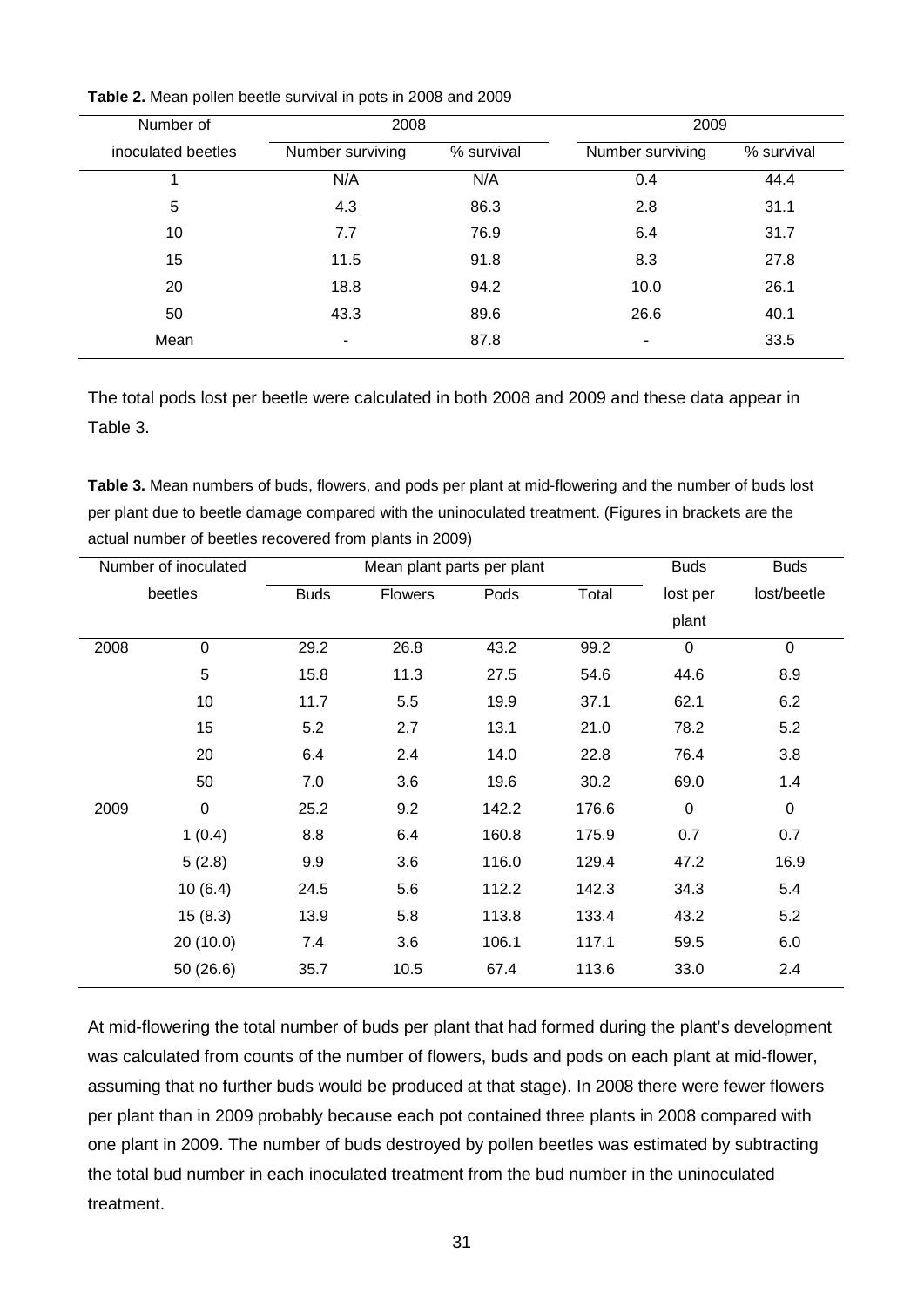The relationship between buds lost per beetle and the number of inoculated beetles are shown in Figures 3, 4 and 5. The proportion of variance accounted for  $(R^2)$  for the 2008 data was 0.98 in comparison with 0.90 in 2009. In 2008, the best-fit line ( $y = 9.58<sup>-0.040x</sup>$ ) indicated that the number of buds lost from a single beetle was 9.3. In 2009, the best-fit line ( $v = 7.86e^{-0.051x}$ ) indicated that the number of buds lost from a single beetle was 7.5. The data point for a single inoculated beetle was not included in either Figure 3 or 4. This is because the survival rate of beetles at this inoculation rate in 2009 was less than 50%. Consequently more than half of the replicates at this inoculation rate effectively became additional control plots with no beetles. This is likely to have underestimated the potential bud loss from a single beetle. This contention is supported by the data in Table 3 in which there was minimal bud loss at the one beetle/plant inoculation rate. This data point appears to be an outlier when compared with other inoculation rates. In general, there was uncertainty regarding the number of beetles that were active in the 2009 experiment due to the high mortality rate. If the number of live beetles counted at the end of the experiment are used (rather than the number of beetles inoculated at the beginning of the experiment), then it is estimated that an individual beetle may destroy up to 19.9 buds (Figure 5). It was expected that much of the bud damage would have been caused soon after the beetles were inoculated, as they migrated to the flowers once they had opened. Therefore the number of inoculated beetles is likely to give the best estimate of numbers responsible for any bud loss. However, in 2009 the beetles were observed to be far less active on the rape heads and it was clear that a number had died before the plants were in flower. This is possibly because beetles were collected later in 2009 than in 2008 so they were closer to the end of their life cycle. Therefore in this experiment it is possible that using the inoculated beetle number may under-estimate the number of buds damaged per beetle. Equally, using the number of live beetles at the end of the experiment may over-estimate the number of buds damaged per beetle.

In view of greater statistical precision of the relationship in 2008 combined with uncertainty about how long the inoculated beetles survived for in 2009, it was decided to use the 2008 data set to determine the pod loss resulting from pollen beetle attack. The figure of 9.3 buds lost per beetle was rounded down to 9 beetles/plant for all subsequent calculations. One other factor to consider is whether confining the beetles between late green bud and mid-flowering resulted in greater bud damage than in a natural situation due to beetles exhausting pollen supply from opened flowers and returning to unopened buds to find more pollen. This may result in greater bud damaged per beetle than in natural situations.

32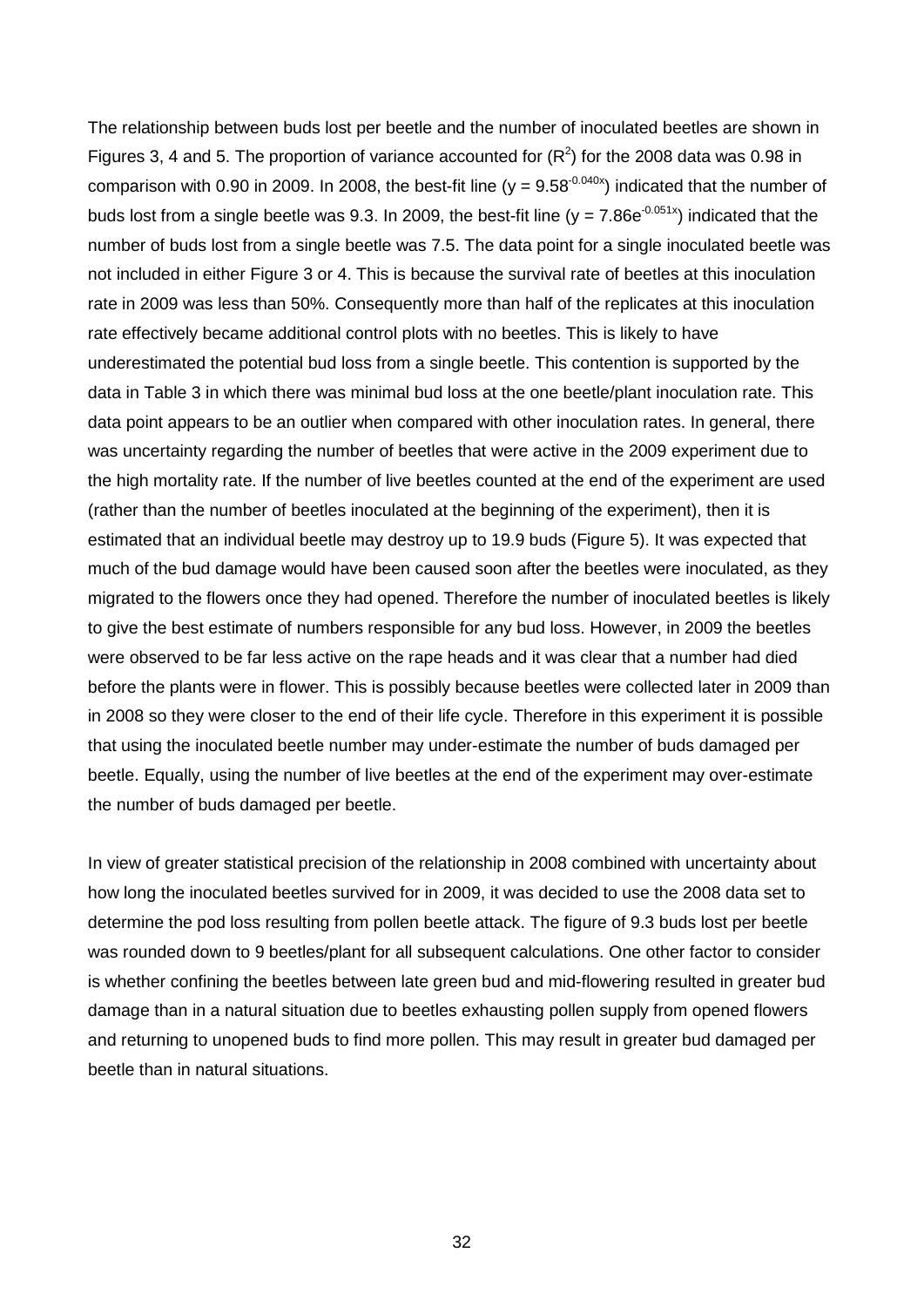

**Figure 3.** Relationship between number of inoculated pollen beetles/plant and buds lost/beetle in 2008 experiment



**Figure 4.** Relationship between number of inoculated pollen beetles/plant and buds lost/beetle in 2009 experiment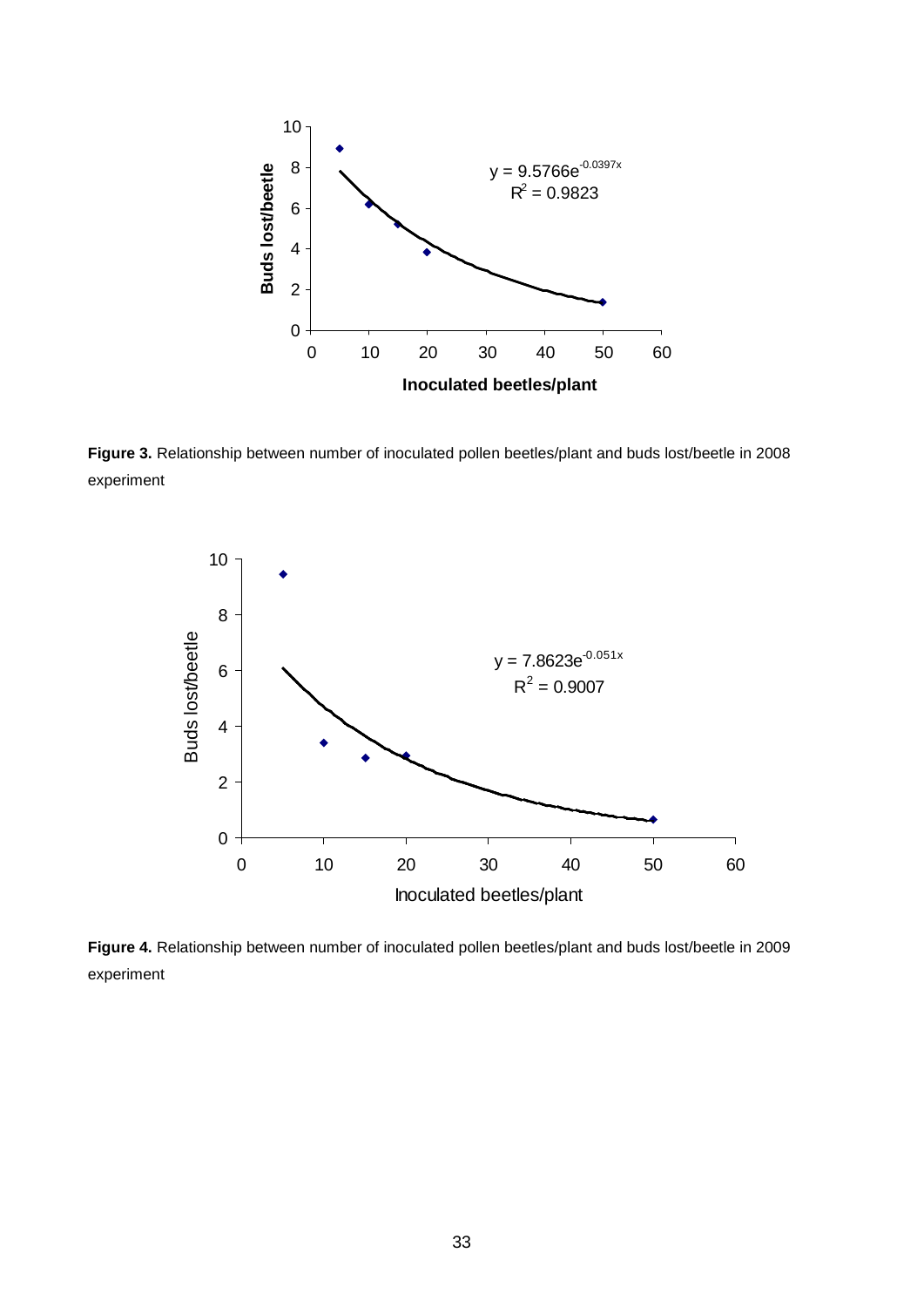

**Figure 5.** Relationship between number of surviving pollen beetles/plant and buds lost/beetle in 2009 experiment

# **3.3.2. Objective 2. To quantify the relationship between early canopy size, flower number and the number of viable pods set in conventional varieties, restored hybrids and a semi-dwarf variety**

This section assesses the number of excess flowers that are produced in relation to the final pod number, then investigates whether this is affected by any factors such as variety type, and finally investigates whether canopy size measured before late green bud can be used to predict the number of excess flowers. Extant data from Project Report OS49 (Lunn *et al*., 2001) and new experiments done as part of this study have been used.

#### *Review of OS49*

The number of flowers and final pod number were measured in several experiments done as part of OS49 'Canopy management in Oilseed rape'. These results are summarised in Table 4. The total flower number has or will be produced has been estimated by summing the number of buds, flowers, pods and blind stalks measured at mid-flowering. The data shows that the flower number ranged from 10,941/m<sup>2</sup> to 18,737/m<sup>2</sup>, pod number at harvest ranged from 3,357/m<sup>2</sup> (without N fertiliser) to 10,726/m<sup>2</sup>, and the number of excess flowers relative to the final pod number ranged from 2,250 to 10,949/m<sup>2</sup>. None of the experimental treatments significantly affected the number of excess flowers. This included a comparison of crops sown in the last week of August or first week of September at 120 seeds/m<sup>2</sup> with crops sown in the last week of September at either 60 or 120 seeds/m<sup>2</sup>, and crops receiving nil, 100, 200 or 300 kg N/ha. It should be noted that the field used for the experiment at Sutton Bonington in 1996 had a very high soil mineral N content which helps to explain why the greatest yielding treatment at this site received no N fertiliser. However, there were trends for crops sown late or sub-optimal N fertiliser rates to produce fewer excess flower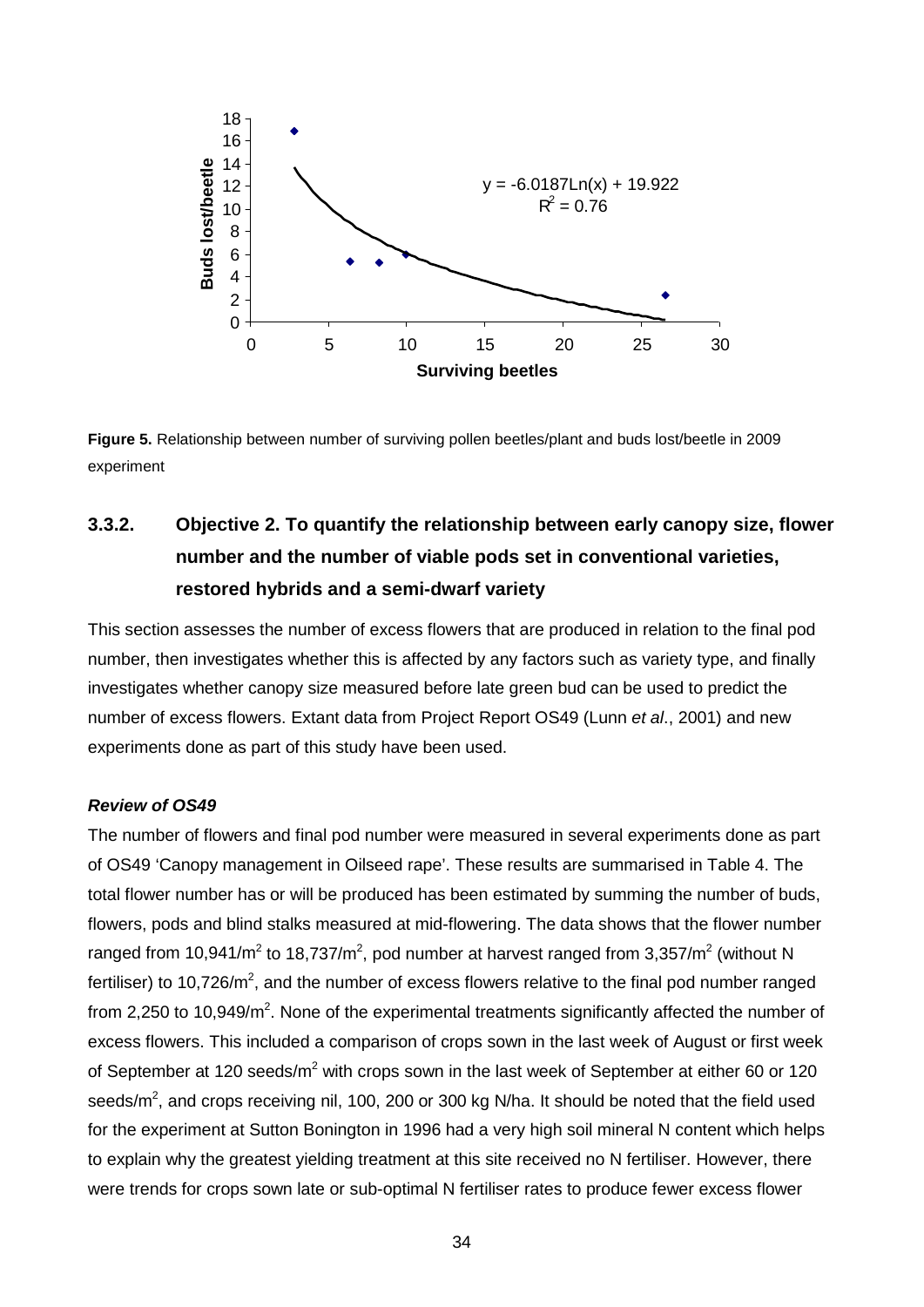numbers. The conventional variety used in these experiments was Apex, a conventional openpollinated variety.

| Harvest year                   | Treatment       | <sup>††</sup> Total flower | Pods/m <sup>2</sup> at | <b>Excess</b>  | Yield (t/ha)          |
|--------------------------------|-----------------|----------------------------|------------------------|----------------|-----------------------|
| and site                       |                 | number/ $m2$ at            | harvest                | flowers/ $m^2$ |                       |
|                                |                 | mid-flower                 |                        |                |                       |
| 1996                           | Early sown      | 13,348                     | 7,369                  | 5,979          | 4.03                  |
| Rosemaund                      | 120 seeds/ $m2$ |                            |                        |                |                       |
| 1996                           | Late sown       | 10,941                     | 5,756                  | 5,186          | 4.51                  |
| Rosemaund                      | 60 seeds/ $m^2$ |                            |                        |                |                       |
| SED (3 df)                     |                 | $996.3^{†}$                | $240.1***$             | 1036.6 NS      | $0.543$ NS            |
|                                |                 |                            |                        |                |                       |
| 1997                           | Early sown      | 12,573                     | 9,252                  | 3,322          | 4.63                  |
| Rosemaund                      | 120 seeds/ $m2$ |                            |                        |                |                       |
| 1997                           | Late sown       | 11,240                     | 8,991                  | 2,250          | 4.66                  |
| Rosemaund                      | 120 seeds/ $m2$ |                            |                        |                |                       |
| $\overline{\text{SED}$ (3 df)  |                 | 1318.4 NS                  | 1703.6 NS              | 2114.3 NS      | $0.258$ <sub>NS</sub> |
|                                |                 |                            |                        |                |                       |
| 1996 Sutton                    | 0 kg N/ha       | 17,002                     | 8,931                  | 8,071          | 4.95                  |
| Bonington                      |                 |                            |                        |                |                       |
| 1996 Sutton                    | 100 kg N/ha     | 18,737                     | 8,943                  | 9,974          | 4.54                  |
| Bonington                      |                 |                            |                        |                |                       |
| 1996 Sutton                    | 200 kg N/ha     | 18,025                     | 10,728                 | 7,297          | 4.44                  |
| Bonington                      |                 |                            |                        |                |                       |
| $\overline{\text{SED} (4 df)}$ |                 | 1,709 NS                   | $509.8*$               | 1,893.1 NS     | $0.182^{t}$           |
|                                |                 |                            |                        |                |                       |
| 1997 Sutton                    | 0 kg N/ha       | 11,564                     | 3,357                  | 8,189          | 4.01                  |
| Bonington                      |                 |                            |                        |                |                       |
| 1997 Sutton                    | 100 kg N/ha     | 15,478                     | 5,637                  | 9,841          | 5.20                  |
| Bonington                      |                 |                            |                        |                |                       |
| 1997 Sutton                    | 300 kg N/ha     | 18,527                     | 7,578                  | 10,949         | 5.26                  |
| Bonington                      |                 |                            |                        |                |                       |
| $\overline{\text{SED} (4 df)}$ |                 | 2,580 NS                   | $818.1*$               | 1,875.6 NS     | $0.279*$              |

**Table 4.** Summary of flower and pod counts from experiments carried out in OS49 (Lunn *et al*., 2001)

 $^{\dagger}$  P<0.1;  $^{\ast}$  P<0.05;  $^{\ast\ast}$  P<0.01

†† Total flower number estimated from the sum of buds, flowers, pods and blind stalks counted at midflowering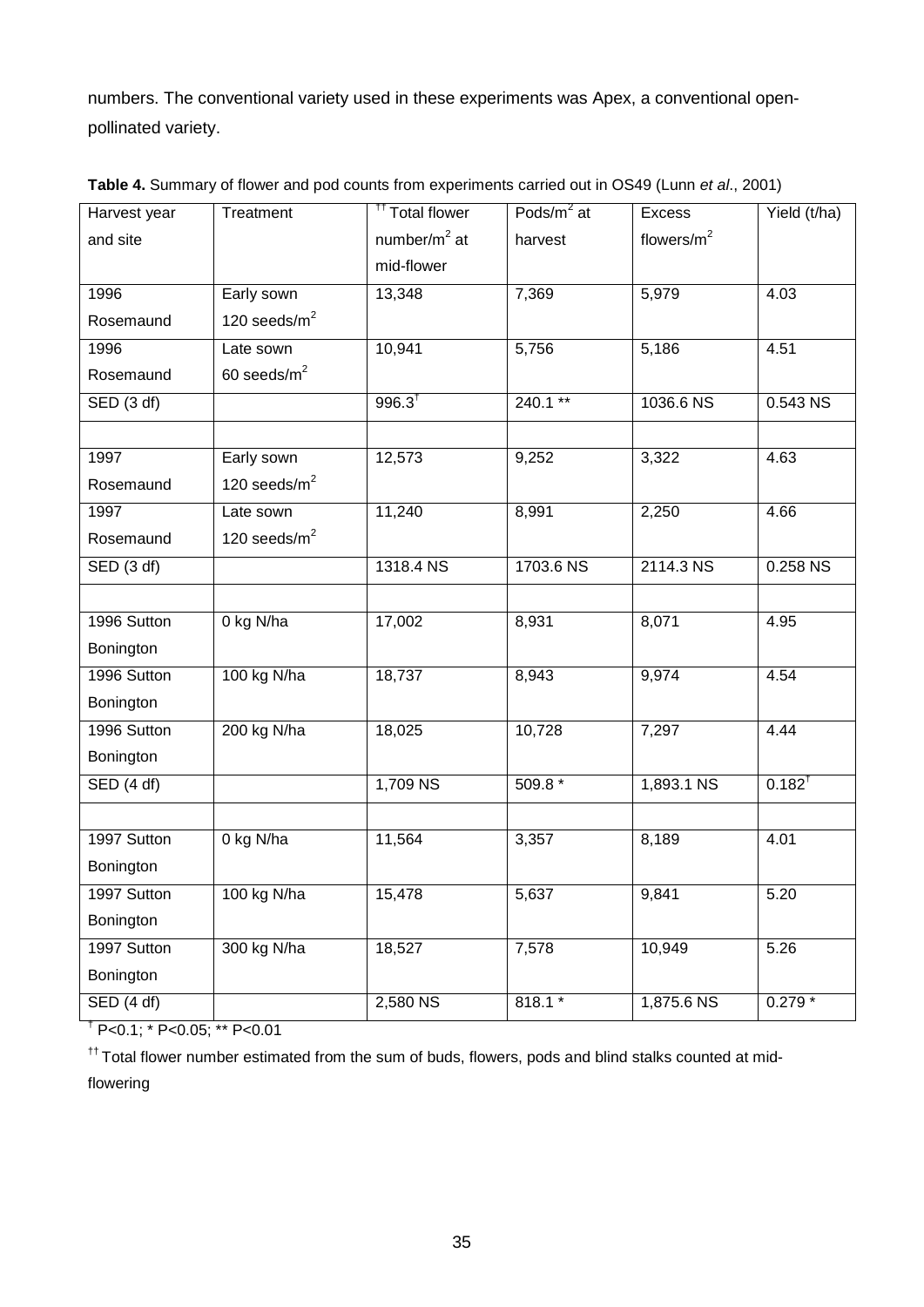#### *Winter oilseed rape experiments 2007/08*

In order to assess whether there are varietal differences for the number of flowers and pods produced, measurements were carried out in 2008 in two existing variety trials (Table 5). At High Mowthorpe, there were significant differences in the total number of flowers produced by different varieties. The semi-dwarf hybrid (PR45D01) and the late developing variety (Grizzly) produced the most flowers (11-12,000/m<sup>2</sup>) and Lioness the least (6,395/m<sup>2</sup>). There were no significant differences in the final number of pods between varieties, but there were significant differences in the number of excess flowers(flower number minus pod number) with the varieties which produced a high number of flowers tending to have high numbers of excess flowers in excess of 6000/m<sup>2</sup>. In the Rosemaund experiment, there were no significant varietal differences for flower number, pod number or excess flower number, with excess flower numbers averaging  $4,274/m^2$ . These results indicate that neither hybrid, semi-dwarf nor late developing varieties produce significantly less flowers than open pollinated varieties. These results take account of the generally lower sowing rates used for hybrid varieties as these were sown at 70 seeds/ $m^2$  compared with 100 seeds/ $m^2$  for the open pollinated varieties. The average yield in these trials was 3.3/ha.

|               | <b>High Mowthorpe</b>     |                |                | Rosemaund                |                |                |
|---------------|---------------------------|----------------|----------------|--------------------------|----------------|----------------|
| Variety       | <sup>T</sup> Total flower | Pods/ $m^2$ at | <b>Excess</b>  | <sup>T</sup> otal flower | Pods/ $m^2$ at | Excess         |
|               | number/ $m2$              | harvest        | flowers/ $m^2$ | number/ $m2$             | harvest        | flowers/ $m^2$ |
| Grizzly (O)   | 11,328                    | 4,540          | 6,788          | 10,024                   | 5,778          | 4,246          |
| Lioness (O)   | 6,395                     | 5,187          | 1,208          | 10,251                   | 5,009          | 5,242          |
| NK Bravour(O) | 9,073                     | 4,683          | 4,390          | 10,045                   | 5,597          | 4,448          |
| Winner (O)    | 8,144                     | 4,134          | 4,010          | 8,236                    | 5,076          | 3,160          |
| Royal (H)     | 7,290                     | 4,761          | 2,529          | 9,483                    | 4,355          | 5,128          |
| PR45D01 (H)   | 12,016                    | 5,979          | 6,037          | 8,192                    | 5,013          | 3,179          |
| Mean          | 8,735                     | 4,636          | 4,099          | 9,639                    | 5,365          | 4,274          |
| SED (15 df)   | $1,351.3**$               | 1,133.8        | 1,507.9 *      | 1,031.0                  | 718.0          | 970.1          |

**Table 5.** Measurements of total flower number and pod number in two variety trials carried out in 2007/08 as part of LINK project LK0979.

O – open pollinated variety; H – hybrid variety

\* P<0.05; \*\* P<0.01

<sup>†</sup>Total flower number estimated from the sum of buds, flowers, pods and blind stalks counted at midflowering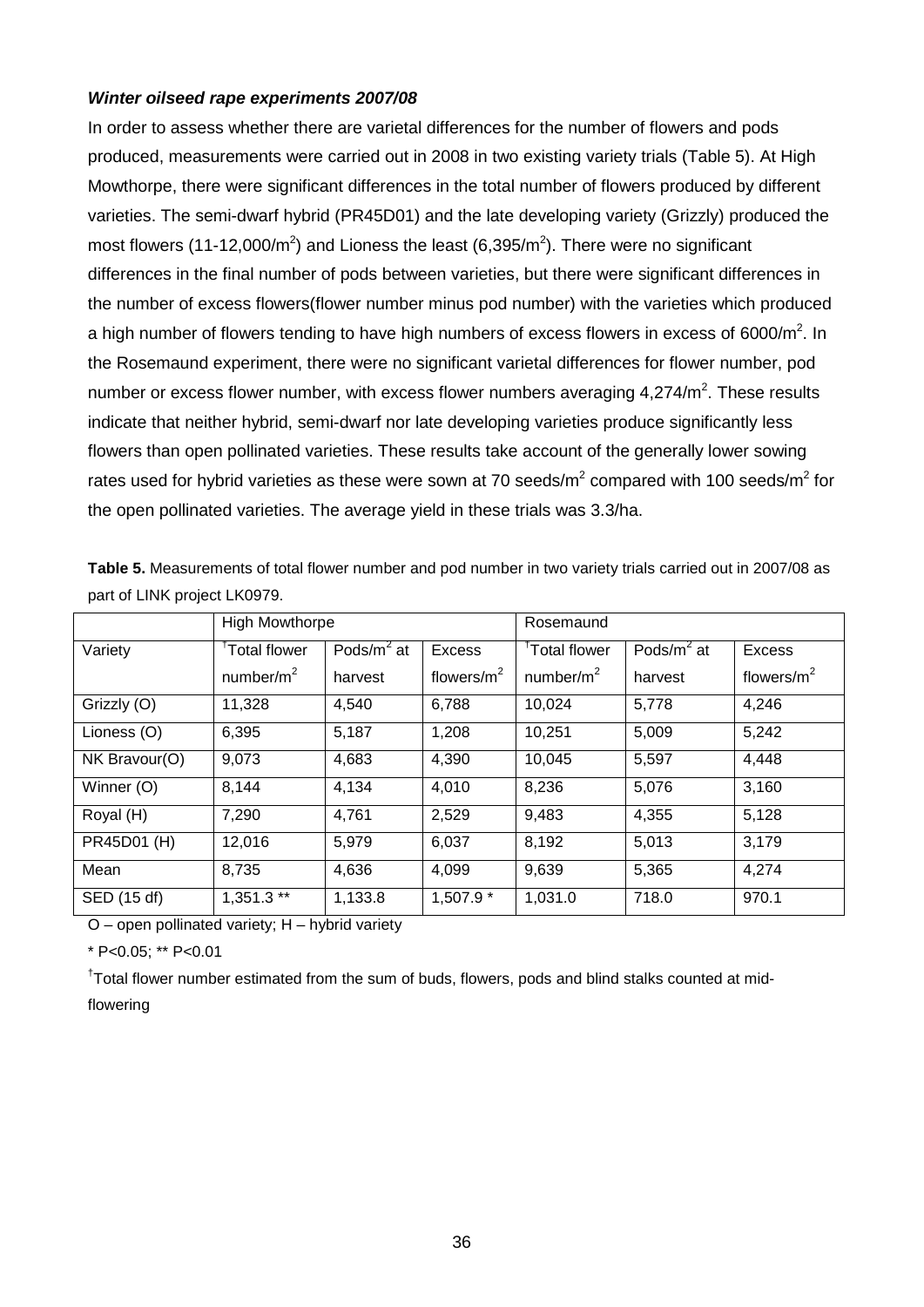#### *Winter oilseed rape experiments 2008/09 and 2009/10*

In the 2008/09 experiment both variety and seed rate treatments significantly affected the number of plants/m<sup>2</sup> established (Table 6). Increasing seed rate from 20 seeds/m<sup>2</sup> to 160 seeds/m<sup>2</sup> increased plants/m<sup>2</sup> from 25 to 98 plants/m<sup>2</sup>. At low seed rates, more plants were established than seeds sown due to the emergence of volunteer plants. As seed rates increased the plant establishment decreased due to inhibition on seed germination by close neighbours. This effect is commonly observed in seed rate experiments (e.g. Spink *et al*., 2004). The semi-dwarf hybrid variety PR45D03 established fewer plants (51 plants/ $m^2$  on average) compared with Excalibur and Castille which averaged 62 plants/ $m^2$ . Interestingly, the greatest seed yield of 4.66 t/ha was obtained from the 40 seeds/m<sup>2</sup>seed rate (35 plants/m<sup>2</sup>) but the yield from the 20 seeds/m<sup>2</sup>rate was not significantly different at 4.60 t/ha (Table 6). The open pollinated and hybrid varieties responded similarly to different seed rates. Increasing seed rate above 40 seeds/ $m^2$  to 160 seeds/ $m^2$  reduced yield to 4.25 t/ha. The total flower number, estimated from the combined number of buds, flowers, pods and blind stalks measured at mid-flowering, was significantly affected by variety. Castille achieved an average of 11,274 flowers/m<sup>2</sup>, PR45D03 had 13,123 flowers/m<sup>2</sup> and Excalibur had 14,782 flowers/ $m^2$ . Flower number per  $m^2$ was not affected by seed rate. At harvest the number of pods/m<sup>2</sup> averaged just over 7000/m<sup>2</sup> and was not affected by variety or seed rate. Differences in excess flower number (defined as the difference between flower number and pod number at harvest) mainly reflected treatment differences in flower number measured at mid-flowering. Castille averaged 3747 excess flowers/ $m^2$ , which was significantly less than Excalibur and PR45D03, which averaged just over  $7000/m^2$  (P<0.1). Excess flower number was not affected by the seed rate. The number of excess flowers **per plant** was significantly affected by variety and seed rate. On average, Castille had the fewest excess flowers per plant (60), followed by Excalibur at 112 and PR45D03 at 139 per plant. Increasing seed rate from 20 to 160 seeds/m<sup>2</sup> reduced the number of excess flowers per plant from 209 to 62.

In the 2009/10 experiment only the seed rate significantly affected the number of plants/ $m<sup>2</sup>$ established with no differences between variety (Table 7). Increasing seed rate from 10 seeds/ $m^2$ to 160 seeds/m<sup>2</sup> increased plants/m<sup>2</sup> from 20 to 93 plants/m<sup>2</sup>. Similar to the 2008/09 experiments there were volunteer plants and the percentage of seeds that established plants decreased as the seed rate increased. The greatest seed yield of 4.79 t/ha was observed from the 40 seeds/m<sup>2</sup>rate (37 plants/m<sup>2</sup>). Yield dropped to 4.46 t/ha and 4.57 t/ha at the 20 and 10 seeds/m<sup>2</sup> treatments respectively. Increasing the seed rate to 160 seeds/ $m^2$  (92 plants/m<sup>2</sup>) reduced the yield to 4.27 t/ha. PR45D03 yielded 4.73 t/ha on average which was significantly more than Castille (4.45 t/ha) and Excalibur (4.32 t/ha). It is of importance that the open pollinated and hybrid varieties responded very similarly to different seed rates in both experiments and there appears to be little justification for targeting different optimum plant populations for the different variety types. Increasing seed rate from 10 to 160 seeds/m<sup>2</sup> significantly increased the number of flowers from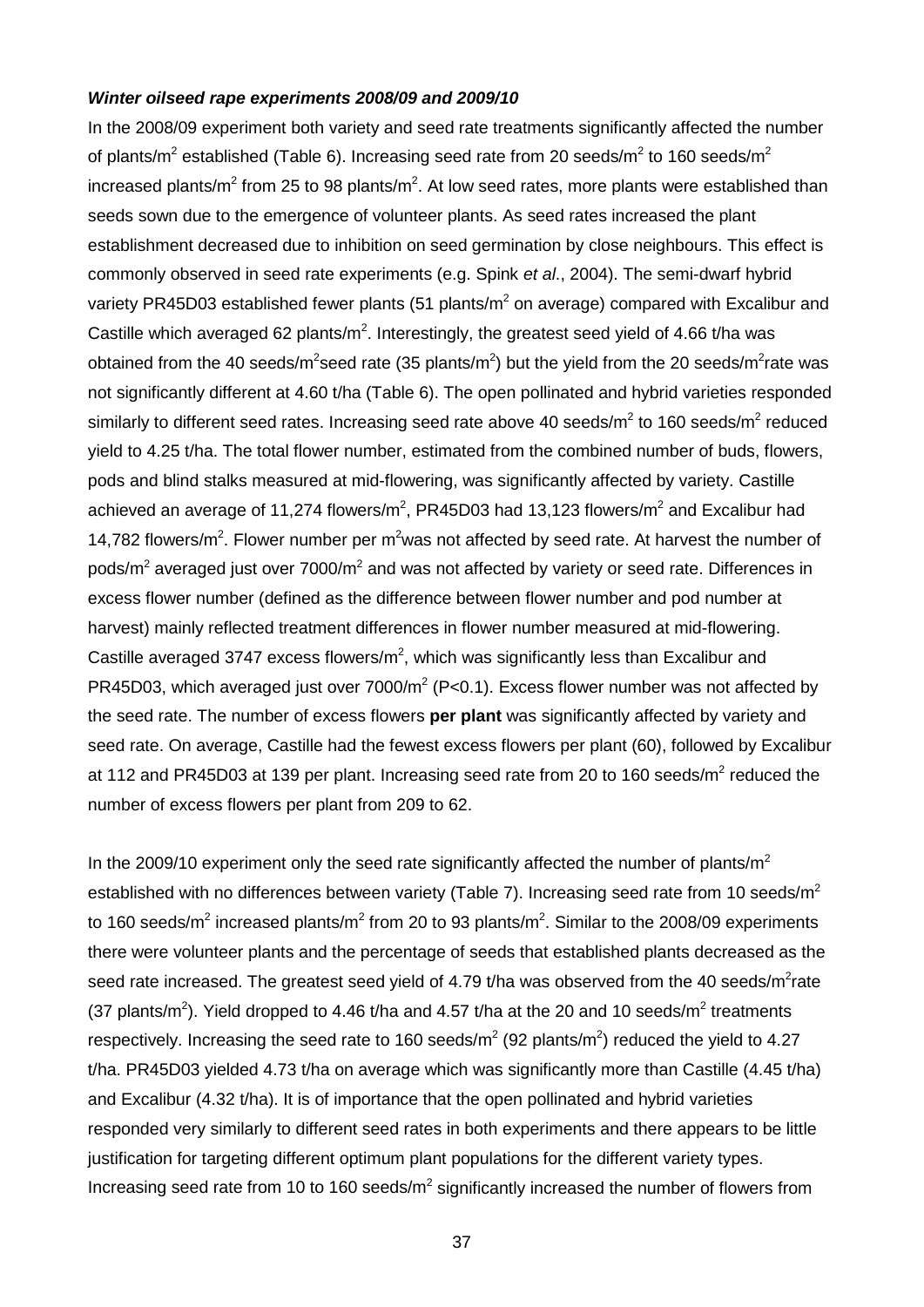10,960 flowers/ $m^2$  to 16,784 flowers/ $m^2$ . Flower number was not affected by variety. At harvest the number of pods/ $m^2$  averaged just under 5000/ $m^2$  and was not affected by variety or seed rate. Differences in excess flower number mainly reflected treatment differences in flower number measured at mid-flowering. Increasing seed rate from 10 to 160 seeds/m<sup>2</sup> significantly increased the number of excess flowers from 6,274 excess flowers/m<sup>2</sup> to 12,131 excess flowers/m<sup>2</sup>. Excess flower number was not affected by variety.

The number of excess flowers **per plant** was significantly affected by seed rate. Increasing seed rate from 10 to 160 seeds/ $m^2$  reduced the number of excess flowers per plant from 309 to 131. Variety did not significantly affect excess flowers per plant, on average, Castille had the fewest excess flowers per plant (184 per plant) and Excalibur had the most at 234.

In the 2009/10 experiment, the number of excess flowers/ $m^2$  was strongly and positively related with GAI measured at the green bud stage (GS3,3 to 3,5) and plants/ $m^2$  (Figures 6b and 7b). Each variety was shown to have the same relationship between either GAI and excess flower number or plant number and excess flower number. In 2008/09, the number of excess flowers/ $m^2$  was more weakly correlated with GAI and plant number for Excalibur and PR45D03 and there was no relationship for Castille (Figures 6a and 7a).

In both experiments there were strong negative relationships between the number of excess flowers per plant and either GAI measured at green bud (Figure 8) or plants/ $m^2$  (Figure 9). Multiple regression analysis for both experiments combined showed that parallel best-fit lines best explained the varietal relationships between excess flowers per plant and either GAI or plants/ $m^2$ . This means that the effect of changes to GAI or plants/ $m<sup>2</sup>$  on the number of excess flowers per plant was the same for each variety and in each season. On average each additional unit of GAI reduced the number of excess flowers per plant by 104. Each additional plant/ $m<sup>2</sup>$  reduced the number of excess flowers per plant by 2.20. However, there were varietal differences in the number of excess flowers per plant which were consistent between the two seasons. For any given GAI, Castille produced 82-88 fewer excess flowers per plant than Excalibur and 43 to 48 fewer excess flowers compared with PR45D03. For any given plant population, Castille produced 53-58 fewer excess flowers per plant than Excalibur and 31-49 fewer excess flowers compared with PR45D03. The average number of excess flowers per plant in 2009 was 127 compared with 239 in 2010. Similarly there were twice as many excess flowers per unit GAI in 2010 (9315) compared with 2009 (4525). It therefore appears that seasonal variation in excess flowers per plant may be as large, or larger, than varietal differences in excess flower number.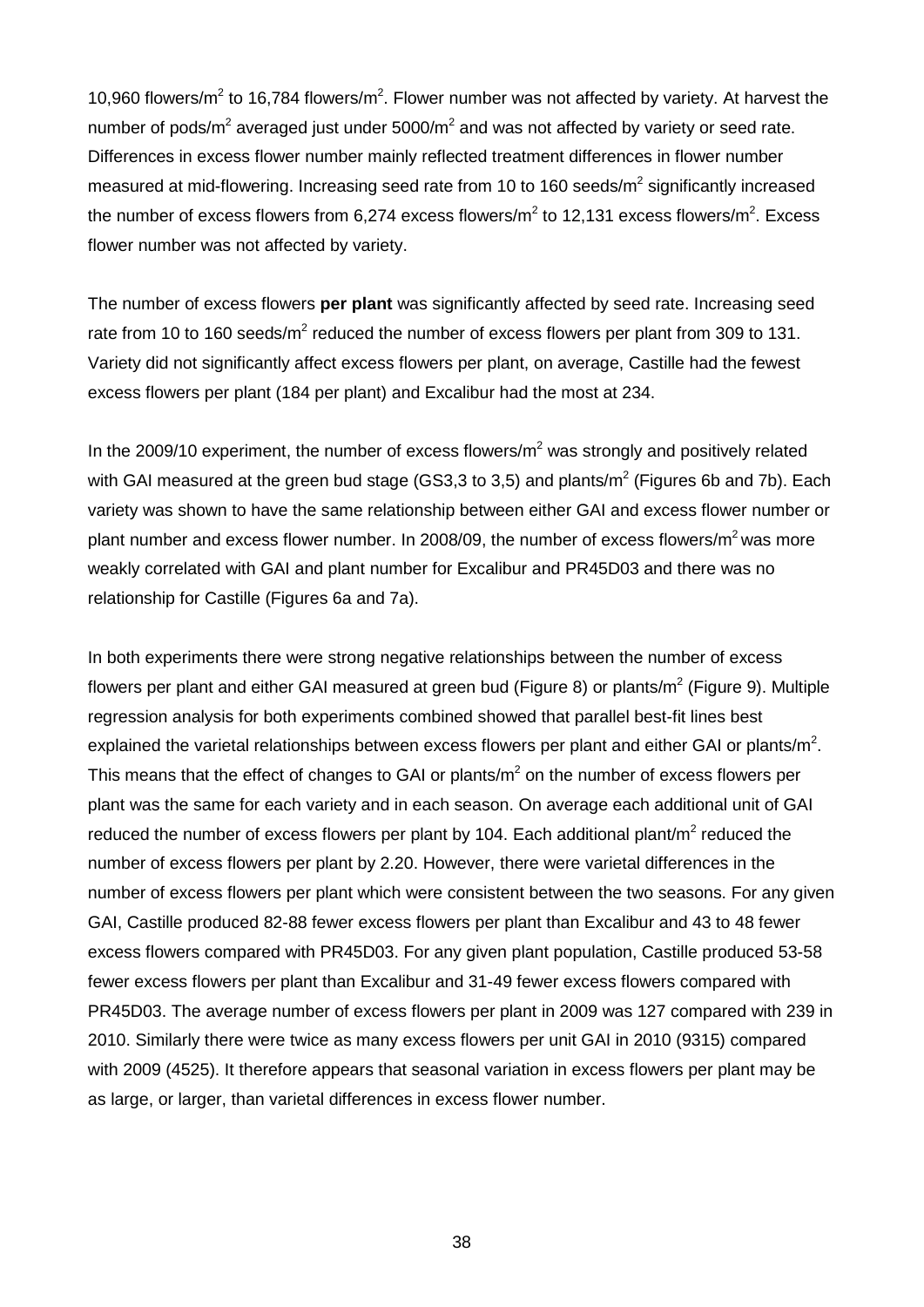**Table 6.** Seed yield and numbers of plants, flowers and pods on winter oilseed rape experiment near High Mowthorpe 2008/09

| Variety                | Seeds/ $m2$ | Plants/ $m^2$     | GAI        | <sup>††</sup> Total | Pods/ $m2$ at         | Excess          | Yield      |
|------------------------|-------------|-------------------|------------|---------------------|-----------------------|-----------------|------------|
|                        |             |                   | (24 March) | flower              | harvest               | flowers         | (t/ha)     |
|                        |             |                   |            | number/ $m2$        |                       | /m <sup>2</sup> |            |
| Castille               | 20          | 26.2              | 0.85       | 10562               | 6590                  | 3972            | 4.71       |
| Castille               | 40          | 35.2              | 1.14       | 11469               | 7637                  | 3832            | 4.74       |
| Castille               | 80          | 59.8              | 2.05       | 9804                | 6911                  | 2893            | 4.54       |
| Castille               | 120         | 83.0              | 1.98       | 13082               | 7894                  | 5188            | 4.37       |
| Castille               | 160         | 107.8             | 2.37       | 11452               | 8605                  | 2848            | 4.20       |
| Excalibur              | 20          | 28.4              | 0.85       | 14725               | 8442                  | 5574            | 4.61       |
| Excalibur              | 40          | 35.2              | 1.41       | 14749               | 8757                  | 7264            | 4.75       |
| Excalibur              | 80          | 61.2              | 2.18       | 13266               | 7235                  | 7106            | 4.54       |
| Excalibur              | 120         | 75.8              | 2.44       | 15812               | 6846                  | 8039            | 4.37       |
| Excalibur              | 160         | 111.4             | 2.66       | 15356               | 7094                  | 7111            | 4.31       |
| PR45D03                | 20          | 21.2              | 0.65       | 12103               | 6529                  | 6283            | 4.46       |
| PR45D03                | 40          | 35.4              | 1.08       | 12781               | 5517                  | 5991            | 4.50       |
| PR45D03                | 80          | 55.4              | 1.50       | 13165               | 6059                  | 6031            | 4.43       |
| PR45D03                | 120         | 69.6              | 1.64       | 13869               | 5831                  | 8966            | 4.38       |
| PR45D03                | 160         | 75.0              | 1.85       | 13695               | 6584                  | 8262            | 4.24       |
|                        |             |                   |            |                     |                       |                 |            |
| Castille               | Mean        | 62.4              | 1.68       | 11274               | 7527                  | 3747            | 4.51       |
| Excalibur              | Mean        | 62.4              | 1.91       | 14782               | 7675                  | 7019            | 4.51       |
| PR45D03                | Mean        | 51.3              | 1.35       | 13123               | 6104                  | 7107            | 4.40       |
|                        |             |                   |            |                     |                       |                 |            |
| Mean                   | 20          | 25.3              | 0.78       | 12463               | 7187                  | 5277            | 4.60       |
| Mean                   | 40          | 35.3              | 1.21       | 13000               | 7304                  | 5696            | 4.66       |
| Mean                   | 80          | 58.8              | 1.91       | 12078               | 6735                  | 5343            | 4.50       |
| Mean                   | 120         | 76.1              | 2.02       | 14255               | 6857                  | 7398            | 4.37       |
| Mean                   | 160         | 98.1              | 2.29       | 13501               | 7427                  | 6074            | 4.25       |
|                        |             |                   |            |                     |                       |                 |            |
| Variety SED (6 df)     |             | $2.68**$          | $0.172*$   | 595.7**             | 827.7 NS              | $1296.9^{+}$    | 0.073 NS   |
| Seed rate SED (36 df)  |             | 4.62 ***          | $0.134***$ | 862.2 NS            | 462.2 NS              | 877.1           | $0.097***$ |
| Var x seed SED (42 df) |             | $7.64^{\text{+}}$ | 0.269 NS   | 1462.6 NS           | $1128.9$ <sup>t</sup> | 1878 NS         | 0.167 NS   |

† P<0.1; \* P<0.05; \*\* P<0.01

 $<sup>††</sup>$  Total flower number estimated from the sum of buds, flowers, pods and blind stalks counted at mid-</sup>

flowering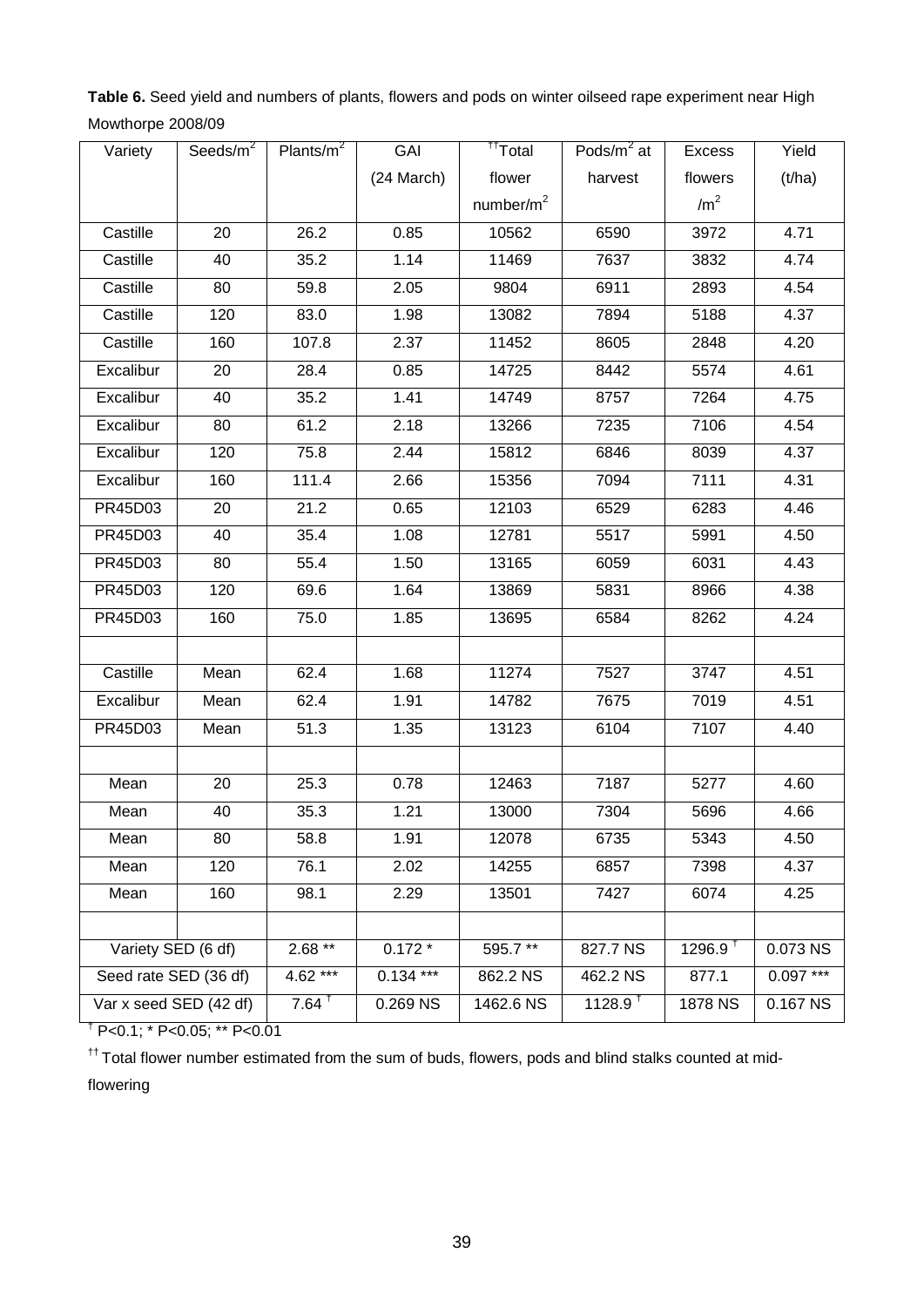**Table 7.** Seed yield and numbers of plants, flowers and pods on winter oilseed rape experiment near High Mowthorpe 2009/10

| Variety                | Seeds/ $m2$ | Plants/ $m^2$     | GAI                | <sup>††</sup> Total | Pods/ $m^2$ at | Excess        | Yield      |
|------------------------|-------------|-------------------|--------------------|---------------------|----------------|---------------|------------|
|                        |             |                   | (6 April)          | flower              | harvest        | flowers/ $m2$ | (t/ha)     |
|                        |             |                   |                    | number/ $m2$        |                |               |            |
| Castille               | 10          | 22.2              | 0.55               | 9608                | 5165           | 4443          | 4.51       |
| Castille               | 20          | 29.0              | 0.76               | 13855               | 5313           | 8542          | 4.35       |
| Castille               | 40          | 36.2              | 0.71               | 15331               | 5755           | 9576          | 4.79       |
| Castille               | 80          | 56.0              | 1.30               | 15959               | 5375           | 10584         | 4.23       |
| Castille               | 160         | 86.2              | 1.86               | 15998               | 5062           | 10936         | 4.39       |
| Excalibur              | 10          | 18.4              | 0.63               | 10690               | 4181           | 6510          | 4.40       |
| Excalibur              | 20          | 33.6              | 0.83               | 15803               | 5305           | 10498         | 4.37       |
| Excalibur              | 40          | 35.8              | 1.31               | 14760               | 4707           | 10054         | 4.61       |
| Excalibur              | 80          | 59.4              | 2.11               | 17323               | 4671           | 12652         | 4.31       |
| Excalibur              | 160         | 99.2              | 2.36               | 18793               | 4706           | 14087         | 3.91       |
| PR45D03                | 10          | $\overline{2}0.4$ | 0.53               | 12581               | 4711           | 7870          | 4.81       |
| PR45D03                | 20          | 27.6              | 0.80               | 11915               | 4676           | 7239          | 4.67       |
| PR45D03                | 40          | 39.8              | 1.10               | 14565               | 4480           | 10084         | 4.97       |
| PR45D03                | 80          | 60.6              | 1.38               | 15544               | 4582           | 10961         | 4.68       |
| PR45D03                | 160         | 91.4              | 2.13               | 15560               | 4189           | 11371         | 4.51       |
|                        |             |                   |                    |                     |                |               |            |
| Castille               | Mean        | 48.0              | 1.03               | 14150               | 5334           | 8816          | 4.45       |
| Excalibur              | Mean        | 45.9              | 1.45               | 15474               | 4714           | 10760         | 4.32       |
| PR45D03                | Mean        | 49.3              | 1.19               | 14033               | 4528           | 9505          | 4.73       |
|                        |             |                   |                    |                     |                |               |            |
| Mean                   | 10          | 20.3              | 0.57               | 10960               | 4686           | 6274          | 4.57       |
| Mean                   | 20          | 30.1              | 0.80               | 13858               | 5098           | 8760          | 4.46       |
| Mean                   | 40          | 37.3              | 1.04               | 14885               | 4981           | 9905          | 4.79       |
| Mean                   | 80          | 58.7              | 1.59               | 16275               | 4876           | 11399         | 4.41       |
| Mean                   | 160         | 92.3              | 2.12               | 16784               | 4652           | 12131         | 4.27       |
|                        |             |                   |                    |                     |                |               |            |
| Variety SED (6 df)     |             | 2.35 NS           | $0.110*$           | 1096.4 NS           | 405.5 NS       | 635.3 NS      | $0.065**$  |
| Seed rate SED (36 df)  |             | $3.69***$         | $0.108***$         | 1186.1 ***          | 523.5 NS       | 455.7***      | $0.085***$ |
| Var x seed SED (42 df) |             | 6.18 NS           | 0.200 <sup>†</sup> | 2139.8 NS           | 906.8 NS       | 949.7 NS      | 0.147 NS   |

† P<0.1; \* P<0.05; \*\* P<0.01

 $<sup>††</sup>$  Total flower number estimated from the sum of buds, flowers, pods and blind stalks counted at mid-</sup>

flowering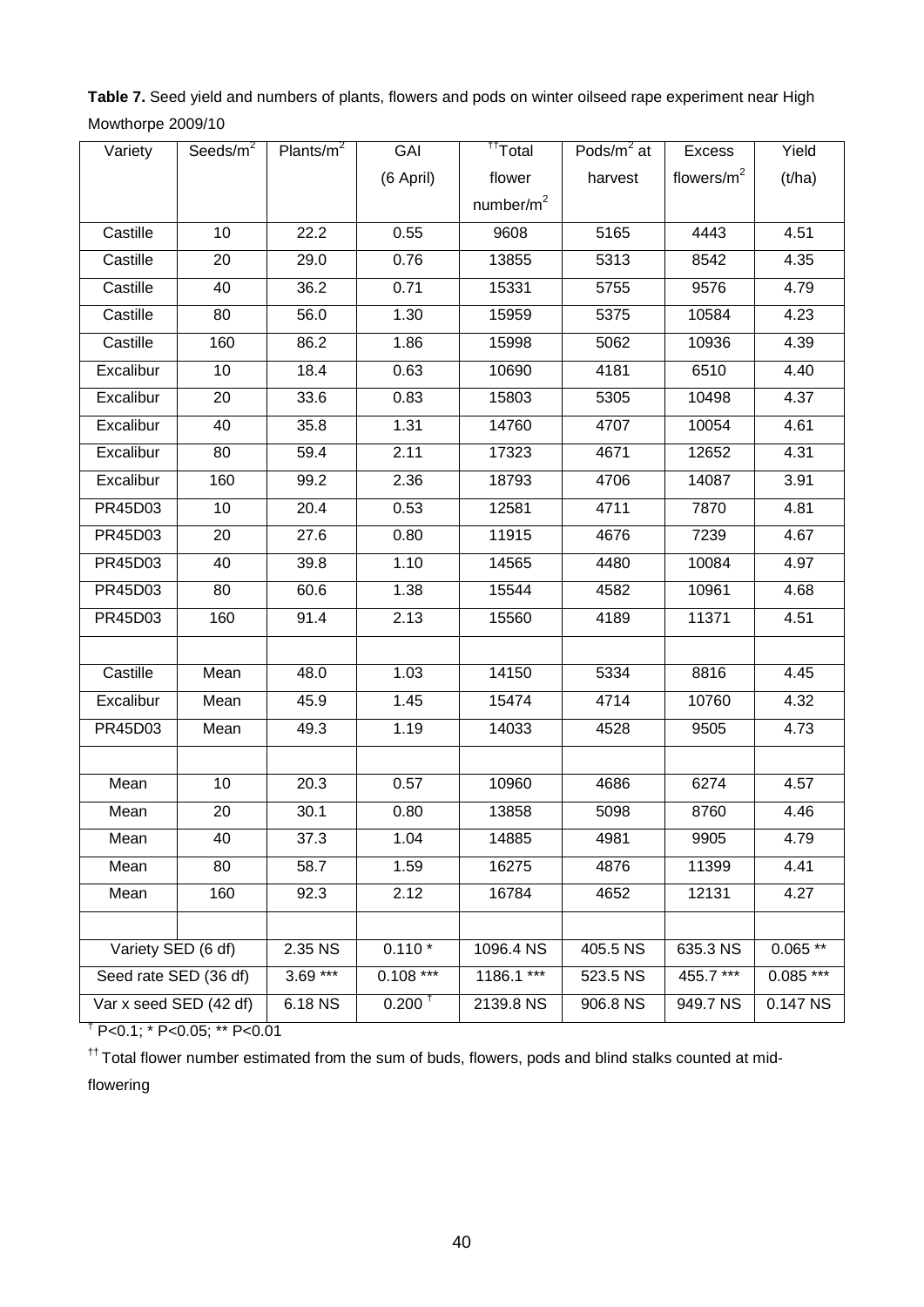

**Figure 6.** Relationship between GAI measured at green bud (GS3.3 to 3.5) and the number of excess flowers (flower number minus final pod number) for a) 2008/09; PR45D03 (y=1994x + 4426;  $R^2 = 0.46$ ), Excalibur (y= 892x +5317;  $R^2$  = 0.57), Castille (no significant relationship), b) 2009/10; all varieties (y=3332x + 5215;  $R^2$  = 0.72).



**Figure 7.** Relationship between plants/m<sup>2</sup> measured in spring and the number of excess flowers (flower number minus final pod number) for a) 2008/09; PR45D03 (y=48.0x + 4642;  $R^2$  = 0.61), Excalibur (y= 13.5x + 6175;  $R^2$  = 0.26), Castille (no significant relationship), b) 2009/10; all varieties (y=73.9x + 6166;  $R^2$  = 0.65).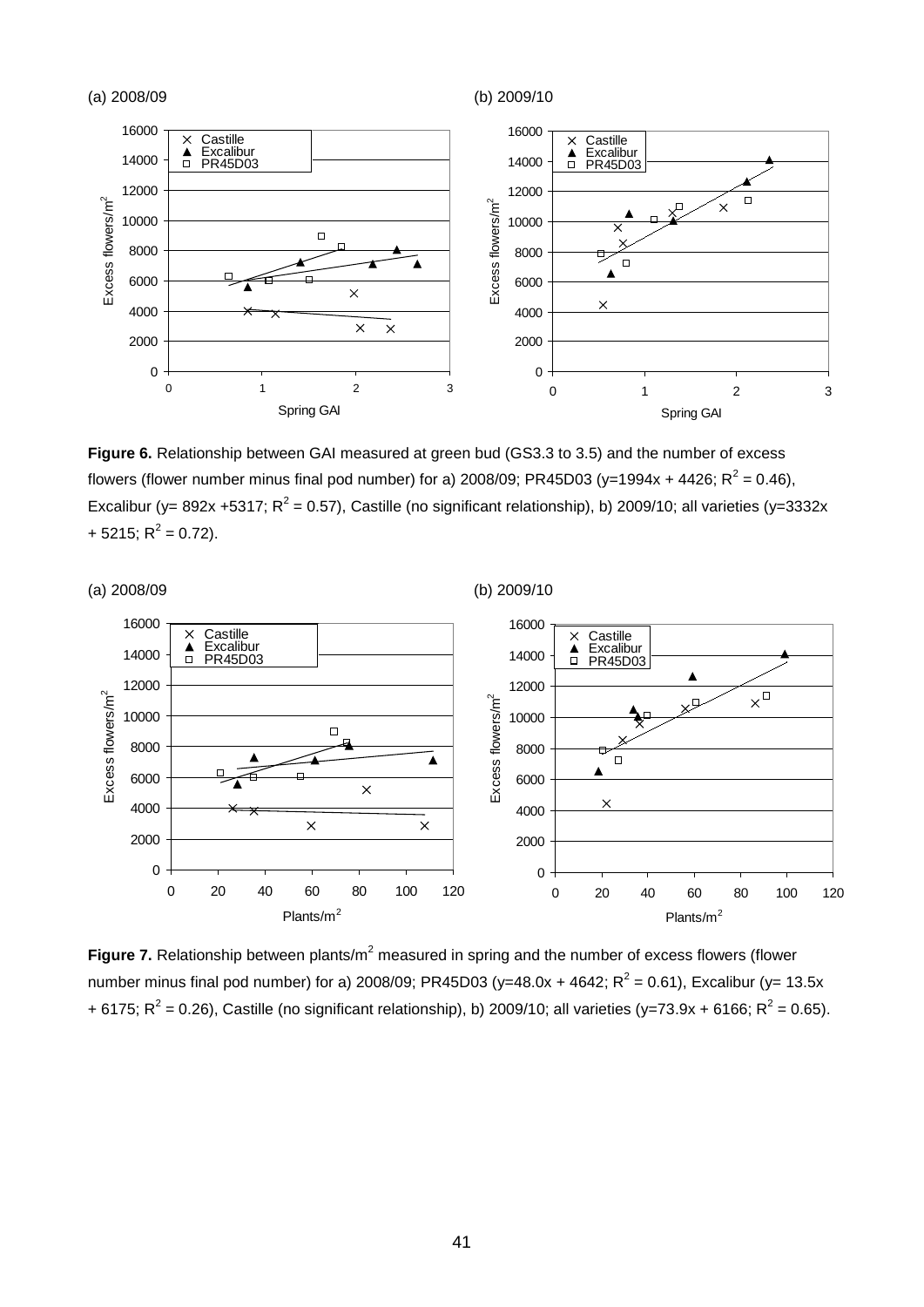

**Figure 8.** Relationship between GAI measured at green bud (GS3.3 to 3.5) and the number of excess flowers (flower number minus final pod number)per plant for Castille 2009 (y=-104x + 254), Excalibur 2009 (y= -104x + 336), PR45D03 2009 (y=-104x + 302), Castille 2010 (y=-104x + 323), Excalibur 2010 (y= -104x + 411), PR45D03 2010 (y=-104x + 365). Fitting parallel best-fit lines using multiple regression analysis accounted for 86% of the variation.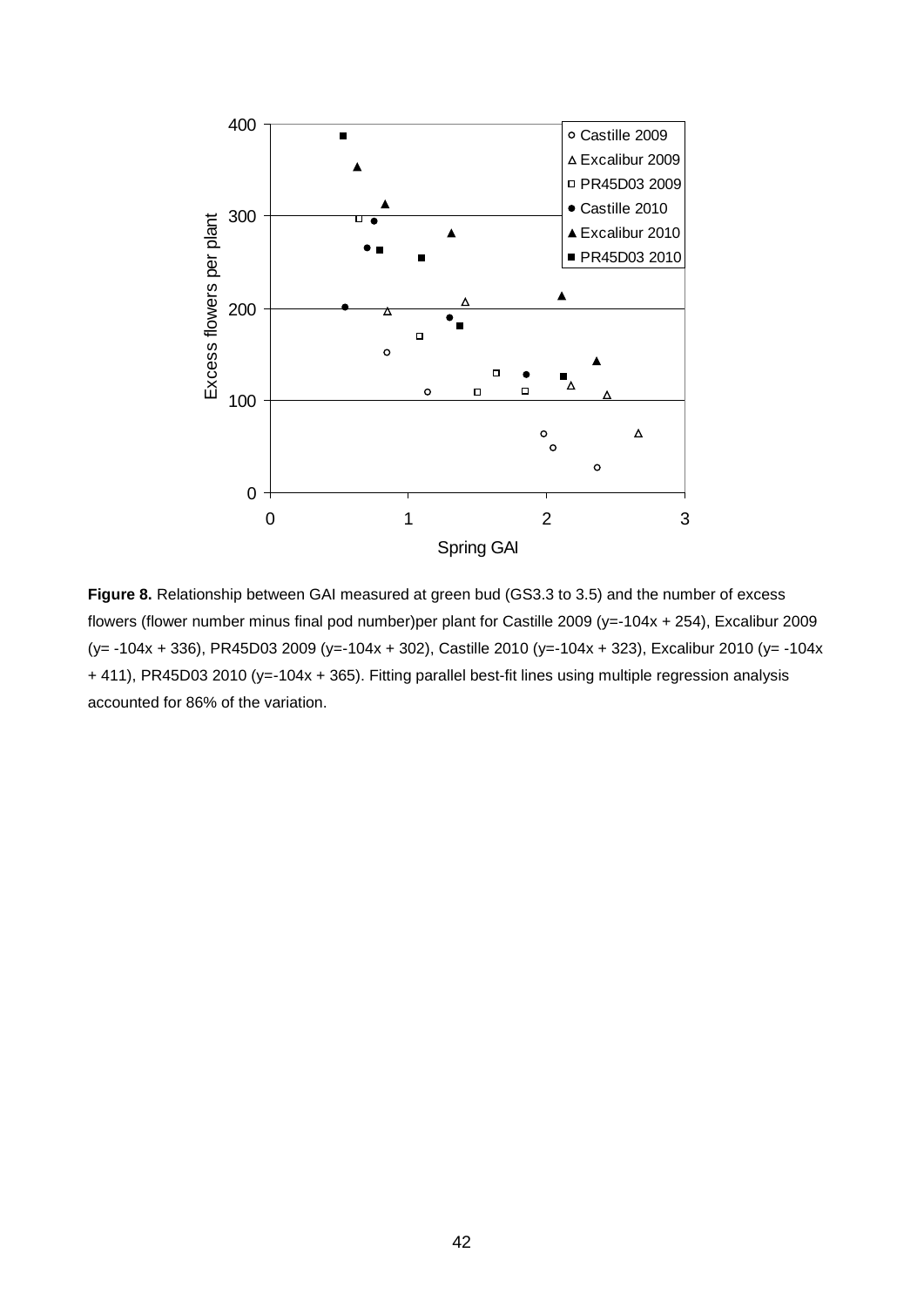

**Figure 9.** Relationship between plants/m<sup>2</sup> measured in spring and the number of excess flowers (flower number minus final pod number)per plant for Castille 2009 (y=-2.20x + 217), Excalibur 2009 (y= -2.20x + 275), PR45D03 2009 (y=-2.20x + 266), Castille 2010 (y=-2.20x + 316), Excalibur 2010 (y= -2.20x + 369), PR45D03 2010 (y=-2.20x + 347). Fitting parallel best-fit lines using multiple regression analysis accounted for 84% of the variation.

#### *Spring oilseed rape experiments 2008/09 and 2009/10*

In the 2008/09 experiment only the seed rate significantly affected the number of plants/ $m<sup>2</sup>$ established with no differences between variety (Table 8). Increasing seed rate from 20 seeds/m<sup>2</sup> to 200 seeds/m<sup>2</sup> increased plants/m<sup>2</sup> from 15 to 74 plants/m<sup>2</sup>. Similar to the winter oilseed rape experiments the percentage of seeds that established plants decreased as the seed rate increased. The greatest seed yield of 1.98 t/ha was observed for the 120 seeds/m<sup>2</sup>seed rate (54 plants/m<sup>2</sup>). Delight yielded 1.92 t/ha on average which was significantly more than Heros (1.66 t/ha). Delight produced 8,627 flowers/m<sup>2</sup> which was significantly less than Heros at 12,953/m<sup>2</sup>. Seed rate did not significantly affect the number of flowers, although increasing seed rate from 20 to 200 increased the number of flowers from 9,569 flowers/m<sup>2</sup> to 12,088 flowers/m<sup>2</sup>. At harvest, Delight had 5,008 pods/m<sup>2</sup>, which was significantly more than Heros at 3,784 pods/m<sup>2</sup>. Seed rate did not significantly affect the number of pods. Heros had significantly more excess flowers/ $m^2$  $(9,199)$  compared with Delight at 3,620 flowers/m<sup>2</sup>. Seed rate did not significantly affect the number of excess flowers, although increasing seed rate from 20 to 200 increased the number of excess flowers from 4,807/ $m^2$  to 7,211 flowers/ $m^2$ . The number of excess flowers per plant was significantly affected by variety and seed rate. On average Delight had 86 excess flowers per plant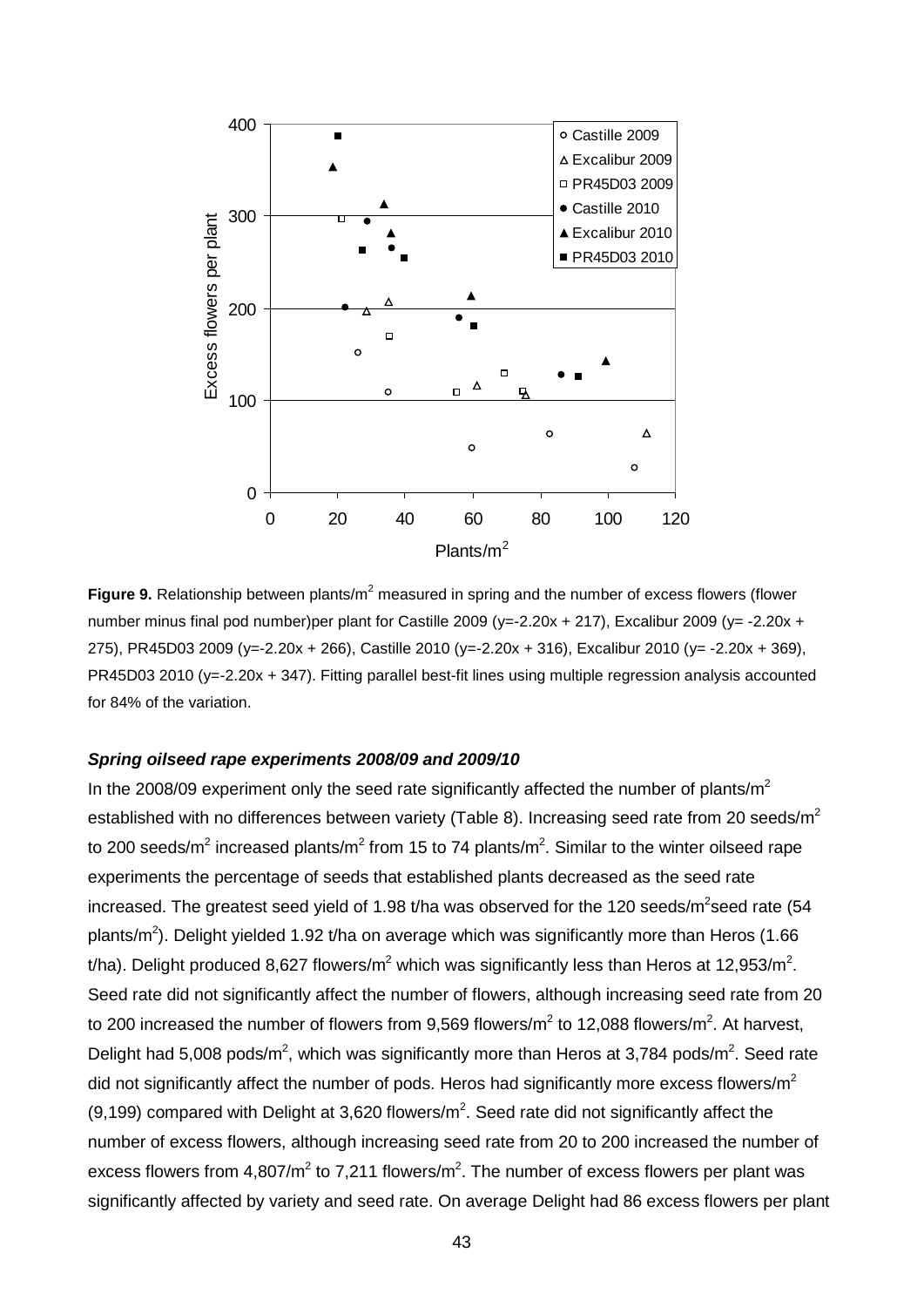while Heros had 218 excess flowers per plant. Increasing seed rate from 20 to 200 seeds/ $m^2$ reduced the number of excess flowers per plant from 325 to 97 across both varieties.

In the 2009/10 experiment, only the seed rate significantly affected the number of plants/ $m<sup>2</sup>$ established, with no differences between variety (Table 9). Increasing seed rate from 20 seeds/ $m^2$ to 200 seeds/m<sup>2</sup> increased plants/m<sup>2</sup> from 25 to 67 plants/m<sup>2</sup>. The greatest seed yield of 3.43 t/ha was observed from the 80 seeds/m<sup>2</sup>seed rate (47 plants/m<sup>2</sup>). There was no difference in yield between Delight and Heros. Heros produced 10,964 flowers/ $m^2$  which was significantly more than Delight at 9,246/ $m^2$ . The seed rate treatment at 40 seeds/ $m^2$  had significantly fewer flowers than the other seed rates, including 20 seeds/m<sup>2</sup>. There was no apparent trend in flowers/m<sup>2</sup> between seed rates of 20 and 200 seeds/m<sup>2</sup>. At harvest, Heros had significantly more pods than Delight. Increasing seed rate from 80 to 200 seeds/ $m^2$  reduced pods/ $m^2$  from 4,454 pods/ $m^2$  to 3,187 pods/ $m^2$  (P<0.1). The seed rate treatment at 40 seeds/ $m^2$  had significantly fewer excess flowers than the other seed rates, including 20 seeds/ $m^2$ . There was no apparent trend in excess flowers/m<sup>2</sup> between seed rates of 20 and 200 seeds/m<sup>2</sup>. On average, Delight and Heros had 126 excess flowers per plant. Increasing seed rate from 20 to 200 seeds/ $m^2$  reduced the number of excess flowers per plant from 264 to 111.

In 2008/09, there were positive relationships between GAI and plants/ $m^2$  and the number of excess flowers/ $m^2$  (Figures 10a and 11a). In 2009/10, there was no clear trend between GAI or plants/ $m^2$ with the number of excess flowers (Figures 10b and 11b). There were either negative or neutral relationships between excess flowers per plant and GAI or plants/ $m<sup>2</sup>$ . The most consistent relationships occurred for plants/m<sup>2</sup> with excess flowers per plant for which only Delight in 2008/09 showed no relationship. Across both varieties in both years, each additional plant/ $m^2$  resulted in a reduction in excess flowers per plant of 3.57 flowers per plant (Equation for the best-fit line;  $y =$ 3.57x + 327;  $R^2$  = 0.29). There were no consistent differences between varieties for the relationship between excess flowers per plant and plants/ $m^2$ . On average the number of excess flowers per plant in 2009 was 189 compared with 141 in 2010, however these averages masked large seasonal differences for each variety. The relationship between GAI and excess flowers per plant was inconsistent with a negative relationship for Heros and no relationship for Delight in 2008/09 Figure 12), and a negative relationship for Delight and no relationship for Heros in 2009/10 (Figure 13). On average the number of excess flowers per unit GAI was 3302 compared with 4252 in 2010.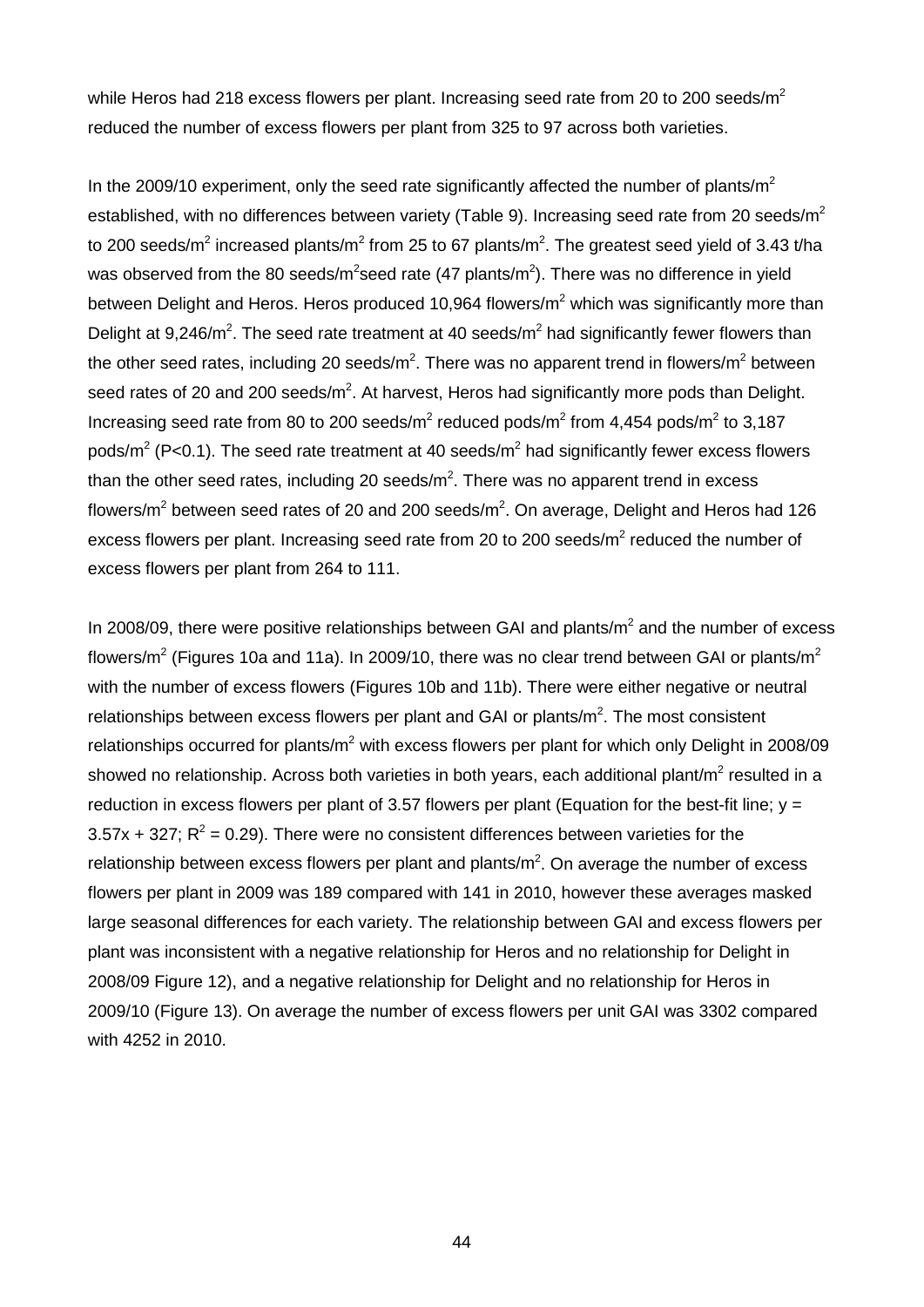**Table 8.** Seed yield and numbers of plants, flowers and pods on spring oilseed rape experiment near Rosemaund 2008/09

| Variety                | Seeds/m <sup>2</sup> | Plants/ $m^2$     | <sup>TTT</sup> GAI | <sup>††</sup> Total flower | Pods/m <sup>2</sup> | <b>Excess</b> | Yield      |
|------------------------|----------------------|-------------------|--------------------|----------------------------|---------------------|---------------|------------|
|                        |                      |                   |                    | number/ $m2$               | at harvest          | flowers/ $m2$ | (t/ha)     |
| Delight                | 20                   | 14.2              | 1.28               | 7280                       | 6749                | 531           | 1.61       |
| Delight                | 40                   | 26.4              | 1.94               | 8209                       | 4254                | 3955          | 1.94       |
| Delight                | 80                   | 41.0              | 2.56               | 9470                       | 4882                | 4588          | 1.96       |
| Delight                | 120                  | 54.0              | 2.40               | 9860                       | 4618                | 5242          | 2.12       |
| Delight                | 200                  | 74.4              | 4.42               | 8319                       | 4537                | 3782          | 1.99       |
| <b>Heros</b>           | 20                   | 15.4              | 1.04               | 11858                      | 2776                | 9083          | 1.38       |
| Heros                  | 40                   | 25.4              | 1.08               | 12840                      | 4085                | 8756          | 1.55       |
| Heros                  | 80                   | 42.2              | 2.84               | 11704                      | 3485                | 8219          | 1.81       |
| Heros                  | 120                  | 53.4              | 2.85               | 12504                      | 3209                | 9295          | 1.84       |
| Heros                  | 200                  | 74.4              | 3.89               | 15856                      | 5216                | 10640         | 1.74       |
|                        |                      |                   |                    |                            |                     |               |            |
| Delight                | Mean                 | 42.0              | 2.52               | 8627                       | 5008                | 3620          | 1.92       |
| Heros                  | Mean                 | 42.2              | 2.34               | 12953                      | 3754                | 9199          | 1.66       |
|                        |                      |                   |                    |                            |                     |               |            |
| Mean                   | 20                   | 14.8              | 1.16               | 9569                       | 4762                | 4807          | 1.49       |
| Mean                   | 40                   | 25.9              | 1.51               | 10525                      | 4169                | 6355          | 1.74       |
| Mean                   | 80                   | 41.6              | 2.70               | 10587                      | 4184                | 6403          | 1.89       |
| Mean                   | 120                  | $\overline{53.7}$ | 2.62               | 11182                      | 3913                | 7269          | 1.98       |
| Mean                   | 200                  | 74.4              | 4.15               | 12088                      | 4876                | 7211          | 1.86       |
|                        |                      |                   |                    |                            |                     |               |            |
| Variety SED (27 df)    |                      | 2.62              |                    | 994.7***                   | 559.1*              | 1039.1***     | $0.084***$ |
| Seed rate SED (27 df)  |                      | $4.15***$         |                    | 1572.7                     | 884.0               | 1642.9        | $0.133***$ |
| Var x seed SED (27 df) |                      | 5.86              |                    | 2224.2                     | 1250.0              | 2323.5        | 0.189      |

 $\frac{1}{1}P<0.1$ ; \* P<0.05; \*\* P<0.01

 $<sup>††</sup>$  Total flower number estimated from the sum of buds, flowers, pods and blind stalks counted at mid-</sup>

flowering

††† Measured on replicate 2 only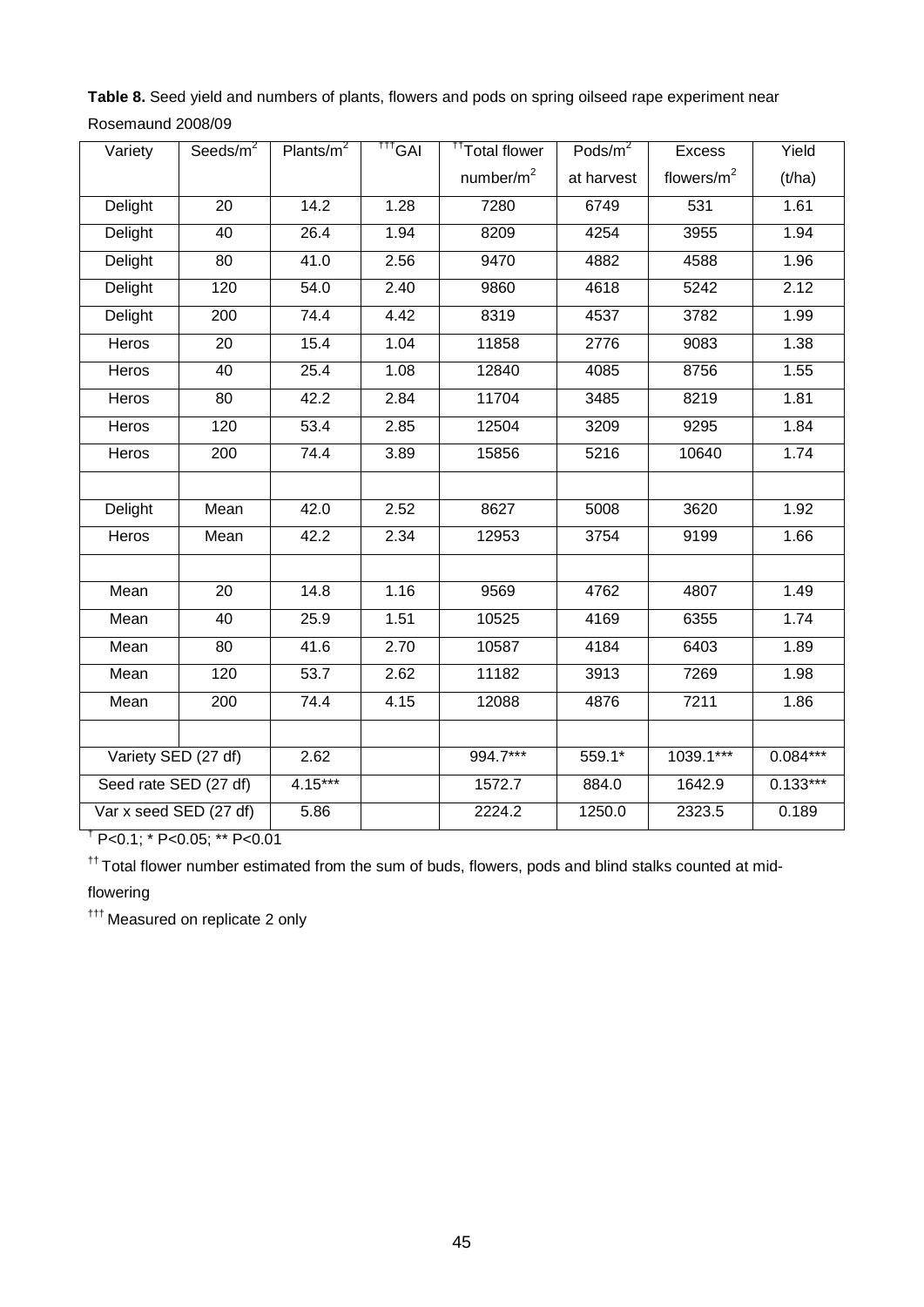**Table 9.** Seed yield and numbers of plants, flowers and pods on spring oilseed rape experiment near Rosemaund 2009/10

| Variety                | Seeds/ $m^2$    | Plants/ $m^2$ | <sup>†††</sup> GAI | <sup>††</sup> Total | Pods/ $m^2$ at | <b>Excess</b> | Yield (t/ha) |
|------------------------|-----------------|---------------|--------------------|---------------------|----------------|---------------|--------------|
|                        |                 |               |                    | flower              | harvest        | flowers/ $m2$ |              |
|                        |                 |               |                    | number/ $m2$        |                |               |              |
| Delight                | 20              | 26.6          | 0.53               | 10388               | 3964           | 6424          | 2.96         |
| Delight                | 40              | 36.6          | 1.46               | 7032                | 3219           | 3813          | 3.27         |
| Delight                | 80              | 45.0          | 1.35               | 9860                | 3233           | 6627          | 3.39         |
| Delight                | 120             | 59.2          | 2.76               | 9906                | 3106           | 6800          | 3.41         |
| Delight                | 200             | 72.6          | 2.88               | 9044                | 2155           | 6889          | 3.49         |
| Heros                  | 20              | 23.4          | 1.21               | 11552               | 4752           | 6800          | 2.83         |
| Heros                  | 40              | 50.2          | 1.37               | 7118                | 5425           | 1693          | 3.22         |
| Heros                  | 80              | 48.0          | 1.72               | 11512               | 5674           | 5838          | 3.47         |
| Heros                  | 120             | 61.6          | 2.16               | 12467               | 4360           | 8107          | 3.37         |
| Heros                  | 200             | 61.0          | 1.98               | 12171               | 4219           | 7952          | 2.98         |
|                        |                 |               |                    |                     |                |               |              |
| Delight                | Mean            | 48.0          | 1.80               | 9246                | 3135           | 6111          | 3.30         |
| Heros                  | Mean            | 48.8          | 1.69               | 10964               | 4886           | 6078          | 3.17         |
|                        |                 |               |                    |                     |                |               |              |
| Mean                   | $\overline{20}$ | 25.0          | 0.87               | 10970               | 4358           | 6612          | 2.89         |
| Mean                   | 40              | 43.4          | 1.42               | 7075                | 4322           | 2753          | 3.25         |
| Mean                   | 80              | 46.5          | 1.54               | 10686               | 4454           | 6233          | 3.43         |
| Mean                   | 120             | 60.4          | 2.46               | 11187               | 3733           | 7454          | 3.39         |
| Mean                   | 200             | 66.8          | 2.43               | 10608               | 3187           | 7421          | 3.24         |
|                        |                 |               |                    |                     |                |               |              |
| Variety SED (27 df)    |                 | 4.73 NS       | $0.284$ NS         | 828.2 *             | $294.2*$       | 937NS         | $0.094$ NS   |
| Seed rate SED (27 df)  |                 | $7.48***$     | $0.449***$         | 1309.0 *            | $465.2^{†}$    | 1481.1 *      | $0.149*$     |
| Var x seed SED (27 df) |                 | 10.58 NS      | 0.635 NS           | 1851.1 NS           | 657.9 NS       | 2095 NS       | 0.211 NS     |

† P<0.1; \* P<0.05; \*\* P<0.01

 $<sup>††</sup>$  Total flower number estimated from the sum of buds, flowers, pods and blind stalks counted at mid-</sup>

flowering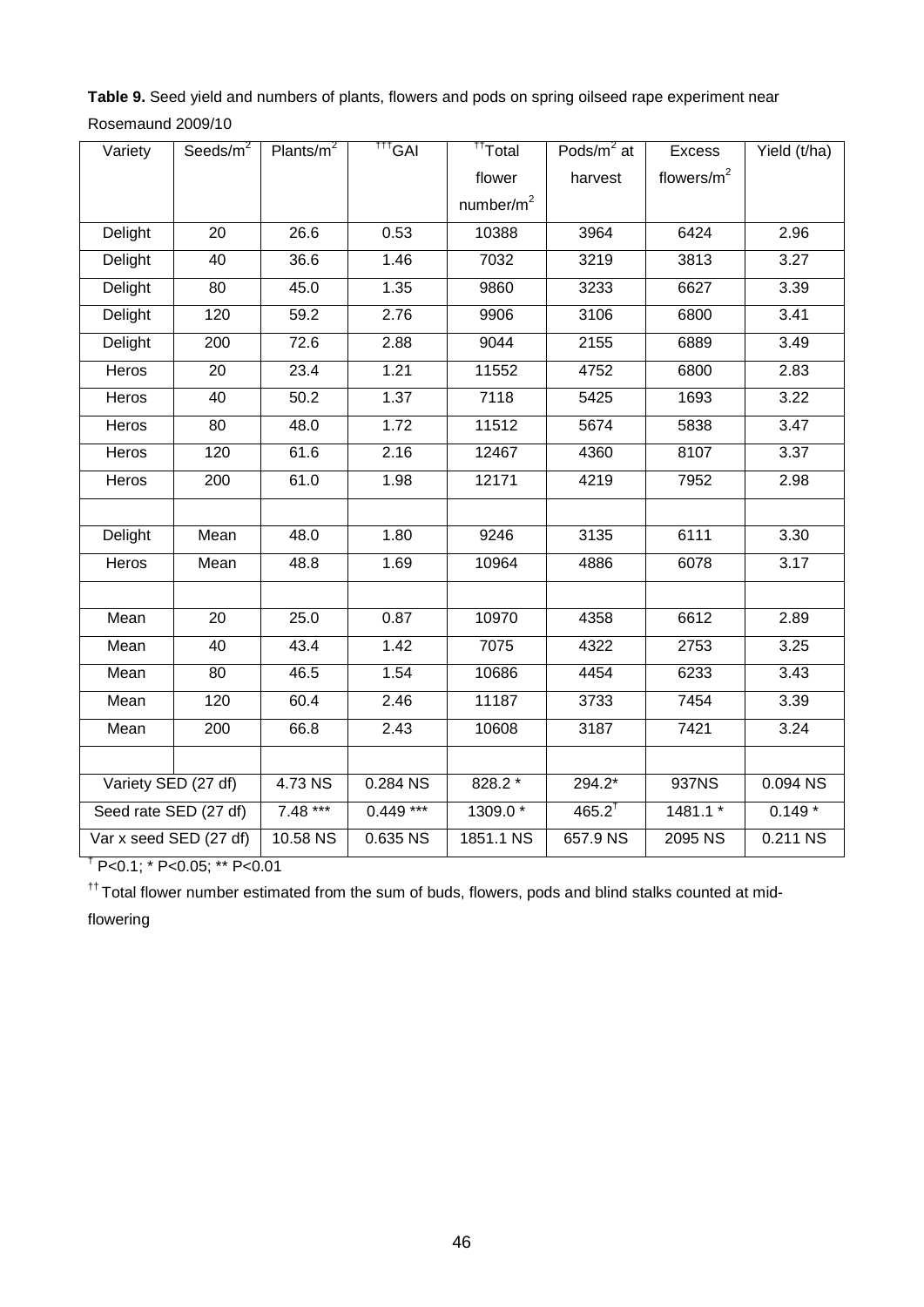

**Figure 10.** Relationship between GAI measured at green bud (GS3.3 to 3.5) and the number of excess flowers (flower number minus final pod number) for a) 2008/09; Heros ( $y=538x + 7940$ ;  $R^2 = 0.25$ ), Delight (y= 538x +2264;  $R^2$  = 0.25), b) 2009/10; no significant relationship for either variety.



**Figure 11.** Relationship between plants/m<sup>2</sup> measured in spring and the number of excess flowers (flower number minus final pod number) for a) 2008/09; Heros (y=26.8x + 8067;  $R^2 = 0.48$ ), Delight (y= 47.2x + 1636;  $R^2$  = 0.37), b) 2009/10; no significant relationship for either variety.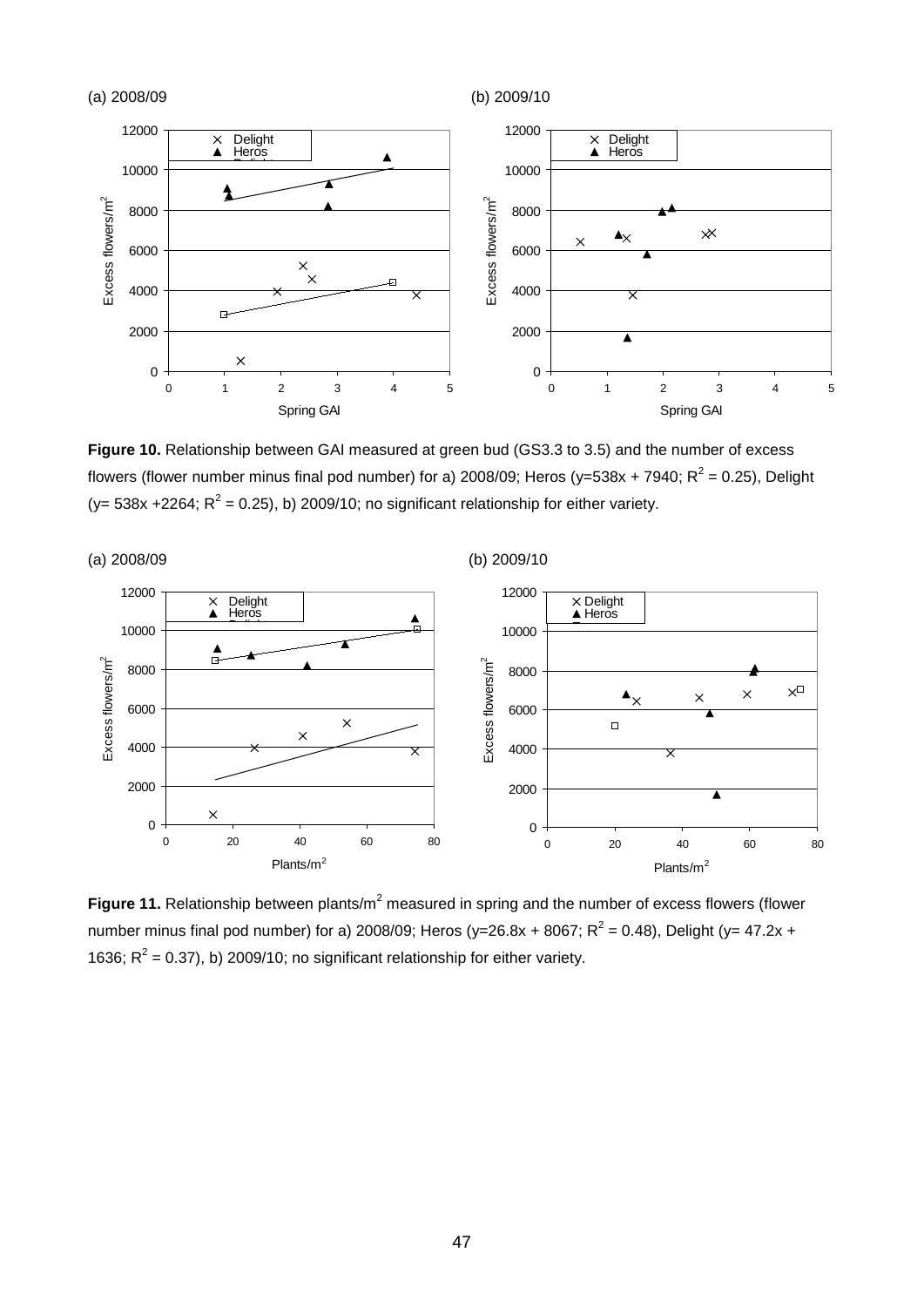

**Figure 12.** Relationship between GAI measured at green bud (GS3.3 to 3.5) and the number of excess flowers (flower number minus final pod number) per plant for a) 2008/09; Heros (y=-128x + 519;  $R^2 = 0.74$ ), Delight (no significant relationship), b) 2009/10; Heros (no significant relationship), Delight (y=-48x + 227;  $R^2$  $= 0.64$ ).



**Figure 13.** Relationship between plants/m<sup>2</sup> measured in spring and the number of excess flowers (flower number minus final pod number) per plant for a) 2008/09; Heros (y=-6.93x + 581;  $R^2$  = 0.76), Delight (no significant relationship), b) 2009/10; both varieties (y=-3.21x + 297;  $R^2$  = 0.49).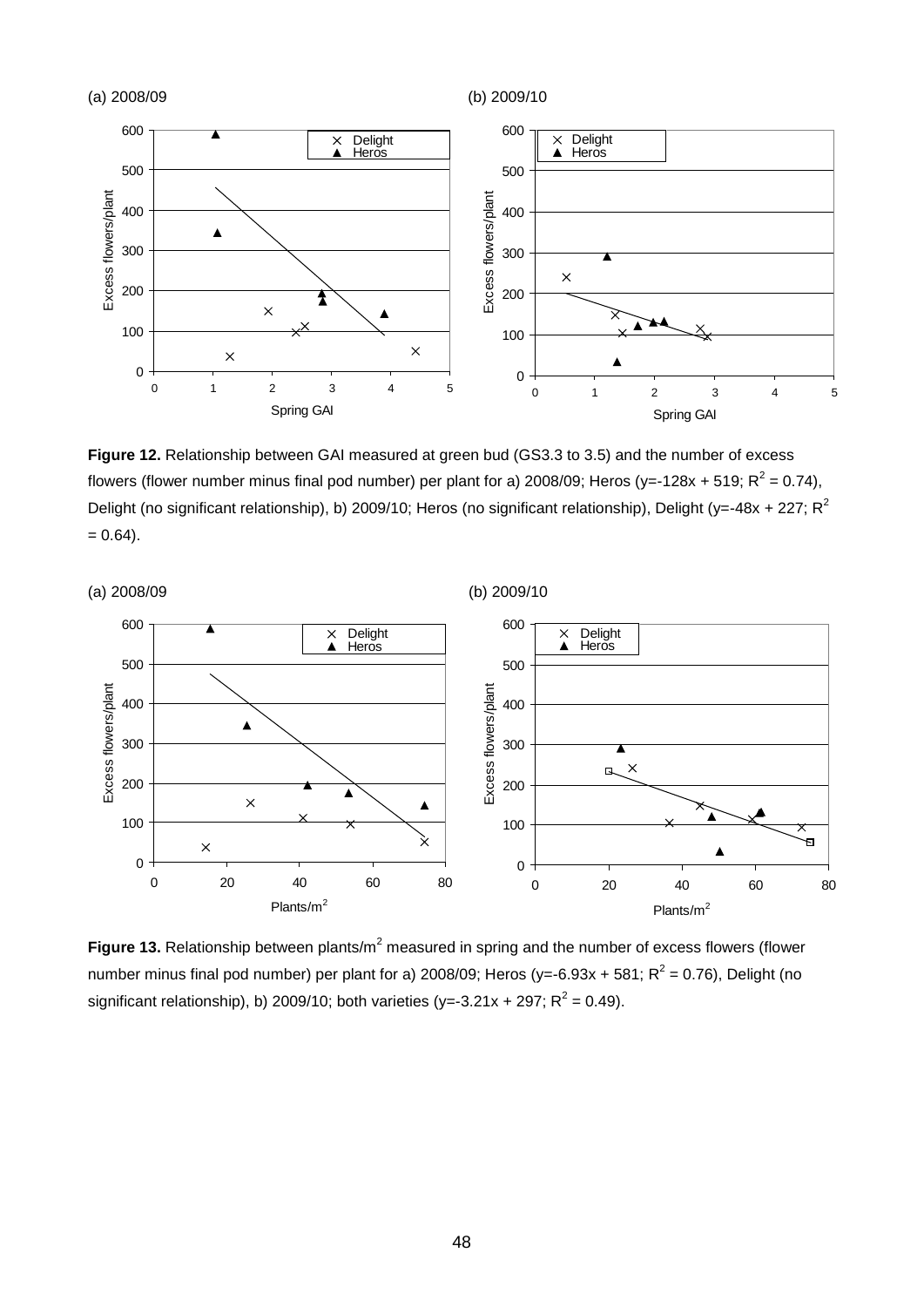# **3.3.3. Objective 3. Use information from objectives 1 and 2 to develop methods for predicting the risk of yield loss from pollen beetle damage based on variety type and size of crop**

The following conclusions may be drawn from objectives 1 and 2;

- 1. An individual pollen beetle may damage up to nine buds.
- 2. A review of previous work showed that oilseed rape yields are maximised by achieving an optimum number of pods/m<sup>2</sup>. Increasing pod numbers above the optimum reduces yield.
- 3. It has been shown that oilseed rape crops produce significantly more flowers than pods and that there is therefore an excess number of flowers relative the final pod number. It is therefore hypothesised that plants could lose these excess flowers to pollen beetle attack without losing yield.
- 4. Spring oilseed rape crops produced a similar number of excess flowers to winter oilseed rape crops
- 5. Crops with fewer plants/ $m<sup>2</sup>$  had more excess flowers per plant.
- 6. There was no evidence that hybrid varieties had fewer excess flowers per plant than conventional open pollinated varieties. In fact open pollinated variety Castille had fewer excess flowers per plant than hybrid varieties Excalibur and PR45D03 in both seasons when compared at the same seed rates. When the generally lower plant population of hybrid varieties is taken into account then the hybrids produced even more excess flowers than Castille. For the spring oilseed rape varieties compared at the same seed rate the hybrid variety Delight produced more flowers than the open pollinated variety Heros in one season and less in the other season.
- 7. The hybrid semi-dwarf had a similar number of excess flowers to standard height hybrid Excalibur.
- 8. There were large seasonal differences in the number of excess flower numbers which were as large, or larger, than the variety differences.
- 9. There is potential to predict the number of excess flowers per plant from measurements of plants/ $m<sup>2</sup>$  or GAI at green bud. Both showed strong negative relationships with excess flowers per plant, although GAI was a less useful predictor for spring oilseed rape. For winter oilseed rape, each additional plant/ $m<sup>2</sup>$  reduced the number of excess flowers per plant by 2.20, and each additional unit of GAI reduced the number of excess flowers per plant by 104. These relationships held across a range of varieties and across two seasons. It should be possible to include variety factors to account for inherent varietal differences in excess flower number. However, it was also shown that the seasonal variation in excess flower number per plant or per unit GAI was high and as yet no method of predicting this has been developed. For spring oilseed rape it was estimated that each additional plant/ $m<sup>2</sup>$ reduced the number of excess flowers per plant by 3.57. There were no consistent varietal differences for excess flowers per plant and seasonal differences were large.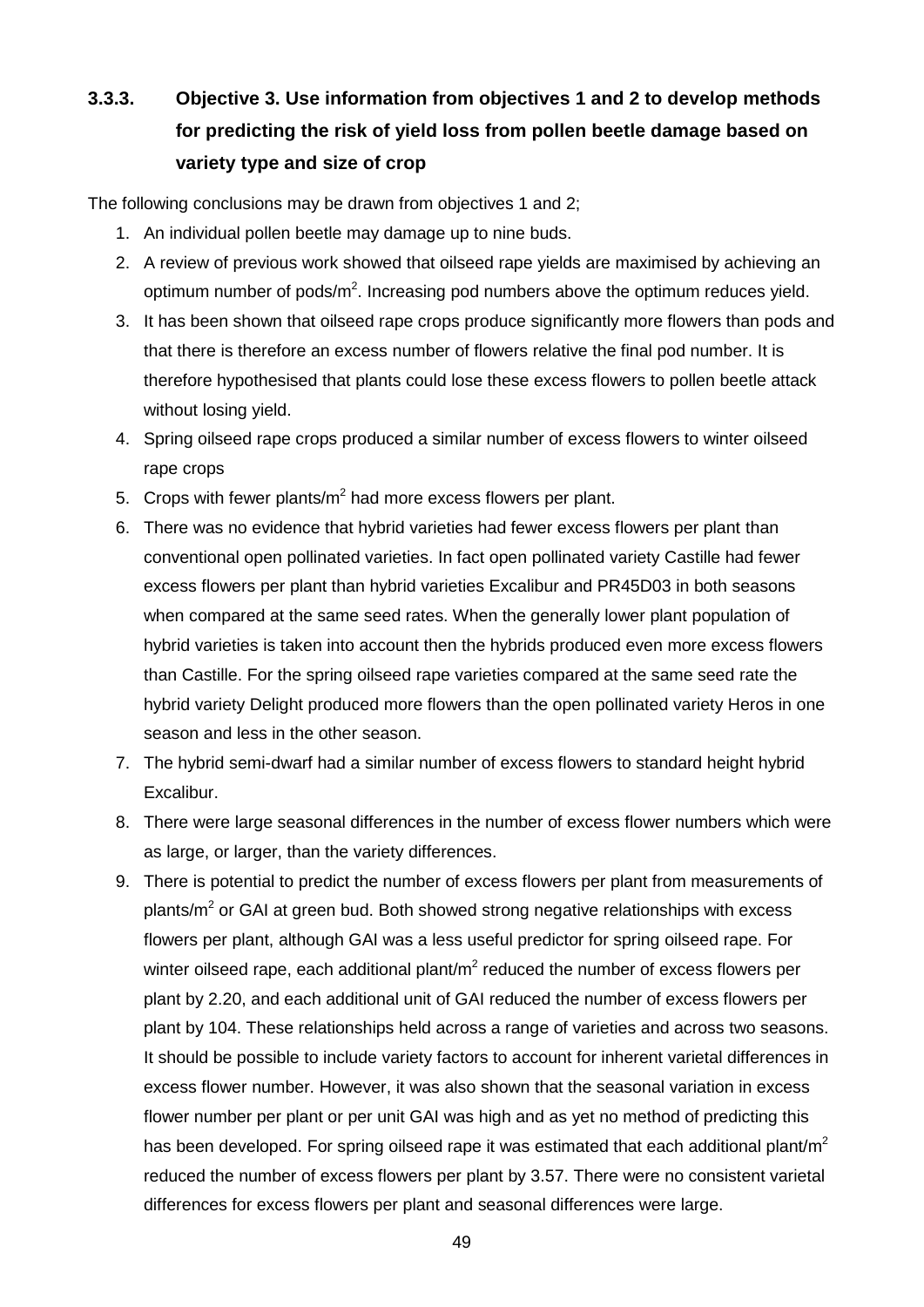If it is assumed that oilseed rape can tolerate the loss of all excess flowers per plant without affecting yield, and the mean number of buds likely to be damaged by an individual pollen beetle is nine, then the threshold number of beetles per plant that would be required to destroy all the excess flowers can be calculated and these are described below in Table 10. These calculations show that the threshold number varies significantly depending on plant population, but that variety and season also have strong effects. For winter oilseed rape, in 2008/09, increasing seed rate from 20 to 160 seeds/ $m^2$  reduced the pollen beetle threshold per plant from 17 to 3 for Castille and from 22 to 7 for Excalibur. In 2009/10, increasing seed rate from 20 to 160 seeds/ $m^2$  reduced the pollen beetle threshold per plant from 33 to 14 for Castille and from 35 to 16 for Excalibur. For what may be regarded as typical seed rates of 80 seeds/ $m^2$  for an open pollinated variety and 40 seeds/ $m^2$ for a hybrid the thresholds were estimated at 5 to 21 for Castille and 19 to 31 for the hybrid varieties. It should be noted that the yield response to seed rates showed that the open pollinated variety Castille responded very similarly to the hybrid varieties and therefore 40 seeds/m<sup>2</sup> may be more appropriate for this variety too. The threshold range at 40 seeds/ $m^2$  was 12 to 21. It therefore appears that there will be a significant proportion of crops which can tolerate a greater number of beetles than the current threshold of 15 per plant. In particular, it is shown here that crops with low plant populations of 25 plants/ $m^2$  or less, which may be defined as backward should certainly have a greater threshold than 5 beetles per plant and probably should have the same threshold as 'normal' crops. This may not apply to crops which are defined as backward for reasons other than low plant population (e.g. pigeon damage). For spring oilseed rape the average threshold across all treatments was 18 beetles per plant, with none below the current threshold of 3 beetles per plant. It therefore appears that this threshold should be increased.

It is clear that there is a strong relationship between the number of plants/ $m<sup>2</sup>$  and the pollen beetle threshold, with crops with fewer plants having a higher threshold. This may seem counter-intuitive as one may expect that low plant populations would inherently be more susceptible to pest damage. However, the evidence for plants from low plant population crops having more excess flowers than plants from high plant population crops was clear (See Figures 9 and 13). Any pollen beetle threshold should therefore take account of plant population. The winter oilseed rape experiments demonstrated that variety also had an effect on the number of excess flowers. Ideally information about the excess flower number of different varieties would be gathered during variety testing to provide information about pollen beetle tolerance as new varieties are recommended. At the moment the number of excess flowers produced by new varieties is not measured. It is proposed that the pollen beetle threshold scheme should be based on the variety with the fewest excess flowers in order to develop a scheme that does not under-estimate pest damage. Season also had a large influence on the number of excess flowers, but it was not possible to predict these effects. It is proposed that the pollen beetle threshold scheme is based on information from the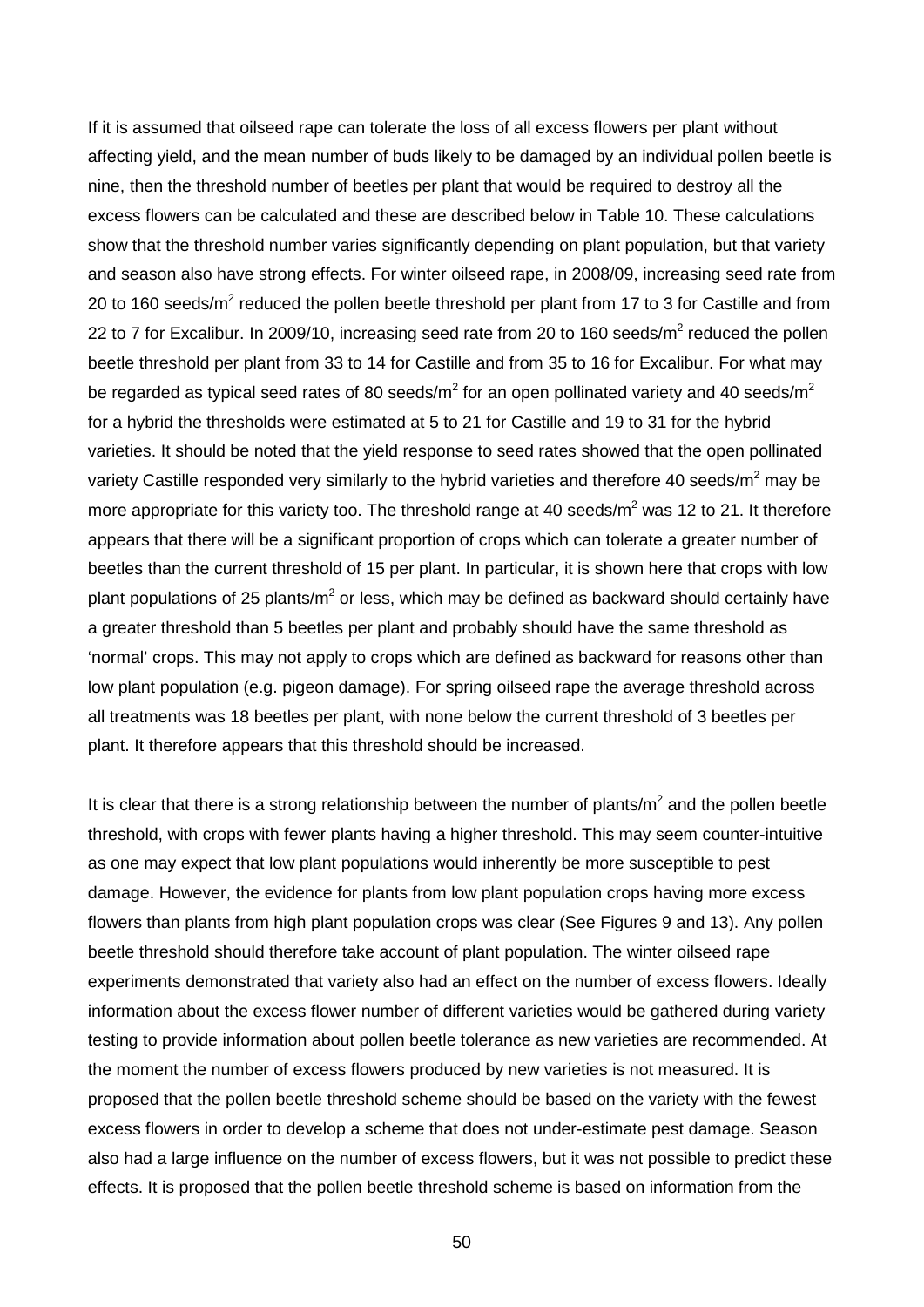season with the fewest excess flowers. This approach is justified to minimise the chance of wrongly predicting that a crop is not at risk to pollen beetle damage. Even after choosing the season and variety with fewest excess flowers the threshold scheme still generally predicts greater beetle number thresholds than the current schemes (as discussed below).

For winter oilseed rape the pollen beetle threshold scheme should be based on Castille in 2009 where the fewest excess flowers were produced (Figure 9). The threshold scheme described in Figure 14 shows that for low plant populations of 20 plants/ $m^2$  the pollen beetle threshold would be 29 beetles per plant. This threshold would decrease to 7 beetles per plant for crops with high plant populations of 80 plants/ $m^2$ . For spring oilseed rape the pollen beetle threshold should be based on data for cvs Delight and Heros in 2010, and Delight in 2009, which had the lowest excess flower numbers. The threshold scheme described in Figure 14 shows that for low plant populations of 20 plants/ $m^2$  the pollen beetle threshold would be 39 beetles per plant. This threshold would decrease to seven beetles per plant for crops with higher plant populations of 80 plants/m<sup>2</sup>, which this study found to be significantly above the economic optimum plant number.

The majority of winter oilseed rape crops are likely to have plant populations of between 30 and 60 plants/ $m^2$ . The pollen beetle threshold for these crops is estimated to be between 15 and 25 beetles per plant compared with the current threshold for winter rape of 15 beetles per plant. The new threshold scheme is based on an understanding of the number of buds consumed per beetle and the relationship between plant number/m<sup>2</sup> and excess flowers/m<sup>2</sup>. This has allowed the development of a dynamic method of calculating a pest threshold which is linked to the crops potential tolerance to attack. The pollen beetle threshold is no longer a single value of beetles per plant which is applicable to all crops. Instead it is a variable value which is linked to the crop's tolerance to pest attack. This is a fundamental change in the development of pest thresholds which has potential for application to other arable pest/crop interactions, e.g. dipterous stemborers in cereals.

In some seasons the winter rape crop is beyond the susceptible green/yellow bud growth stage before pollen beetle migration is underway. This makes it increasingly unlikely that the crop will require insecticide treatment against pollen beetle. If the susceptible stage of the crop and pollen beetle migration does coincide then in the majority of crops high counts of beetles will be required to justify treatment as discussed above. Based on monitoring data, the numbers of beetles per plant will rarely if ever exceed thresholds of 15 or more per plant. Therefore for winter rape the probability that an insecticide will be needed is often low.

In spring rape beetle migration is likely to be underway when the crop reaches the susceptible stage. However, as results have indicated that spring crops are likely to be as tolerant of pollen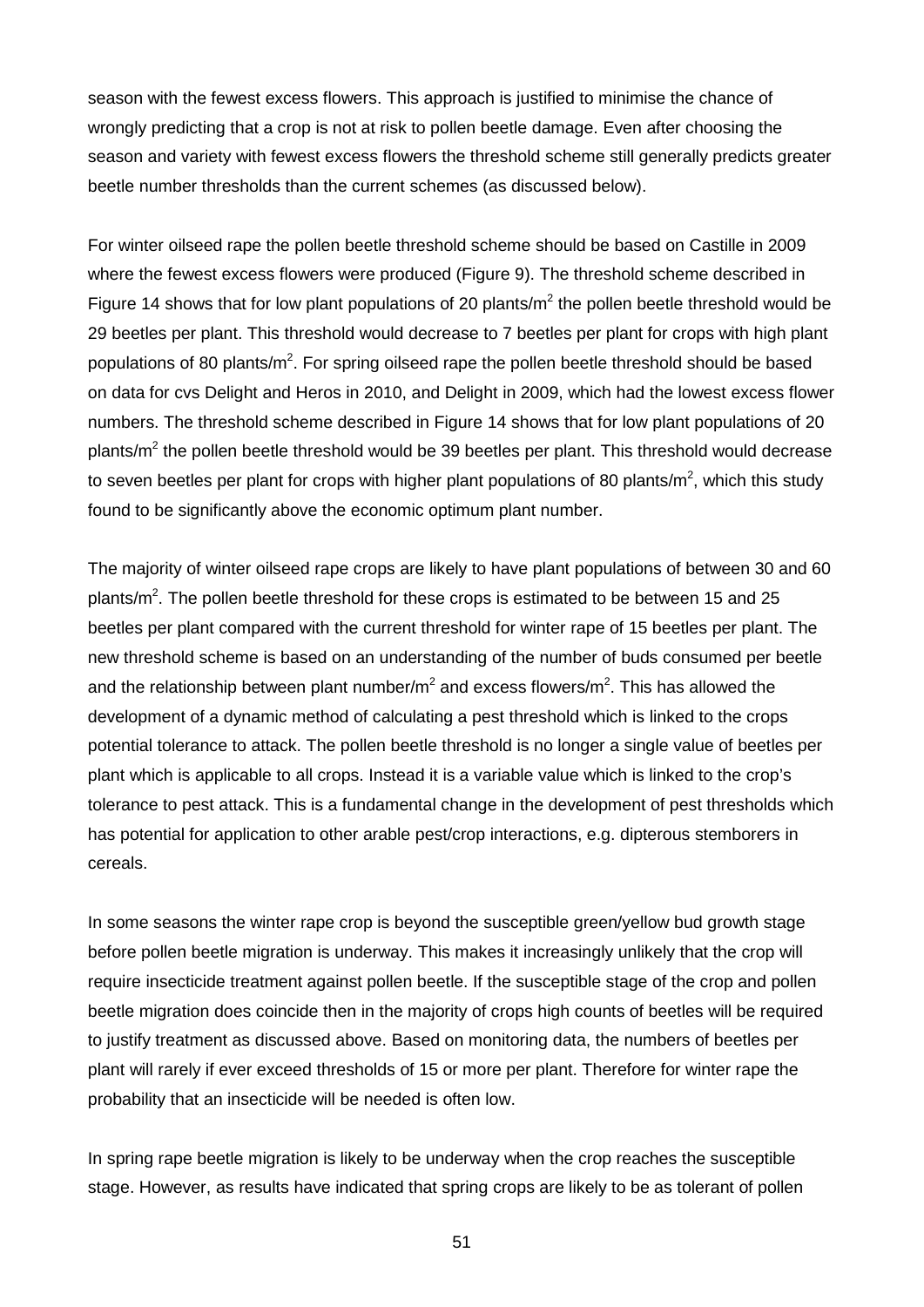beetle attack as winter crops, a relatively high beetle number per plant (above the current threshold of 3 per plant for spring crops of 3) is therefore required to justify insecticide treatment.



**Figure 14.** Pollen beetle threshold estimated based on the variety and season with the fewest excess flowers per plant. Winter oilseed rape: Castille in 2010. Spring oilseed rape: mean of Heros and Delight in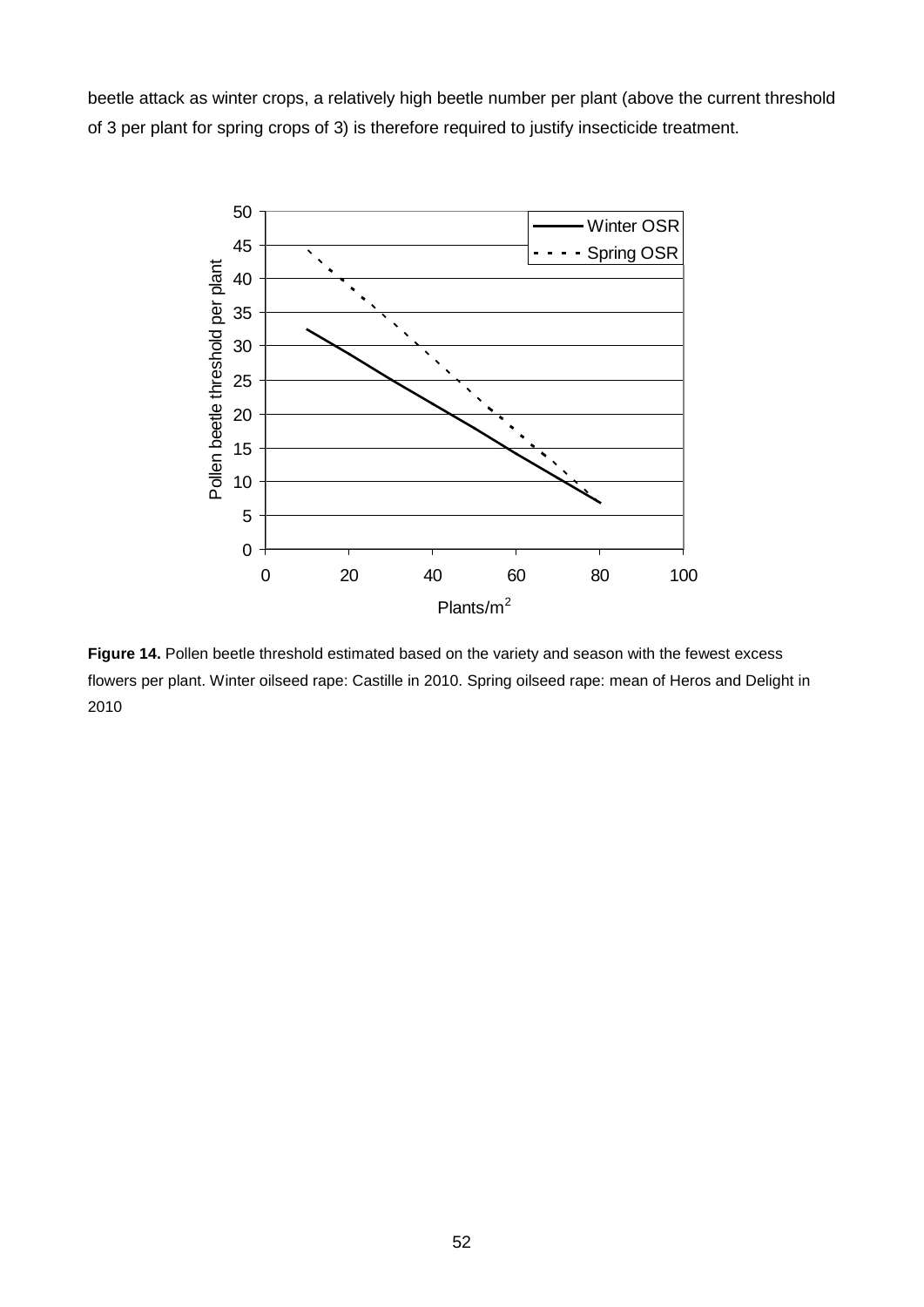| Year    | Variety   | Seed rate       | Plant number     | Excess        | <b>Excess</b> | Threshold      |
|---------|-----------|-----------------|------------------|---------------|---------------|----------------|
|         |           | (seeds/ $m^2$ ) | (plants/ $m^2$ ) | flowers/ $m2$ | flowers per   | pollen         |
|         |           |                 |                  |               | plant         | beetles/plant  |
| 2008/09 | Castille  | 20              | 26.2             | 3972          | 152           | 17             |
|         | Castille  | 40              | 35.2             | 3832          | 109           | 12             |
|         | Castille  | 80              | 59.8             | 2893          | 48            | 5              |
|         | Castille  | 120             | 83               | 5188          | 63            | $\overline{7}$ |
|         | Castille  | 160             | 107.8            | 2848          | 26            | $\mathbf{3}$   |
|         | Excalibur | 20              | 28.4             | 5574          | 196           | 22             |
|         | Excalibur | 40              | 35.2             | 7264          | 206           | 23             |
|         | Excalibur | 80              | 61.2             | 7106          | 116           | 13             |
|         | Excalibur | 120             | 75.8             | 8039          | 106           | 12             |
|         | Excalibur | 160             | 111.4            | 7111          | 64            | $\overline{7}$ |
|         | PR45D03   | 20              | 21.2             | 6283          | 296           | 33             |
|         | PR45D03   | 40              | 35.4             | 5991          | 169           | 19             |
|         | PR45D03   | 80              | 55.4             | 6031          | 109           | 12             |
|         | PR45D03   | 120             | 69.6             | 8966          | 129           | 14             |
|         | PR45D03   | 160             | 75               | 8262          | 110           | 12             |
| 2009/10 | Castille  | 10              | 22.2             | 4443          | 200           | 22             |
|         | Castille  | 20              | 29               | 8542          | 295           | 33             |
|         | Castille  | 40              | 36.2             | 9576          | 265           | 29             |
|         | Castille  | 80              | 56               | 10584         | 189           | 21             |
|         | Castille  | 160             | 86.2             | 10936         | 127           | 14             |
|         | Excalibur | 10              | 18.4             | 6510          | 354           | 39             |
|         | Excalibur | 20              | 33.6             | 10498         | 312           | 35             |
|         | Excalibur | 40              | 35.8             | 10054         | 281           | 31             |
|         | Excalibur | 80              | 59.4             | 12652         | 213           | 24             |
|         | Excalibur | 160             | 99.2             | 14087         | 142           | 16             |
|         | PR45D03   | 10              | 20.4             | 7870          | 386           | 43             |
|         | PR45D03   | 20              | 27.6             | 7239          | 262           | 29             |
|         | PR45D03   | 40              | 39.8             | 10084         | 253           | 28             |
|         | PR45D03   | 80              | 60.6             | 10961         | 181           | 20             |
|         | PR45D03   | 160             | 91.4             | 11371         | 124           | 14             |

Table 10. Thresholds (pollen beetle/m<sup>2</sup>) calculated for winter oilseed rape crops at a range of seed rates over two years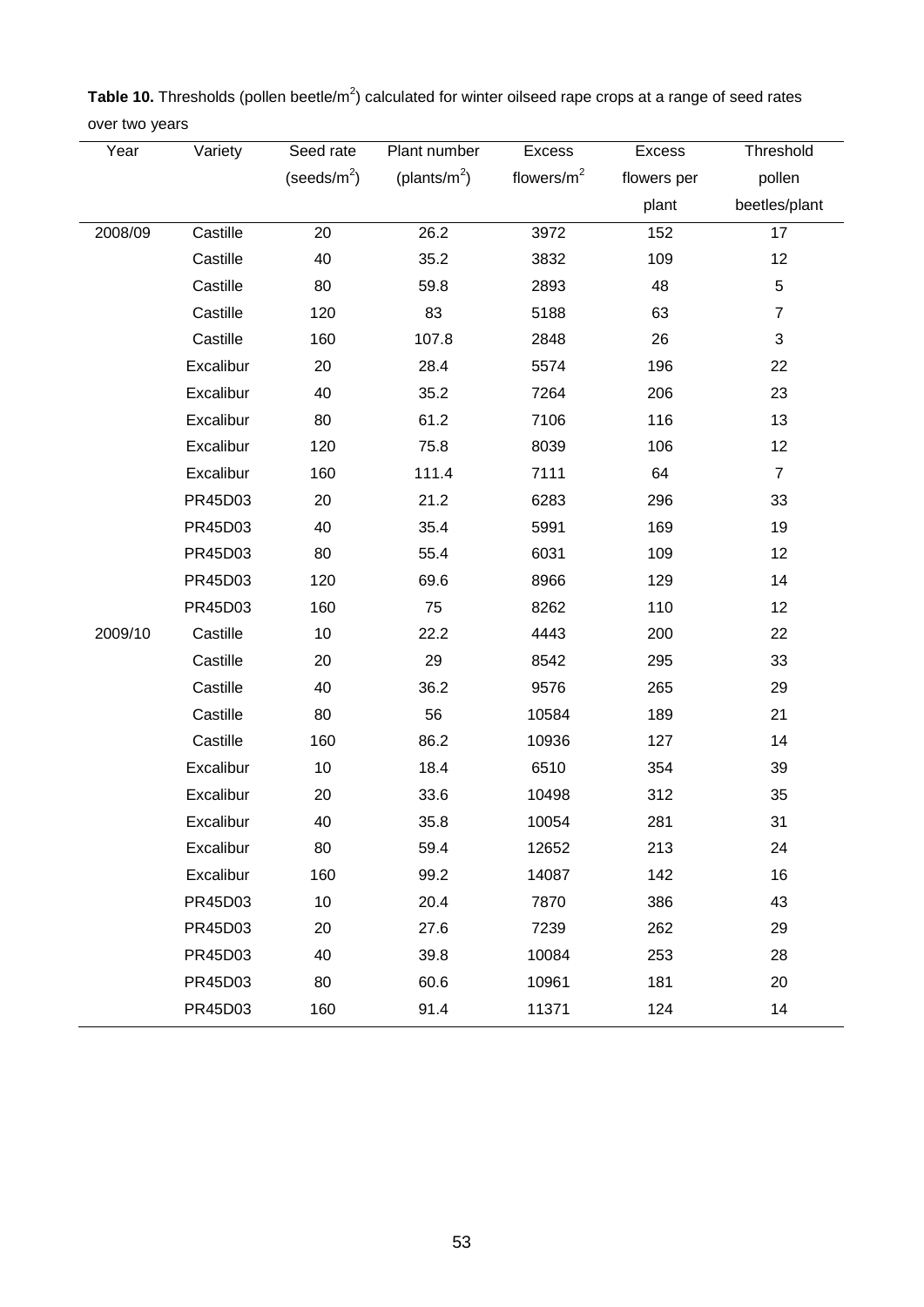| Year    | Variety | Seed rate       | Plant number     | Excess        | Excess      | Threshold pollen |
|---------|---------|-----------------|------------------|---------------|-------------|------------------|
|         |         | (seeds/ $m^2$ ) | (plants/ $m^2$ ) | flowers/ $m2$ | flowers per | beetles/plant    |
|         |         |                 |                  |               | plant       |                  |
| 2008/09 | Delight | 20              | 14.2             | 531           | 37          | $\overline{4}$   |
|         | Delight | 40              | 26.4             | 3955          | 150         | 17               |
|         | Delight | 80              | 41.0             | 4588          | 112         | 12               |
|         | Delight | 120             | 54.0             | 5242          | 97          | 11               |
|         | Delight | 200             | 74.4             | 3782          | 51          | $\,6\,$          |
|         | Heros   | 20              | 15.4             | 9083          | 590         | 66               |
|         | Heros   | 40              | 25.4             | 8756          | 345         | 38               |
|         | Heros   | 80              | 42.2             | 8219          | 195         | 22               |
|         | Heros   | 120             | 53.4             | 9295          | 174         | 19               |
|         | Heros   | 200             | 74.4             | 10640         | 143         | 16               |
| 2009/10 | Delight | 20              | 26.6             | 6424          | 242         | 27               |
|         | Delight | 40              | 36.6             | 3813          | 104         | 12               |
|         | Delight | 80              | 45.0             | 6627          | 147         | 16               |
|         | Delight | 120             | 59.2             | 6800          | 115         | 13               |
|         | Delight | 200             | 72.6             | 6889          | 95          | 11               |
|         | Heros   | 20              | 23.4             | 6800          | 291         | 32               |
|         | Heros   | 40              | 50.2             | 1693          | 34          | $\overline{4}$   |
|         | Heros   | 80              | 48.0             | 5838          | 122         | 14               |
|         | Heros   | 120             | 61.6             | 8107          | 132         | 15               |
|         | Heros   | 200             | 61.0             | 7952          | 130         | 14               |

Table 11. Thresholds (pollen beetle/m<sup>2</sup>) calculated for spring oilseed rape crops at a range of seed rates over two years

## **3.3.4. Objective 4. Validate risk predictions by comparing actual yield losses with predicted yield losses**

The results of four validation sites established in 2010 are summarised in Table 12.

Pollen beetle numbers were below the current thresholds for control at 3 of 4 sites (15 beetles/plant in winter rape, 3 beetles/plant in spring rape). For the spring OSR site at Kirby Grindalythe beetle numbers were double the threshold at six per plant. Highest counts pretreatment were at Pinchbeck, Lincolnshire where six beetles/plant were recorded. Additional counts undertaken earlier as part of Objective 5 showed even greater numbers of pollen beetles with a mean of 13.7 beetles/plant which is approximately 4.5 times the current spring rape threshold. At all sites a single spray of lambda-cyhalothrin greatly reduced pollen beetle numbers compared with pre-treatment counts. At Boxworth numbers were reduced by 89%, at Pinchbeck numbers were reduced by 98%, at Kirby Grindalythe numbers were reduced by 95% and at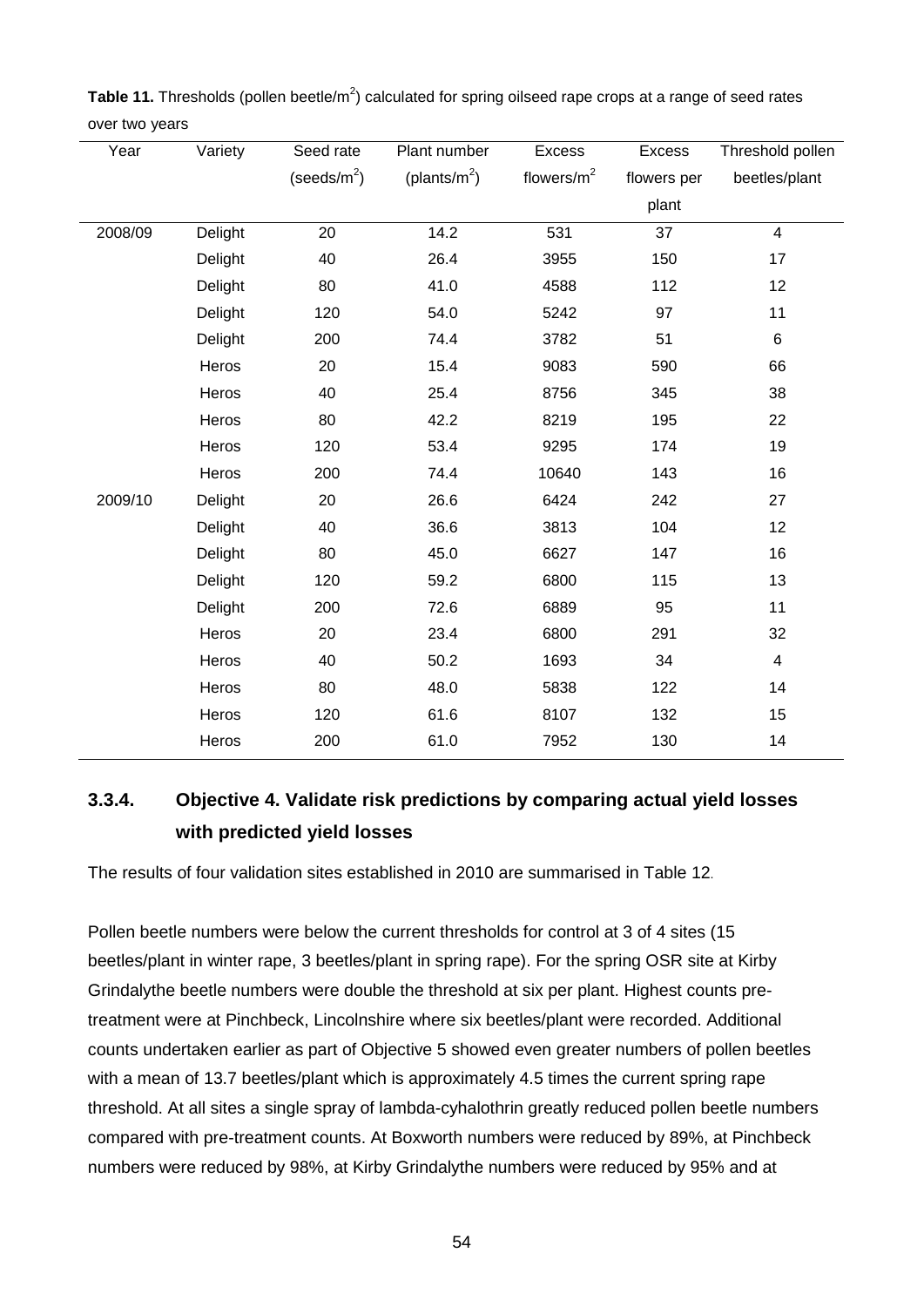Weobley numbers were reduced by 100%. The level of control suggested there was limited if any resistance at all sites. There was also little, if any recolonisation of plots.

At Boxworth and Weobley there was no statistically significant effect on yield of controlling pollen beetle. In contrast, at Pinchbeck yield was significantly increased (P <0.01). Yield in the treated plots was 0.23 t/ha (6.3%) greater in the treated than untreated plots. At Kirby Grindalythe there was also a trend for a higher yield in the treated plots ( $P = 0.054$ ). The treated yield was 0.13 t/ha or 4.4% higher than in the untreated plots.

At Kirby Grindalythe pest numbers were almost twice the current threshold of three beetles/plant in spring rape. The new threshold scheme proposed in Figure 14 suggests that the plant population of this crop must have been more than 80 plants/ $m^2$  for six pollen beetles per plant to cause damage. The pollen beetle levels from Pinchbeck on winter oilseed rape were below the current threshold, yet yield losses were observed. The new threshold proposed in Figure 14 indicates that if the plant population was greater than 80 plants/m<sup>2</sup>, then yield losses may be expected from this level of pollen beetles.

| Site                   | Cv              |           | Pollen beetle numbers/plant |             | Yield t/ha @ 91% DM |         | Probability  | SED<br>8df |
|------------------------|-----------------|-----------|-----------------------------|-------------|---------------------|---------|--------------|------------|
|                        |                 | Pre-      | 3-5 days post-              |             | Untreated           | Treated |              |            |
|                        |                 | treatment | treatment                   |             |                     |         |              |            |
|                        |                 |           | Untreated                   | Treated     |                     |         |              |            |
| <b>Winter OSR</b>      |                 |           |                             |             |                     |         |              |            |
| Boxworth, Cambs        | D <sub>03</sub> | 4.7       | 3.8                         | 0.5         | 2.14                | 2.14    | NS, 0977     | 0.126      |
| <b>Pinchbeck Lincs</b> | <b>Bravour</b>  | 6.0       | 3.4                         | 0.1         | 3.65                | 3.88    | $P<0.01$ ,** | 0.063      |
| Spring OSR             |                 |           |                             |             |                     |         |              |            |
| Kirby Grindalythe,     |                 | 5.8       | 1.3                         | 0.3         | 2.98                | 3.11    | NS, 0.054    | 0.060      |
| North Yorkshire        |                 |           |                             |             |                     |         |              |            |
| Weobley,               | Castille        | 0.9       | 0.3                         | $\mathbf 0$ | 3.28                | 3.22    | NS, 0.820    | 0.246      |
| Herefordshire          |                 |           |                             |             |                     |         |              |            |

**Table 12.** Pollen beetle numbers and crop yield at validation sites in winter and spring rape in 2010

#### *Pruning experiments*

In sub-plots in the winter and spring variety x seed rate experiments in 2009/2010, either half or all of buds were pruned from the main stems of each plant at the green bud stage in an attempt to imitate the effect of severe pollen beetle damage confined to the terminal raceme. Just before harvest the pod number, pod weight and seed weight were measured within the pruned and unpruned areas of each plot.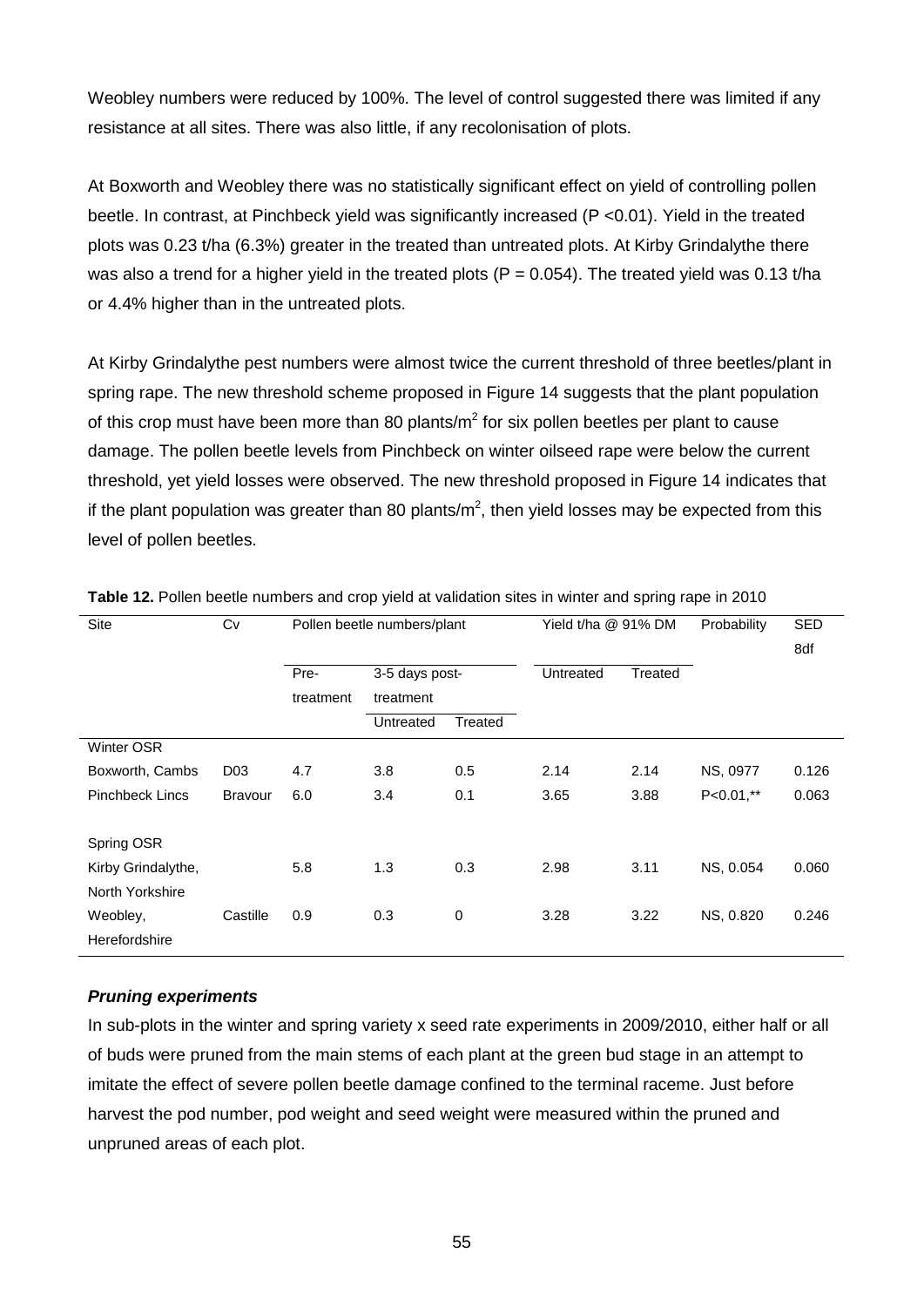In the winter oilseed rape experiment pruning did not affect the number of pods/ $m<sup>2</sup>$  with 4876 pods/ $m^2$  in the unpruned areas and 5025 pods/ $m^2$  in the treatment in which all the buds of the main stems had been pruned (Table 13). Pruning significantly reduced the seed yield with on average 323 g/m<sup>2</sup> in the unpruned treatments, 260 g/m<sup>2</sup> in the half pruned treatments and 228 g/m<sup>2</sup> in the fully pruned plots. There was no indication that either variety or seed rate modified the pruning effect on seed weight. Increasing seed rate from 20 to 160 seeds/ $m^2$  reduced seed weight from 288 to 258 g/m<sup>2</sup>. The seed weights measured from quadrat sampling were consistent in terms of rank order for the seed rate treatments, but were about 15% less than the yields estimated from the whole plot using a small plot combine (after accounting for differences in seed moisture content), which suggests some seed may have been lost during sampling and processing the plants from the quadrats. Pruning significantly increased the weight of the pod walls from 307 g/m<sup>2</sup> for unpruned to 427  $\alpha/m^2$  for half pruning to 464  $\alpha/m^2$  for the fully pruned treatments. Increasing seed rate significantly reduced the pod wall dry weight. It is interesting that increased seed rate reduced the weight of both the seed and pod wall, whereas greater pruning reduced the weight of the seed but increased the weight of the pod wall.

In the spring oilseed rape experiment pruning did not affect the number of pods/ $m<sup>2</sup>$  with 4278 pods/ $m^2$  in the unpruned areas and 3978 pods/ $m^2$  in the treatment in which all the buds of the main stems had been pruned (Table 14). Heros had significantly more pods than Delight. Pruning half of the buds significantly increased the seed weight from 288 to 330 g/m<sup>2</sup>, with no effect from the fully pruned treatment. There was no indication that either variety or seed rate modified the pruning effect on seed weight. Heros had a greater seed weight than Delight which was not consistent with the combine yields, although the seed weights measured from the quadrat sampling were similar in size. Pruning did not affect the weight of the pod wall, apart from at the greatest seed rate treatment for which pruning appeared to cause an increase.

Previous unpublished work by ADAS has shown that terminal racemes may produce up to 100 flowers for typical plant populations of 30 to 50 plants/m<sup>2</sup>. It is likely that lower plant populations will produce more flowers per terminal raceme and higher plant populations will produce fewer flowers. Pruning the main buds is therefore expected to have reduced the number of flowers per plant by approximately 100. Table 10 shows that the winter oilseed rape experiment that the pruning treatments were carried out on produced 262-354 excess flowers per plant at 20 seeds/m<sup>2</sup>, 181-213 excess flowers per plant at 80 seeds/ $m^2$  and 124-142 excess flowers per plant at 160 seeds/ $m^2$ . Therefore it would have been expected that the plants could have withstood the loss of 100 flowers without losing yield, whereas in fact they did lose yield. Table 14 shows that the spring oilseed rape seed rate treatments had a similar number of excess flowers to the winter oilseed rape experiment. However, in this experiment the same levels of pruning did not result in any loss of yield.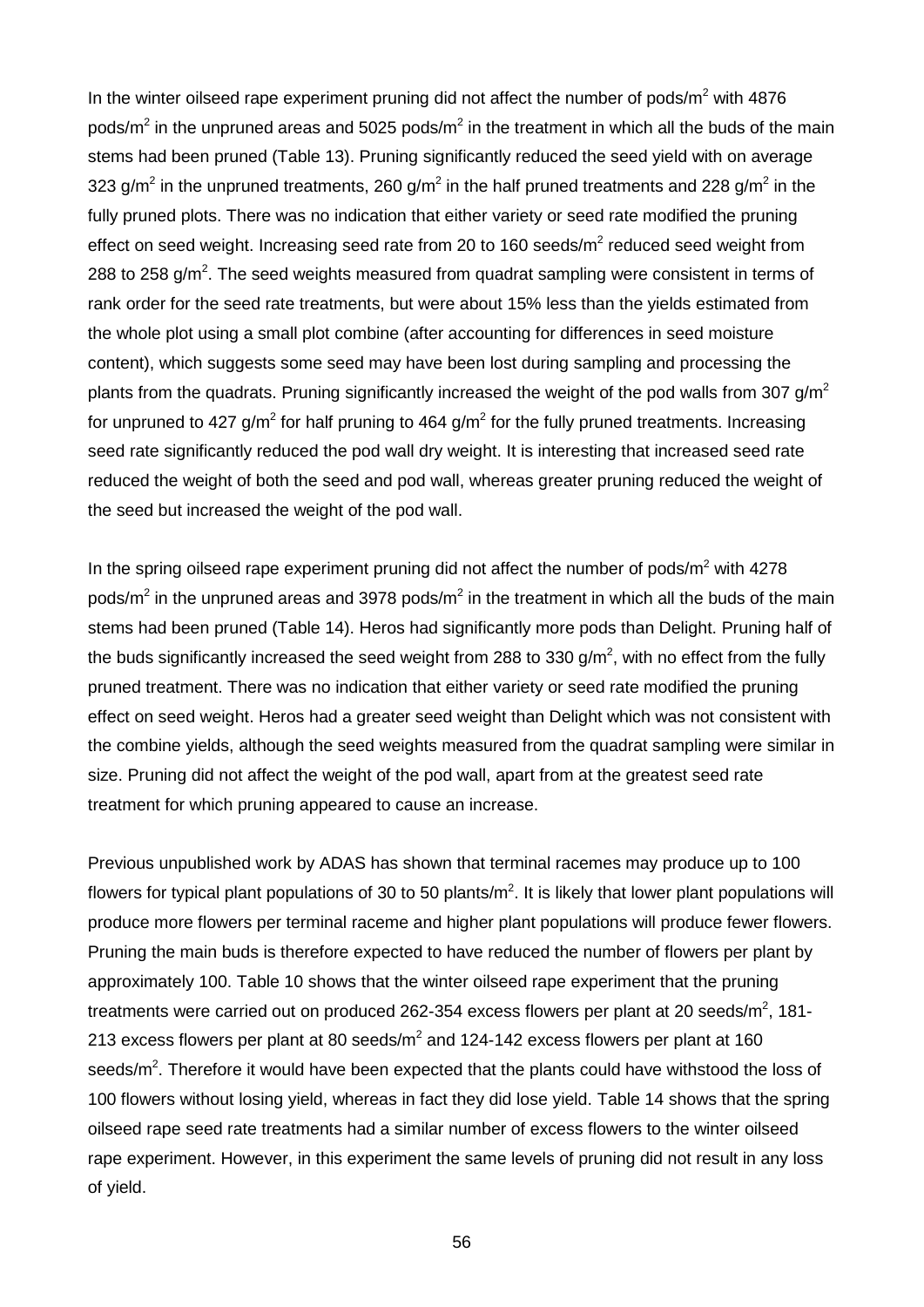Several factors may have caused the yield losses observed from pruning in the winter oilseed rape experiment. For example, this may indicate that winter oilseed rape is less tolerant to losing the first formed flowers than later formed flowers. This hypothesis seems unlikely given that there was no yield loss from pruning the main bud in the spring oilseed rape experiments and the yield of spring oilseed rape relies more heavily on the main bud because it has a shorter developmental period in which to develop compensatory branches. The idea that spring oilseed rape produces fewer compensatory branches is supported by the observation that spring oilseed rape had a greater optimum plant number than winter oilseed rape. It is possible that environmental conditions in the winter oilseed rape experiment prevented the later formed pods from setting as many seeds. Estimates for the soil moisture deficit at this site made using the 'IRRIGUIDE' model estimate that the soil moisture deficit reached 100mm on 23 May and remained about 100mm until early July when it was 140 mm. If it is assumed that drought stress occurs at 100mm then it is clear that this site was under increasing drought stress during the pod development and seed filling period which may have limited the crop's ability to fill the later formed pods on the pruned treatments. An alternative hypothesis is that removing the entire top of the raceme may have caused greater damage to the plant than simply removing individual flower buds as the pollen beetles do. It is noticeable that even after quite severe pollen beetle damage the terminal raceme continues to produce new flowers and it is very rare that it produces no pods at all. Differences in pruning technique between the sites may have resulted in greater damage in the winter oilseed rape experiment compared with the spring oilseed rape experiment. Future pruning treatments should snip a proportion of flowers after they have opened in order to replicate pollen beetle damage more accurately.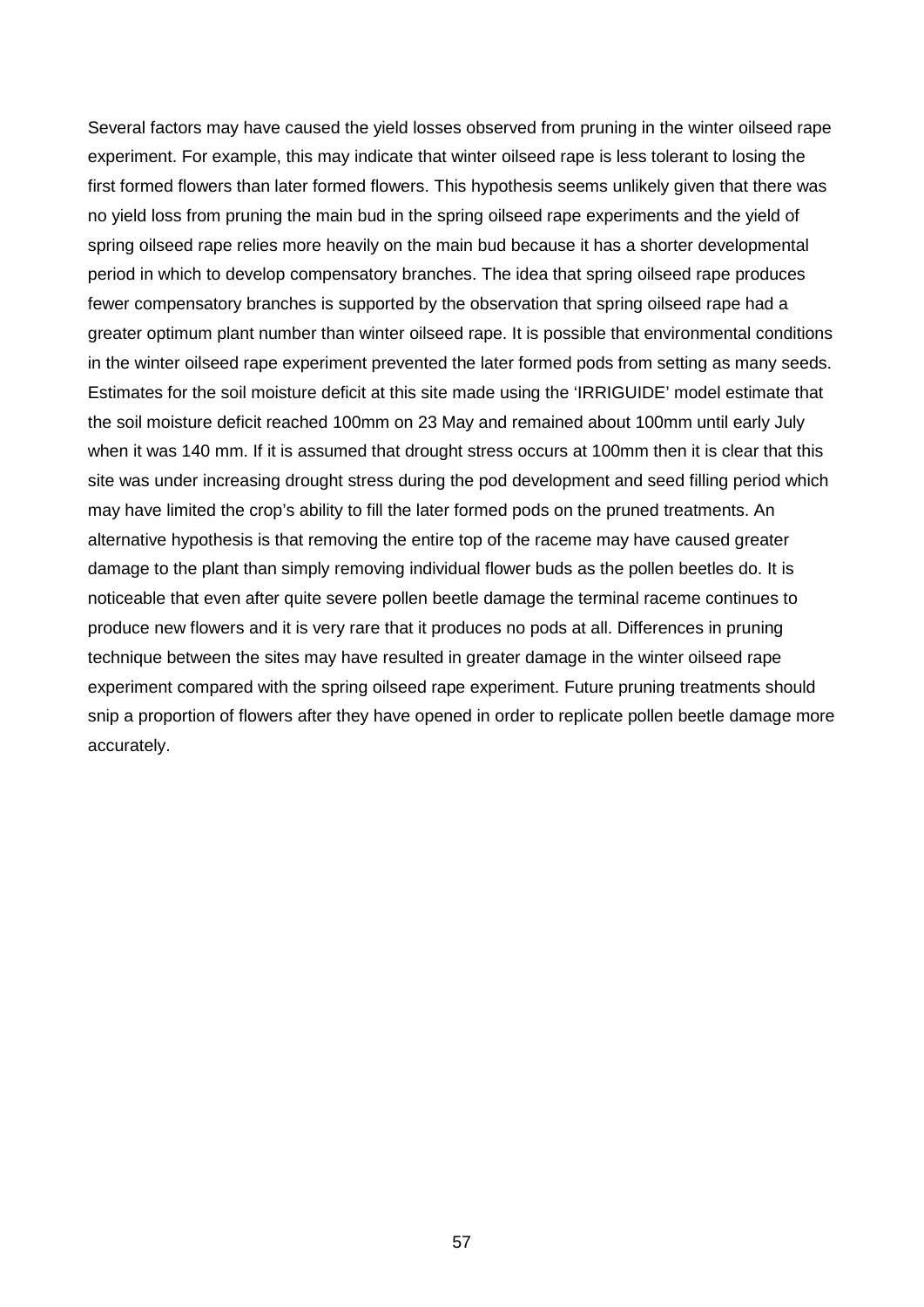| Variety                     | Seed rate                             | Pruning | Pods/m <sup>2</sup> | Pod wall dry weight | Seed dry weight     |
|-----------------------------|---------------------------------------|---------|---------------------|---------------------|---------------------|
|                             | (seeds/ $m^2$ )                       |         |                     | (g/m <sup>2</sup> ) | (g/m <sup>2</sup> ) |
| Castille                    | 20                                    | Control | 5313                | 365                 | $\overline{317}$    |
| Castille                    | 20                                    | Half    | 5180                | 588                 | 301                 |
| Castille                    | 20                                    | All     | 4716                | 484                 | 216                 |
| Castille                    | 80                                    | Control | 5375                | 295                 | 293                 |
| Castille                    | 80                                    | Half    | 5517                | 457                 | 219                 |
| Castille                    | 80                                    | All     | 5621                | 498                 | 246                 |
| Castille                    | 160                                   | Control | 5062                | 267                 | 267                 |
| Castille                    | 160                                   | Half    | 5291                | 475                 | 221                 |
| Castille                    | 160                                   | All     | 5558                | 451                 | 193                 |
| Excalibur                   | 20                                    | Control | 5305                | 323                 | 414                 |
| Excalibur                   | 20                                    | Half    | 3864                | 361                 | 248                 |
| Excalibur                   | 20                                    | All     | 4874                | 440                 | 185                 |
| Excalibur                   | 80                                    | Control | 4671                | 331                 | 327                 |
| Excalibur                   | 80                                    | Half    | 4622                | 410                 | 286                 |
| Excalibur                   | 80                                    | All     | 4813                | 443                 | 239                 |
| Excalibur                   | 160                                   | Control | 4706                | 312                 | 310                 |
| Excalibur                   | 160                                   | Half    | 3890                | 318                 | 236                 |
| Excalibur                   | 160                                   | All     | 4792                | 407                 | 241                 |
| PR45 D03                    | 20                                    | Control | 4676                | $\overline{347}$    | 355                 |
| PR45 D03                    | 20                                    | Half    | 4689                | 445                 | 305                 |
| PR45 D03                    | 20                                    | All     | 5120                | 524                 | 255                 |
| <b>PR45 D03</b>             | 80                                    | Control | 4582                | 250                 | 294                 |
| PR45 D03                    | 80                                    | Half    | 4258                | 397                 | 252                 |
| PR45 D03                    | 80                                    | All     | 4445                | 447                 | 222                 |
| PR45 D03                    | 160                                   | Control | 4189                | 274                 | 329                 |
| PR45 D03                    | 160                                   | Half    | 4144                | 388                 | 274                 |
| <b>PR45 D03</b>             | 160                                   | All     | 5288                | 484                 | 253                 |
|                             |                                       |         |                     |                     |                     |
| Castille                    | Mean                                  | Mean    | 5292                | 431                 | 253                 |
| Excalibur                   | Mean                                  | Mean    | 4615                | 372                 | 276                 |
| <b>PR45 D03</b>             | Mean                                  | Mean    | 4599                | 395                 | 282                 |
|                             |                                       |         |                     |                     |                     |
| Mean                        | 20                                    | Mean    | 4860                | 431                 | 288                 |
| Mean                        | 80                                    | Mean    | 4878                | 392                 | 264                 |
| Mean                        | 160                                   | Mean    | 4769                | 375                 | 258                 |
|                             |                                       |         |                     |                     |                     |
| Mean                        | Mean                                  | Control | 4876                | 307                 | 323                 |
| Mean                        | Mean                                  | Half    | 4606                | 427                 | 260                 |
| Mean                        | Mean                                  | All     | 5025                | 464                 | 228                 |
| <b>SED</b>                  |                                       |         |                     |                     |                     |
| Variety (6 df)              |                                       |         | 407.2               | 45.6                | 23.6                |
| Seed rate (18 df)           |                                       |         | 201.1               | 20.8 $*$            | $9.5*$              |
| Pruning (6 df)              |                                       |         | 172.2               | 18.4 ***            | $17.8**$            |
| Variety x Seed rate (12 df) |                                       |         | 495.9               | 54.3                | $27.1^{\text{t}}$   |
| Variety x Pruning (15 df)   |                                       |         | 537.6               | $52.7*$             | 32.3                |
| Seed rate x Pruning (49 df) |                                       |         | 356.7               | 34.7                | 24.1                |
|                             | Variety x Seed rate x Pruning (49 df) |         | 774.2               | 73.3                | 43.8                |
|                             |                                       |         |                     |                     |                     |

**Table 13.** Winter oilseed rape 2009/10. Effect of pruning the main stem buds at GS3.5 from half or all of the plants. All crop weights at 100% dry matter.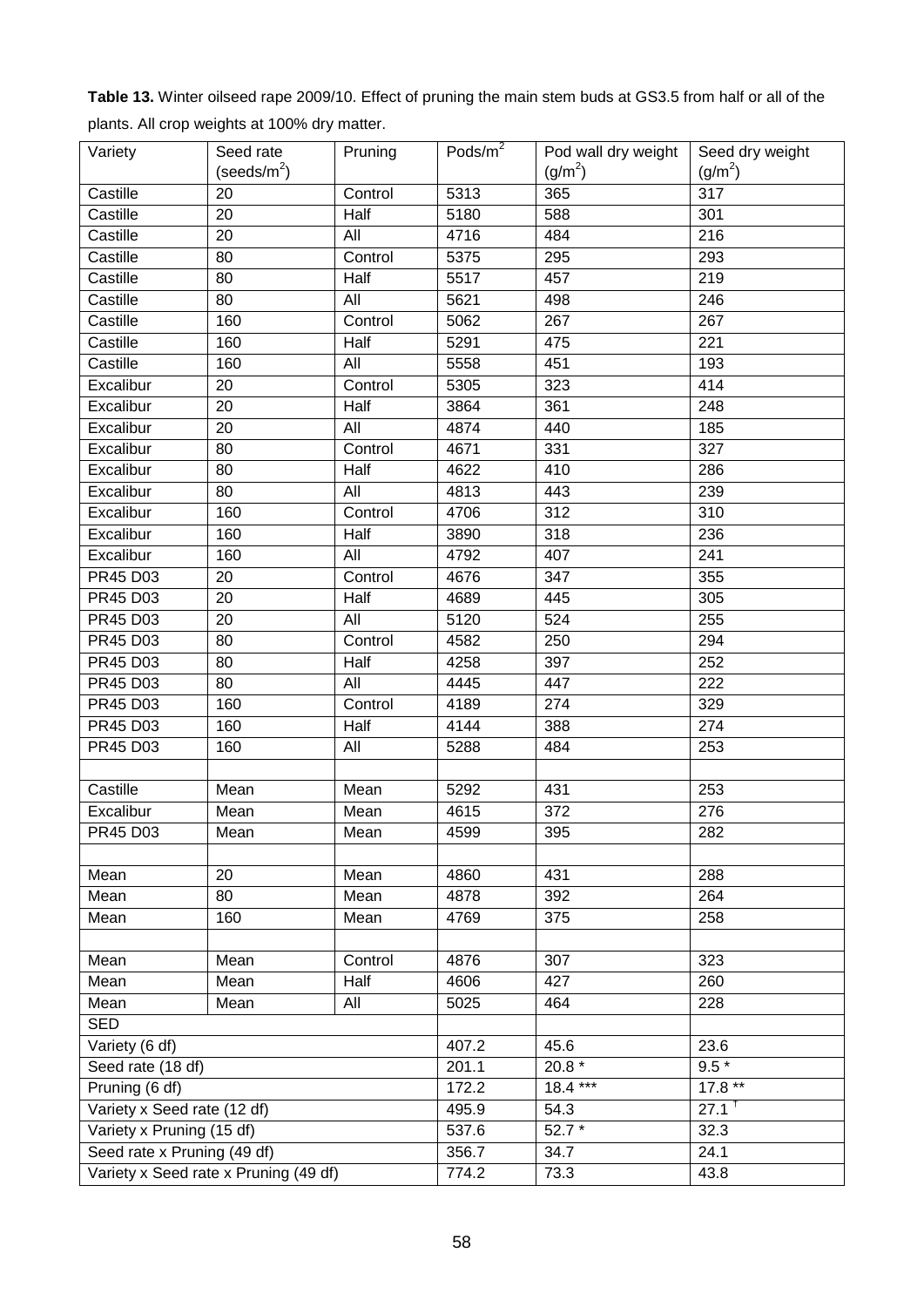**Table 14.** Spring oilseed rape 2009/10. Effect of pruning the main stem buds at GS 3.5 from half or all of the plants. All crop weights at 100% dry matter.

| Variety                     | Seed rate                             | Pruning     | Pods/ $m^2$        | Pod wall dry     | Seed dry weight  |
|-----------------------------|---------------------------------------|-------------|--------------------|------------------|------------------|
|                             | (seeds/ $m^2$ )                       |             |                    | weight $(g/m^2)$ | $(g/m^{2})$      |
| Delight                     | 20                                    | Control     | 3964               | 338              | 361              |
| <b>Delight</b>              | $\overline{20}$                       | Half        | 3767               | 314              | 270              |
| <b>Delight</b>              | 20                                    | All         | 3927               | 267              | 256              |
| Delight                     | 80                                    | Control     | 3233               | 243              | 237              |
| <b>Delight</b>              | 80                                    | Half        | 3577               | 277              | 303              |
| Delight                     | 80                                    | All         | 2719               | $\overline{219}$ | 260              |
| Delight                     | 200                                   | Control     | 2155               | 150              | 185              |
| Delight                     | 200                                   | Half        | 3180               | 250              | 273              |
| Delight                     | 200                                   | All         | 3335               | 287              | 296              |
| Heros                       | 20                                    | Control     | 4752               | 338              | 254              |
| Heros                       | 20                                    | <b>Half</b> | 5014               | 425              | 363              |
| Heros                       | 20                                    | All         | 4562               | 324              | 335              |
| Heros                       | 80                                    | Control     | 5674               | 441              | 323              |
| Heros                       | 80                                    | Half        | 5298               | 427              | 389              |
| Heros                       | 80                                    | All         | 4322               | 330              | 296              |
| Heros                       | 200                                   | Control     | 4204               | 286              | 249              |
| Heros                       | 200                                   | Half        | 4535               | 366              | 293              |
| Heros                       | 200                                   | All         | 4188               | 311              | 300              |
|                             |                                       |             |                    |                  |                  |
| <b>Delight</b>              | Mean                                  | Mean        | 3317               | $\overline{261}$ | $\overline{271}$ |
| Heros                       | Mean                                  | Mean        | 4766               | 365              | 314              |
|                             |                                       |             |                    |                  |                  |
| Mean                        | 20                                    | Mean        | 4331               | 334              | $\overline{307}$ |
| Mean                        | 80                                    | Mean        | 4137               | 323              | 301              |
| Mean                        | 160                                   | Mean        | 3600               | 275              | 266              |
|                             |                                       |             |                    |                  |                  |
| Mean                        | Mean                                  | Control     | 4278               | 333              | 288              |
| Mean                        | Mean                                  | Half        | 4072               | 328              | 330              |
| Mean                        | Mean                                  | All         | 3978               | 307              | 277              |
| <b>SED</b>                  |                                       |             |                    |                  |                  |
| Variety (14 df)             |                                       |             | 233.1 ***          | $21.2***$        | $18.8*$          |
| Seed rate (14 df)           |                                       |             | $285.5^{\text{+}}$ | 26.0             | 23.1             |
| Pruning (6 df)              |                                       |             | 339.4              | 37.7             | $13.4*$          |
| Variety x Seed rate (14 df) |                                       |             | 403.7              | 36.7             | 32.6             |
| Variety x Pruning (13 df)   |                                       |             | 424.4              | 44.5             | 25.3             |
| Seed rate x Pruning (19 df) |                                       | 478.1 *     | 49.2 *             | 32.0             |                  |
|                             | Variety x Seed rate x Pruning (32 df) |             | 611.5              | 61.3             | 46.6 *           |
|                             |                                       |             |                    |                  |                  |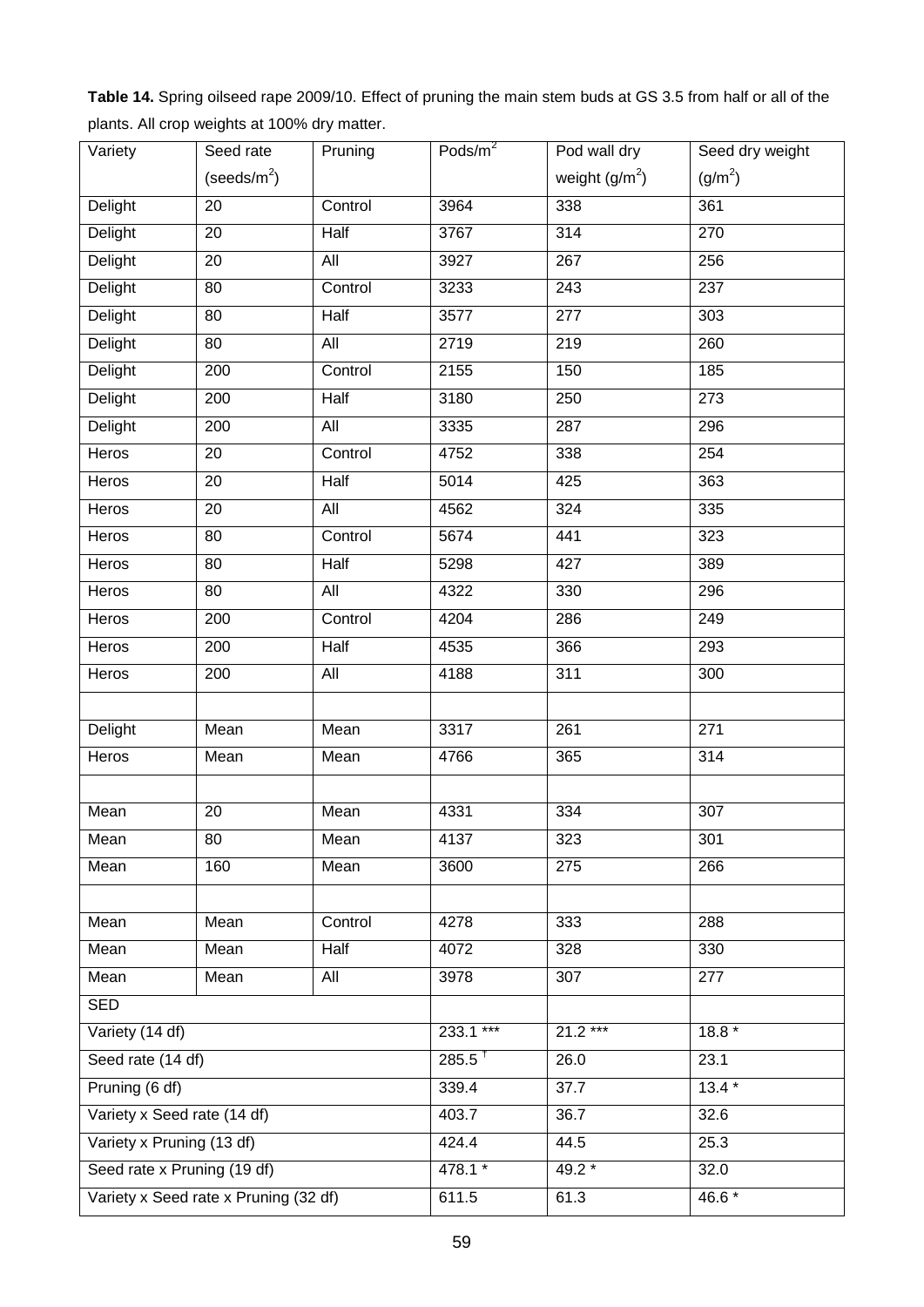## **3.3.5. Objective 5. Investigate pollen beetle distribution in the field as an aid to assessing pest numbers**

A total of 28 sites at a range of locations in England and Wales, were assessed over the life of the study to investigate the distribution of pollen beetles in the field (Table 15). The mean numbers of pollen beetles recovered from 0-25 m, 26-50 m, 51-75 m and 76-100 m at both green and yellow bud are summarised in Table 16.

| Site                           | County                |
|--------------------------------|-----------------------|
| Duggleby 1                     | North Yorkshire       |
| Duggleby 2                     | North Yorkshire       |
| <b>Sutton Bridge</b>           | Lincolnshire          |
| <b>Brawby</b>                  | North Yorkshire       |
| Carnaby                        | East Yorkshire        |
| Thorneholme                    | East Yorkshire        |
| Grindale                       | East Yorkshire        |
| Deeping St Nicholas            | Lincolnshire          |
| <b>Barton</b>                  | North Yorkshire       |
| Eddlethorpe                    | North Yorkshire       |
| Ryton                          | North Yorkshire       |
| Rillington                     | North Yorkshire       |
| Towthorpe                      | <b>East Yorkshire</b> |
| Whaplode St Catherine 1        | Lincolnshire          |
| <b>Whaplode St Catherine 2</b> | Lincolnshire          |
| Pinchbeck 1                    | Lincolnshire          |
| Pinchbeck 2                    | Lincolnshire          |
| Boxworth 1                     | Cambridgeshire        |
| Boxworth 2                     | Cambridgeshire        |
| Boxworth 3                     | Cambridgeshire        |
| <b>Fawley Court</b>            | Herefordshire         |
| Weobley 1                      | Herefordshire         |
| Weobley 2                      | Herefordshire         |
| Preston Wynne                  | Herefordshire         |
| <b>Kings Capel</b>             | Herefordshire         |

**Table 15.** Location of sites for assessment of pollen beetle distribution in the field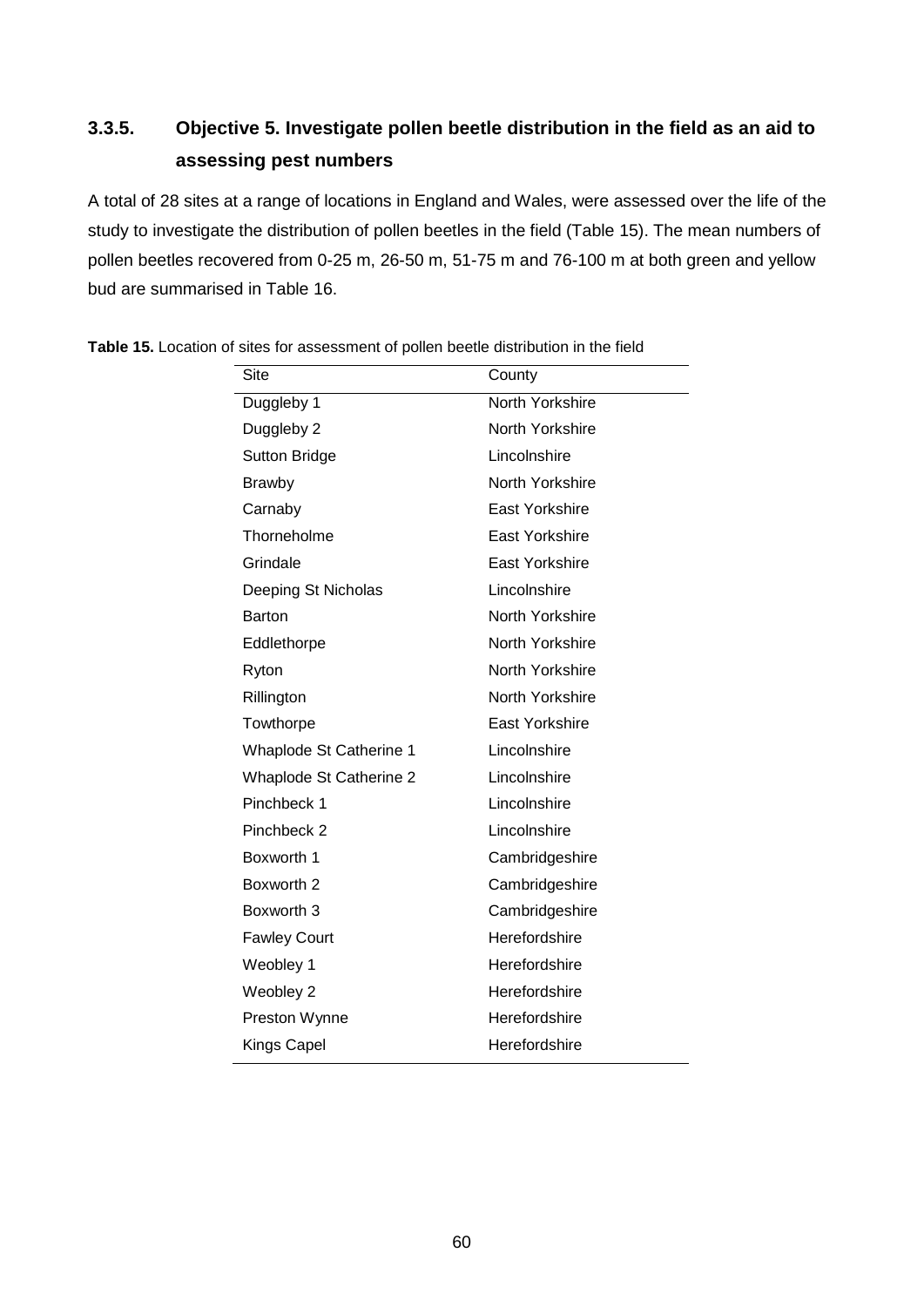| Site                    |      | Distance from field edge (m) | Probability |       |       |           |
|-------------------------|------|------------------------------|-------------|-------|-------|-----------|
|                         |      | Headland                     | $26 -$      | $51-$ | 76-   |           |
|                         |      | $0-25$ m                     | 50 m        | 75 m  | 100 m |           |
| Green bud               |      |                              |             |       |       |           |
| <b>Barton</b>           | 2010 |                              |             |       |       |           |
| Boxworth 1              | 2010 | 5.3                          | 2.9         | 3.0   | 3.5   | 0.279, NS |
| Boxworth 2              | 2010 | 4.8                          | 4.2         | 3.7   | 4.0   | 0.879, NS |
| Boxworth 3              | 2010 | 10.4                         | 11.3        | 5.8   | 7.1   | 0.142, NS |
| <b>Brawby</b>           | 2009 | 1.6                          | 1.0         | 2.2   | 2.0   | 0.671, NS |
| Canon Pyne              | 2010 | 0.7                          | 0.4         | 0.4   | 0.5   | 0.833, NS |
| Carnaby                 | 2009 | 0.7                          | 0.9         | 0.7   | 0.5   | 0.116, NS |
| Deeping St Nicholas     | 2009 | 1.3                          | 1.3         | 1.4   | 1.3   | 0.998, NS |
| Duggleby 1              | 2008 | 0.5                          | 0.7         | 0.6   | 0.5   | 0.853, NS |
| Duggleby 2              | 2008 | 0.5                          | 0.7         | 0.4   | 0.7   | 0.887, NS |
| Eddlethorpe             | 2010 | 5.6                          | 5.5         | 3.9   | 6.9   | 0.473, NS |
| <b>Fawley Court</b>     | 2010 | 1.2                          | 2.3         | 2.9   | 5.0   | 0.232, NS |
| Grindale                | 2009 | 0.7                          | 0.9         | 0.7   | 0.5   | 0.116, NS |
| Kings Capel             | 2010 | 0.8                          | 1.1         | 1.1   | 0.7   | 0.827, NS |
| Pinchbeck 1             | 2010 | 19.1                         | 16.2        | 9.1   | 11.1  | 0.145, NS |
| Preston Wynne           | 2010 | 0.6                          | 0.7         | 1.7   | 0.8   | 0.323, NS |
| Rillington              | 2010 | 2.1                          | 2.3         | 1.6   | 1.9   | 0.834, NS |
| Ryton                   | 2010 | 2.4                          | 1.8         | 1.7   | 1.9   | 0.712, NS |
| <b>Sutton Bridge</b>    | 2009 | 1.5                          | 1.2         | 1.1   | 0.7   | 0.174, NS |
| <b>Sutton Bridge</b>    | 2010 | 2.2                          | 4.0         | 3.8   | 2.8   | 0.181, NS |
| Thornholme              | 2009 | 0.9                          | 0.5         | 0.5   | 0.5   | 0.440, NS |
| Thornholme              | 2010 | 2.4                          | 1.3         | 1.9   | 1.0   | 0.251, NS |
| Towthorpe               | 2010 | 2.3                          | 3.0         | 2.3   | 2.4   | 0.942, NS |
| Weobley 1               | 2010 | 0.4                          | 0.2         | 0.5   | 0.2   | 0.524, NS |
| Weobley 2               | 2010 | $\overline{0}$               | 0.5         | 0.3   | 0.2   | 0.312, NS |
| Whaplode St Catherine 1 | 2010 | 6.9                          | 9.2         | 3.5   | 6.3   | $< 0.05*$ |
| Whaplode St Catherine 2 | 2010 | 3.6                          | 4.2         | 3.4   | 5.5   | 0.189, NS |
| Average                 |      | 3.02                         | 3.01        | 2.24  | 2.63  | <b>NS</b> |

**Table 16.** Mean numbers of pollen beetles recovered at 0-25, 26-50, 51-75 and 76-100 m from the edge of the field at both green and yellow bud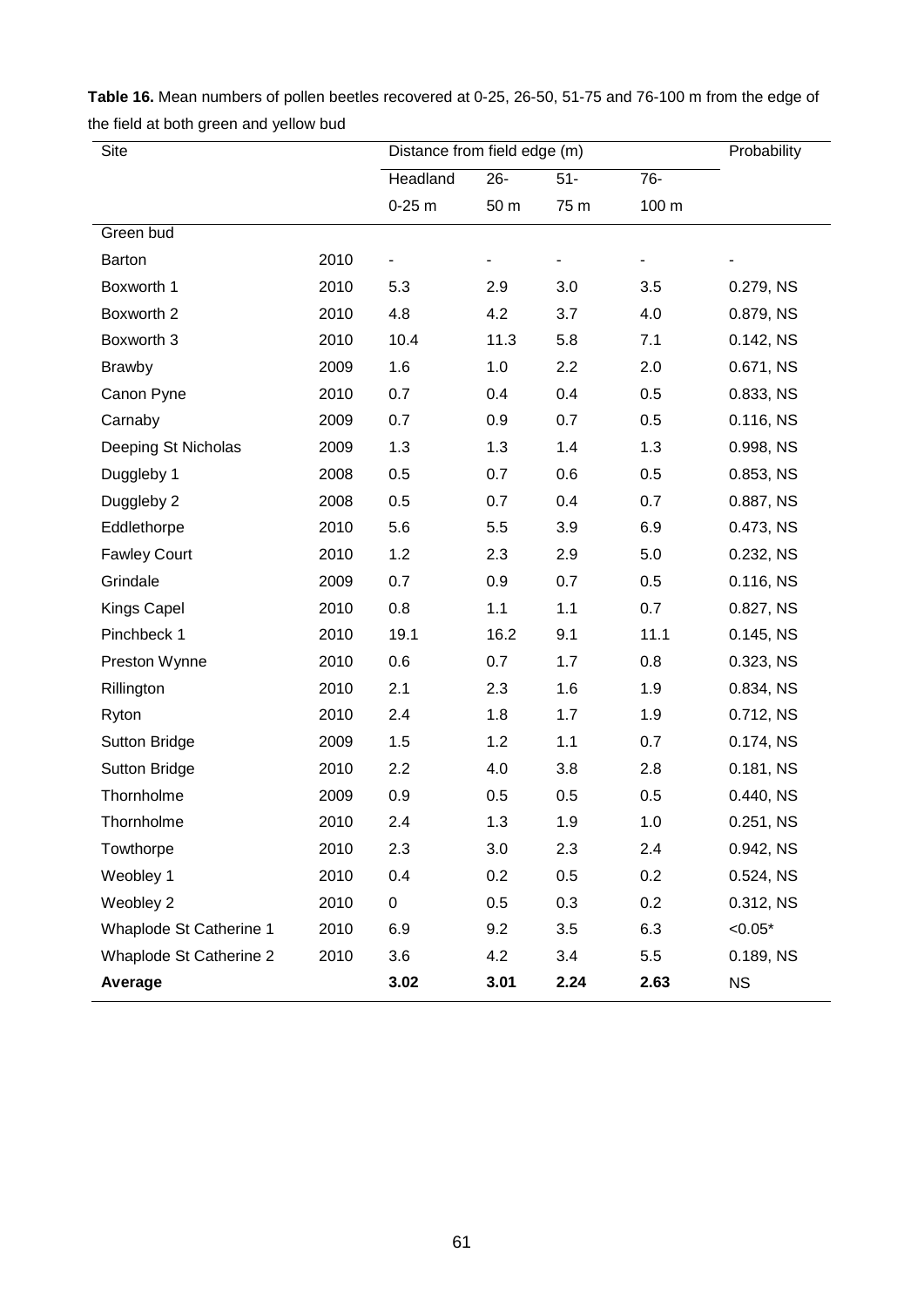| Site                    | Distance from field edge (m) |               |           |           | Probability |              |
|-------------------------|------------------------------|---------------|-----------|-----------|-------------|--------------|
|                         |                              | Headland      | $26 -$    | $51-$     | 76-         |              |
|                         |                              | $0-25$ m      | 50 m      | 75 m      | 100 m       |              |
| Yellow bud              |                              |               |           |           |             |              |
| <b>Barton</b>           | 2010                         | 0.2           | $\pmb{0}$ | 0.3       | 0.1         | 0.376, NS    |
| Boxworth 1              | 2010                         | 4.0           | 3.8       | 3.0       | 2.9         | 0.329, NS    |
| Boxworth 2              | 2010                         | 0.2           | 0.7       | 0.3       | 0.7         | 0.310, NS    |
| Boxworth 3              | 2010                         | 9.3           | 8.4       | 7.4       | 7.7         | 0.314, NS    |
| <b>Brawby</b>           | 2009                         | 1.6           | 0.9       | 2.3       | 0.8         | 0.113, NS    |
| Canon Pyne              | 2010                         | 0.6           | 0.4       | 0.9       | 0.9         | 0.093, NS    |
| Carnaby                 | 2009                         | 0.3           | 0.4       | 0.2       | 0.2         | 0.672, NS    |
| Deeping St Nicholas     | 2009                         | 1.12          | 2.0       | 1.8       | 1.2         | 0.410, NS    |
| Duggleby 1              | 2008                         | 0.9           | 0.8       | 0.6       | 0.3         | 0.231, NS    |
| Duggleby 2              | 2008                         | 0.3           | 0.4       | 0.5       | 0.6         | 0.828, NS    |
| Eddlethorpe             | 2010                         | Not assessed* |           |           |             |              |
| <b>Fawley Court</b>     | 2010                         | 1.9           | 3.0       | 2.2       | 2.7         | $0.603$ , NS |
| Grindale                | 2009                         | $\pmb{0}$     | $\pmb{0}$ | $\pmb{0}$ | 0.1         | 0.088, NS    |
| <b>Kings Capel</b>      | 2010                         | 0.9           | 1.3       | 1.5       | 1.5         | 0.307, NS    |
| Pinchbeck 1             | 2010                         | 10.0          | 10.8      | 9.7       | 10.6        | 0.944, NS    |
| Preston Wynne           | 2010                         | 0.4           | 1.4       | 1.2       | 1.0         | 0.476, NS    |
| Rillington              | 2010                         | 2.2           | 2.4       | 2.0       | 2.9         | 0.612, NS    |
| Ryton                   | 2010                         | 0.1           | $\pmb{0}$ | 0.2       | 0.1         | 0.591, NS    |
| <b>Sutton Bridge</b>    | 2009                         | 1.3           | 0.9       | 0.9       | 0.6         | 0.425, NS    |
| <b>Sutton Bridge</b>    | 2010                         | 4.3           | 3.1       | 2.5       | 2.7         | 0.204, NS    |
| Thornholme              | 2009                         | 0.3           | 0.2       | 0.3       | $\pmb{0}$   | 0.274, NS    |
| Thornholme              | 2010                         | Not assessed* |           |           |             |              |
| Towthorpe               | 2010                         | 2.5           | 3.4       | 2.0       | 1.9         | 0.448, NS    |
| Weobley 1               | 2010                         | 0.9           | 1.1       | 1.3       | 1.8         | 0.225, NS    |
| Weobley 2               | 2010                         | 0.1           | 0.2       | 0.5       | 0.2         | 0.677, NS    |
| Whaplode St Catherine 1 | 2010                         | 6.1           | 6.8       | 4.2       | 4.9         | 0.185, NS    |
| Whaplode St Catherine 2 | 2010                         | 5.4           | 4.1       | 3.7       | 4.9         | 0.277, NS    |
| Average                 |                              | 2.20          | 2.26      | 1.98      | 2.05        | <b>NS</b>    |

### **Table 16 cont'd**

\* Host farmer applied an insecticide between green and yellow bud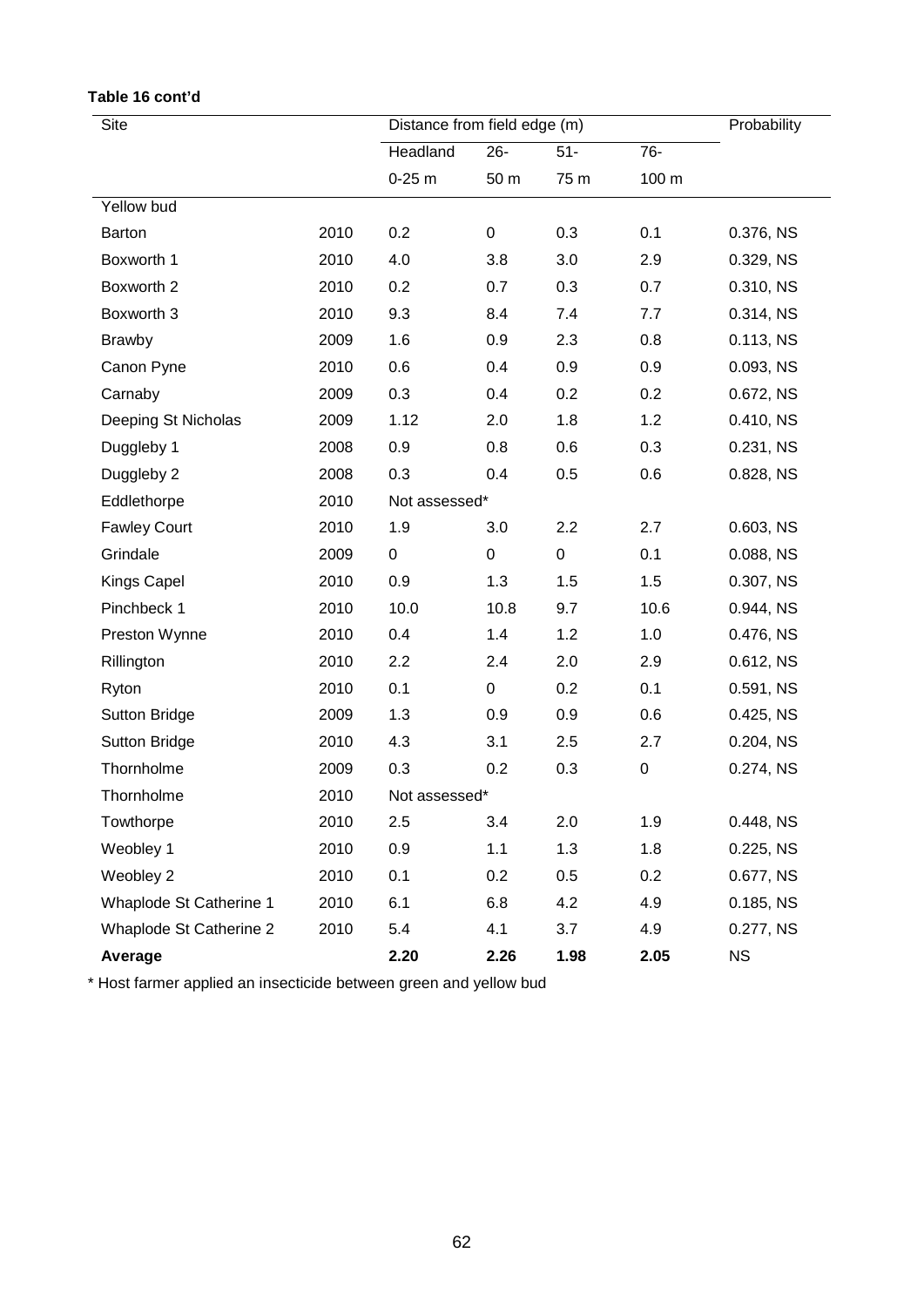Numbers of pollen beetle only differed significantly (P <0.05) between distances at Whaplode St Catherine 1 at the green bud assessment. At this site beetles were most numerous 26-50 m from the edge of the field. At all other sites at all other assessments there was no significant difference in pollen beetle numbers between distances from the edge of the field. Across all sites, there were trends for more pollen beetles at the edge of the field with at green bud an average of 3.02 beetles per plant in the first at 0 to 25m compared with 2.24 beetles per plant between 50 and 75m (Table 15). However, a paired t-test (two-tailed) across all sites showed that this difference was not statistically significant at green or yellow bud (Table 16).

The results of a second series of analyses undertaken on beetle numbers 0-50 m and 51-100 m from the edge of the field are summarised in Table 17.

These data confirmed the results of the previous analyses with no significant difference in beetle numbers between 0-50 and 51-60 m from the edge of the field at individual sites, except at Brawby in 2009 where most beetles were recorded between 51 and 100 m from the edge of the field. There were more beetles from 0-50 m than from 51-100 m in 35 of 51 assessments although differences between the counts were often small. At green bud there was an average of 3.03 beetles per plant in the 0 to 50 m region compared with 2.38 in the 51 to 100 m region. At yellow bud there was an average of 2.52 beetles per plant in the 0 to 50 m region compared with 2.22 in the 51 to 100 m region. These differences were statistically significant (P<0.05, paired two-tailed 'T-test').

The results of a simple non-parametric analysis in which the number of pollen beetle at either 0-25 m, 26-50 m, 51-75 m and 76-100 m from the edge of the field were ranked (highest count  $= 1$ , lowest count = 4) across all sites at both green and yellow bud are shown in Table 18 and Figures 15 and 16.

Overall beetle numbers at 0-25, and 26-50 m from the edge of the field were ranked first or second more often than numbers 51-75 m and 76-100 m from the edge. This result supports the analyses comparing beetle numbers 0-50 m from the edge of the crop with 51-100 m from the edge of the crop.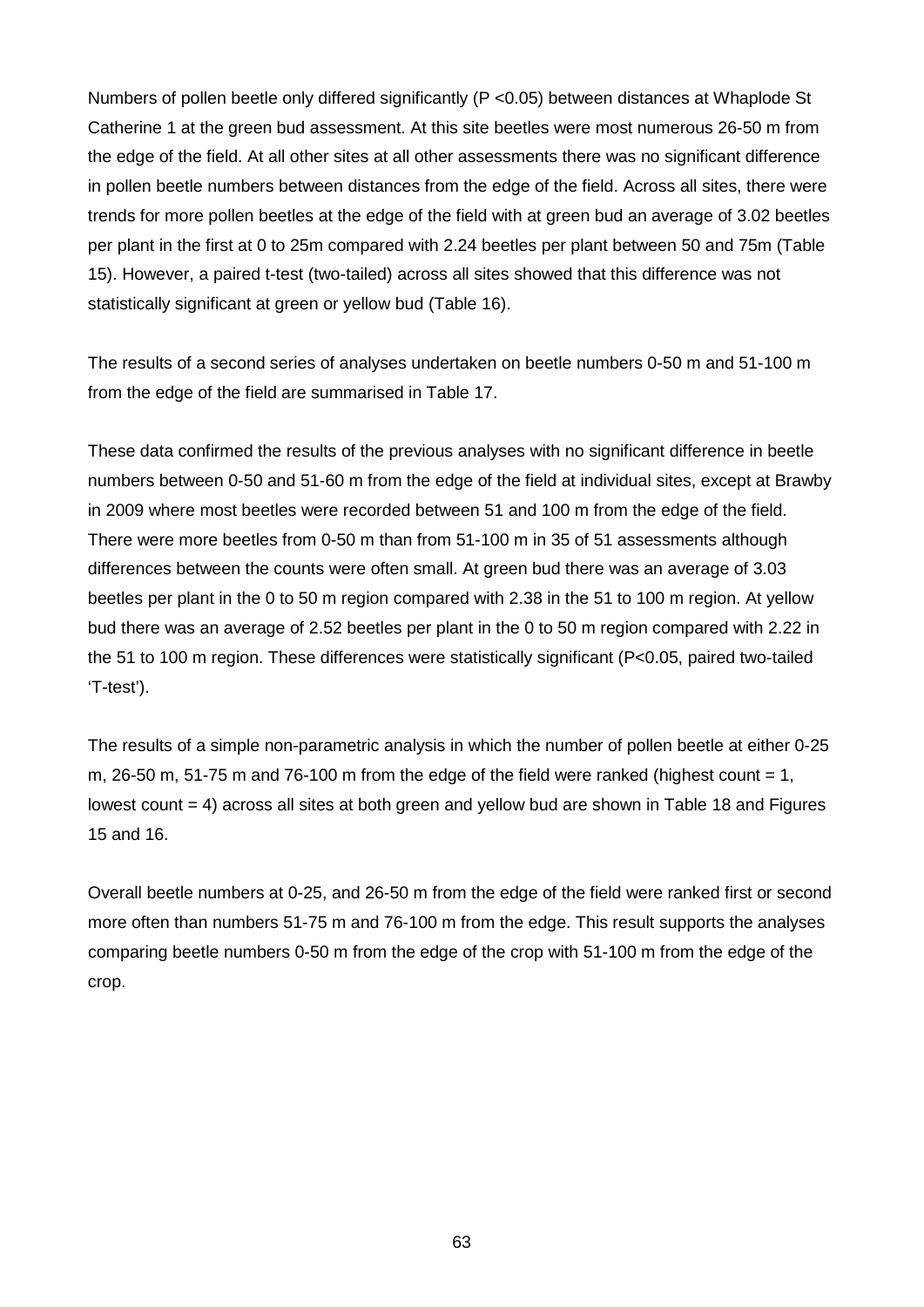| Site                    |      | Distance from edge of field (m) |        | Probability |  |
|-------------------------|------|---------------------------------|--------|-------------|--|
|                         |      | $0 - 50$                        | 51-100 |             |  |
| Green bud               |      |                                 |        |             |  |
| Barton                  | 2010 | -                               | -      |             |  |
| Boxworth 1              | 2010 | 3.7                             | 3.2    | 0.556, NS   |  |
| Boxworth 2              | 2010 | 4.4                             | 3.9    | 0.583, NS   |  |
| Boxworth 3              | 2010 | 10.9                            | 6.4    | 0.094, NS   |  |
| <b>Brawby</b>           | 2009 | 1.3                             | 2.1    | 0.515, NS   |  |
| Canon Pyne              | 2010 | 0.5                             | 0.4    | 0.857, NS   |  |
| Carnaby                 | 2009 | 0.8                             | 0.6    | 0.239, NS   |  |
| Deeping St Nicholas     | 2009 | 1.3                             | 1.3    | 0.927, NS   |  |
| Duggleby 1              | 2008 | 0.7                             | 0.5    | 0.736, NS   |  |
| Duggleby 2              | 2008 | 0.6                             | 0.5    | 0.789, NS   |  |
| Eddlethorpe             | 2010 | 5.6                             | 5.4    | 0.937, NS   |  |
| <b>Fawley Court</b>     | 2010 | 1.9                             | 3.9    | 0.204, NS   |  |
| Grindale                | 2009 | 0.1                             | 0.1    | 0.638, NS   |  |
| <b>Kings Capel</b>      | 2010 | 1.0                             | 0.9    | 0.818, NS   |  |
| Pinchbeck 1             | 2010 | 17.4                            | 10.0   | 0.169, NS   |  |
| Preston Wynne           | 2010 | 0.7                             | 0.5    | 0.323, NS   |  |
| Rillington              | 2010 | 2.3                             | 1.8    | 0.627, NS   |  |
| Ryton                   | 2010 | 2.1                             | 1.8    | 0.446, NS   |  |
| <b>Sutton Bridge</b>    | 2009 | 1.3                             | 0.9    | 0.135, NS   |  |
| <b>Sutton Bridge</b>    | 2010 | 3.3                             | 3.1    | 0.781, NS   |  |
| Thorneholme             | 2009 | 0.7                             | 0.5    | 0.487, NS   |  |
| Thorneholme             | 2010 | 1.7                             | 1.4    | 0.469, NS   |  |
| Towthorpe               | 2010 | 2.7                             | 2.3    | 0.717, NS   |  |
| Weobley 1               | 2010 | 1.2                             | 1.3    | 0.763, NS   |  |
| Weobley 2               | 2010 | 0.3                             | 0.3    | 0.638, NS   |  |
| Whaplode St Catherine 1 | 2010 | 8.3                             | 4.9    | 0.068, NS   |  |
| Whaplode St Catherine 2 | 2010 | 4.0                             | 3.9    | 0.923, NS   |  |
| Average                 |      | 3.03                            | 2.38   | $< 0.05*$   |  |

**Table 17.** Mean numbers of pollen beetles recovered from 0-50 and 51-100 m from the edge of the field at both green and yellow bud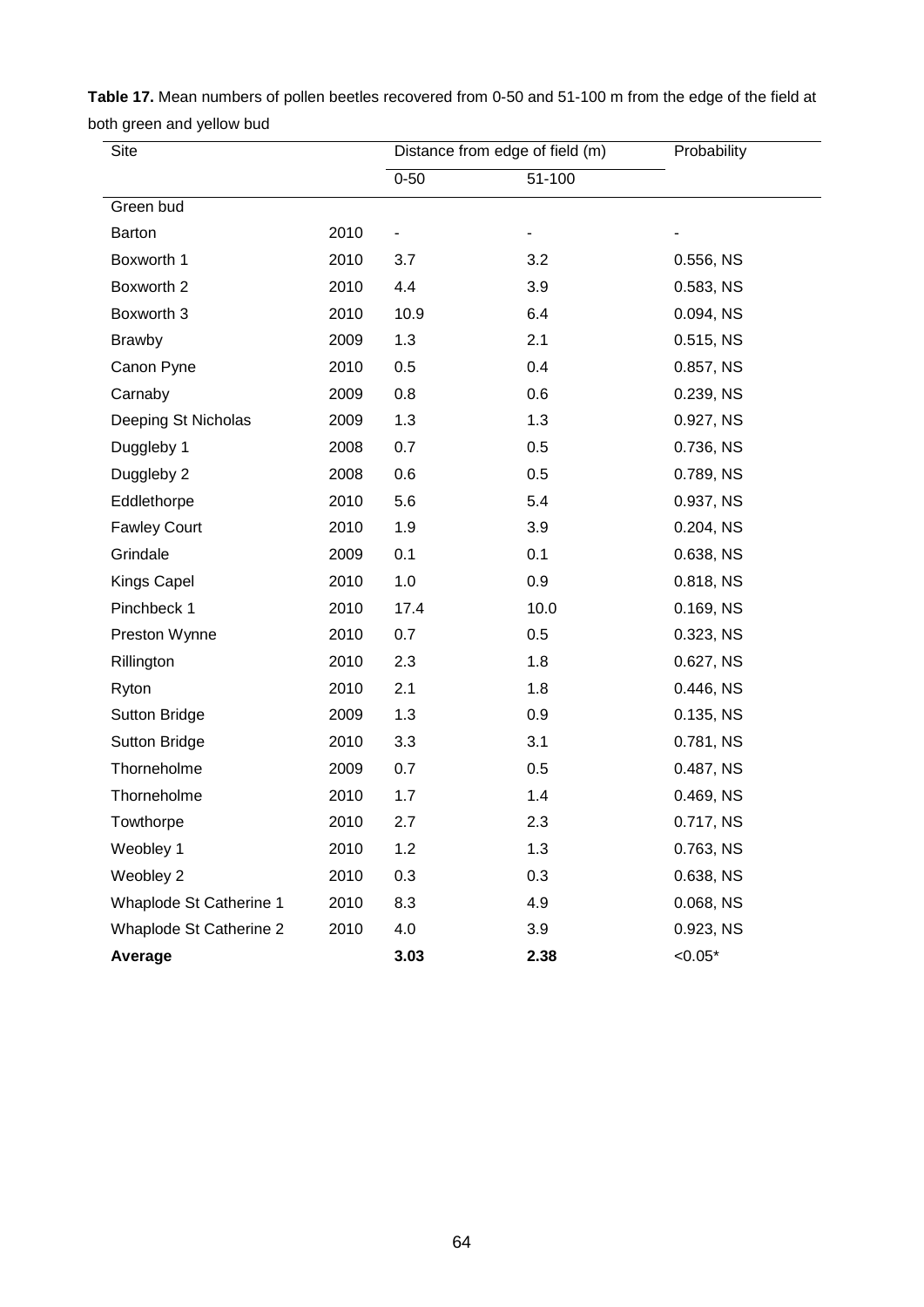| Site                    |      | Distance from edge of field (m) |      | Probability |  |
|-------------------------|------|---------------------------------|------|-------------|--|
|                         |      | $0 - 50$<br>51-100              |      |             |  |
| Yellow bud              |      |                                 |      |             |  |
| Barton                  | 2010 | 1.0                             | 1.8  | 0.058, NS   |  |
| Boxworth 1              | 2010 | 3.9                             | 2.9  | 0.294, NS   |  |
| Boxworth 2              | 2010 | 5.0                             | 4.5  | 0.783, NS   |  |
| Boxworth 3              | 2010 | 8.8                             | 7.5  | 0.293, NS   |  |
| <b>Brawby</b>           | 2009 | 1.2                             | 2.0  | $< 0.05*$   |  |
| Canon Pyne              | 2010 | 0.5                             | 0.9  | 0.073, NS   |  |
| Carnaby                 | 2009 | 0.4                             | 0.2  | 0.340, NS   |  |
| Deeping St Nicholas     | 2009 | 1.6                             | 1.5  | 0.848, NS   |  |
| Duggleby 1              | 2008 | 0.9                             | 0.4  | 0.226, NS   |  |
| Duggleby 2              | 2008 | 0.4                             | 0.5  | 0.555, NS   |  |
| Eddlethorpe             | 2010 | Not assessed                    |      |             |  |
| <b>Fawley Court</b>     | 2010 | 2.3                             | 2.4  | 0.892, NS   |  |
| Grindale                | 2009 | 0                               | 0.1  | 0.182, NS   |  |
| Kings Capel             | 2010 | 1.1                             | 1.5  | 0.147, NS   |  |
| Pinchbeck 1             | 2010 | 10.5                            | 10.1 | 0.863, NS   |  |
| Preston Wynne           | 2010 | 1.0                             | 1.1  | 0.664, NS   |  |
| Rillington              | 2010 | 2.3                             | 2.4  | 0.734, NS   |  |
| Ryton                   | 2010 | 0.5                             | 1.3  | 0.547, NS   |  |
| <b>Sutton Bridge</b>    | 2009 | 1.0                             | 0.7  | 0.464, NS   |  |
| <b>Sutton Bridge</b>    | 2010 | 3.6                             | 2.6  | 0.163, NS   |  |
| Thorneholme             | 2009 | 0.2                             | 0.1  | 0.474, NS   |  |
| Thorneholme             | 2010 | Not assessed                    |      |             |  |
| Towthorpe               | 2010 | 3.0                             | 2.0  | 0.340, NS   |  |
| Weobley 1               | 2010 | 2.3                             | 0.3  | 0.789, NS   |  |
| Weobley 2               | 2010 | 0.2                             | 0.4  | 0.213, NS   |  |
| Whaplode St Catherine 1 | 2010 | 6.5                             | 4.5  | 0.145, NS   |  |
| Whaplode St Catherine 2 | 2010 | 4.6                             | 3.8  | 0.502, NS   |  |
| Average                 |      | 2.51                            | 2.22 | $< 0.05*$   |  |

### **Table 17 cont'd**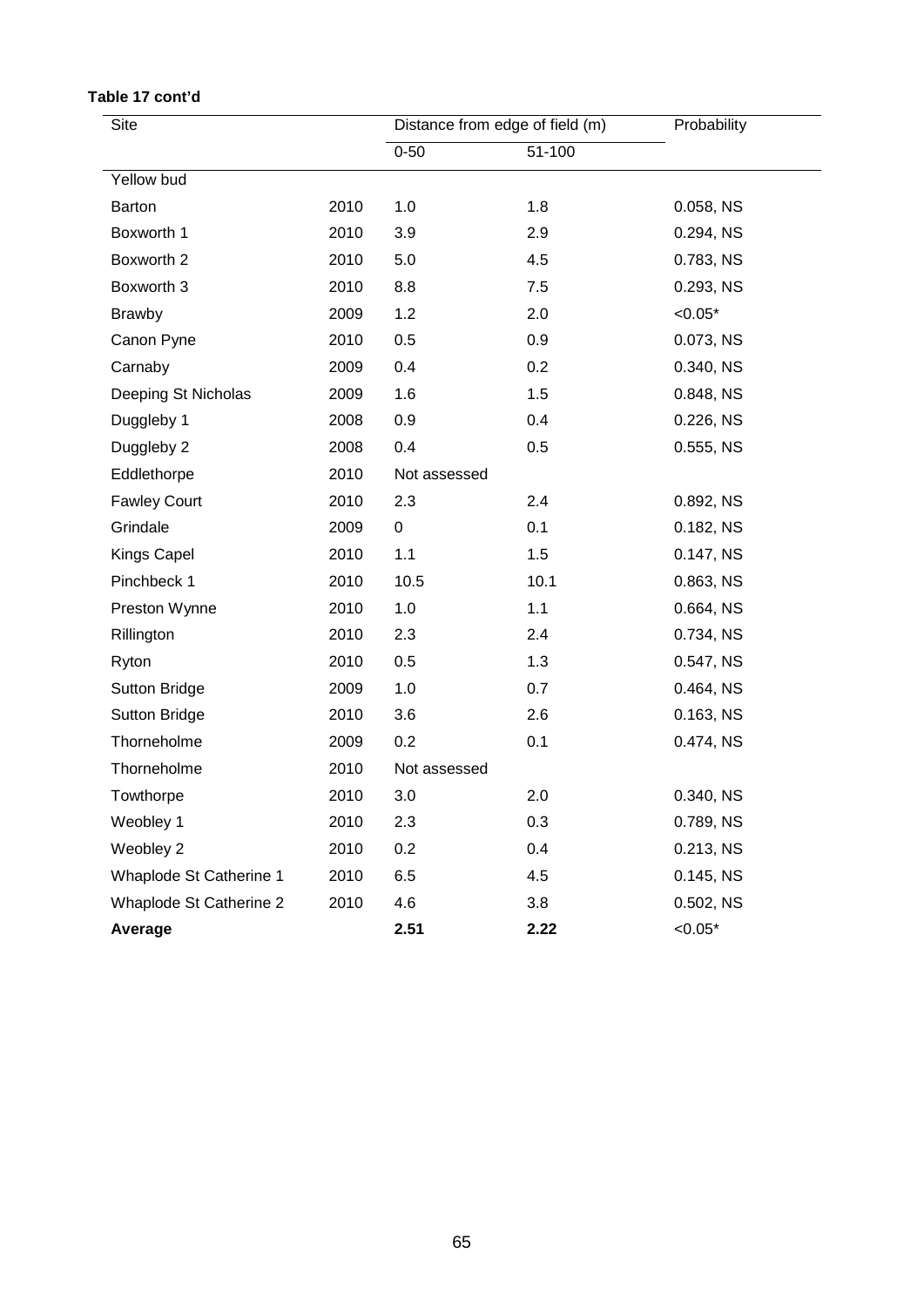| Ranking    |   |          | Ranking of distances from edge of field |         |          |  |  |
|------------|---|----------|-----------------------------------------|---------|----------|--|--|
|            |   | $0-25$ m | 26-50 m                                 | 51-75 m | 76-100 m |  |  |
| Green bud  |   | 8        | 10                                      | 3       | 5        |  |  |
|            | 2 | 5        |                                         | 8       | 6        |  |  |
|            | 3 | 6        | 5                                       |         | 9        |  |  |
|            | 4 |          | 4                                       | 11      | 6        |  |  |
| Yellow bud |   | 9        | 6                                       | 8       | 5        |  |  |
|            | 2 |          |                                         |         |          |  |  |
|            | 3 | 5        |                                         | 8       |          |  |  |
|            |   |          | 5                                       | 6       | 9        |  |  |

**Table 18.** Ranking of pollen beetle counts at 0-25 m, 26-50 m, 51-75 m and 76-100 m from the edge of the field at green and yellow bud across all sites (Ranking 1 = highest count, ranking 4 = lowest count)



Figure 15. Ranking of pollen beetle counts at four distances into the crop at green bud over all assessed sites



Figure 16. Ranking of pollen beetle counts at four distances into the crop at yellow bud over all assessed sites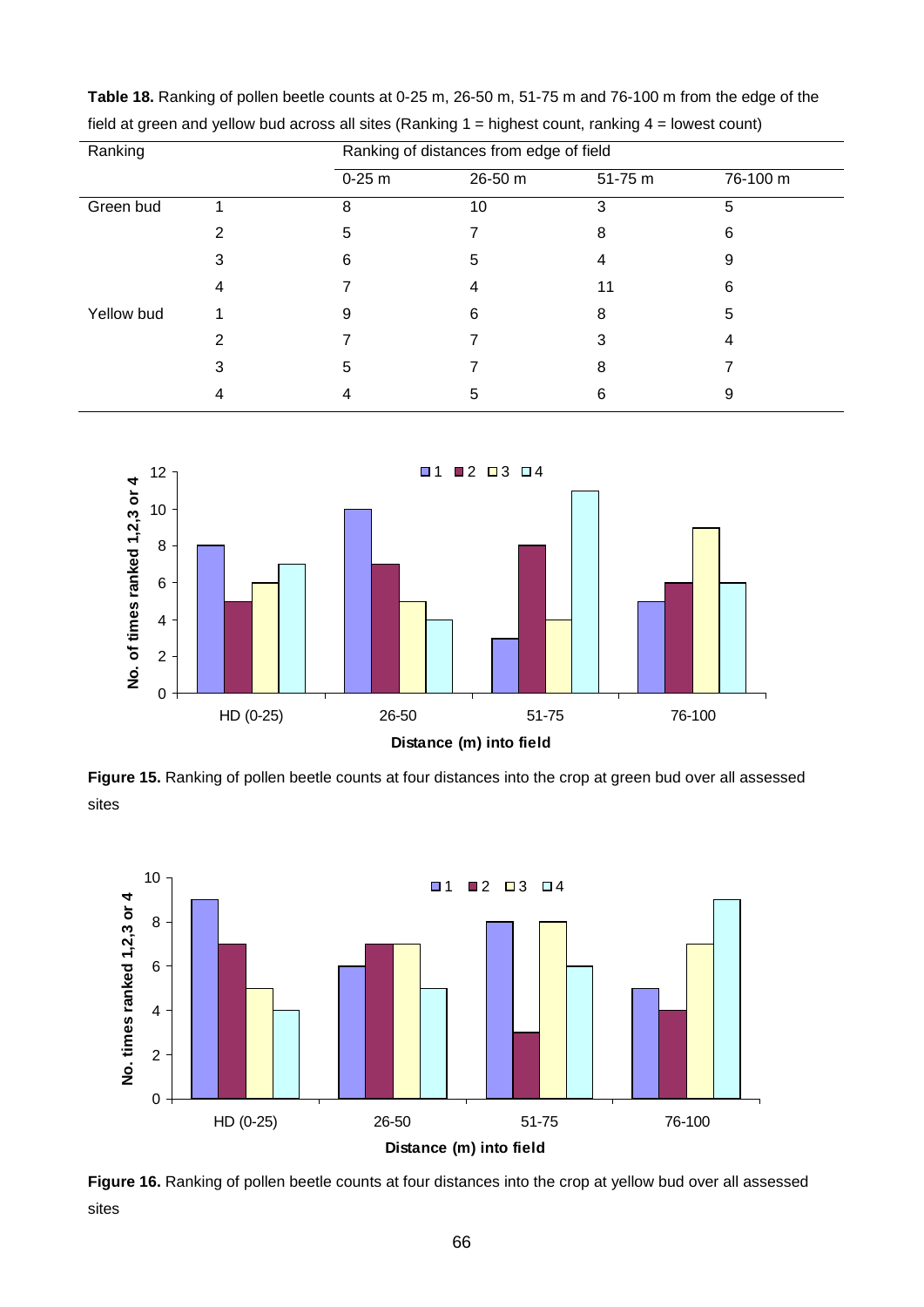The mean numbers of pollen beetles recovered from north, east, south or west transects from 22 of 28 sites at green and yellow bud are summarised in Table 18.

Beetle numbers differed significantly between compass points at eight sites at green bud and seven sites at yellow bud. However, there was no consistent trend to find most beetles at a particular compass point. Over all sites a paired two-tailed 'T test' showed that significantly more beetles were found on the southern compared to the northern or eastern transects (P<0.05).

A simple non-parametric analysis was also conducted in which the mean number of pollen beetles at each compass point were ranked  $(1 =$  highest count,  $4 =$  lowest count) at both green and yellow bud (Table 19 and Figures 17 and 18). At green bud there was a trend to find most pollen beetles in the southern transect. This transect ranked first or second on 16 occasions in comparison with eight occasions for the northern transect and nine occasions for the eastern and western transects. These data support the paired 'T-test' data on the original counts. At yellow bud the differences between the compass points were far less marked with the northern transect ranking first or second on 12 occasions compared with 11, 9 or 9 occasions for the eastern, southern and western transects respectively.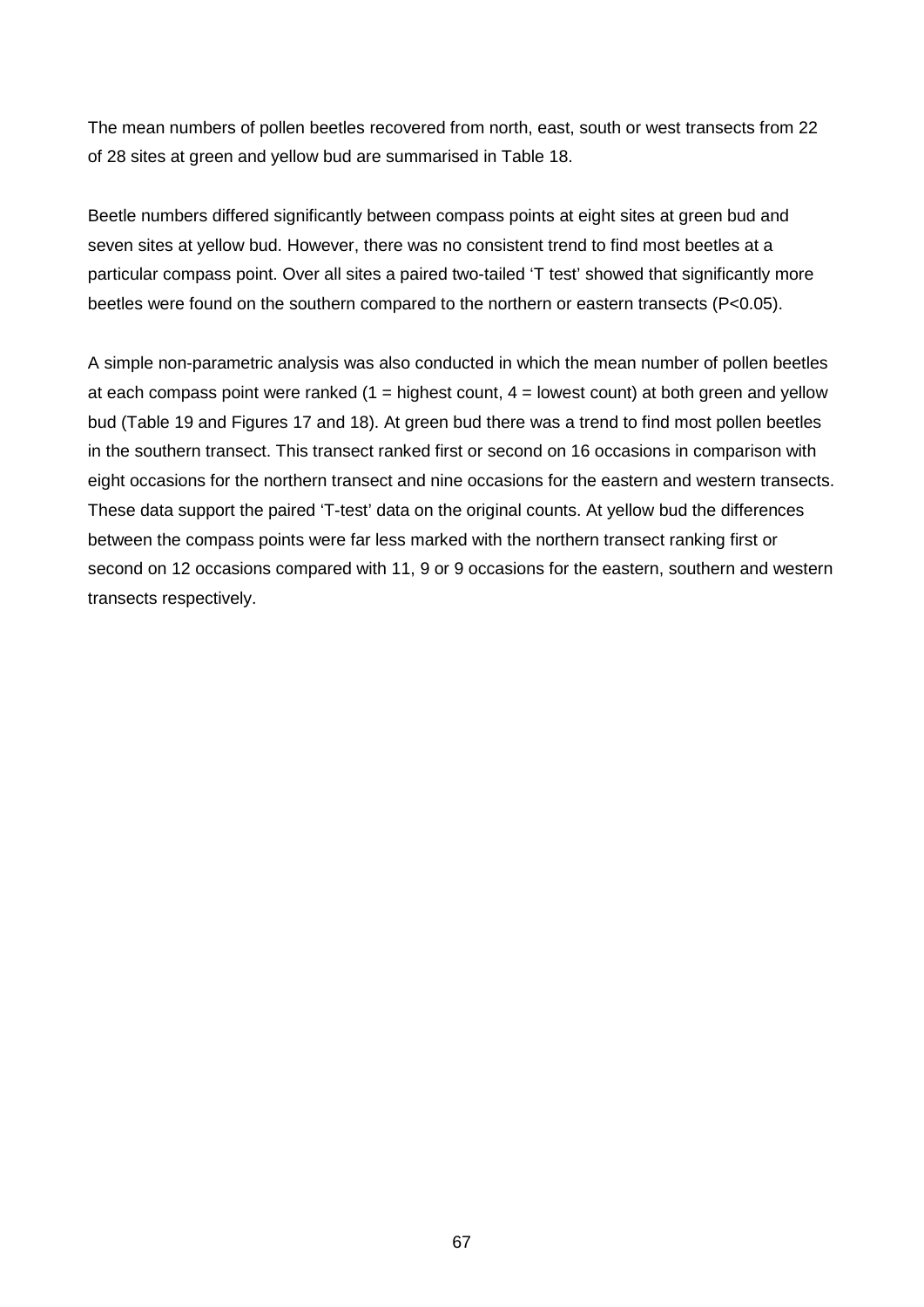**Table 19.** Mean numbers of pollen beetles recovered at north, east, south and west transects at both green and yellow bud

| Site                         | North | East | South | West | Probability    |
|------------------------------|-------|------|-------|------|----------------|
| Green bud                    |       |      |       |      |                |
| Boxworth 1 2010              | 2.4   | 3.9  | 5.2   | 3.2  | 0.222, NS      |
| Boxworth 2 2010              | 2.9   | 3.9  | 5.0   | 4.9  | 0.439, NS      |
| Boxworth 3 2010              | 7.0   | 6.6  | 11.1  | 9.8  | 0.263, NS      |
| Brawby 2009                  | 0.8   | 1.2  | 3.1   | 1.7  | 0.175, NS      |
| Canon Pyon 2010              | 0.7   | 0.3  | 0.7   | 0.3  | 0.563, NS      |
| Carnaby 2009                 | 0.3   | 0.6  | 1.5   | 0.3  | $<0.001$ , *** |
| Crow Wood 2008               | 1.1   | 0.4  | 0.5   | 0.3  | 0.102, NS      |
| Deeping St Nicholas 2009     | 1.1   | 0.4  | 1.2   | 2.5  | $< 0.05,$ *    |
| Fawley Court 2010            | 2.4   | 1.6  | 4.0   | 3.4  | 0.546, NS      |
| Grindale 2009                | 0.6   | 0.3  | 1.5   | 0.3  | $<0.001$ , *** |
| Homefield 2009               | 0.4   | 0.9  | 0.5   | 0.4  | 0.462, NS      |
| Kings Capel 2010             | 0.9   | 1.2  | 0.6   | 1.1  | 0.650, NS      |
| Pinchbeck 2010               | 15.3  | 5.7  | 14.5  | 20.0 | $< 0.05,$ *    |
| Preston Wynne 2010           | 0.4   | 0.9  | 0.3   | 2.2  | $< 0.05,$ *    |
| Sutton Bridge 2009           | 0.7   | 1.4  | 1.6   | 0.7  | 0.069, NS      |
| Thornholme 2009              | 1.3   | 0.6  | 0.2   | 0.3  | $< 0.05, *$    |
| Sutton Bridge 2010           | 4.2   | 1.3  | 5.0   | 2.3  | $<0.01$ , **   |
| Weobley 1 2010               | 1.5   | 0.9  | 1.3   | 1.3  | 0.590, NS      |
| Weobley 2 2010               | 0.2   | 0.7  | 0.1   | 0.1  | 0.104, NS      |
| Whaplode St Catherine 1 2010 | 5.0   | 1.5  | 9.6   | 9.8  | $<0.001$ , *** |
| Whaplode St Catherine 2 2010 | 3.4   | 5.4  | 4.9   | 2.9  | 0.088, NS      |
| Average                      | 2.5   | 1.9  | 3.4   | 3.2  | $< 0.05*$      |
| Yellow bud                   |       |      |       |      |                |
| Boxworth 1 2010              | 2.1   | 5.1  | 3.9   | 2.6  | $< 0.01$ **    |
| Boxworth 2 2010              | 0.3   | 0.5  | 0.4   | 0.6  | 0.842, NS      |
| Boxworth 3 2010              | 9.1   | 6.6  | 11.1  | 6.1  | $0.01$ , **    |
| Brawby 2009                  | 1.0   | 2.0  | 2.6   | 1.0  | $< 0.05,$ *    |
| Canon Pyon 2010              | 0.7   | 0.8  | 0.2   | 1.0  | $< 0.05,$ *    |
| Carnaby 2009                 | 0.2   | 0.2  | 0.6   | 0.1  | 0.096, NS      |
| Crow Wood 2008               | 0.9   | 0.8  | 0.5   | 0.3  | 0.340, NS      |
| Deeping St Nicholas 2009     | 2.5   | 0.9  | 1.2   | 1.6  | 0.092, NS      |
| Fawley 2010                  | 1.5   | 4.4  | 3.2   | 0.7  | $0.01$ , **    |
| Grindale 2009                | 0     | 0.1  | 0.1   | 0    | 0.436, NS      |
| Homefield 2009               | 0.7   | 0.5  | 0.3   | 0.3  | 0.334, NS      |
| Kings Capel 2010             | 1.8   | 1.2  | 0.9   | 1.3  | 0.118, NS      |
| Pinchbeck 2010               | 12.5  | 5.4  | 7.2   | 15.9 | $< 0.01, **$   |
| Preston Wynne 2010           | 1.4   | 0.9  | 0.7   | 1.1  | 0.737, NS      |
| Sutton Bridge 2009           | 0.5   | 0.8  | 0.8   | 1.6  | 0.077, NS      |
| Sutton Bridge 2010           | 4.5   | 3.3  | 2.9   | 2.4  | 0.075, NS      |
| Thorneholme 2009             | 0.2   | 0.2  | 0.1   | 0.3  | 0.439, NS      |
| Weobley 1 2010               | 0.4   | 0.3  | 0.2   | 0.3  | 0.524, NS      |
| Weobley 2 2010               | 0.1   | 0.8  | 0.1   | 0.1  | 0.109, NS      |
| Whaplode St Catherine 2010   | 6.4   | 2.1  | 9.9   | 3.5  | $<0.001$ , *** |
| Whaplode St Catherine 2010   | 4.1   | 4.4  | 5.0   | 4.5  | 0.753, NS      |
| Average                      | 2.4   | 2.0  | 2.5   | 2.2  |                |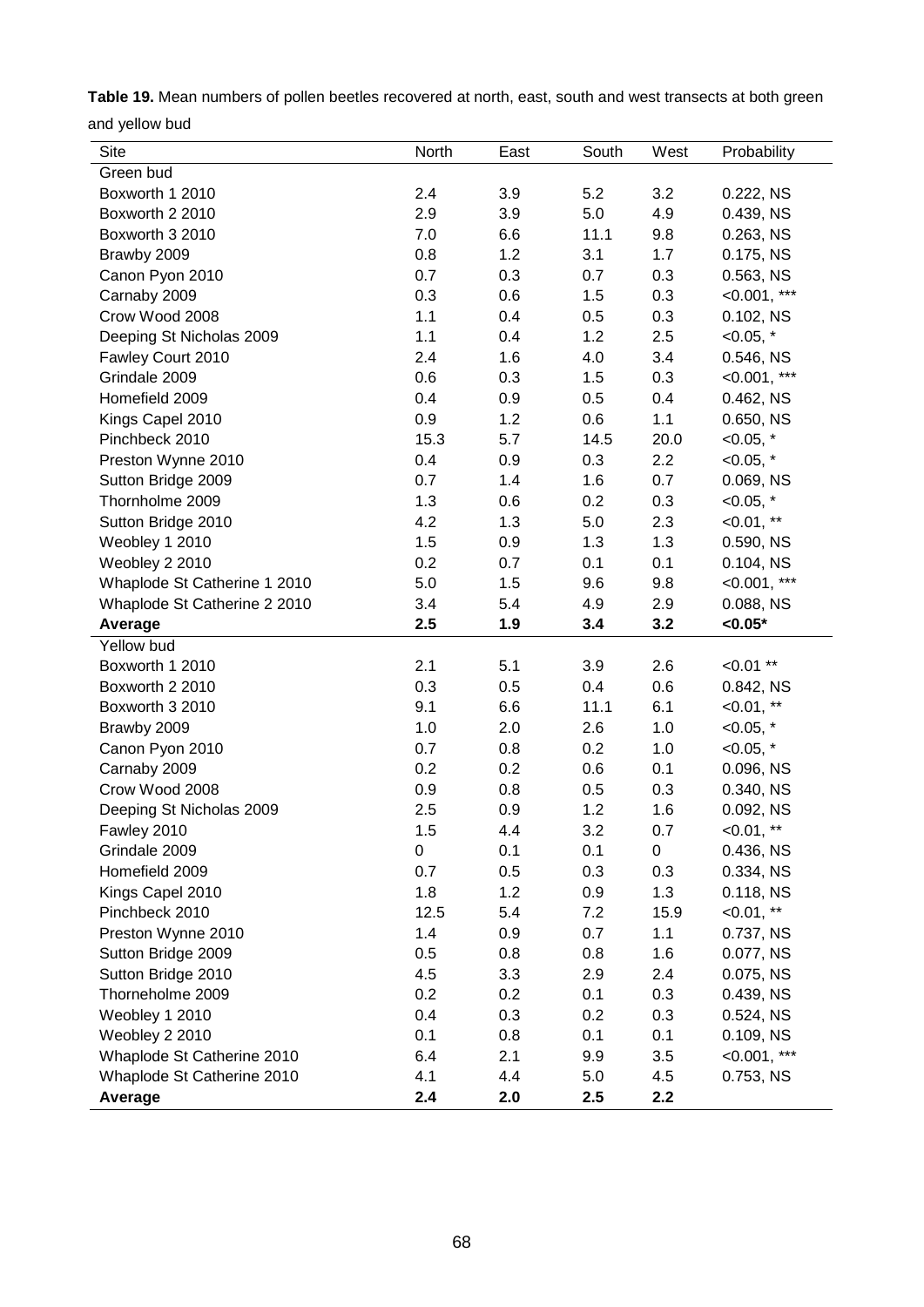| Ranking    |   | Ranking of transects |      |       |      |  |
|------------|---|----------------------|------|-------|------|--|
|            |   | North                | East | South | West |  |
| Green bud  |   | 4                    | 4    | 9     | 4    |  |
|            | 2 | 4                    | 5    |       | 5    |  |
|            | 3 | 9                    |      |       | 6    |  |
|            | 4 | 4                    | 8    | З     | 6    |  |
| Yellow bud |   |                      |      | 6     | 5    |  |
|            | 2 | 5                    |      | 3     | 4    |  |
|            | 3 | 3                    |      | 6     | 4    |  |
|            | 4 | 5                    | 3    | 6     | 8    |  |

**Table 20.** Ranking of pollen beetle counts at the north, east, south and west transects at green and yellow bud over all assessed sites



Figure 17. Ranking of pollen beetle counts at the north, east, south and west transects over all assessed sites at green bud.



Figure 18. Ranking of pollen beetle counts at the north, east, south and west transects over all assessed sites at yellow bud.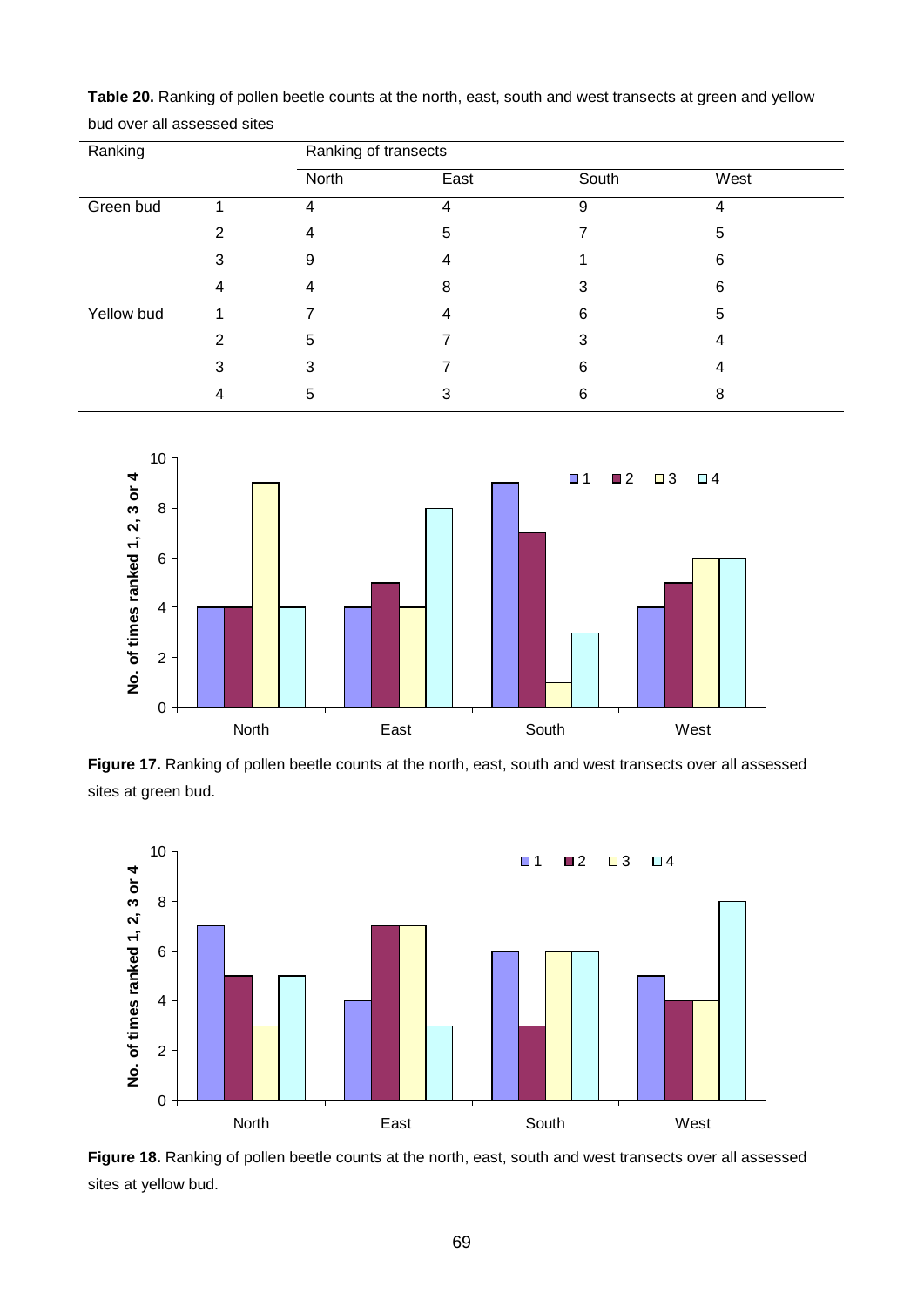In summary, assessments made closer to the headland were shown generally to record higher numbers of pollen beetle than those further from the headland. It should be emphasised that whilst there was a trend to find more beetles at the edge of fields (when all sites were compared together) the differences were less than one beetle per plant and are therefore unlikely to make a significant difference to the decision about whether or not to apply an insecticide. At green bud there was a trend to find most beetles on the southern transect. This was no longer evident by the time the crop had reached yellow bud when there was little difference in the number of beetles found on each transect

### **3.4. Discussion**

The overall objective of this project was to investigate the potential to develop new thresholds for pollen beetle in oilseed rape, with the aim of minimising unnecessary applications of pyrethroid insecticides to the crop. This has a number of benefits, firstly, to minimise the environmental impact of insecticide use in oilseed rape, secondly to safeguard natural enemies of pest species and finally to limit the potential spread of resistance to insecticides generally, and to synthetic pyrethroids in particular, in pollen beetle populations. A novel approach has been investigated in which the tolerance of oilseed rape to pest attack forms the basis of threshold development. This approach recognises that an assessment of crop tolerance is fundamental in determining the susceptibility of the crop to pest attack, and ultimately the number of pests that are required to reduce crop yield. The project hypothesises that oilseed rape produces far more buds/flowers than are required to achieve the optimum pod number for maximum yield, and that these excess flowers can be sacrificed to pollen beetle before there is any impact on crop yield. A discussion of the work associated with each project objective follows, together with recommendations for the industry and suggestions for further research.

### **3.4.1. Objective 1 To quantify bud loss resulting from pollen beetle attack**

An understanding of the number of oilseed rape buds potentially damaged by pollen beetle attack is fundamental to the development of revised thresholds for this pest. To assess this in the field would be particularly difficult and costly as it requires work to be undertaken on a number of crops with a range of pollen beetle numbers both below and above the current thresholds. Bearing in mind that mean pollen beetle numbers in winter oilseed rape have not exceeded 6/plant over the last 20 years, it was decided to use pot grown rape plants which could be inoculated with a controllable range of pollen beetle numbers. A further advantage of using pot grown plants was that pollen beetle inoculation rates could be replicated and so improve the precision with which their effect on the crop could be assessed. Beetles needed to be confined to pots, so it was important to determine whether this had any impact on beetle survival.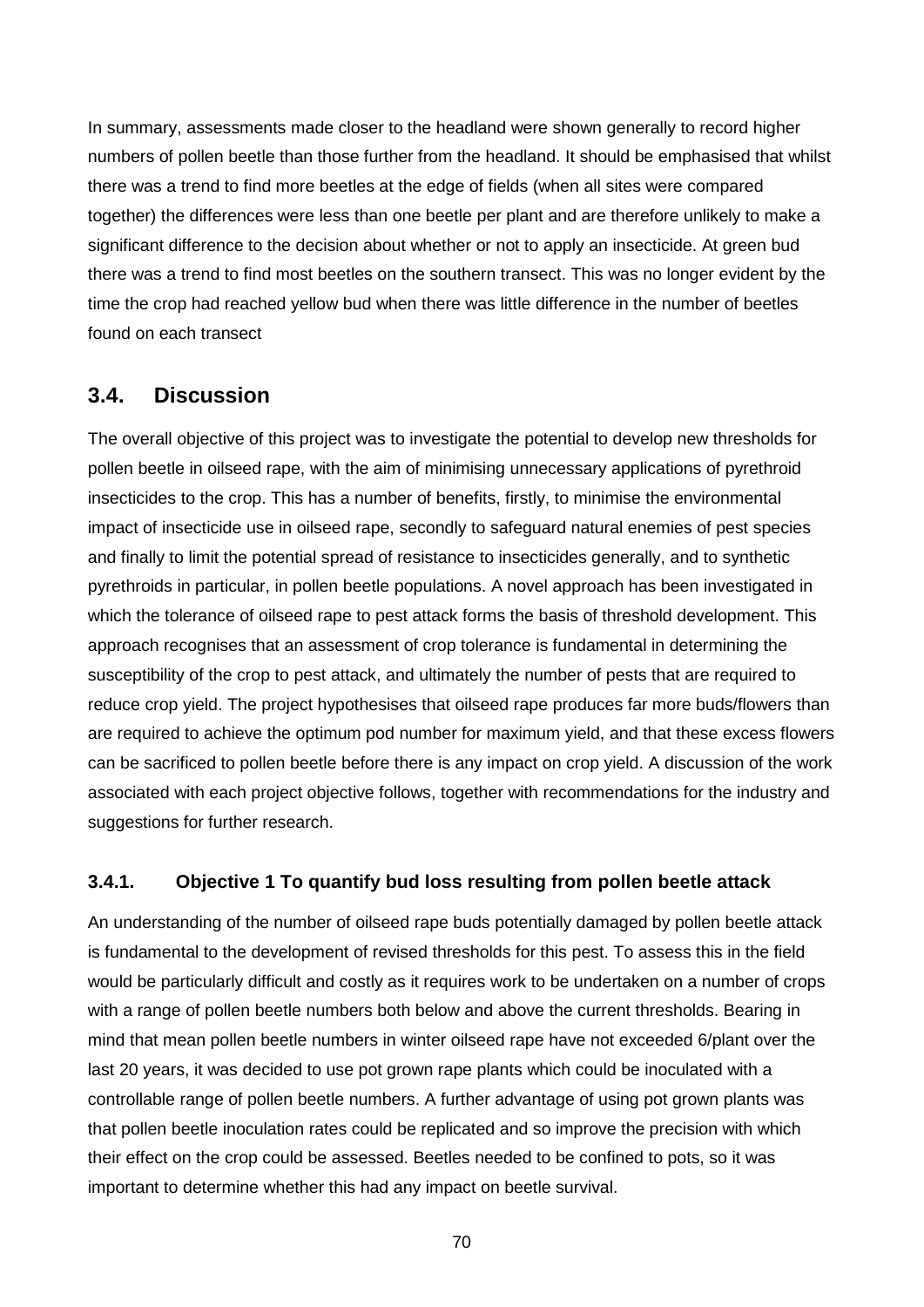In 2008, mean survival of beetles confined to pots was approximately 88%, suggesting that the pests were able to feed normally on oilseed rape buds. Using the relationship between number of inoculated beetles and buds lost per beetle it was calculated that on average each pollen beetle consumed/damaged nine buds. In a repeat study in 2009, the same relationship suggested that each pollen beetle consumed/damaged 7.5 buds. Therefore data from both years were in close agreement as regards the potential loss of buds per beetle. One potential area of uncertainty was that beetle survival was only 33.5% in 2009, however it seems likely that the majority of the damage would be done soon after inoculation before the flowers opened and when most of the beetles were alive, so basing the relationship for number of buds destroyed per beetle on the inoculated beetle numbers seems reasonable. so it is difficult to be precise about the numbers of beetles that were present at the time the buds were damaged. Consequently the 2008 dataset was used to provide the most reliable estimate of pods lost due to pollen beetle feeding/egg laying (nine buds/beetle).

# **3.4.2. Objective 2 To quantify the relationship between early canopy size, flower number and the number of viable pods set in conventional varieties, restored hybrids and a semi-dwarf variety.**

The hypothesis behind this objective was that oilseed rape produces more buds and flowers (excess flowers) than are required to achieve optimum pod number for maximum yield. Therefore, this objective set out to determine if this was the case and also to quantify the potential impact of a range of variables on excess flower numbers. Analysis of existing data sets from LINK project OS49 "Canopy management in oilseed rape" showed that in 1996 and 1997 neither early (last week August to 1<sup>st</sup> week September) or late sowing (last week September) or seed rates of 60 or 120 seeds/ $m<sup>2</sup>$  had any significant effect on excess flower number. Also excess flower number did not differ significantly between three rates of N fertiliser application (0, 100 and 200 kg N/ha). Comparison of excess flower numbers between varieties in 2007/08 showed there was no consistent trend for hybrid, semi-dwarf or late developing varieties to produce significantly less excess flowers than open pollinated varieties. Any differences in excess flower number were due to the specific variety and not variety type. Field experiments in 2008/09 and2009/10 produced contrasting results in terms of the effect of treatments on excess flower number. In 2008/09 excess flower number in winter oilseed rape differed significantly between variety and not seed rate, whereas the opposite was true in 2009/10. Similarly, in spring oilseed rape excess flower number differed significantly between varieties in 2008/09 but not between seed rates, whereas in 2009/10 seed rate had an effect on excess flower number but not variety.

Spring crops produced as many excess flowers as winter rape crops. This is interesting in view of the perceived increased susceptibility of spring rape to pollen beetle in comparison with the winter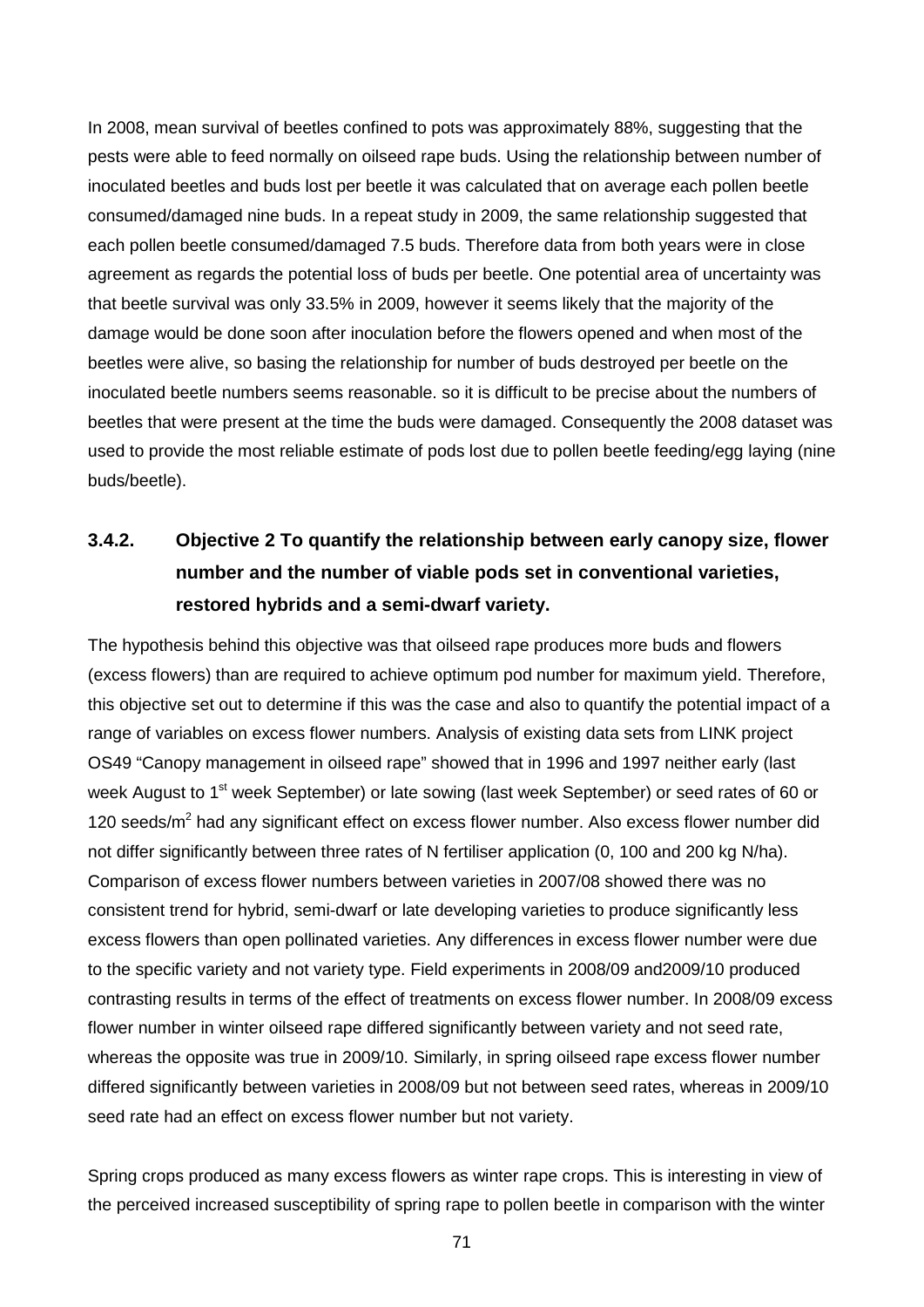crop, and suggests that the current threshold for the spring crop is too low. Also, assessment of excess flower numbers suggest that claims that hybrid varieties are at greater risk from pollen beetle than conventional open pollinated varieties are misguided. There is no indication from excess flower numbers that any distinction should be drawn between variety types in terms of susceptibility to pollen beetle attack, although it was shown that excess flower number does vary for specific varieties. Pollen beetle thresholds are currently lower for so called backward/thin crops, as it is believed that they have limited ability to compensate for pest attack. This appears to be untrue, as crops sown at only 20-25plants/m<sup>2</sup>were shown to produce a significant number of excess flowers. Indeed crops with low plant populations/m<sup>2</sup>generally had more excess flowers/plant than more densely populated crop. However, it should be emphasised that it is not known whether small crops caused by pigeon grazing also produce a similar number of excess flowers to ungrazed crops.

Therefore, over all field experiments there were no trends for nitrogen fertiliser to have a consistent affect on excess flower number, but there was a strong effect for crops with lower plant populations to have more excess flowers per plant, and in winter crops Castille tended to have fewer flowers per plant than Excalibur and PR45D03. There was no consistent difference between the two spring OSR varieties. Excess flower number did vary from season to season, but there appeared to be no reliable method for predicting these changes. Changes in excess flower number per plant due to variations in plant population data could be predicted from GAI or plant populations/ $m^2$ . Plant population gave better prediction for spring oilseed rape. GAI is currently assessed in early spring to help optimise nitrogen fertiliser applications. Relationships linking plant population or GAI with excess flower number could potentially be used, in conjunction with information about how many buds a beetle can destroy, to predict a crop's tolerance to pollen beetle.

## **3.4.3. Objective 3 Use information from objectives 1 and 2 to develop methods for predicting the risk of yield loss from pollen beetle damage based on variety type and size of crop**

Field experimentation has shown that oilseed rape crops produce more flowers than pods, and so there is an excess number of flowers relative to the final pod number. Objective 1 showed that on average an individual pollen beetle will destroy nine buds. Objective 2 measured excess flower number for a range of winter and spring rape varieties. Therefore, dividing excess flower number/ $m^2$  by 9 will give the number of pollen beetles needed per  $m^2$  to destroy that reservoir of excess buds/flowers. If the plant population/ $m^2$  is known, then the "threshold" in terms of numbers of pollen beetle/plant can be calculated.

These calculations show that the threshold can vary significantly depending on plant population, and also that variety and season can have strong effects. Interestingly it was shown that crops with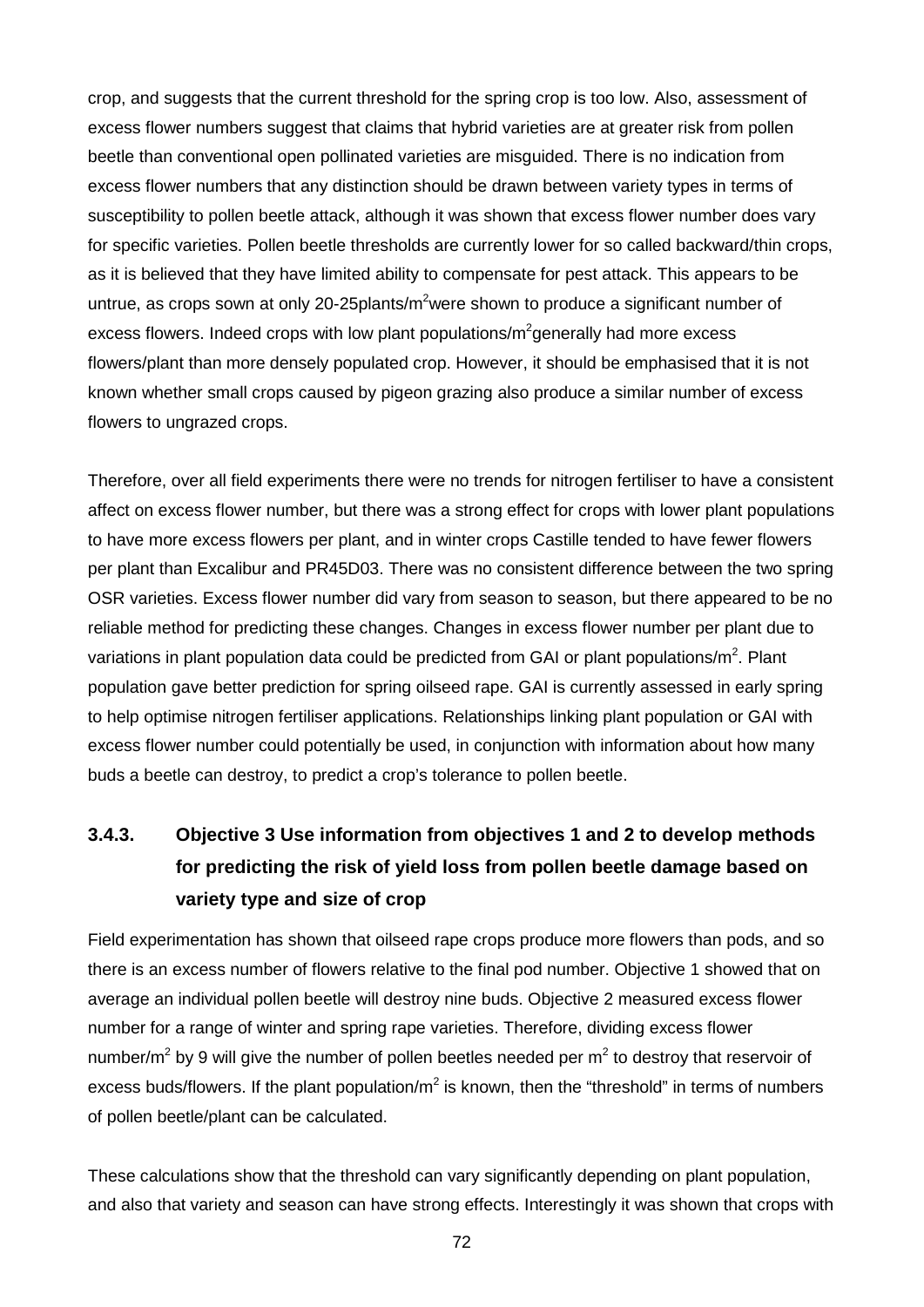fewer plants/ $m<sup>2</sup>$  had a greater pollen beetle threshold because they had more excess flowers. The concept of the threshold having a sliding scale rather than a specific value is very different from the pest management strategies adopted currently in most arable crops. However, if thresholds are to be related to the crops ability to tolerate pest attack, then it is logical that the number of pests required to reduce yield will vary. Decisions on the need to control pests should be made on an individual crop basis and this greatly increases the potential to rationalise pesticide use. Potentially, this could make risk assessment more time consuming and complex. However, as our understanding of crop physiology progresses, it is likely that simple crop assessments will be identified which are indicators of crop tolerance to pest attack, e.g. the measurement of plants/ $m<sup>2</sup>$ or GAI in oilseed rape as an indicator of excess flower number. In this study, a pollen beetle threshold scheme has been proposed in which the pollen beetle threshold is inversely related to plants/ $m^2$ . These thresholds are risk averse in that they are based on information from varieties and seasons which showed the least tolerance to pollen beetle damage in terms of excess flower number. This threshold scheme predicts that for low plant populations of 20 plants/ $m<sup>2</sup>$  the pollen beetle threshold would be 29 beetles per plant for winter oilseed rape and 39 for spring oilseed rape. This threshold would decrease to 7 beetles per plant for crops with high plant populations of 80 plants/ $m^2$  for both winter and spring crops. This should allow more precise prediction of pollen beetle risk. Furthermore, the chances of recording 29 or 39 beetles/plant are very low in the UK. It may therefore be possible to discount pollen beetle as a threat to yield in some crops in some years. Therefore, by assessing crop tolerance (by measuring plants/ $m^2$  or possibly GAI). farmers/agronomists could avoid the time consuming and weather dependent methods of assessing pollen beetles in crops.

# **3.4.4. Objective 4 Validate risk predictions by comparing actual yield losses with predicted yield losses**

During the first two years of this project, numbers of pollen beetles in oilseed rape crops were generally low. Consequently it was not possible to establish any field experiments with the range of pollen beetles required to validate the risk predictions generated in objective 3. In the 2010 harvest year, pollen beetle populations were higher than in 2008 and 2009 and four field experiments were set up, two in both winter and spring rape. Pollen beetle numbers in winter rape crops did not exceed a mean of 6.0/plant, and so were well below the current threshold. Despite the relatively low beetle number a yield response was observed from pollen beetle control. The new thresholds developed within this study indicate that a yield response would have occurred if this crop had more than 80 plants/m<sup>2</sup>. However, plant number was not measured in the validation field trials because at the time of carrying out these assessments this crop character had not yet been identified as an important part of a pollen beetle threshold scheme. It is therefore not possible to fully validate the new prediction scheme. In spring rape, the current threshold was exceeded at Kirby Grindalythe (5.8 beetles/plant compared with a threshold of 3.0 beetles/plant) where there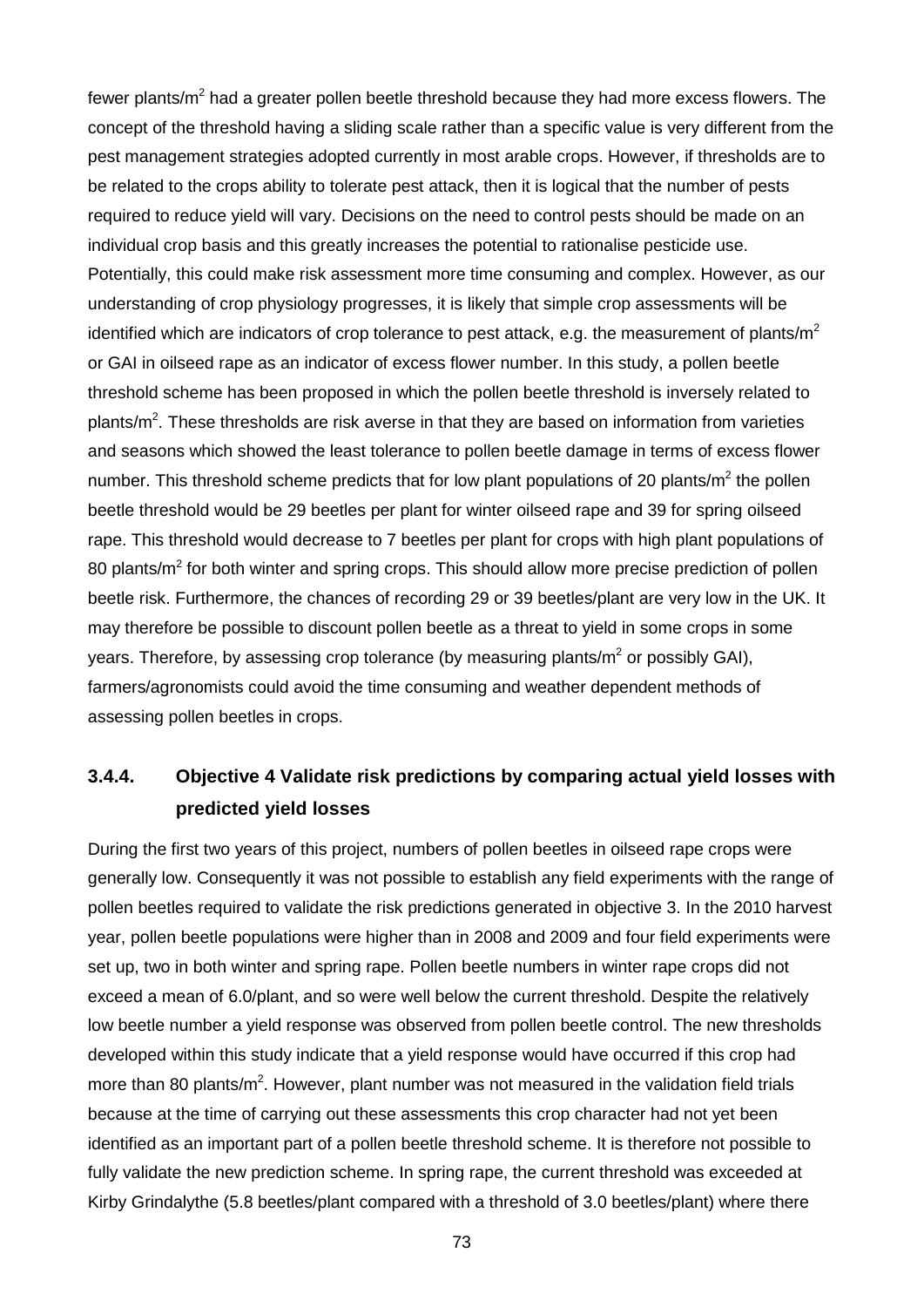was a trend for a higher yield in insecticide treated plots. According to the new threshold scheme developed in this study there would need to be more than 80 plants/ $m^2$  for there to be a yield response to pollen beetle control. However, as described earlier the number of plants was not recorded which means that the new threshold scheme cannot be fully validated for spring oilseed rape.

Pruning experiments investigated the impact of removing different proportions of buds from the terminal racemes in both winter and spring crops. If the new pollen beetle threshold scheme is correct then the pruning treatments would have been expected to have no effect on yield for either the winter or spring oilseed rape crops (assuming each terminal raceme would have had 100 flowers). This was borne out for the spring oilseed experiment, but significant yield losses were observed for the winter oilseed rape experiment. There are a number of factors that may have contributed to yield loss in the winter rape. Firstly, it is possible that the crop is not particularly tolerant of losing its first formed flowers, although this appeared to have no effect on spring rape. Secondly, it is possibly that increasing levels of water stress as the season progressed in this trial, prevented later formed pods from setting seed. Thirdly, it may be that the method of pruning, by cutting off the entire top of the raceme, was more damaging than if individual buds had been removed. A repeat of this study would be necessary, to determine whether the crop is particularly sensitive to losing the first formed buds compared with those of the side branches.

## **3.4.5. Objective 5 Investigate pollen beetle distribution in the field as an aid to assessing pest numbers**

In general, pollen beetle counts did not vary much between a range of distances from the crop headland or at the north, east, south or west aspects of the field. Pollen beetle numbers were relatively low in both 2008 and 2009, but higher counts were recorded in 2010. There was evidence that a higher count was likely if plants were assessed between 0-50 m from the edge than at 51-100 m. However the increase was not statistically significant and less than one pollen beetle per plant (3.03 at the edge compared with 2.38 in centre, equating to an increase of about 27%) so unlikely to have a significant impact on spray decisions. Also, at green bud most pollen beetles were counted on the southern transect. Beetles are known to migrate upwind in response to plant volatiles in the prevailing wind. As this is south westerly it may be expected that most beetles would be found at northern or eastern transects. Therefore, the dominance of the southern transect in this study is difficult to explain. By the time crops reached the yellow bud stage, there was no difference in beetle counts between transects. In summary, assessing pollen beetles on the headland only is likely to result in a slight over-estimate of beetle numbers (25%), therefore to gain a representative count of beetle numbers, assessments should be taken up to 100 m into the field. It is unlikely that counts will be biased by assessing a transect along a particular compass point,

74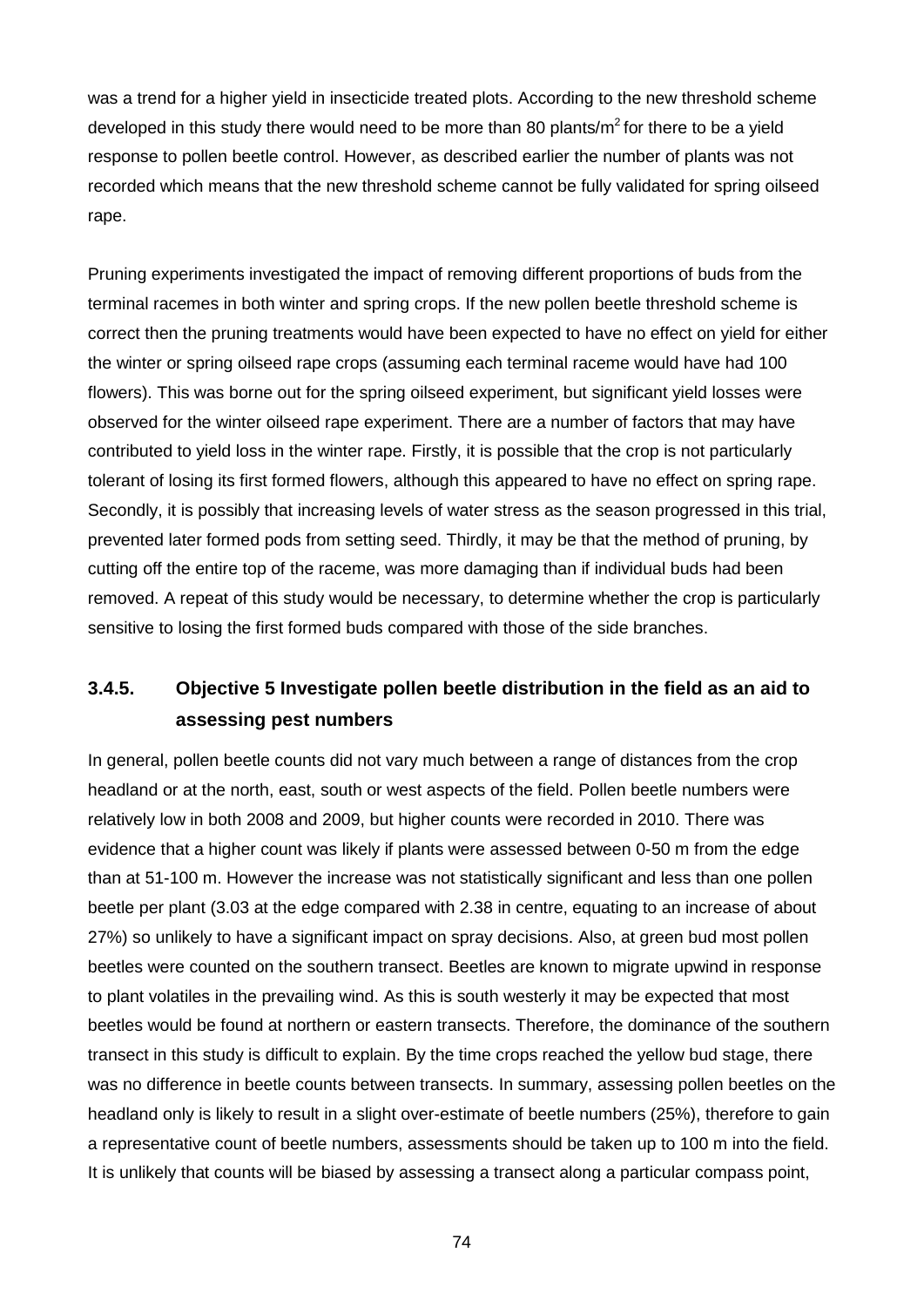although it is possible that the southern transect could give an over estimate of numbers if assessed at green bud.

#### **3.4.6. Further research**

Validate the pollen beetle threshold scheme proposed in this study by:

- carrying out realistic and more precise pruning experiments to quantify crop tolerance to bud loss and to test whether crops are less tolerant of losing buds from the terminal raceme compared with those that are formed later;
- quantifying the number of excess flowers produced in a wider range of crops to i) test whether the proposed scheme represents a crop with a low number of excess flowers, ii) identify whether there are any current varieties with particularly low numbers of excess flowers, iii) identify factors that could be used to help predict varietal differences in excess flower number;
- investigating whether pigeon grazing significantly reduces excess flower number;
- undertaking pollen beetle control experiments using insecticides in crops with a wide range of pest numbers and in which the plants/ $m<sup>2</sup>$  and GAI have been measured.

There is considerable scope to use the methodology developed in this study, which takes into account the tolerance that crops have for pest damage, to re-evaluate thresholds for a number of other pests of cereals and oilseed rape. In particular, the need for control of dipterous stem borers in cereals (wheat bulb fly, yellow cereal fly, frit fly) should be investigated further. This would involve quantifying the amount of damage that individual pests can cause together with the tolerance that crops have for losing tillers.

## **3.4.7. Conclusions**

• A pollen beetle threshold scheme has been proposed based on an understanding of the number of buds that pollen beetles may damage and the number of buds that crops may lose without losing yield. In the proposed scheme the pollen beetle threshold is negatively related to plants/m<sup>2</sup>. It is proposed that winter or spring crops with 20 plants/m<sup>2</sup> have a threshold of at least 29 beetles per plant and crops with more than 80 plants/ $m^2$  have a threshold of less than 7 beetles per plant. Therefore the threshold is no longer a single value applicable to all crops. It varies in relation to the number of excess flowers produced by different varieties in different seasons. This is an important change in the developmental approach to thresholds which has potential for application to other pest/crop interactions. Further work is required to validate the prediction scheme, particularly whether crops are less tolerant to losing buds from the main raceme compared with later formed buds.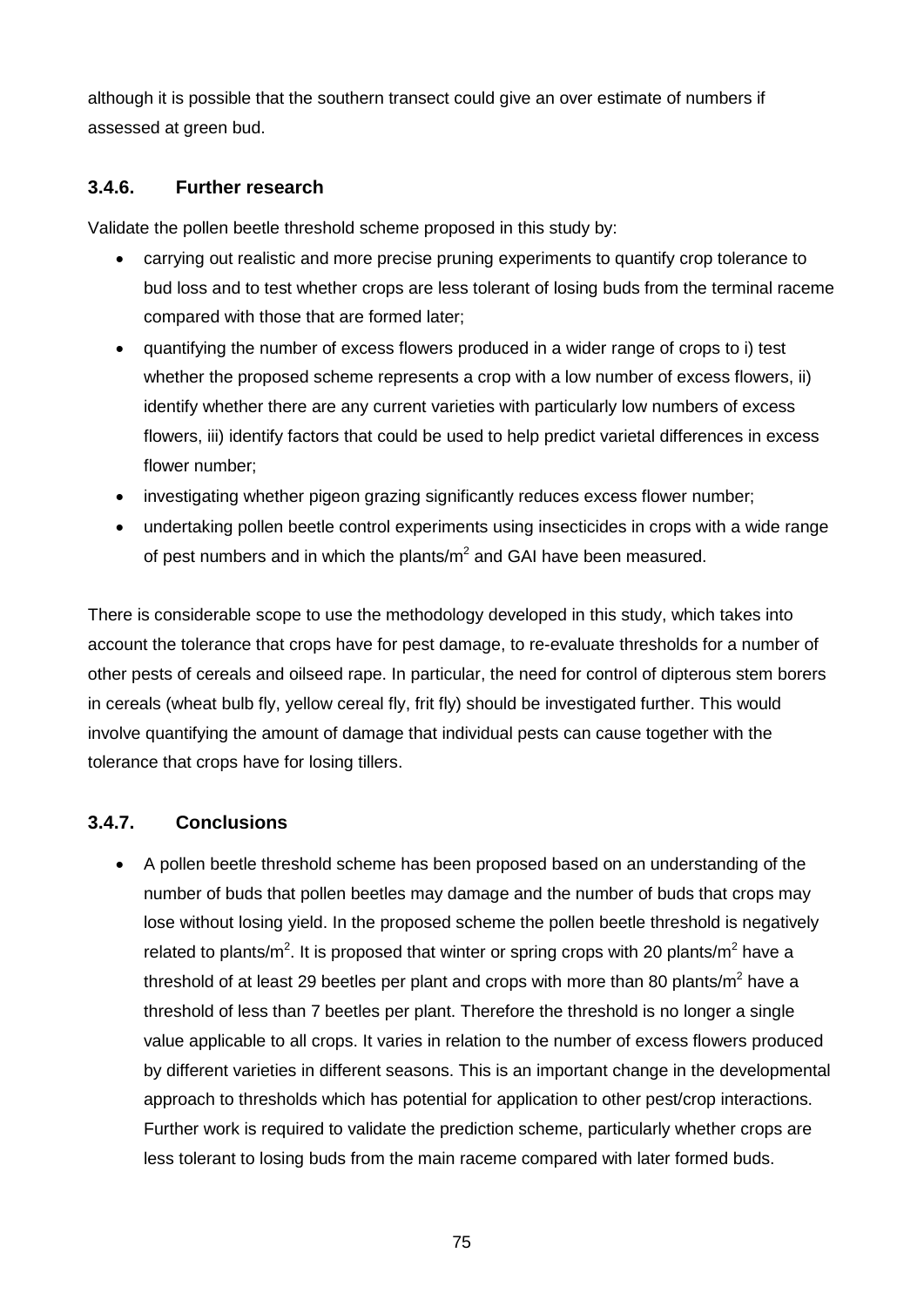- An individual pollen beetle may damage up to nine buds. This information was previously unknown and is pivotal in determining thresholds for the pest
- A review of previous work showed that oilseed rape yields are maximised by achieving an optimum number of pods/m<sup>2</sup>.
- Oilseed rape crops produce significantly more flowers than the optimum pod number so there is an excess number of flowers which could be sacrificed to pollen beetle attack before yield is lost.
- Spring oilseed rape crops produce a similar number of excess flowers to winter oilseed rape crops, which indicates that they are equally tolerant to pollen beetle attack. This is a significant change from current advice that suggests spring crops are inherently more susceptible to pollen beetles than winter crops.
- Hybrid, open pollinated and semi-dwarf varieties produce a similar number of excess flowers. This finding contradicts the perceived wisdom that hybrid varieties are potentially more susceptible to pollen beetle damage However, there were significant differences between specific varieties for excess flower number, e.g. Castille had less than Excalibur.
- Crops with fewer plants/ $m^2$  had more excess flowers per plant. Previous work indicates that sowing crops in late September or applying sub-optimal amounts of N does not affect the number of excess flowers. This indicates that small or 'backward' crops may not as susceptible to pollen beetle attack as initially thought. This appears counter-intuitive but is supported by the fact that sparse crops have a greater ability for compensatory branching than those that are more densely planted. It is not known how pigeon grazing affects tolerance to pollen beetles.
- There were large seasonal differences in the number of excess flower numbers which were as large, or larger, than the variety differences. No way was found to predict these seasonal differences.
- There is potential to predict the number of excess flowers per plant from measurements of plants/ $m<sup>2</sup>$  or GAI at green bud. Both showed strong negative relationships with excess flowers per plant, although GAI was a less useful predictor for spring oilseed rape.
- Only small differences were detected between pollen beetle numbers measured in the field margins compared with the field centre, with less than one beetle per plant more (27% more) in the outer 50 m of the field.
- There was a weak trend for more pollen beetles along the southern side of a field, but the effect was not consistent.